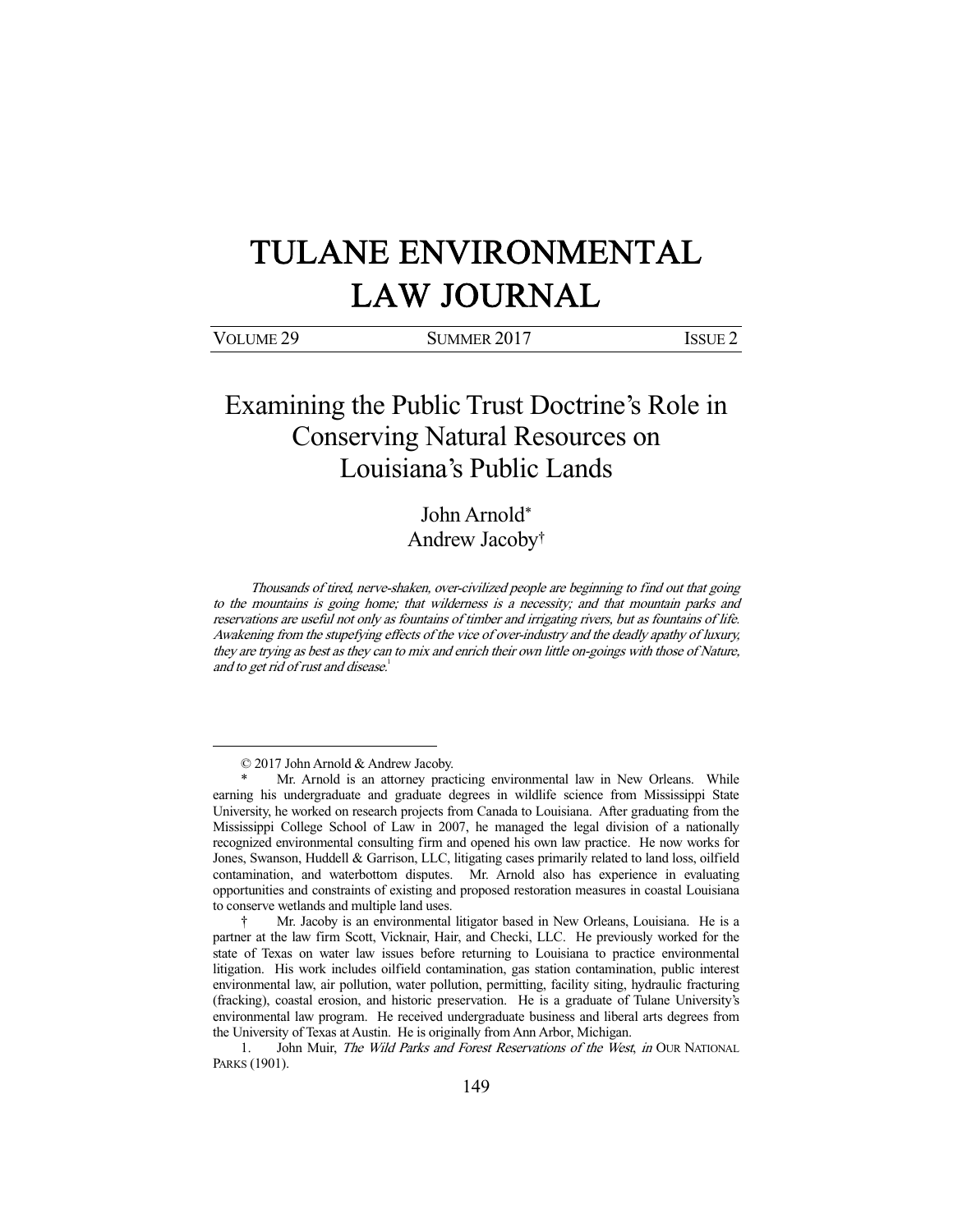| I.  |                                                        |                |                                                          |     |
|-----|--------------------------------------------------------|----------------|----------------------------------------------------------|-----|
| Π.  |                                                        |                |                                                          |     |
|     | A.                                                     |                |                                                          |     |
|     | В.                                                     |                |                                                          |     |
|     | $\mathcal{C}$                                          |                |                                                          |     |
| Ш.  | OIL AND GAS EXPLORATION AND PRODUCTION ON PUBLIC       |                |                                                          |     |
|     |                                                        |                |                                                          |     |
|     | $\mathcal{A}.$                                         |                |                                                          |     |
|     | В.                                                     |                |                                                          |     |
|     | $\mathcal{C}$ .                                        |                | Oil and Gas on Louisiana Public Lands177                 |     |
|     | D.                                                     |                | Oil and Gas on Federal National Wildlife Refuges183      |     |
| IV. |                                                        |                |                                                          |     |
|     | A.                                                     |                |                                                          |     |
|     | В.                                                     |                | Historical Development of the Public Trust Doctrine196   |     |
|     | $\mathcal{C}$ .                                        |                | The Public Trust Doctrine's Evolution in American        |     |
|     |                                                        |                | Courts                                                   | 200 |
|     | Louisiana's Public Trust Doctrine Constitutional<br>D. |                |                                                          |     |
|     |                                                        |                |                                                          |     |
|     | E.                                                     |                |                                                          |     |
|     |                                                        | 1.             | Duty: The State's Public Trust Doctrine                  |     |
|     |                                                        |                |                                                          |     |
|     |                                                        | 2.             |                                                          |     |
|     | $F_{\cdot}$                                            |                | The Dutiful Balance Examined: The Tension                |     |
|     |                                                        |                | Between Oil and Gas Activities on Louisiana's            |     |
|     | Public Lands and the State Public Trust Doctrine213    |                |                                                          |     |
|     | G.                                                     |                | The Dutiful Balance Examined: The Doctrine's             |     |
|     |                                                        |                | <b>Extension Beyond State-Owned Natural Resources215</b> |     |
|     |                                                        | $1_{-}$        | <b>State Constitutional Public Trust Doctrine on</b>     |     |
|     |                                                        |                |                                                          |     |
|     |                                                        | 2.             | State Public Trust Doctrine on Federal Lands 219         |     |
|     | Н.                                                     |                | Doctrine Limitations, the Federal Public Trust           |     |
|     |                                                        |                |                                                          |     |
| V.  |                                                        |                |                                                          |     |
|     | A.                                                     |                |                                                          |     |
|     |                                                        | $\mathbf{1}$ . |                                                          |     |
|     |                                                        | 2.             |                                                          |     |
|     |                                                        | 3.             |                                                          |     |
|     | В.                                                     |                |                                                          |     |
| VI. | THE DOCTRINE'S NATURAL RESOURCE CONSERVATION           |                |                                                          |     |
|     |                                                        |                |                                                          |     |
|     |                                                        |                |                                                          |     |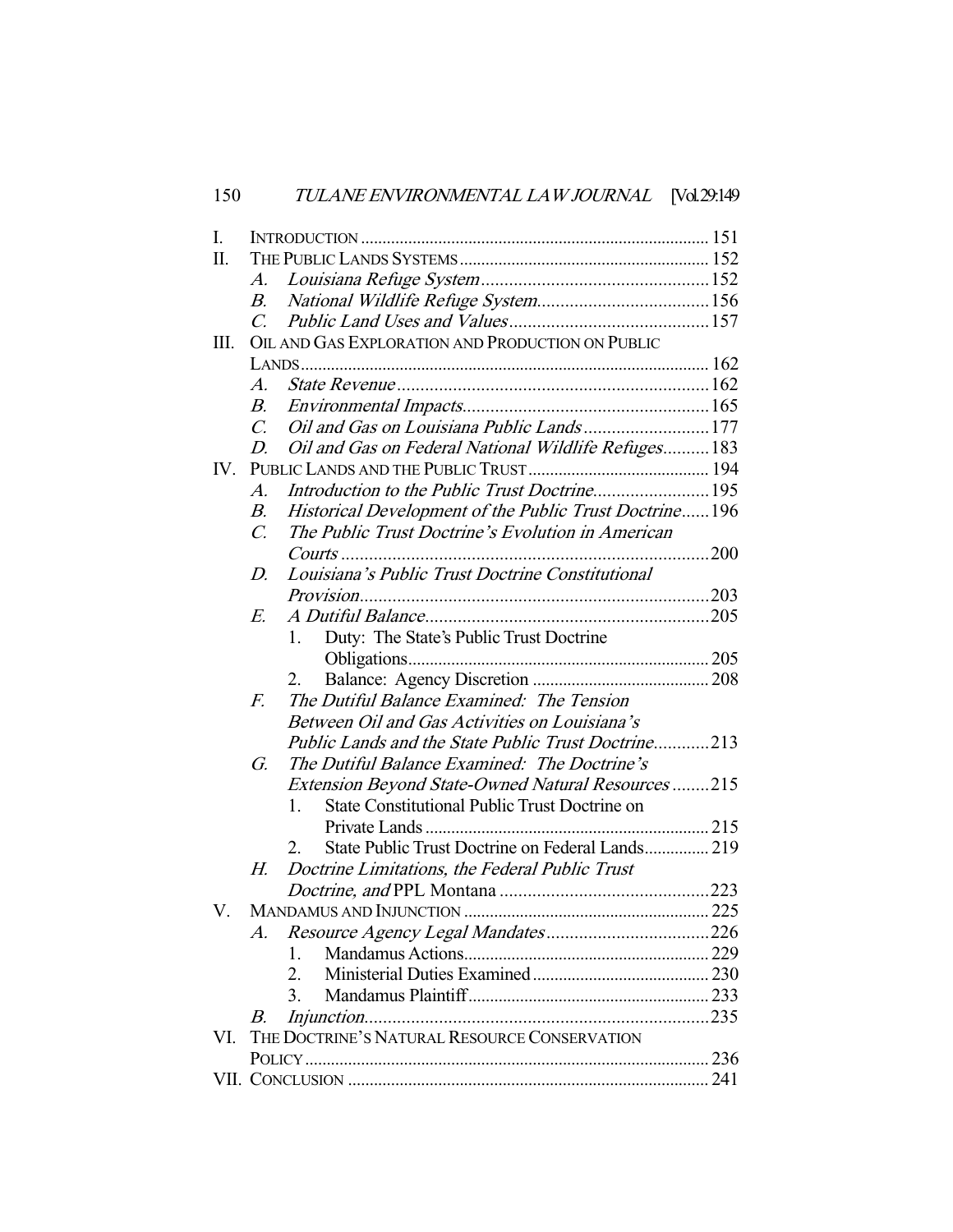# I. INTRODUCTION

-

 Like many places throughout the country, Louisiana's natural resources have instilled and enriched the values, traditions, and livelihoods of the state's culture. But, unlike most places, the state's water-dominated landscape has fostered unique assemblages of plants and animals that offer diverse opportunities for recreation, commerce, and sustenance.

 Among these natural settings lie public lands devoted to protecting natural resources and offering consumptive uses for the public. Through gift, acquisition, and sovereign right, the state and federal governments have assembled a battery of lands available for public use in Louisiana. Refuges were first established as a way to ensure that natural resources would not succumb to the abuse of overexploitation and excessive consumption. Public grounds propagated productive wildlife habitat and functioned as sanctuaries for the restoration of animal species in danger of extinction caused by disappearing wilderness and increased industrial growth. Louisiana also regarded public properties as recreational lands that afforded hunting and fishing opportunities to the public at large, for which uninhabited lands and waters fostered the natural life and beauty of the landscape, drawing the public away from the doldrums of daily life.

 Designed to accommodate almost every interested citizen, these lands can be used by anyone who complies with the regulations for proper use.<sup>2</sup> Major commercial interests also enjoy the benefits of public lands, namely oil and gas operations.

 The use of public lands for oil and gas exploration and production has been occurring nearly since the infancy of the oil industry in the state. Public water bottoms and over 100 state wildlife management areas (WMAs), refuges, and national wildlife refuges (NWRs) exist within Louisiana. Ranging from very minimal activity to areas with thousands of wells, all but a very few have experienced some degree of oil and gas exploration and production. However, because of the inherent intrusive nature of oil and gas activities and its long history within the state, public lands have experienced varying degrees of environmental alterations that have gone largely unaddressed.

 The following discussion will evaluate whether the Public Trust Doctrine might serve as an appropriate mechanism to address impacts to the public lands within the state as a result of oil and gas operations.

 <sup>2.</sup> Interest groups commonly include recreational and commercial fishermen, hunters, trappers, hikers, birdwatchers, ecotourists, and others.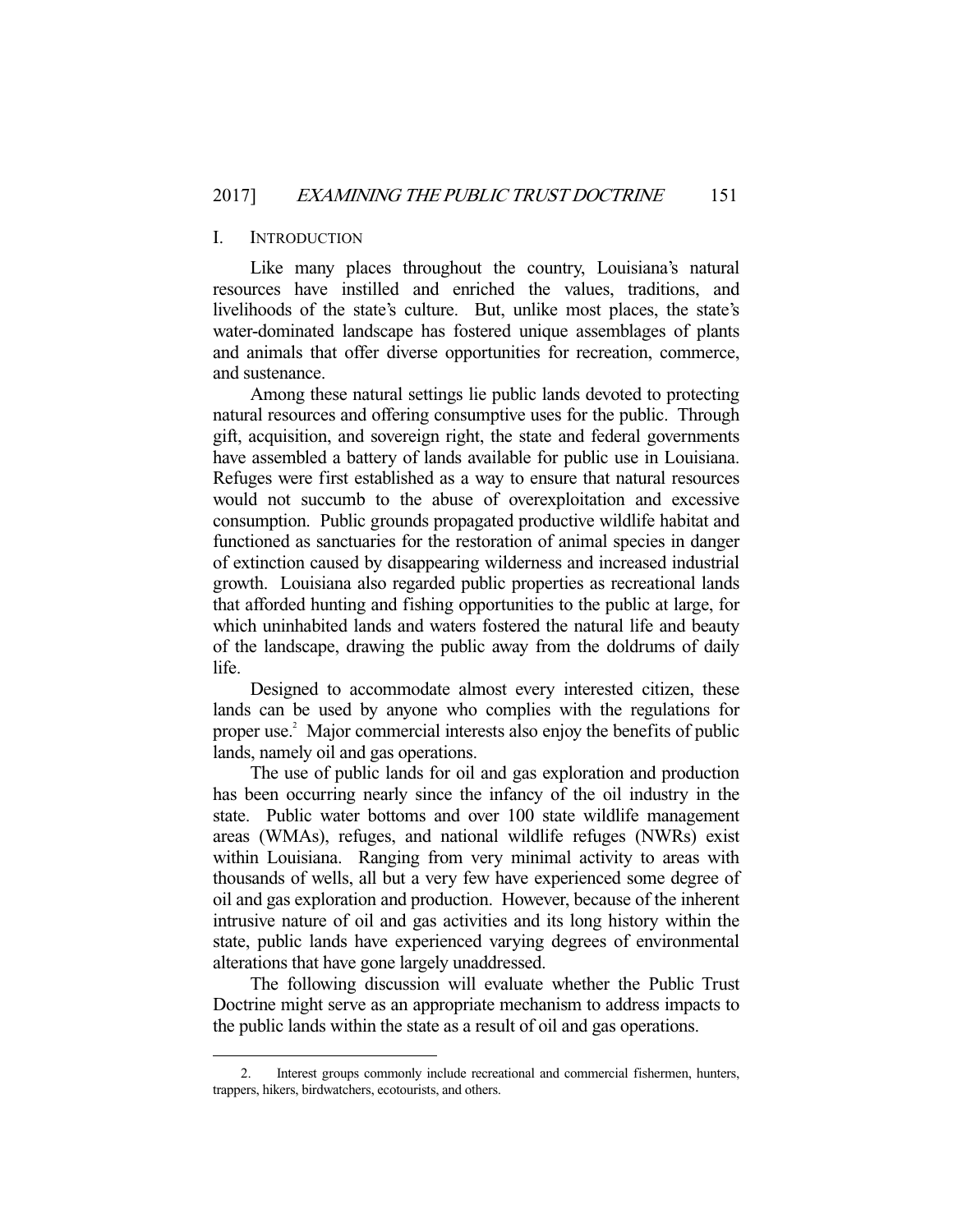#### II. THE PUBLIC LANDS SYSTEMS

## A. Louisiana Refuge System

 As a major wintering ground for migratory waterfowl, Louisiana became a central gathering place for market hunters by the end of the 19th century.<sup>3</sup> Spring shooting and market hunting had become a dominant force in the state and nation, and wildlife populations were being decimated and natural resources abused.<sup>4</sup> Recognizing this plight, Edward A. McIlhenny, son of the Tabasco brand pepper sauce inventor Edmund McIlhenny, began efforts to establish bird preserves and supplement wildlife populations through husbandry.<sup>5</sup>

 Born and raised in south Louisiana at Avery Island, McIlhenny became an avid outdoorsman, ornithologist, and ecologist.<sup>6</sup> Living in a rich coastal setting, he invested a significant amount of time studying the creatures along the coast, erecting a bird sanctuary where he helped save the snowy egret from extinction, and promote nutria populations for the fur industry.<sup>7</sup> McIlhenny also administered a state-sponsored game farm on Avery Island used to propagate wild ducks, geese, and ring-necked pheasants for restocking wild populations.<sup>8</sup> However, the start of possibly his biggest accomplishment came in 1910 when he happened to meet Charles Willis Ward.<sup>9</sup> In a story told by McIlhenny, he revisited how the first refuge in Louisiana came into existence.<sup>10</sup>

 <sup>3.</sup> DONALD W. DAVIS, WASHED AWAY?: THE INVISIBLE PEOPLES OF LOUISIANA'S WETLANDS 388-89 (2010).

<sup>4.</sup> See GAY M. GOMEZ, A WETLAND BIOGRAPHY: SEASONS ON LOUISIANA'S CHENIER PLAIN 117 (1998).

<sup>5.</sup> See SUZANNE TURNER, JOHN WELCH & NICK MUSSO, SUZANNE TURNER ASSOCIATES, LLC, THE ATCHAFALAYA NATIONAL HERITAGE AREA: SELECTED LEVEL 0 CULTURAL LANDSCAPE ASSESSMENTS 21 (2010).

 <sup>6.</sup> Charity Michelle Boutte, Life, Land, and Labor on Avery Island in the 1920s and 1930s 2-3 (May 2011) (unpublished M.A. thesis, University of Texas at Austin) (on file with the University of Texas Libraries); E.A. McIlhenny, The Blue Goose in its Winter Home, 49 AUK: Q.J. ORNITHOLOGY 279, 282 (1932).

 <sup>7.</sup> Edward A. McIlhenny, The Creating of Wild Life Refuges in Louisiana, 1 LA. CONSERVATION REV. 23, 23 (1930); A. M. Bailey, Snowy Egrets Brought Back by Protection, 1 LA. CONSERVATION REV. 26, 26 (1930); LA. DEP'T OF CONSERVATION, FOURTH BIENNIAL REPORT: APRIL 1, 1918 TO APRIL 1, 1920, at 43 (1920); Armand P. Daspit, Development of Nutria in Few Years Since Its Introduction in Louisiana Has Been Virtually Phenomenal, 6 LA. GAME, FUR, & FISH 4 (1947); see also SHANE K. BERNARD, "M'SIEU NED'S RAT? RECONSIDERING THE ORIGIN OF NUTRIA IN LOUISIANA: THE E. A. MCILHENNY COLLECTION, AVERY ISLAND, LOUISIANA," LOUISIANA HISTORY, 43 (SUMMER 2002), 281-93.

<sup>8.</sup> See LA. DEP'T OF CONSERVATION, supra note 7, at 18.

<sup>9.</sup> See LA. DEP'T OF CONSERVATION, NINTH BIENNIAL REPORT: 1928-29, at 133 (1929).

 <sup>10.</sup> See id. at 133-35.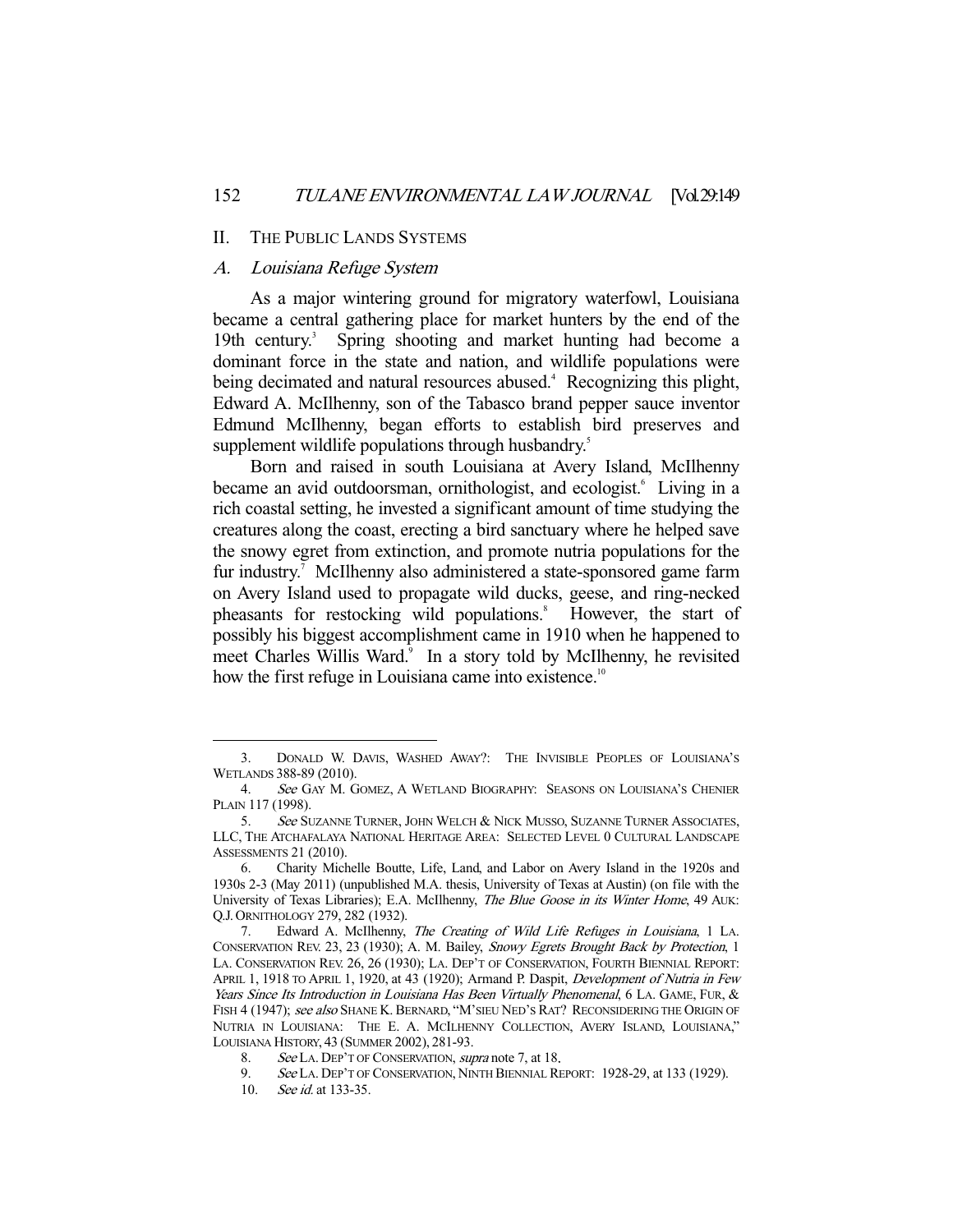In March, 1910, I was in a sporting goods store in New Orleans looking over some fishing tackle. The clerk serving me, called me by name, and at once a man standing at the counter near me, turned to me and said, "Are you Mr. McIlhenny of Avery Island?" On being assured that I was, he said, "I am Charles Willis Ward, of Michigan, and I have been wanting to meet you for a long time, to learn at first hand how you have accomplished the protection of the wild life in Louisiana, for which you are famous."

 This was my first meeting with Mr. Ward, who was destined to be of such great assistance in establishing the Louisiana Wild Life Sanctuary.

\*\*\*

 During Mr. Ward's visit with me, we together visited a 54,000-acre block of land on the south side of Vermilion Bay, which I had under lease from the Orange land Company for the purpose of protecting the ducks and geese during their winter sojourn in Louisiana. On this property I had maintained a warden service during the winter, and it had become a famous winter resort for great numbers of wild fowl. Mr. Ward was very anxious to buy this property, and before the year was out he and I bought it jointly.

\*\*\*

 On November 4, 1911, a little more than a year after we purchased the Vermilion Bay property, Mr. Ward and I donated to the State of Louisiana the 13,000 acres now known as the Louisiana State Wild Life Sanctuary-the proportion of the gift being three-fourths by Ward and onefourth by McIlhenny. This was the first wild life refuge in the world, privately donated, for the public good.<sup>11</sup>

 McIlhenny continued efforts to acquire additional permanent winter feeding and nesting grounds in south Louisiana by turning his attention to Marsh Island in Iberia Parish.<sup>12</sup> During 1911, through exhaustive efforts of negotiating prices, making surveys, and perfecting titles, McIlhenny, again with the help of Ward, acquired a six-month option from the landowners for the purchase of the lands in which he had an interest.13 Using his contacts in Chicago and New York, McIlhenny acquired pledges from a number of investors to provide a portion of the cash needed to match the purchase price.<sup>14</sup> However, in 1912, after a meeting with Mrs. Russell Sage and a reconnaissance of the property by her assistant, McIlhenny secured a promise for the entire purchase price

 <sup>11.</sup> Id.

<sup>12.</sup> *Id.* at 135.

<sup>13.</sup> *Id.* at 135-6.

<sup>14.</sup> *Id.* at 136.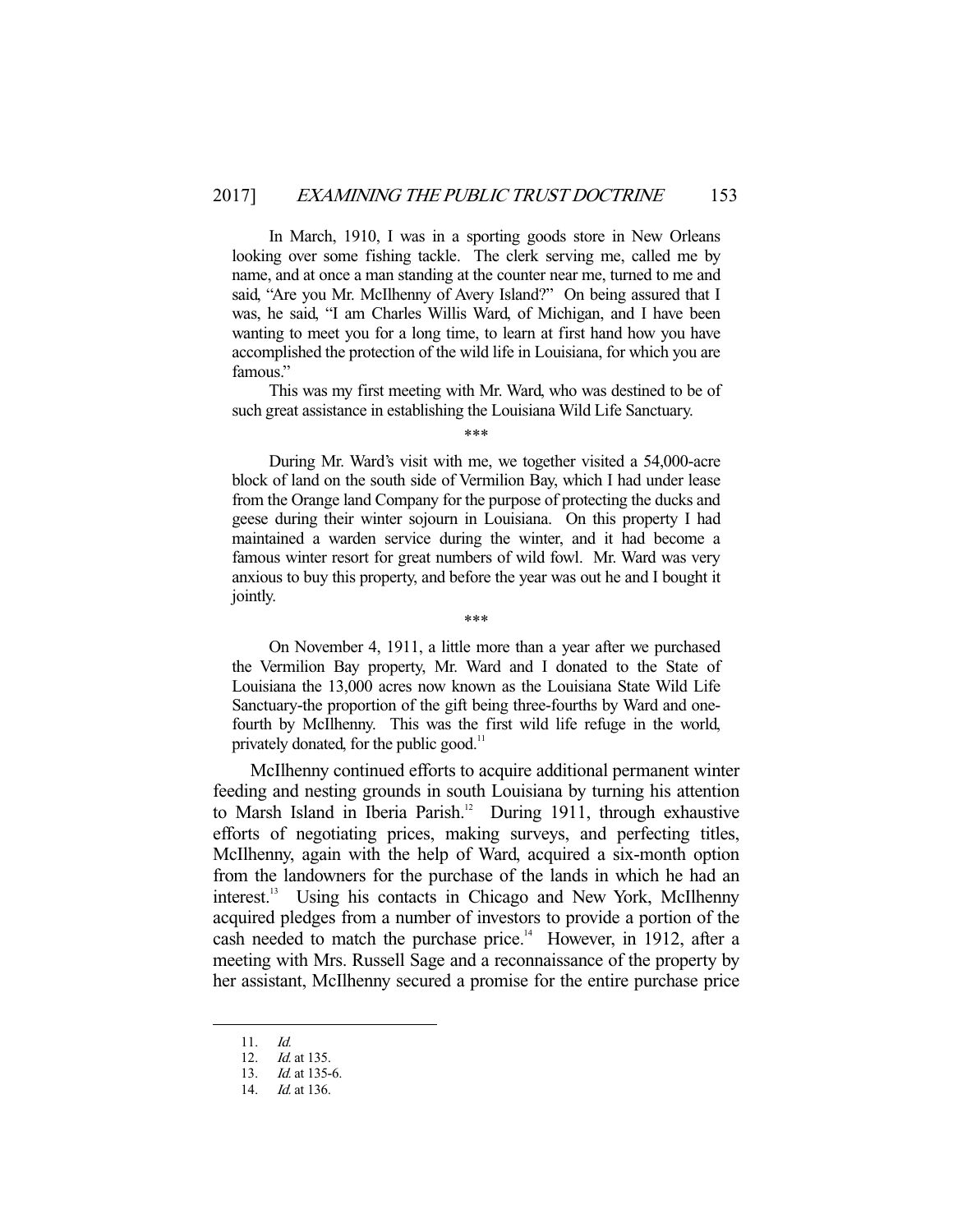from Mrs. Sage.<sup>15</sup> On July 22, 1912, for a total price of \$162,980.02, McIlhenny and Sage bought the 75,663.95 acres of prime wildlife habitat.<sup>16</sup> A little more than a year later, control of the property was given to the Conservation Commission of Louisiana for a period of five years.<sup>17</sup>

 Soon after Mrs. Sage purchased Marsh Island, another tract came up for sale in which McIlhenny had a keen interest.<sup>18</sup> The property, lying along the coastline and straddling the Vermilion-Cameron Parish border, totaled 86,000 acres.<sup>19</sup> In the fall of 1912, McIlhenny secured another six-month purchase option.<sup>20</sup> After obtaining pledges from investors, on June 12, 1913, McIlhenny bought the property in his name for \$212,500 with  $$27,500$  in cash and  $$185,000$  in promissory notes.<sup>21</sup> Through his dealings with investors, the Rockefeller Foundation became interested in the property and eventually purchased the tract on May 20,  $1914$ <sup>2</sup> Seven days later, the Foundation offered control of the property to the Conservation Commission of Louisiana for a period of five years.<sup>23</sup> The Commission accepted the offer in September after McIlhenny hosted a meeting at his house on Avery Island with the full Commission in attendance. $24$ 

 McIlhenny had managed to place under the control of Louisiana over 174,663 acres of land.<sup>25</sup> Yet, the control of the vast majority of this acreage was only temporary.<sup>26</sup> After considerable negotiations, After considerable negotiations, McIlhenny was able to convince the Sage and Rockefeller interests to deed the property to the State in the form of a donation with the lands dedicated as refuges or game preserves for perpetual wildlife protection.<sup>27</sup> In 1920, the transfer was made final, giving the State of Louisiana an asset that was worth more than anyone could have imagined.<sup>28</sup> The State and sportsmen everywhere deemed these acts of donation "as one of the greatest features of game conservation in this

-

28. See Deeds of Donation for Marsh Island and Rockefeller, each dated Nov. 8, 1920 (on file with authors). Deeds include conditions that if violated will revert property back to donor.

 <sup>15.</sup> Id.

 <sup>16.</sup> Id. at 136-37.

<sup>17.</sup> *Id.* at 137.

 <sup>18.</sup> Id.

<sup>19.</sup> *Id.*<br>20. *Id.* 

<sup>20.</sup> *Id.* at 137-38.<br>21. *Id.* at 138.

*Id.* at 138.

 <sup>22.</sup> Id.

 <sup>23.</sup> Id.

<sup>24.</sup> *Id.* at 139. 25. *Id.* at 139.

 <sup>26.</sup> Id.

 <sup>27.</sup> See id.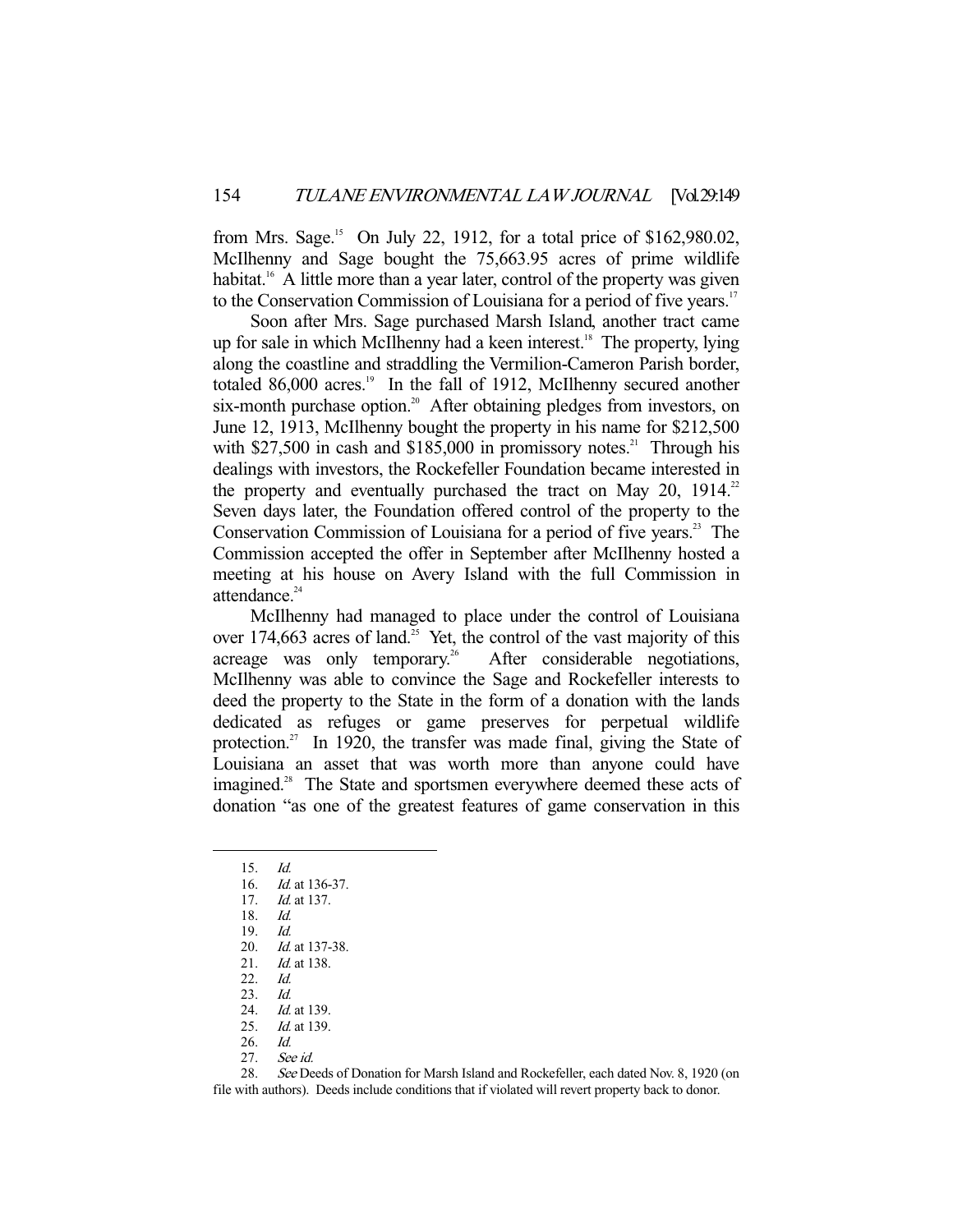country," and thus established the foundation from which future acquisitions of public lands would be made possible.<sup>29</sup>

 Louisiana began an aggressive campaign to acquire new public lands, and by 1936 the State had sixteen public parks, fish and game preserves, and wildlife refuges.<sup>30</sup> Many public areas coming into state ownership were previously cleared for agricultural or industrial uses and since abandoned.<sup>31</sup> Upon acquiring these properties, the State invested tremendous amounts of resources in managing habitat and wildlife, patrolling the public grounds to protect resources from intruders, and maintaining facilities.<sup>32</sup> By the late 1930s, the Department of Conservation spent millions of dollars supervising and patrolling the refuges acquired since 1911.<sup>33</sup>

 Despite these expenditures, public lands served as a revenue source for the state. $34$  The State received millions of dollars for geophysical exploration operations and many more millions through leasing on a competitive system of sealed bids.<sup>35</sup> Severance taxes and royalties on production provided additional significant streams of revenue.<sup>36</sup> Historically, through the combined earnings from oil production on Rockefeller and Marsh Island, the state has been able to purchase additional properties designated for public use.<sup>37</sup> Among other acquisitions, in the 1960s, the state bought the Pointe au Chien, Saline, and Salvador WMAs.<sup>38</sup>

 <sup>29.</sup> LA. BD. OF COMM'RS FOR THE PROT. OF BIRDS, GAME & FISH, REPORT OF THE BOARD OF COMMISSIONERS FOR THE PROTECTION OF BIRDS, GAME AND FISH 9 (1912).

<sup>30.</sup> See LA. DEP'T OF CONSERVATION, THIRTEENTH BIENNIAL REPORT: 1936-1937 (1937); Map entitled, "Louisiana State and National Parks, Fish and Game Preserves, Wildlife Refuges," Commission Takes Firm Stand on Future Uses of Public Land, 19 LA. CONSERVATIONIST 2, 2 (1967).

<sup>31.</sup> See Paul G. Redington, Keep Marshlands for Wild Fowl, 3 LA. CONSERVATION REV. 3, 4-5 (1933).

<sup>32.</sup> See Armand P. Daspit, LA. DEP'T OF CONSERVATION, Fur and Wildlife Division, in FOURTEENTH BIENNIAL REPORT: 1938-1939 67, 67 (1940).

 <sup>33.</sup> See id.

 <sup>34.</sup> See Memorandum for Federal Study of Estuaries from C.J. Bonnecarrere Sec'y, State Mineral Bd. to La. State Mineral Bd. Nat'l Study Public Meeting (Oct. 10, 1968), at 43.

 <sup>35.</sup> See id.

 <sup>36.</sup> For example, in 1984, Rockefeller Refuge earned almost \$1.2 million every month. LA. DEP'T OF WILDLIFE & FISHERIES, ROCKEFELLER WILDLIFE REFUGE MANAGEMENT 15 (2011).

 <sup>37.</sup> Selected Topics Prepared for Governor Buddy Roemer from Virginia Van Sickle, Sec'y, Dep't of Wildlife and Fisheries 19 (undated) (unpublished report) (on file with author).

 <sup>38.</sup> Russell Sage (Ouachita Parish)—Acquired 12.28.1960, Saline (later renamed to Dewey Wills WMA) (Catahoula-LaSalle Parishes)—March 1964, Red River (Concordia Parish)—12.1.1969, Spring Bayou (Avoyelles Parish)—1.24.1967, Pointe Au Chein (later renamed to Pointe aux Chenes WMA) (Terrebonne and Lafourche Parish)—12.11.1968, Salvador (St. Charles Parish)—12.11.1968. See Richard K. Yancey, The Vanishing Delta Hardwoods: Their Wildlife Resources, LA. WILDLIFE AND FISHERIES COMM'N (State of La. Wildlife and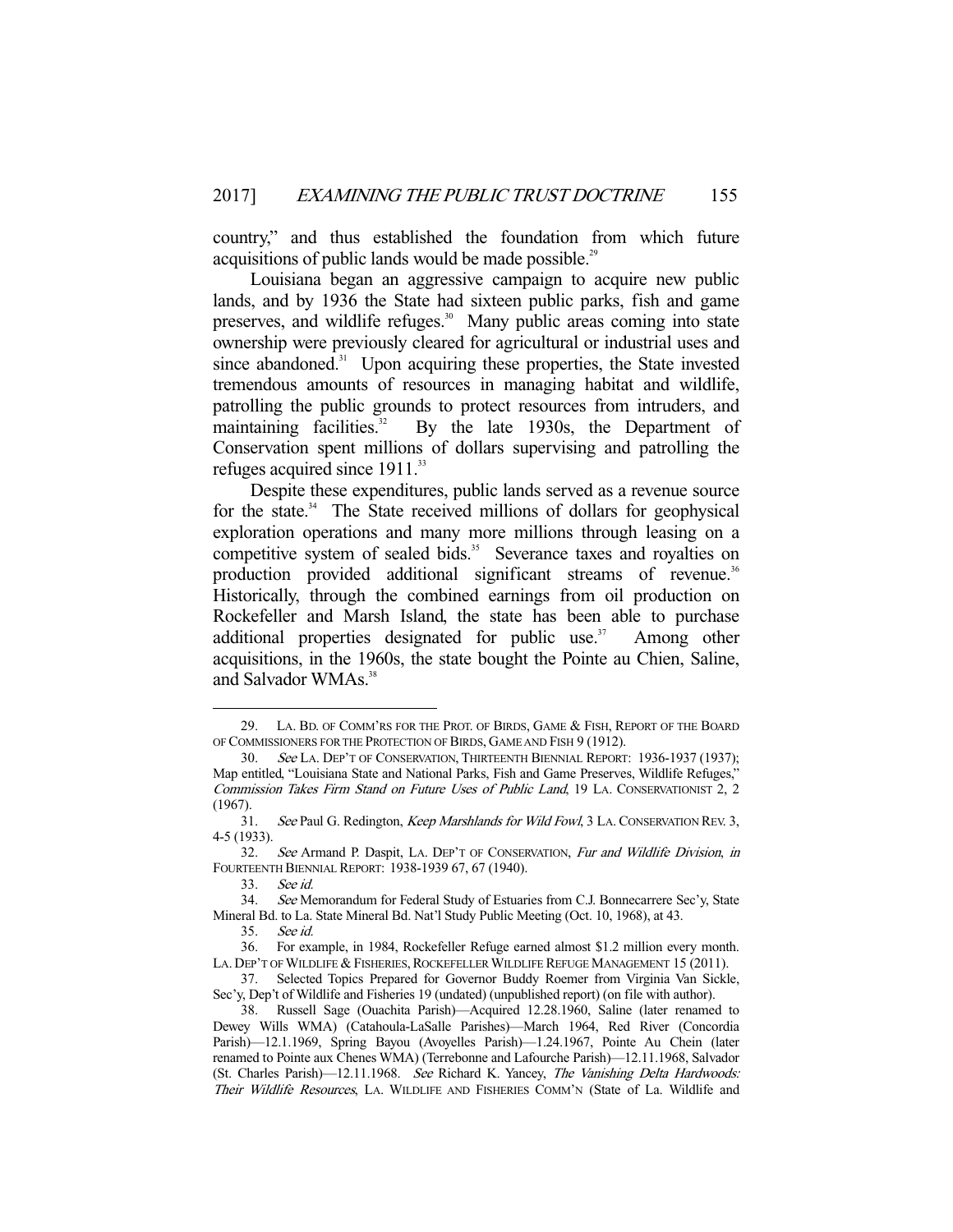The state also commonly leases public and private properties for use by the public as hunting grounds, such as the Atchafalaya Delta WMA in St. Mary Parish and the Biloxi WMA in St. Bernard Parish.<sup>39</sup> Today, the State of Louisiana owns and leases over sixty WMAs and refuges.<sup>40</sup>

#### B. National Wildlife Refuge System

 In addition to the state's fledgling acquisition program, the federal government initiated efforts that would result in the creation of its own system of public lands. The national wildlife refuge system (NWR system) began when President Theodore Roosevelt issued an executive order on March 14, 1903, to preserve the breeding grounds for brown pelicans and other breeding birds on an island off Florida's central Atlantic coast.<sup>41</sup> The refuge was aptly named Pelican Island National Wildlife Refuge, and was the first land specifically set aside by the federal government for the sake of wildlife.<sup> $42$ </sup> To formalize the protection of declining populations of wildlife, Congress passed the Migratory Bird Law in 1913 and the Migratory Bird Conservation Act in 1929, which authorized funding of almost \$8 million to establish a nationwide network of inviolate refuges.<sup>43</sup> This appropriation amounted to a very large sum at the time.<sup>44</sup>

40. Wildlife Management Areas: WMA Overview, LA. DEP'T WILDLIFE & FISHERIES, http://www.wlf.louisiana.gov/wma (last visited Apr. 2, 2016).

41. See National Wildlife Refuge System, U.S. FISH & WILDLIFE SERV., http://www.fws. gov/refuges/about/acquisition.html (last visited Apr. 2, 2016).

Fisheries Comm'n), Dec. 1, 1969, at 8-9, 20; Selected Topics Prepared for Governor Buddy Roemer from Virginia Van Sickle, Sec'y, Dep't of Wildlife and Fisheries (undated).

 <sup>39. 1968</sup> La. Acts 612; 1977 La. Acts 565; LA. STAT. ANN. §§ 56:109, 56:781 (2016). Louisiana Act 565 authorized the State to lease this land, which became Atchafalaya Delta Wildlife Management Area to the Department of Wildlife and Fisheries. In 1977, the Louisiana Department of Natural Resources leased the Atchafalaya WMA to the Department of Wildlife and Fisheries. See Stephanie Showalter & Lisa C. Schiavinato, Marine Protected Areas in the Gulf of Mexico: A Survey, MISS.-ALA. SEA GRANT LEGAL PROGRAM, LA. SEA GRANT LEGAL PROGRAM, 85 (Pub. No. MASGP 03-019); Exec. Order No. 7983, 3 F.R. § 2389 (1938). The 1977 lease ended in August 2002, which was subsequently extended until July 2003 when a new lease was entered into with the Department of Wildlife and Fisheries remaining the lessee. Id. The 2003 lease agreement ends at midnight on June 30, 2028. See LA. ADMIN. CODE tit. 76, § 301 (2016). Biloxi Wildlife Management Area (Biloxi WMA) is owned by the Biloxi Marsh Land Corporation and is leased to the Louisiana Department of Wildlife and Fisheries under the authority of LA. STAT. ANN. 56:109.18. This statute gives the Wildlife and Fisheries Commission the authority to establish, maintain, and manage wildlife management areas and other stateprotected areas.

<sup>42.</sup> Paul G. Redington, Keep Marshlands for Wild Fowl, 3 LA. CONSERVATION REV. 3, 4 (1933).

<sup>43.</sup> *Id.*<br>44. *Sec* 44. See id.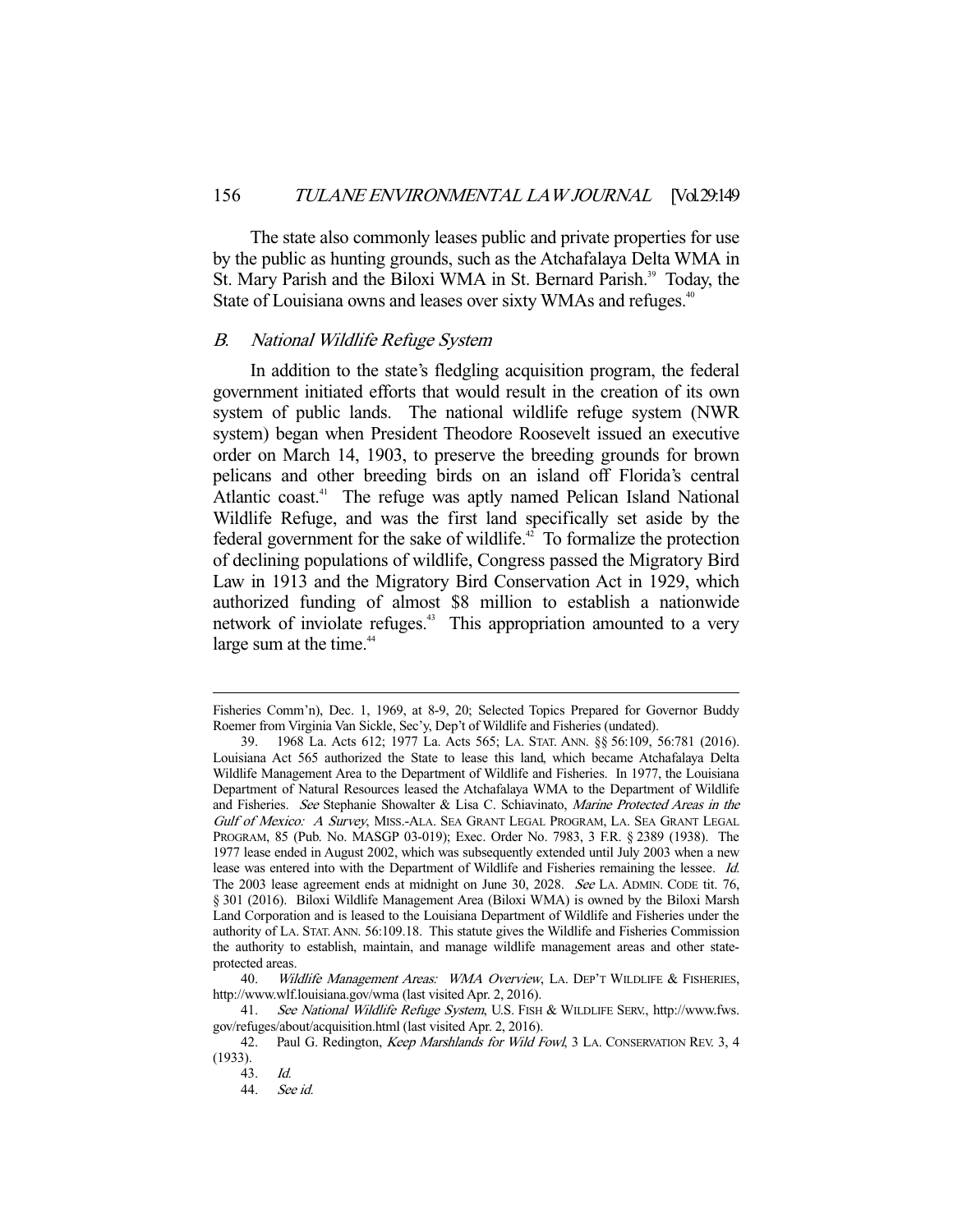The federal program began in Louisiana in 1904 with the establishment of Breton Island Reservation, the second oldest refuge in the NWR System.<sup>45</sup> Later named Breton NWR, Roosevelt visited the refuge in 1915<sup>46</sup>. The refuge was set aside to further the purpose of the Migratory Bird Conservation Act by serving as a refuge and breeding ground for birds and other wildlife.<sup>47</sup> Today, twenty-four NWRs are located throughout the state of Louisiana.<sup>48</sup>

# C. Public Land Uses and Values

 McIlhenny primarily designed the state's refuges to provide habitat for migratory waterfowl where they could remain unharassed by hunters; yet, the ultimate goal for establishing the refuges was aimed at wildlife conservation where protection of the wild resources could be perpetuated for use and enjoyment by future generations.<sup>49</sup> State lands were also used for education, recreation, and scientific research. The Louisiana legislature formally pronounced these lands to provide "hunting, fishing, and recreational opportunities as primary uses of wildlife management areas, wildlife refuges, public hunting grounds and recreation areas."50

 Similarly, the NWR system expressly acquires and reserves federal lands for wildlife conservation.<sup>51</sup> The stated purpose of the NWR system is to develop "a national program of wildlife and ecological conservation and rehabilitation" through the "restoration, preservation, development and management of wildlife and wildlands habitat."<sup>52</sup>

The System was created to conserve fish, wildlife, and plants and their habitats and this conservation mission has been facilitated by providing present and future generations of Americans opportunities to participate in

<sup>45.</sup> Jack Curry, 100 Years Later-Still Flying High, 55 LA. CONSERVATIONIST 4, 7 (2003).

<sup>46.</sup> Breton National Wildlife Refuge, U.S. FISH & WILDLIFE SERV., http://www.fws. gov/breton/ (last visited Apr. 2, 2016).

 <sup>47.</sup> See Showalter & Schiavinato, supra note 39, at 78. Exec. Order No. 7983, 3 F.R. § 2389 (1938). Executive Order 7983, signed by President Franklin D. Roosevelt in October 1938, revoked this previous Executive Order and established the site as Breton Bird Refuge to further the purpose of the Migratory Bird Conservation Act (16 U.S.C. 715-715r). Executive Order 7983 reserved and set apart the area for use by the U.S. Department of Agriculture as a refuge and breeding ground for birds and other wildlife.

<sup>48.</sup> Southeast Region, U.S. FISH & WILDLIFE SERV., http://www.fws.gov/southeast/ maps/la.html (last updated Oct. 2, 2016).

<sup>49.</sup> See LA. DEP'T OF CONSERVATION, Wildlife Resources of Louisiana, Their Nature, Value and Protection, BULLETIN, no. 10 at 161-62 (1921); LA. DEP'T OF CONSERVATION, supra note 7, at 17-18 (1920).

 <sup>50.</sup> LA. STAT.ANN. § 56:109.2 (2016).

<sup>51.</sup> See MICHAEL J. BEAN & MELANIE ROWLAND, THE EVOLUTION OF NATIONAL WILDLIFE LAW 283-89 (3rd ed. 1997).

 <sup>52. 50</sup> C.F.R. § 25.11(b) (2016).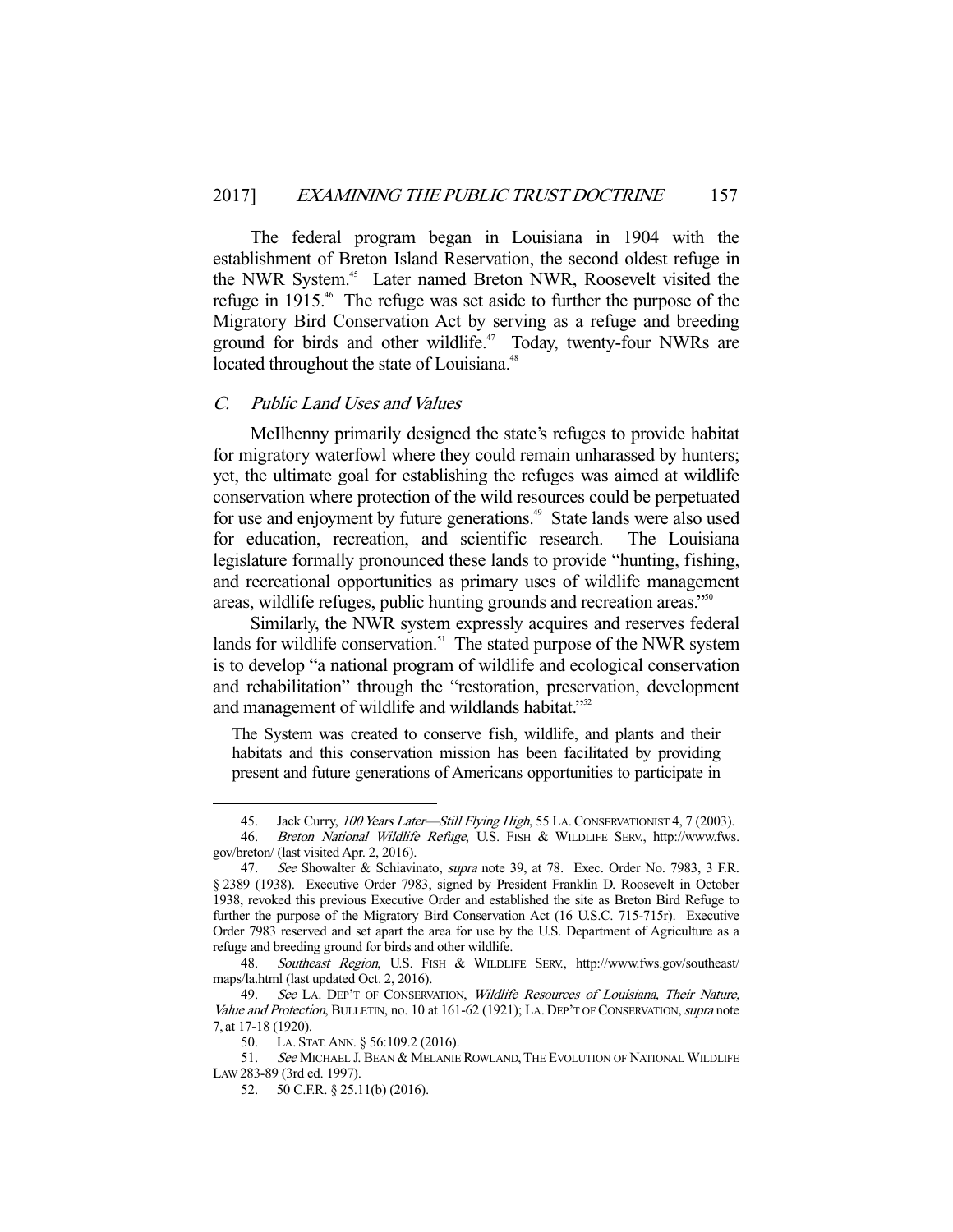compatible wildlife-dependent recreation, including fishing and hunting, on System lands and to better appreciate the value of and need for fish and wildlife conservation.<sup>53</sup>

 The NWR system purpose and vision for wildlife and habitat conservation stresses the importance of natural resource conservation principles and practices, rendering the NWR system as a model for habitat management.<sup>54</sup>

 The establishment of the state and federal public lands system in Louisiana came at a time of increasing agricultural and industrial activity.55 Development of land accommodating a tremendous population expansion and rapid industrial growth, privatization of lands restricting public access, and an agricultural demand that incentivized farmers to place marginal land into production all threatened the available supply of land for wildlife and habitat management and conservation.<sup>56</sup> Thus, the need for public land increased and its acquisition deemed a matter of necessity.57

 In recognition of the success of the Gulf Coast refuges in obtaining conservation objectives, the State acquired new lands in other parts of the state to provide the public with recreational opportunities.<sup>58</sup> In 1921, the Middle Grounds was first set aside by Act 52 of the State Legislature.<sup>59</sup> The State donated the tract to the Lighthouse Service of the federal government, which established a lighthouse reservation housing a sixtyfoot-tall lighthouse, a two-story house made of cypress, and several other buildings.<sup>60</sup> The facilities serviced boat traffic from the Gulf of Mexico to New Orleans through Pass-a-Loutre. However, as boat traffic began using alternate routes, the State was able to reacquire the property.<sup>61</sup> The area, later named Pass-a-Loutre WMA, ultimately became part of a  $66,000$ -acre public hunting ground that facilitated guided duck hunts.<sup>62</sup>

 The State also premised acquisition of properties on preservation of habitat to perpetuate many species of birds and game resources in danger

 <sup>53. 16</sup> U.S.C. § 668dd (2012).

<sup>54.</sup> See U.S. DEP'T OF THE INTERIOR, BAYOU TECHE NATIONAL WILDLIFE REFUGE: COMPREHENSIVE CONSERVATION PLAN 5 (2009).

<sup>55.</sup> See Lloyd Abadie, Our Disappearing Wildlife Habitat, 10 LA. CONSERVATIONIST 22, 22 (1958).

 <sup>56.</sup> Commission Takes Firm Stand on Future Uses of Public Land, supra note 30.

 <sup>57.</sup> Id.

 <sup>58.</sup> Id. at 2-3, 20.

<sup>59.</sup> James Nelson Gowanloch, Department of Conservation To Receive Valuable Land, 3 LA.CONSERVATION REV. 35, 36 (1933).

 <sup>60.</sup> Id. at 35.

 <sup>61.</sup> Id.

 <sup>62.</sup> Id. at 36.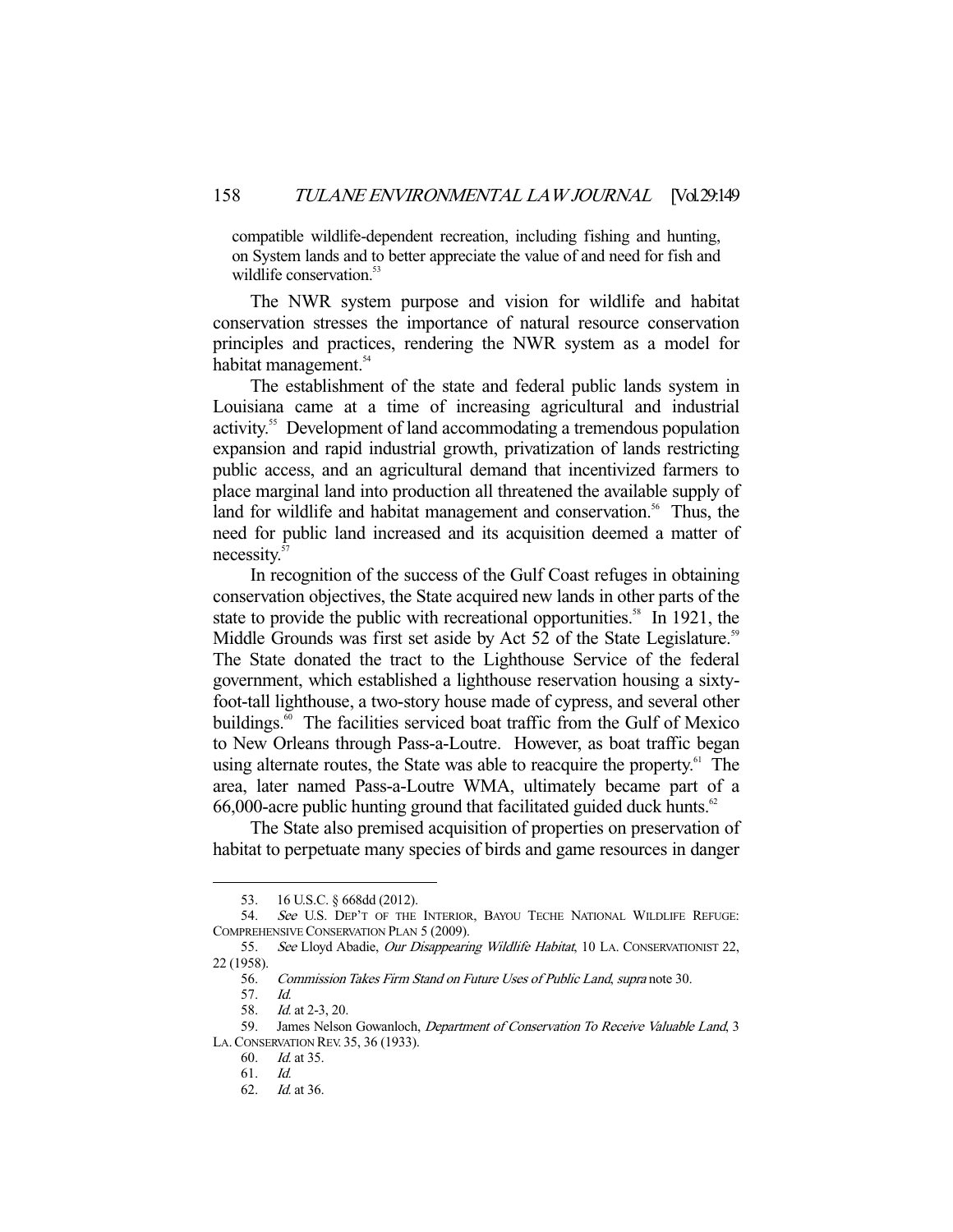of extinction. For example, an 81,000-acre tract of land was leased in Madison Parish from the Singer Manufacturing Co. in 1926. This land was dedicated to the state to prevent forest fires and protect wildlife from excessive hunting and trapping, a persistent problem requiring the permanent assignment of two Department of Conservation agents.<sup>63</sup> Other conservation goals were accomplished as wolves were found to still wander the property along with the panther, the last place in the state the animal was known to exist.<sup>64</sup> The Singer Preserve also provided a refuge for the "overflow of game and birds which would make hunting in the nearby sections splendid and at the same time preserve the species of birds and animals which might otherwise die out."<sup>65</sup>

 Other refuges were also used for species preservation. The 142,000-acre Sabine National Wildlife Refuge in Cameron Parish, originally designated as a refuge and breeding ground for migratory waterfowl and other wildlife, partially functioned to protect the southern red wolf from extinction.<sup>66</sup> Later, during the early 1960s, the alligator was in danger of extinction, and the coastal refuges served as sanctuaries and breeding grounds where their numbers could grow and disperse into surrounding marshes.<sup>67</sup> Likewise, increased sitings of Trumpeter Swans and Whooping Cranes were occurring on the refuges.<sup>68</sup> Thought to be near extinction and very rare, their increasingly frequent use of the refuges was an encouraging sight.<sup>69</sup>

 Significant levels of funding were also spent on research investigating the values and functions of natural resources and evaluating management strategies.<sup>70</sup> Refuge biologists commonly worked with biologists from the Louisiana State University, the Louisiana Cooperative

 <sup>63.</sup> Armand P. Daspit, Report of the Fur and Wild Life Division, in 1930-1932 TENTH BIENNIAL REP. OF THE DEP'T OF CONSERVATION OF THE ST. OF LA., at 263, 265.

 <sup>64.</sup> Id. at 265.

 <sup>65.</sup> Id.

 <sup>66.</sup> Commission Takes Firm Stand on Future Uses of Public Land, supra note 30, at 3; Exec. Order No. 7764, 2 F.R. § 3183 (1937). Executive Order 7764, signed December 6, 1937, by President Franklin D. Roosevelt, originally designated Sabine NWR as a Migratory Waterfowl Refuge. The Executive Order ordered approximately 143,110 acres to be acquired and then reserved and set aside for use by the U.S. Department of Agriculture as a refuge and breeding ground for migratory birds and other wildlife in furtherance of the Migratory Bird Conservation Act (16 U.S.C. 715-715r).

<sup>67.</sup> See Allan Ensminger, Refuge Progress, 20 LA. CONSERVATIONIST 29, 30 (1968).

 <sup>68.</sup> REPORT OF THE CONSERVATION COMMISSION OF LOUISIANA FROM APRIL 1ST, 1914 TO APRIL 1ST, 1916, at 19 (1916).

 <sup>69.</sup> Id.

 <sup>70.</sup> For example, shortly after acquiring the initial public lands, surveys conducted in the summer of 1915 revealed that ducks normally thought to only breed in northern reaches of the country and into Canada were nesting in Louisiana. LA. WILDLIFE & FISHERIES COMM'N, THIRTEENTH BIENNIAL REPORT: 1968-69 137 (1970).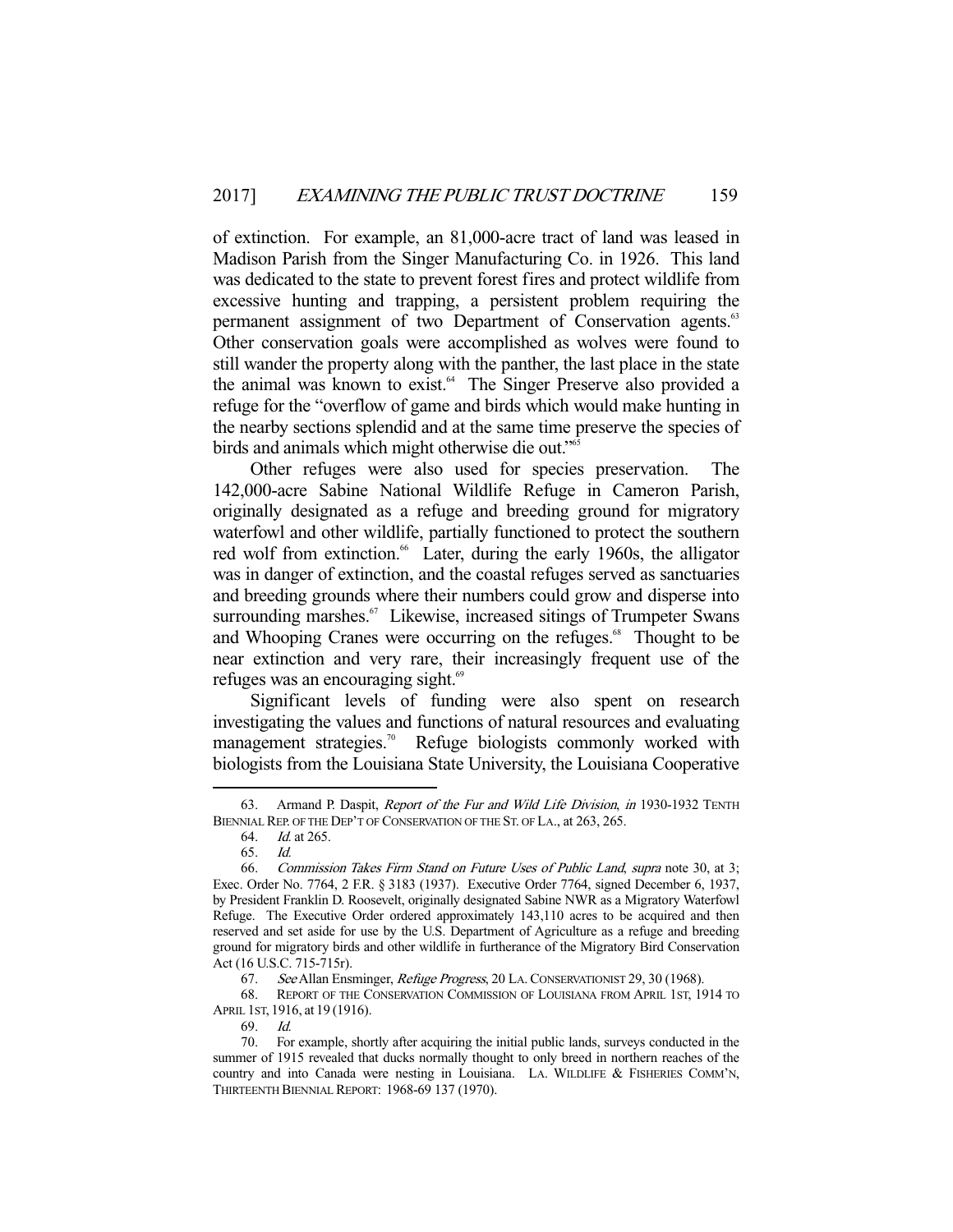Wildlife Research Unit, and the Louisiana Cooperative Fisheries Unit to investigate and evaluate a myriad of research interests.<sup>71</sup> The data procured from these investigations has guided the evolution of practical and economically feasible methods of habitat and species management.<sup>72</sup>

 Such management practices of public resources have significantly contributed to the economic prowess and stability of the state. For example, today, Louisiana ranks at or near the top in national seafood and wildlife production, including status as: number one producer in fisheries in the lower forty-eight states, number two producer of oysters, number one producer of blue crabs, number one producer of crawfish, number one producer of shrimp, and number one habitat for migratory waterfowl and songbirds.<sup>73</sup>

Much of the coastal waterbottoms are owned by the State.<sup>74</sup> These public grounds and water bodies serve as habitat for many game and nongame animals, and also act as nurseries for shrimp and fish that are of the utmost importance to offshore fisheries of the northern Gulf of Mexico.<sup>75</sup> "The result is some 20 or more million acres of water and sea floor enriched by the Mississippi River and nurtured by a vast coastal nursery which has a production of fish, shellfish and other natural resources easily harvested and unexcelled anywhere in the world."76

 Public lands also support and enhance the ecosystem services that natural resources provide and the public enjoys, such as recreational benefits, storm protection, and floodwater retention.<sup>77</sup> The ecosystem services provided by coastal wetlands, including publicly owned resources, support and promote: five million waterfowl; twenty-five

 <sup>71.</sup> Id. at 130. These interests included marsh management practices for both fish and wildlife, life history studies on the alligator, various studies dealing with aviculture, pond culture of several species of marine and freshwater fishes, bioassay work, and population trends of fishes along the refuge and adjacent gulf. Id. Scientists studied alligator nests, alligator census, biotelemetry, alligator carrying capacity, alligator restocking, alligator hatching, alligator winter feeding, impoundment studies, brush control, waterfowl banding, exotic waterfowl, brown pelicans, exotic deer, oil pollution, catfish and crawfish culture in brackish water, crawfishwaterfowl management, croaker culture, pompano, shrimp culture, shrimp-waterfowl management, seasonal distribution of fishes, fish tagging, freshwater fishing impoundments, otter trawl and benthic studies, surface trawl and plankton studies, breeding behavior of mottled ducks, wiregrass control studies, a snipe study, and ecological studies of vegetation, among other things. Id. at 130-49.

<sup>72.</sup> See Ensminger, *supra* note 67, at 29.

 <sup>73.</sup> COASTAL PROT. & RESTORATION AUTH., BUS. COUNCIL OF NEW ORLEANS, LOUISIANA'S FUTURE 18 (2012).

 <sup>74.</sup> Commission Takes Firm Stand on Future Uses of Public Land, supra note 30, at 4.

 <sup>75.</sup> Id.

<sup>76.</sup> *Id.* at 5.

 <sup>77.</sup> SECRETARY JEWELL ANNOUNCES \$162 MILLION FOR 45 PROJECTS TO PROTECT ATLANTIC COAST COMMUNITIES FROM FUTURE STORMS, U.S. DEP'T INTERIOR (2013).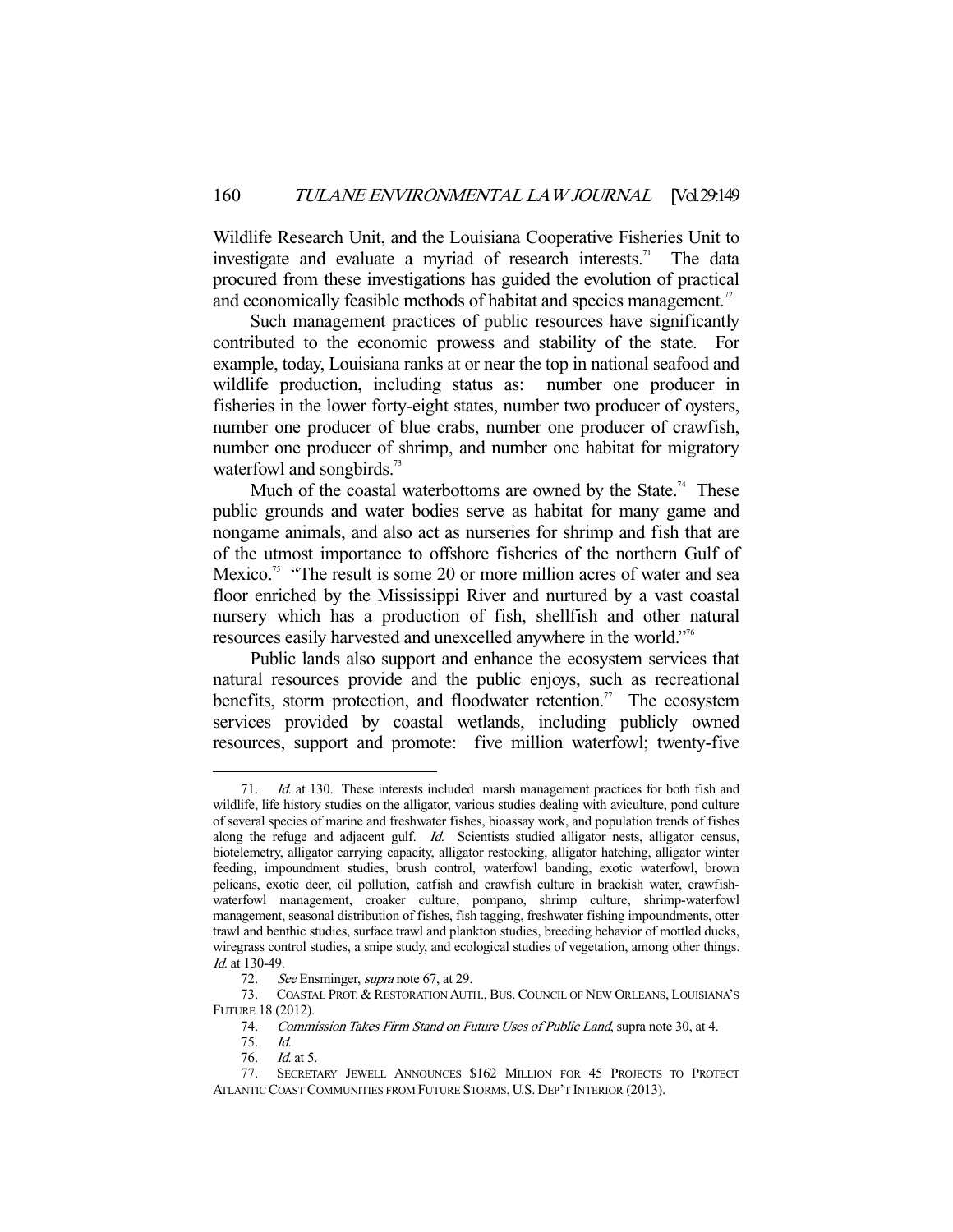million songbirds; America's largest wintering habitat for migratory waterfowl and songbirds; seventy rare, threatened, or endangered species; the top source of wild seafood in the continental United States; and wetlands that serve as part of the hurricane protection system.<sup>78</sup> Furthermore, between 2006 and 2011, the number of wildlife-related recreation participants in Louisiana increased by 40%.<sup>79</sup>

 The recognition of these values by state and federal governments is evidenced by their continued commitment of funds to acquire public lands. In September of 2012, an additional \$11 million in revenue from the Migratory Bird Conservation Fund was publicly committed to adding 10,640 acres of wetlands to the refuge system.<sup>80</sup> Another \$18.4 million was approved for the acquisition of 95,000 acres of wetlands under authority of the North American Wetlands Conservation Act.<sup>81</sup>

 In short, designated public lands have been viewed as a necessity. Wildlife refuges contain abundant biodiversity and often represent the last stronghold for an endangered species or a diminished habitat type.<sup>82</sup> "The continued expansion of intensive land utilization in the United States forces maintenance of the wildlife refuge program as a sort of life insurance policy for the nation's wildlife resources."<sup>83</sup> "In an ever changing world, wildlife refuges have proven to be anchors for biodiversity and ecosystem conservation."<sup>84</sup> Furthermore, refuges provide significant benefits to local economies and a diverse number of ecosystem services and functions, including restoration of millions of acres of depleted lands, relieving regional flooding and providing hurricane protection, improving water quality, and helping private landowners utilize conservation protocols on their own lands.<sup>85</sup> These ecosystem services rendered by the public grounds have been valued in

 <sup>78.</sup> COASTAL PROT. & RESTORATION AUTH., BUS. COUNCIL OF NEW ORLEANS, supra note 73, at 19.

 <sup>79.</sup> New Report Shows Rise in Hunting, Fishing and Wildlife-Related Recreation Participation in 28 States, U.S. FISH & WILDLIFE SERV. (Sept. 12, 2012), https://www.fws. gov/pacific/news/news.cfm?id=2144375111.

 <sup>80.</sup> NEWSLETTER OF THE GULF OF MEXICO COASTAL OCEAN OBSERVING SYSTEM, GCOOS NEWS & UPDATE (2002).

 <sup>81.</sup> Id.

 <sup>82.</sup> J. CLARK SALYER II, THE PERMANENT VALUE OF REFUGES IN WATERFOWL MANAGEMENT AT TRANS. NORTH AM.WILDLIFE CONFERENCE (1945).

<sup>83.</sup> *Id.* at 20.

<sup>84.</sup> America's Wildlife, Conserving the Future: Wildlife Refuges and the Next Generation, U.S. FISH & WILDLIFE SERV. (Feb 23, 2011), http://americaswildlife.org/draftvision/intro/.

<sup>85.</sup> Id.; see U.S. DEP'T OF THE INTERIOR, supra note 54, at 2, 11, 19.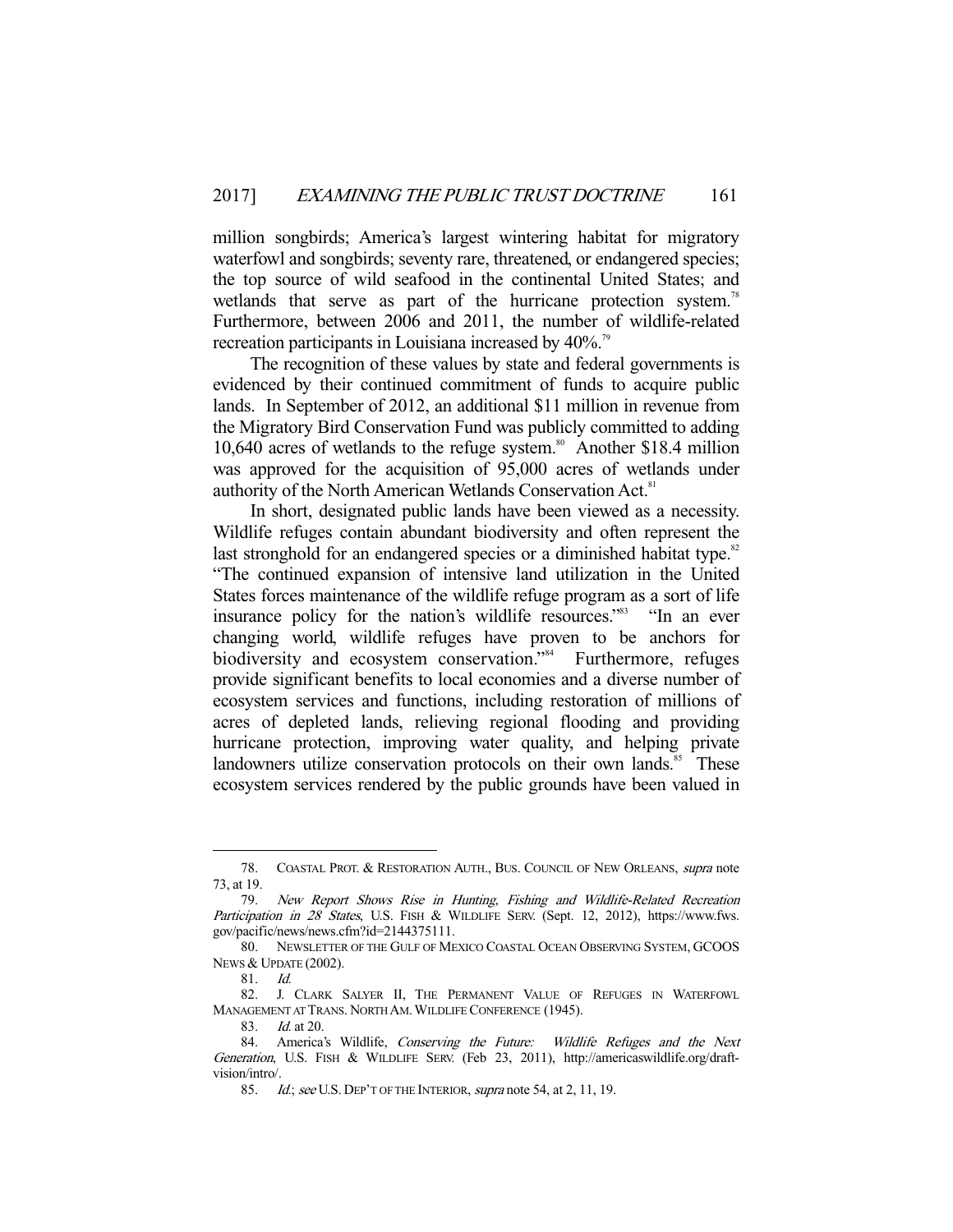the billions of dollars annually.<sup>86</sup> As the human population continues to rise and the public continues to actively use public lands and enjoy the natural services they provide, public lands will continue to serve as a necessity.

## III. OIL AND GAS EXPLORATION AND PRODUCTION ON PUBLIC LANDS

## A. State Revenue

 As the oil and gas industry boomed in the early twentieth century, federal and state governments seized the opportunity to directly reap the economic benefits from those operations. Through royalty payments and severance taxes, Louisiana and the nation began to enjoy a new source of steady and significant income.<sup>87</sup> Public lands, including WMAs, refuges, and state-owned waterbottoms, served as a vital source of much of this income. In fact, seeing the potential for higher profits through leasing of State lands rather than through their alienation, the Louisiana Legislature in 1914 granted the Governor the authority and discretion to withdraw any vacant or unappropriated public lands and lake bottoms from sale when the State would derive more value from the minerals on those lands than any other purpose.<sup>88</sup> Anticipating the demand from oil and gas producers to operate on public lands, the State developed an advertisement process where the highest bidder would receive a lease from the State; however, the Governor reserved the right to reject any bid where it appeared that bids were not large enough to warrant the State entering into a lease.<sup>89</sup> This right would be exercised in later years on several occasions.<sup>90</sup>

 The State, through its State Land Office, began to receive "large sums in cash bonuses and royalties from State lands leased for the purpose of severing minerals from the soil."<sup>91</sup> In 1915, the State received cash bonuses of more than \$32,000 for merely issuing leases with royalty payments from those leases collected at one-eighth to one-sixth of the

<sup>86.</sup> Molly W. Ingraham & Shonda Gilliland Foster, The Value of Ecosystem Services Provided by the U.S. National Wildlife Refuge System in the Contiguous U.S., 64 ECOLOGICAL ECONOMICS 608-618 (2008), http://www.sciencedirect.com/science/article/pii/S09218009080 00396.

 <sup>87.</sup> Cyril K. Moresi, Conservation of Louisiana's Mineral Resources, 1906 to 1935, Part IV, 1928-1935, 4 LA.CONSERVATION REV. 14, 15-17 (1935).

<sup>88.</sup> Cyril K. Moresi, Conservation of Louisiana's Mineral Resources, 1906 to 1918, Part II, 3 LA. CONSERVATION REV. 21, 26 (1933) (citations omitted).

 <sup>89.</sup> Moresi, supra note 87, at 17 (citation omitted).

<sup>90.</sup> Id. (citation omitted).

<sup>91.</sup> Cyril K. Moresi, Conservation of Louisiana's Mineral Resources, 1906 to 1935, Part III—1918 to 1928, 4 LA.CONSERVATION REV. 3, 5 (1934) (citation omitted).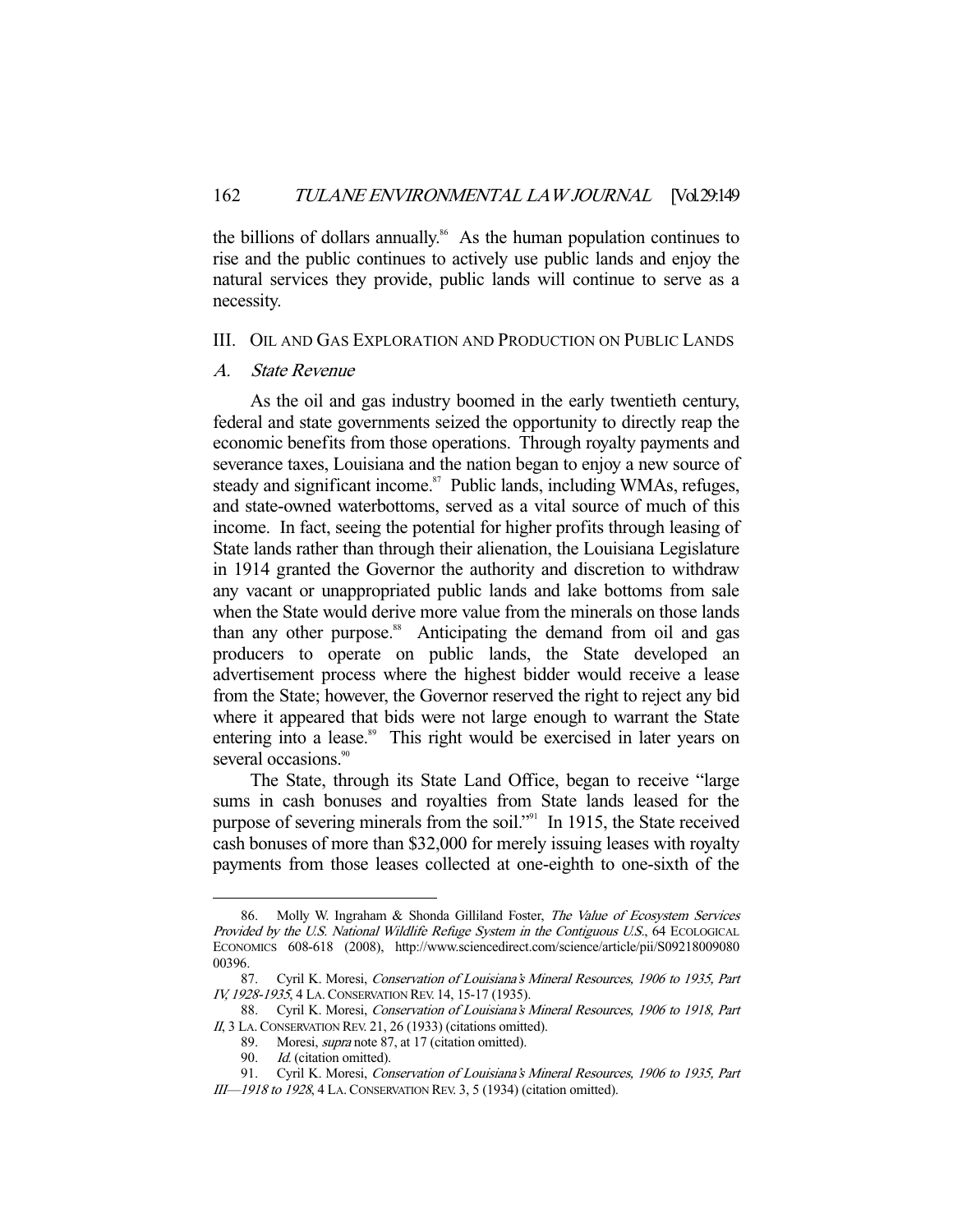production. $92$  From 1916 to 1918, another \$26,000 was paid to the State in bonuses and royalties from State-leased lands.<sup>93</sup> Payments declined in the following two years to just over \$6000, partly because State lands were not surveyed at the time and, thus, had inadequate descriptions.<sup>94</sup> However, as coastal activity began to surge, and with an enormous amount of new exploration and production in the late 1920s, the State was issuing new leases and enjoying income levels never before experienced.<sup>95</sup> During the biennium of 1924 to 1926, the State Land Office received  $$130,982$ .<sup>66</sup> During the biennial period from 1926 to 1928, the State Land Office received  $$684,204$  from mineral leases.<sup>97</sup> The level of activity and income continued to skyrocket, with the State Land Office collecting more than double during the following biennial period.98 The demand for access of public lands intensified as the potential for huge profits from producing on State lands prompted some operators to offer more than  $$100,000$  for signing a single lease.<sup>99</sup>

By 1930, twelve state leases were producing oil.<sup>100</sup> However, soon thereafter, the reduction in new leases and the relinquishment and cancellation of sixty-eight leases for failure to pay rentals corresponded to the downturn in the state and national economy and decrease in production throughout the state.<sup>101</sup> Despite the doldrums associated with the Great Depression, "production of petroleum on the State leases continued to increase but due to the low price of crude oil the amount of revenue received by the State Land Office" declined.<sup>102</sup> A reduction of almost \$1 million in cash bonuses and royalties followed during 1930- 1931. Nonetheless, payments for leases, exploration, and production on State lands would only increase in later years.<sup>103</sup> For instance, in 1943 the

<sup>92.</sup> Moresi, *supra* note 88, at 26 (citation omitted).

<sup>93.</sup> *Id.* at 27 (citation omitted).<br>94. Moresi, *supra* note 91.

Moresi, *supra* note 91.

 <sup>95.</sup> In 1921, the state issued its first coastal zone oil lease. Gregory Blaine Miller, Louisiana's Tidelands Controversy: The United States of America v. State of Louisiana Maritime Boundary Cases, 38 LA. HIST. 203, 203 (1997).

<sup>96.</sup> Moresi, *supra* note 91, at 16.<br>97. Id. at 18 (citation omitted).

Id. at 18 (citation omitted).

<sup>98.</sup> Moresi, *supra* note 87, at 17.<br>99 *Id.* (citation omitted).

Id. (citation omitted).

<sup>100.</sup> Id. ("[F]our in Caddo Parish; one in the Urania field; one in the Lockport field, Calcasieu Parish; two in the East Hackberry field, Cameron Parish; one in the Bayou Bouillon field, St. Martin Parish; and one each in the Dog Lake, Lake Barre, and Lake Pelto fields, Terrebonne Parish.").

<sup>101.</sup> *Id.* at 22.

 <sup>102.</sup> Id.

<sup>103.</sup> See R. Flaherty, Industry's Influence and Effect on the Coastal Zone, 27 OFFICIAL J. LA.ADVISORY COMM'N ON COASTAL & MARINE RES. 1 (1972).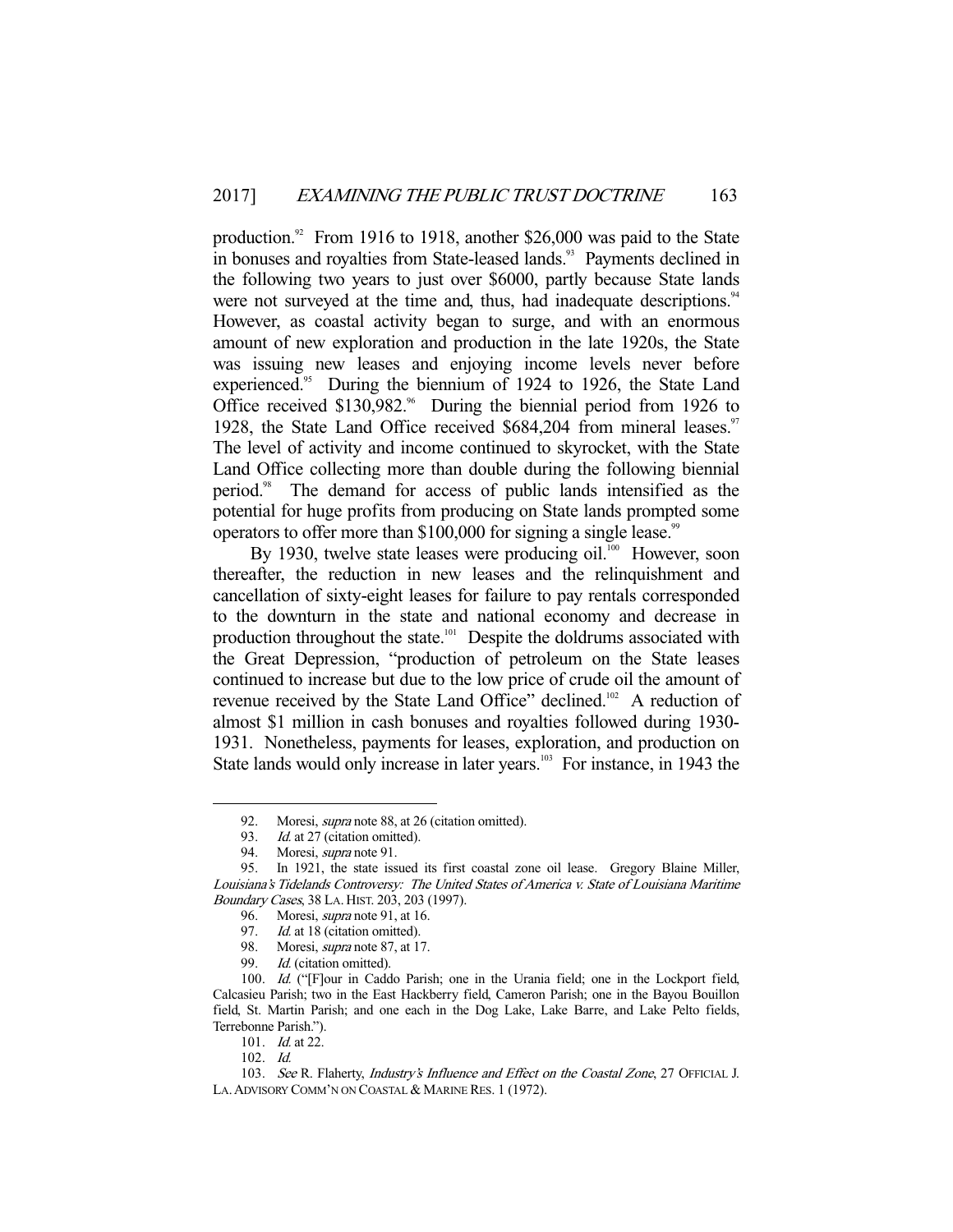State Mineral Board entertained bids for leasing mineral rights on the Rockefeller Wildlife Refuge, which had never been explored prior to this time.<sup>104</sup> Humble Oil and Refining Company paid the state \$89,350 just for the rights to explore the property for potential mineral development.<sup>105</sup>

 Exploration and production ultimately expanded to include offshore coastal waters, which contained a staggering amount of mineral value of which the state and federal government would enjoy. In 1934, the Texas Company drilled the first offshore well in coastal waters one mile from the shoreline of Louisiana.<sup>106</sup> Offshore waters were quickly flooded with new operations and by 1947 the first bottom-supported platform was constructed in eighteen feet of water twelve miles from shore.<sup>107</sup> The industry exploded and by 1980, over 12,500 offshore rigs were located throughout the Continental Shelf of the Gulf.<sup>108</sup> Technological advancements allowed exploration and production in extreme water depths, further promoting industrial activity throughout the Gulf.<sup>109</sup>

Between 1941 and 1992, the submerged lands below state and federal waters off the Louisiana coast produced 9.88 billion barrels of oil valued at more than \$97 billion. This production also generated nearly \$47 billion in lease payments, bonuses, rents, royalties and severance taxes for the governments of Louisiana and the United States.<sup>110</sup>

By 1983, with the help of offshore production, the industry would be supporting 165,000 jobs, "which generated more than \$3.5 billion in payroll, \$545 million in royalties and taxes, and \$859 million in state taxes."111 These monies generated new industry and business directly and indirectly associated with the oil industry.<sup>112</sup>

 The vast sum of money related to these increasingly reliable sources of revenue would perpetuate the leasing of state-owned lands, including

<sup>104.</sup> Call for Bids for Oil Rights on Game Refuge, 1 LA. CONSERVATIONIST 1, 1 (1943).

 <sup>105.</sup> Id.

<sup>106.</sup> History of Oil & Gas in Louisiana and the Gulf Coast Region, LA. DEP'T NAT. RESOURCES, http://dnr.louisiana.gov/assets/TAD/education/BGBB/6/la\_oil.html (last visited Apr. 3, 2016).

 <sup>107.</sup> Id.

 <sup>108.</sup> Id.

 <sup>109.</sup> DIANE AUSTIN ET AL., U.S. DEP'T OF THE INTERIOR, NO. 1435-01-01-CA-85169, HISTORY OF THE OFFSHORE OIL AND GAS INDUSTRY IN SOUTHERN LOUISIANA: VOLUME I: PAPERS ON EVOLVING OFFSHORE INDUSTRY 109 (2008).

<sup>110.</sup> Miller, *supra* note 95, at 203-04 (citations omitted).

<sup>111.</sup> Dianne Lindstedt & Lori Nunn, Petroleum Development in Louisiana's Coastal Zone, in 2 COASTAL ZONE '85 1410, 1413 (Orville T. Magoon, et al. eds., 1984) (citing MID-CONTINENT OIL AND GAS ASS'N, LOUISIANA OIL AND GAS FACTS (21st ed. 1984)).

 <sup>112.</sup> Id.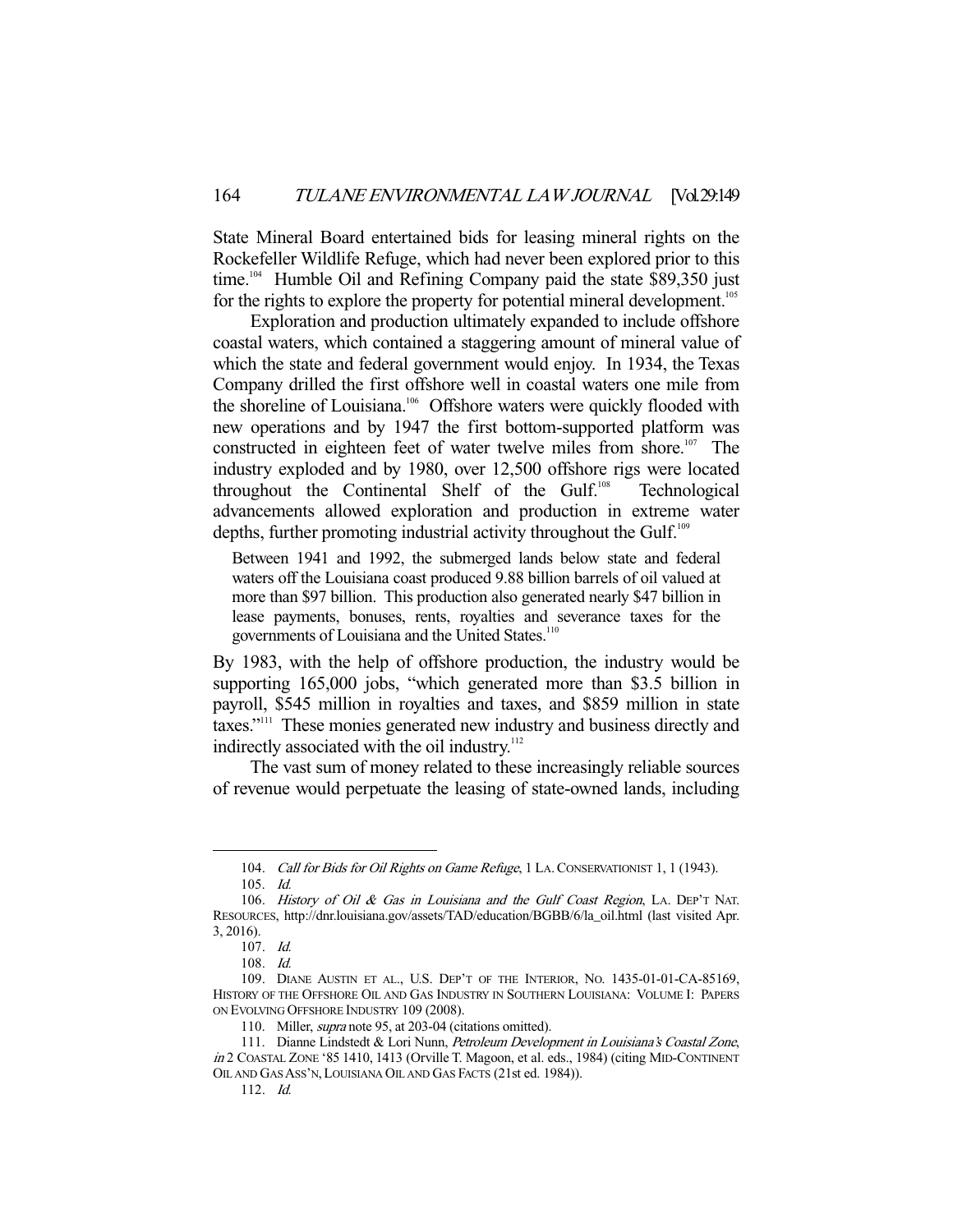refuges and WMAs.<sup>113</sup> The severance taxes paid by oil and gas companies would become the biggest single source of internally generated tax revenue for the State.<sup>114</sup> However, as the level of exploration and production and their corresponding royalties intensified, so too did the environmental impacts associated with oil and gas operations.

#### B. Environmental Impacts

 Despite regulatory restrictions on certain operating practices, the oil industry in Louisiana was booming. The economic success of the industry translated into extensive and intensive operations in the field.<sup>115</sup> Whether during exploration, production, transportation, or any other oilfield activity, the nature of these operations sharply interfaced with the natural environment<sup>116</sup>

 The extensive canal networks along the coast serve as one of the most patent examples of these interactions. Because of its expansive coastal wetlands, Louisiana has the greatest number of inland waterways of any state in the nation, which supported the growing oil extraction industry.117 Straightening natural waterways and excavating virgin marshes, barge-mounted dredges altered and created waterways necessary for drilling rigs to access proposed well locations.<sup>118</sup> As operators discovered and developed fields, extension of existing canals and creation of new branches resulted in an inter-connected system used for transportation of equipment and personnel.<sup>119</sup> The oil field canal system became so pervasive that by 1969, in 506 known fields with 25,510 wells, canals covered 10% of the land area within the coastal area of the state.<sup>120</sup> Over 4500 miles of canals and channels had been dredged across the Louisiana coast, most of them for oil and gas operations.<sup>121</sup>

 <sup>113.</sup> Selected Topics Prepared for Governor Buddy Roemer from Virginia Van Sickle, Sec'y, Dep't of Wildlife and Fisheries, *supra* note 37 (citation omitted).

 <sup>114.</sup> LA. STATE PLANNING OFF., LOUISIANA COASTAL RESOURCES 6 (1977).

<sup>115.</sup> See Lindstedt & Nunn, supra note 111, at 1412-13.

 <sup>116.</sup> Id.

 <sup>117.</sup> SHERWOOD M. GAGLIANO, LOUISIANA STATE UNIVERSITY CENTER FOR WETLAND RESOURCES, REP. NO. 14, CONTRACT NO. DACW 29-70-C-0272, CANALS, DREDGING AND LAND RECLAMATION IN THE LOUISIANA COASTAL ZONE 55 (1973); see Lindstedt & Nunn, supra note 111, at 1413.

<sup>118.</sup> See GAGLIANO, supra note 117, at 69, 72.

<sup>119.</sup> See id. at 72.

<sup>120.</sup> *Id.* at 84 (citation omitted).

 <sup>121.</sup> See BARNEY B. BARRETT, LA. WILDLIFE & FISHERIES COMM'N, U.S. DEP'T INTERIOR, WATER MEASUREMENTS OF COASTAL LOUISIANA 1 (1970).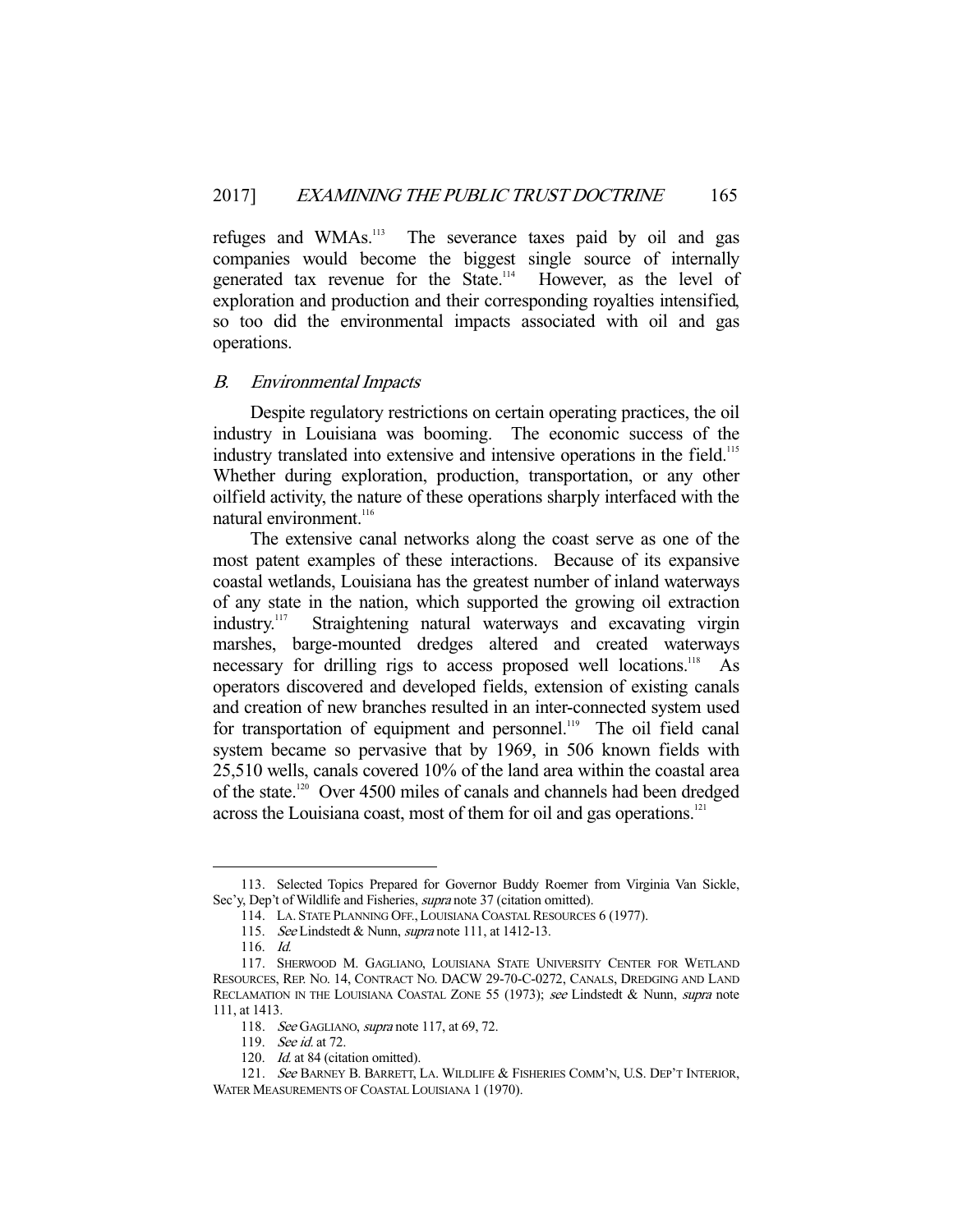This expansive canal network dominated the landscape and encroached upon natural habitats inevitably altering their processes and functions.<sup>122</sup> The direct removal of marsh soils and creation of spoil banks disrupted the natural flow and runoff of entire basins.<sup>123</sup> These alterations were realized through changing hydrological patterns, increased rates of runoff, dissipated water storage capacities, lowered water levels, saltwater intrusion into upper reaches of freshwater basins, vegetative type transitions, marsh deterioration, and accelerated land  $loss<sup>124</sup>$ 

 Moreover, ecological changes in the estuaries and nurseries along the coast resulted from the direct destruction of fish and shellfish water bottoms, saltwater intrusion, changes in rates of water exchange, loss of nursery acreages, and silting.<sup>125</sup> These areas served as reproductive and juvenile growth oases for a number of recreational and commercial inshore and offshore fisheries, such as shrimp, oysters, crabs, and menhaden.<sup>126</sup> Fish populations in the nursery areas responded negatively to these basic changes in ecology, which caused permanent loss or reduction of fish production.<sup>127</sup> These irreversible changes resulted in impacts of long duration which "could have been prevented or at least reduced in extent had the construction projects been properly planned and managed."128 Canals and dredging were "ubiquitous activities within the wetlands" and would remain as permanent scars that drastically changed how coastal wetlands would function and appear.<sup>129</sup>

 However, notwithstanding the enormous efforts to explore potential reservoirs and engineer the extensive infrastructure for delivering oil and gas to market, none of it would be possible without a producing well. For without a producing well, operators and investors saw no financial return. By the 1930s, a systematic practice of drilling and production had been adopted by most operators.<sup>130</sup>

<sup>122.</sup> ROBERT H. BAUMAN ET AL., ONSHORE OIL & GAS ACTIVITIES ALONG THE NORTHERN GULF OF MEXICO COAST: AWETLAND MANAGER'S HANDBOOK 29 (Donald R. Cahoon ed., 1989); Milestone Resource Meeting Held, 6 LA. CONSERVATIONIST 14, 14 (1953).

<sup>123.</sup> See BAUMAN ET AL., supra note 122, at 32.

<sup>124.</sup> See NAT'L RESEARCH COUNCIL & COMM. OF THE RESTORATION & PROTECTION OF COASTAL LA. ET AL., DRAWING LOUISIANA'S NEW MAP: ADDRESSING LAND LOSS IN COASTAL LOUISIANA 16 (2006); GAGLIANO, supra note 117, at 1.

 <sup>125.</sup> LA. STATE PLANNING OFF., supra note 114, at 7.

 <sup>126.</sup> Commission Takes Firm Stand on Future Uses of Public Land, supra note 30, at 5.

 <sup>127.</sup> Id. at 21.

 <sup>128.</sup> Id.

<sup>129.</sup> Jack R. Van Lopik, The Oil Industry and Coastal Zone Management in Louisiana, 26 TRANSACTIONS-GULF COAST ASS'N OF GEOLOGICAL SOC'YS 349, 351 (1976).

 <sup>130.</sup> DIANNE M. LINDSTEDT, HISTORY OF OIL & GAS DEVELOPMENT IN COASTAL LOUISIANA 11 (1991); BAUMAN ET AL., supra note 122.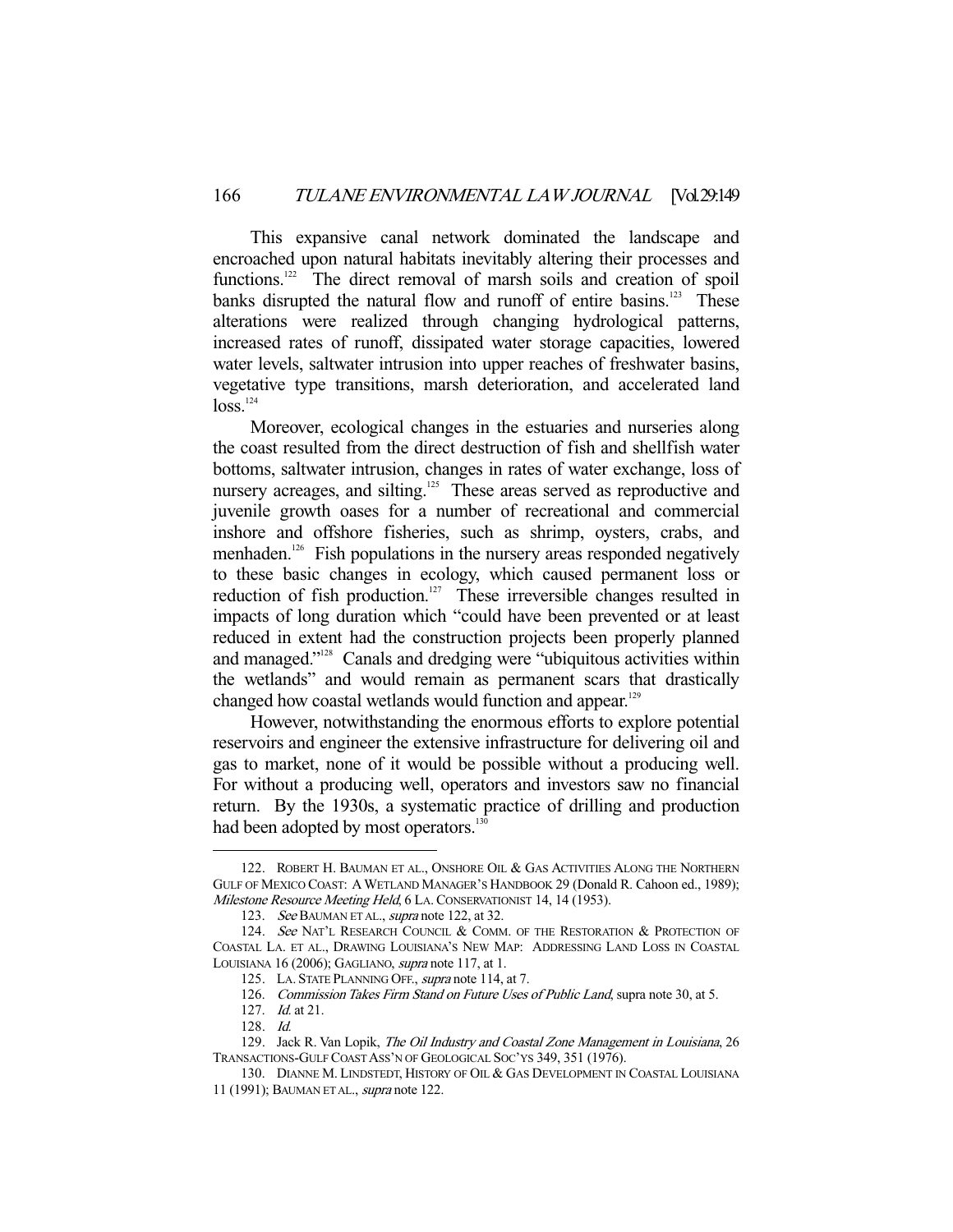As industry and regulation grew, measures designed to protect freshwater aquifers became part of these standard operating procedures.<sup>131</sup> Well bore construction was typically designed to protect any freshwater horizons from effluents traveling through the well.<sup>132</sup> Thus, concrete casings set at strategic intervals protected freshwater bearing horizons from contamination of oil, gas, brine, and other chemicals introduced during drilling and producing the well.<sup>133</sup> However, because of the interface of the well bore and aquifers, each well acted as a potential or actual source of pollution. $134$  Furthermore, the practice of cementing casing was entirely neglected in South Louisiana prior to the mid-1930s.<sup>135</sup>

 Drilling operations not only required proper controls to ensure the integrity of the casing, but also necessitated a complex mixture of chemicals, muds, and other fluids to maintain proper pressures within the well to prevent a "blowout" and to lubricate and cool the drill bit.<sup>136</sup> Drilling muds were necessary to bring "well cuttings to the surface, control subsurface pressures, cool and reduce the friction on the drilling bit and drill pipe, wall the hole with an impermeable cake, hold cuttings and weight material in suspension when circulation is temporarily stopped, and support part of the weight of the drill pipe casing."<sup>137</sup> Drilling fluids were injected down through the drill pipe, out of the bit, and returned to the surface through the annulus outside the drill pipe to remove drill cuttings and allow the drill bit to remain clean and unobstructed.<sup>138</sup>

<sup>131.</sup> See, e.g., La. Statewide Order 29-B (1943); LA. DEP'T OF CONSERVATION, RULES AND REGULATIONS: RULES, REGULATIONS AND REQUIREMENTS GOVERNING THE CONSERVATION OF NATURAL GAS AND CRUDE OIL OR PETROLEUM (1920).

<sup>132.</sup> Robert M. Conger, The Environmental Safety of Underground Injection of Oilfield Brines in Louisiana, 26 TRANSACTIONS GULF COAST ASS'N OF GEOLOGICAL SOC'Y, 65, 66 (1986); A. GENE COLLINS, EPA, EPA-660/2-74-010, SALINE GROUNDWATERS PRODUCED WITH OIL AND GAS 39 (1973).

<sup>133.</sup> Conger, *supra* note 132; COLLINS, *supra* note 132.

<sup>134.</sup> See M.R. SCALF, J.W. KEELEY & C.J. LAFEVERS, EPA, EPA-R2-73-268, GROUND WATER POLLUTION IN THE SOUTH CENTRAL STATES 55 (1973).

<sup>135.</sup> See LA. DEP'T OF CONSERVATION, EIGHTH BIENNIAL REPORT OF THE DEPARTMENT OF CONSERVATION OF THE STATE OF LOUISIANA: 1926-1928 175 (1929); see generally, Moresi, supra note 91, at 3 (discussing Louisiana's oil and gas operations from 1906-1935).

<sup>136.</sup> See K.E. BIGLANE, SOME CURRENT WASTE TREATMENT PRACTICES IN LOUISIANA INDUSTRY AS PRESENTED TO THE THIRTEENTH PURDUE INDUSTRIAL WASTE CONFERENCE 4 (1958).

<sup>137.</sup> Kenneth E. Biglane, Some Current Waste Treatment Practices in Louisiana Industry, 10 LA.CONSERVATIONIST 8, 9 (1958) (citation omitted).

<sup>138.</sup> BAUMAN ET AL., *supra* note 122, at 66 (citation omitted).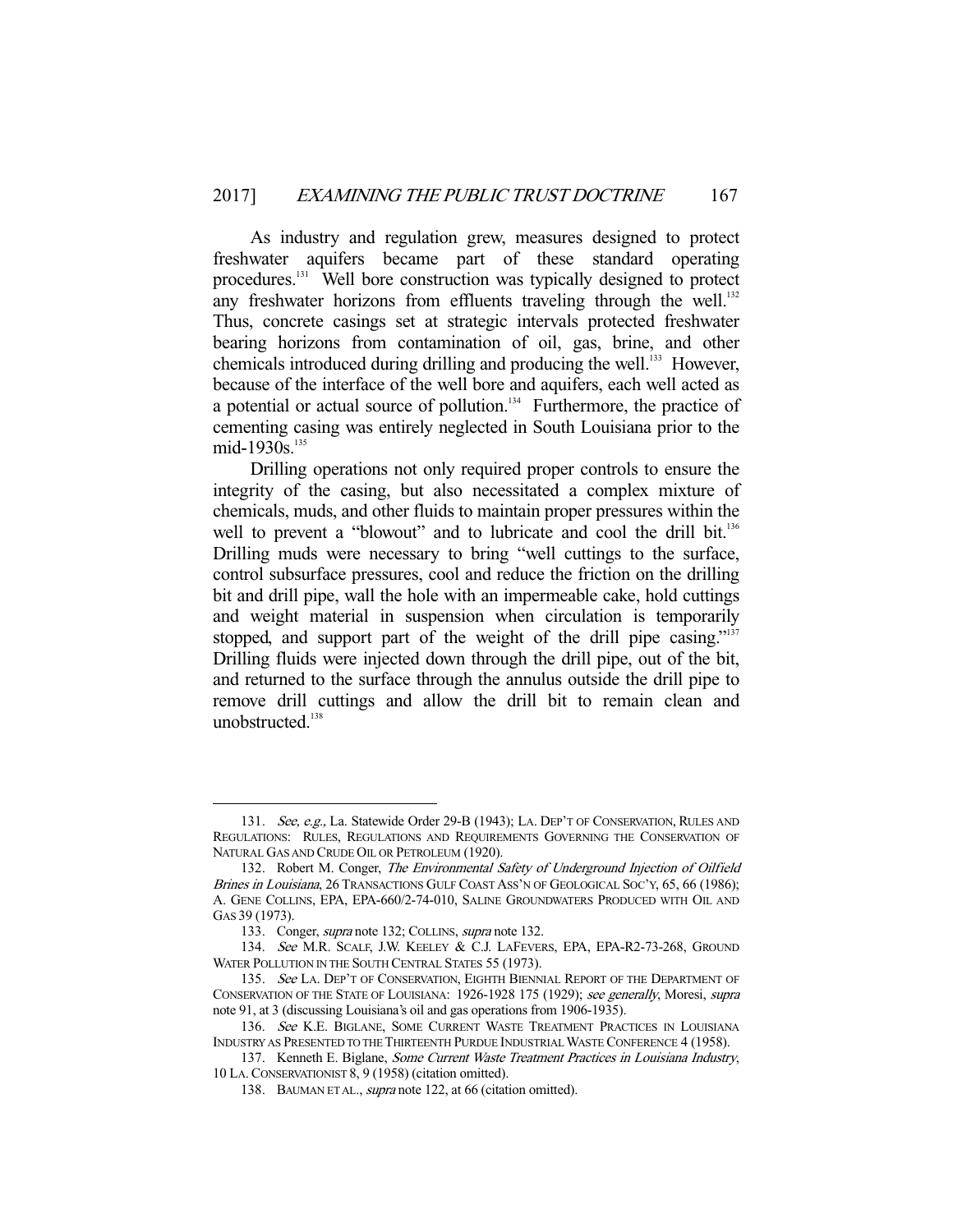During drilling operations, 50 to 900 barrels of waste material would be produced per day over a 3- to 4-month period.<sup>139</sup> Of these, the drilling muds constituted one of the most potent constituents of drilling operation wastes.<sup>140</sup>

 Drilling muds contained varying types of chemicals depending on the characteristics of the formations in which the drill bit encountered.<sup>141</sup> Bentonite clays in the mud were carefully mixed with sulfates of barium or lead to add weight to increase their effectiveness.<sup>142</sup> In addition, diesel fuels and other fuel oils were commonly used in the muds at quantities of up to 15% by volume.<sup>143</sup> These fuels were held in emulsion with the use of dispersants, soaps, organic colloids, and other powdered solids.144

 As these materials circulated within the well and the bit produced cuttings as it rotated through the earth, the resulting mixture was brought to the surface and pumped into a pit where floating oil was skimmed and drilling muds were separated from fluids using filters and synthetic, organic, or water-soluble polymers.145 The use of organic flocculants was relatively new in the mid-1950s and became a way for operators to reduce costs of waste treatment from about thirty cents per barrel to almost one cent per barrel.<sup>146</sup> This flocculation process released This flocculation process released additional oils and fluids from the mud mixture. $147$  Oils would be skimmed and "the supernatant liquids . . . drained away to another holding pit, neutralized, and discharged during high waters."<sup>148</sup> Upon completion of the well, muds within the wellbore were removed and treated in a pit.<sup>149</sup> However, not all the muds could be retrieved as they were lost to blowouts, washing out of the hole, incorrect batch mixing, leftover quantities from batch mixing, general negligence, cleaning of the

<sup>139.</sup> Biglane, *supra* note 137, at 9. Drilling wastes commonly consisted of "process water, brines, well cuttings, water and oil emulsion base drilling muds, lost circulation materials such as cotton seed hulls, shredded automobile tires, tree bark, walnut shells, and a multitude of other fibrous materials, lime, sodium hydroxide, and live crude oil in concentrations approaching 1 per cent by volume." Id.

<sup>140.</sup> *Id.*; BAUMAN ET AL., *supra* note 122, at 69.

<sup>141.</sup> Biglane, *supra* note 137, at 9.

 <sup>142.</sup> Id.

 <sup>143.</sup> Id.

 <sup>144.</sup> Id.

 <sup>145.</sup> Id. at 10.

 <sup>146.</sup> Id.

 <sup>147.</sup> Id.

 <sup>148.</sup> Id.

 <sup>149.</sup> Id. at 9.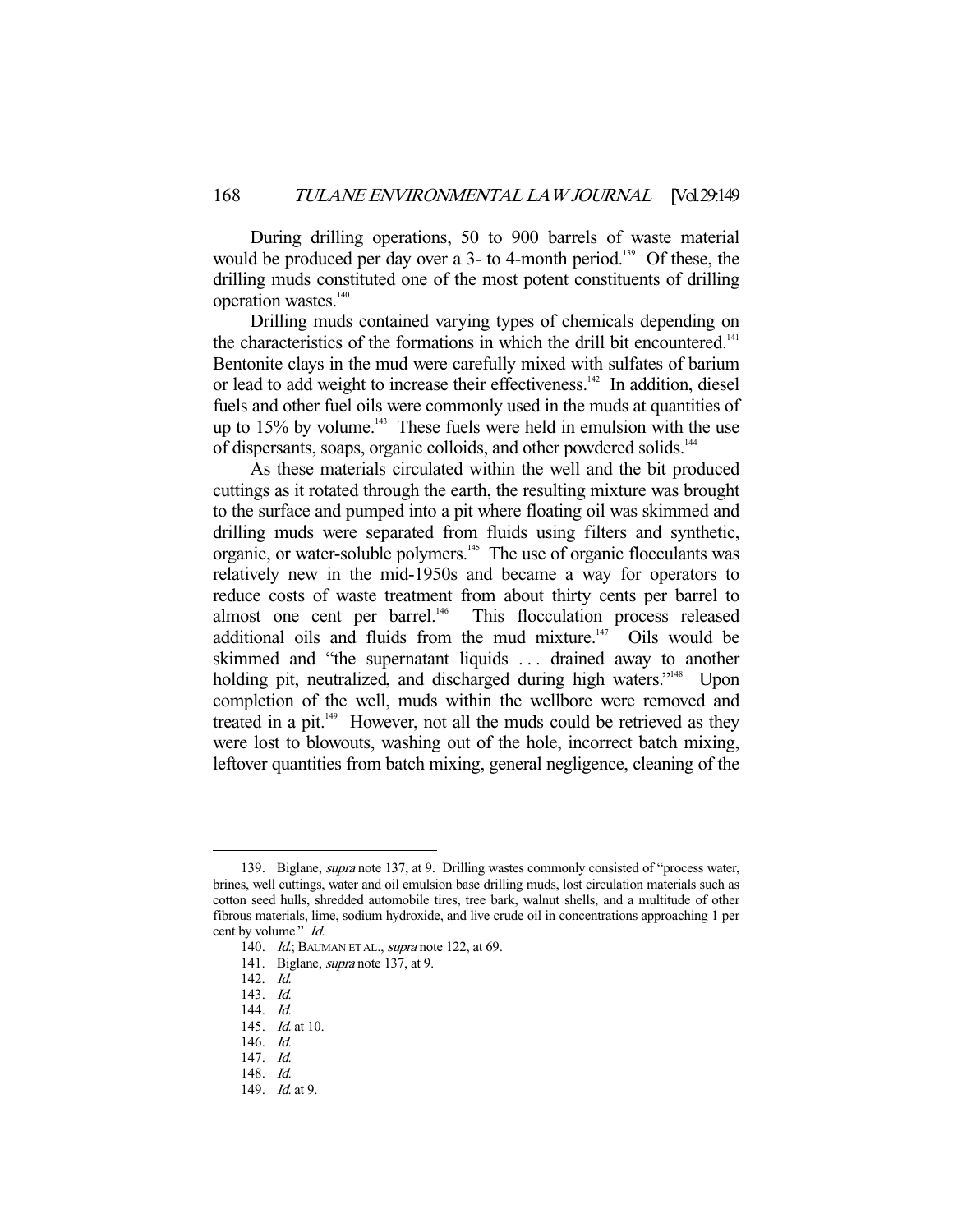drilling tools, and washdown of the platform.<sup>150</sup> Commonly, muds remaining within the first pit were dried and then buried.<sup>151</sup>

 State agency personnel soon acknowledged that better methods of handling and disposal were required because wastes from drilling operations could have extremely harmful and lasting impacts "in irrigation districts, in streams flowing through pasture lands, wild game areas, or serving municipal water supplies, and in waters over commercial shellfish areas."<sup>152</sup> Later advancements in treatment allowed operators to reinject the wastes back into subsurface formations or carry them to a commercial disposal facility.<sup>153</sup>

 In the event wells were nonproductive of oil, or "dry," upon completion of the well, or if after some period of production no longer rendered marketable quantities of oil, operators would abandon the well.<sup>154</sup> Upon abandonment, regulations required operators to "plug" the wells to prevent the flow of any liquids to the surface or overlying freshwater aquifers.155 However, "during this early period of petroleum development in Louisiana, plugging procedures were neither standardized nor strictly enforced and were largely left to the discretion of each company."156

 For wells that successfully found producing quantities of oil, a highly acidic completion fluid was commonly used to promote the efficient flow of gas and oil.<sup>157</sup> These acids included hydrochloric, nitric, sulfuric, hydrofluoric, formic, and acetic acids in volumes as much as several hundred thousand gallons per well.<sup>158</sup> This treatment process resulted in the formation of soluble compounds such as calcium chloride, sodium sulfate, sodium fluoride, and others.<sup>159</sup> Acids were also used as corrosion inhibitors to reduce friction, reduce loss, maintain permeability, prevent emulsion formation and avoid precipitation.<sup>160</sup>

 <sup>150.</sup> Id. at 10.

 <sup>151.</sup> Id.

 <sup>152.</sup> Id. at 9.

 <sup>153.</sup> THE BUREAU OF APPLIED RESEARCH IN ANTHROPOLOGY, UNIVERSITY OF ARIZONA, EXPLORING ENVIRONMENTAL VALUES AND POLICY IN THE UNITED STATES: CASE STUDIES IN ARIZONA AND LOUISIANA 141 (Diane Austin & Thomas McGuire, eds., 2001).

<sup>154.</sup> See LA. DEP'T OF ENVTL. QUALITY, GROUND WATER PROTECTION IN LOUISIANA: PROBLEMS AND OPTIONS 58 (1985).

 <sup>155.</sup> See id.

 <sup>156.</sup> Id.

 <sup>157.</sup> U.S. ENVTL. PROT. AGENCY, EPA-570/9-77-001, WASTE DISPOSAL PRACTICES AND THEIR EFFECTS ON GROUND WATER 300 (1977).

 <sup>158.</sup> Id.

 <sup>159.</sup> Id.

 <sup>160.</sup> Id.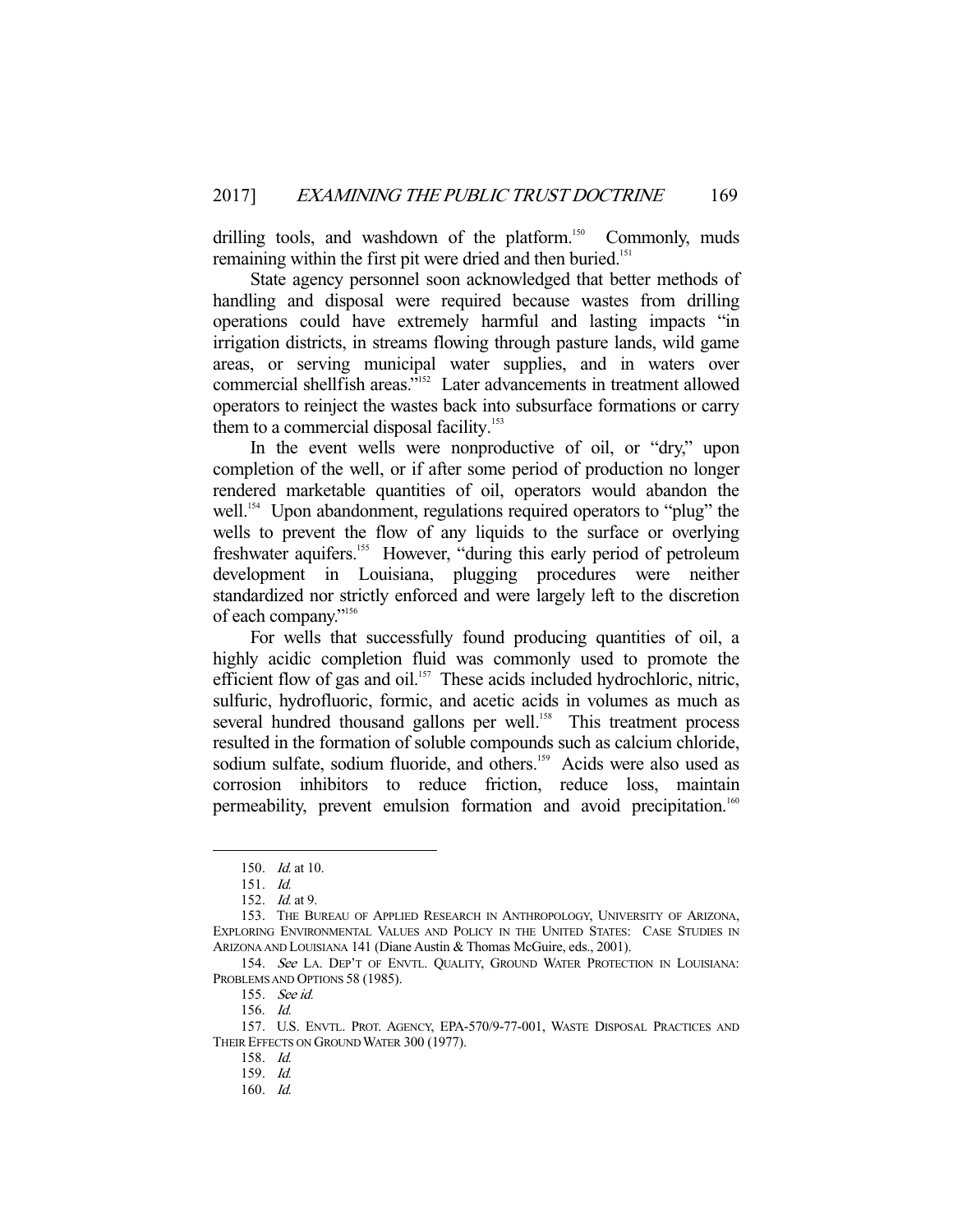Among the most effective inhibitors were those containing arsenic compounds.<sup>161</sup>

When a well was "brought in," compounds used in drilling and treating the well along with oil, gas, and produced water came to the surface in a single stream of fluids requiring separation.<sup>162</sup> Early on, this mixture was placed directly into pits, which were used as settling basins to allow oil and water to break out of emulsion and the oil skimmed from the surface.<sup>163</sup> Saltwater would settle to the bottom and seep through the bottom of the pit or pit levees or be discharged into nearby surface water bodies.164 Later, as more sophisticated equipment became available for separation, pits were used as receptacles to receive produced water discharged from separator tanks and any excess oil would be skimmed from the surface.<sup>165</sup> In some instances, oil remaining within the pit would be burned to prevent its escape into the surrounding drainage basins as brine was intentionally released into natural drainages or allowed to overflow pit levees.<sup>166</sup>

 Because of the varying aspects of an oilfield growing in size and complexity, pits were engineered facilities specifically designed for a planned purpose. Depending on the capacity needed to accommodate the anticipated volume of a particular waste, pits ranged in aerial extent and depth. For example, emergency pits were not designed for long-term retention of large volumes of fluids.<sup>167</sup> Their main purpose was to facilitate temporary disposal or storage of brine or oil during a breakdown in infrastructure such as a separator, an injection well, or other collection, distribution, or storage facility.<sup>168</sup> Likewise, pits used to hold drill cuttings or drilling muds were created each year in the thousands but were relatively small.<sup>169</sup> Reserve pits typically were used for workover or cleanout operations where wastes generated during these procedures were deposited into such a pit. $170$  These activities did not

 <sup>161.</sup> Id.

 <sup>162.</sup> BAUMAN ET AL, supra note 122, at 76-77.

 <sup>163.</sup> Mary L. Barrett, Earthen Pits in U.S. Petroleum Fields: A History of Nomenclature and Related Usage, 11 OIL-INDUSTRY HISTORY 43, 49 (2010) (citation omitted).

 <sup>164.</sup> BAUMAN ET AL, supra note 122, at 76.

 <sup>165.</sup> Id. at 76-77.

 <sup>166.</sup> FRANK B. CONSELMAN, AMERICAN INSTITUTE OF MINING, NO. SPE 1871, METALLURGICAL AND PETROLEUM ENGINEERS, INC., GEOLOGIC ASPECTS OF THE BRINE POLLUTION PROBLEM 2 (1967).

<sup>167.</sup> Barrett, *supra* note 163, at 45.

 <sup>168.</sup> U.S. ENVTL. PROT. AGENCY, EPA 570/9-78-004, SURFACE IMPOUNDMENTS AND THEIR

EFFECTS ON GROUND WATER QUALITY IN THE UNITED STATES—A PRELIMINARY SURVEY 21 (1978). 169.  $Id$ 

 <sup>170.</sup> Barrett, supra note 163, at 45.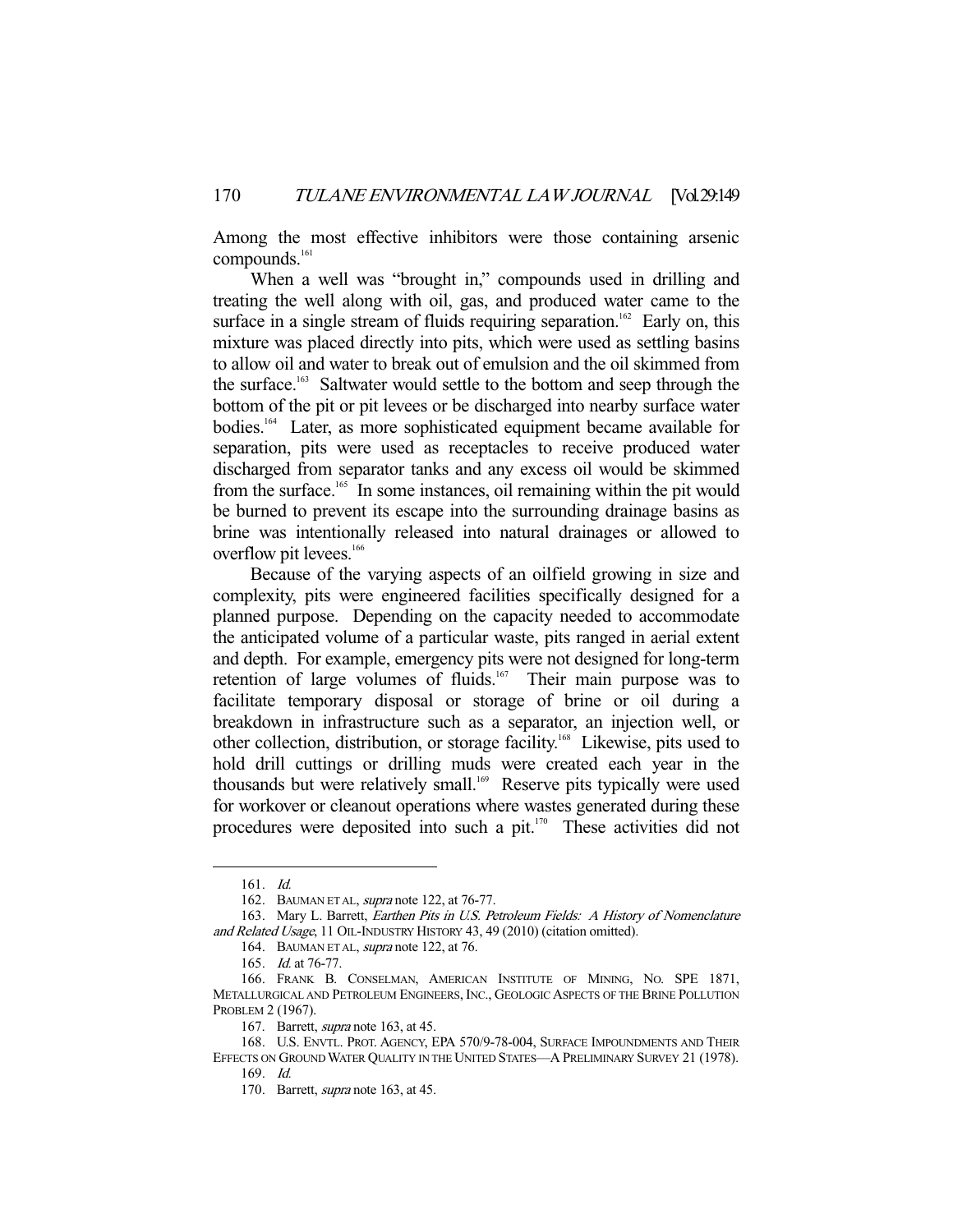require a pit with large volume capacity, thus pits sizes were relatively small.<sup>171</sup> Burn pits were constructed as shallow impoundments used to store or confine tank bottoms or separated oil. $172$ 

On the other hand, oil storage pits were quite large. $173$  At Jennings, for example, several pits constructed in that field during early production could accommodate  $100,000$  barrels of fluids.<sup>174</sup> The largest had a capacity of one million barrels. Obviously, earthen pits were an integral part of exploration and production operations designed to accommodate numerous types of waste generated from varying activities.<sup>175</sup>

 However, a single pit could be used for different purposes as the needs of the field or individual wells changed. For example, a drilling mud pit could be enlarged to be used for saltwater disposal and oil, occasionally burned. At Jennings, as the field grew in size and age and production shifted to the flank of the salt dome, many of these pits were transitioned into use as saltwater disposal pits despite their original purpose.<sup>176</sup> Likewise, similar practices were used across the state.<sup>177</sup> Pits originally designed and used to assist in drilling a well could later become used for saltwater disposal where brine was discharged directly to the pit and allowed to seep through the soil, discharged into adjacent surface water bodies, or reinjected into designated subsurface formations.178 Commonly, a single pit would accommodate the waste disposal needs of a battery of wells.<sup>179</sup> Therefore, these so-called evaporation pits could range in size anywhere from tens of square feet to over a few acres.<sup>180</sup>

 This scenario of transitioning a pit from one use to another as logistical demand of the field changed over time resulted in the mixture of varying wastes at a single location. This mixture can lead to dangerous results. For example, burn pits used to incinerate waste oil while the pit was used for saltwater disposal creates a chemical reaction

<sup>171.</sup> *Id.* at 46 (citation omitted).

<sup>172.</sup> See U.S. ENVTL. PROT. AGENCY, supra note 168.

<sup>173.</sup> See TONJA KOOB MARKING & JENNIFER SNAPE, LOUISIANA'S OIL HERITAGE, IMAGES OF AMERICA SERIES 15 (2012); McFarlain v. Jennings-Heywood Oil Syndicate, 16,291 (La. 1/21/1907); 43 So. 155.

 <sup>174.</sup> Brief for Plaintiff at 6, McFarlain, 43 So. at 155.

<sup>175.</sup> See MARKING & SNAPE, supra note 173.

 <sup>176.</sup> SHERWOOD M. GAGLIANO, ET AL., CEI NO. 28060, INVESTIGATION OF ENVIRONMENTAL IMPACTS OF OIL AND GAS ACTIVITIES ON THE HOUSSIERE PROPERTY, ACADIA PARISH, LA xi-xii (2011).

<sup>177.</sup> See id. at 4-2.

<sup>178.</sup> Barrett, *supra* note 163, at 51-54.

<sup>179.</sup> U.S. ENVTL. PROT. AGENCY, supra note 168, at 20.

 <sup>180.</sup> U.S. ENVTL. PROT.AGENCY, supra note 157, at 296.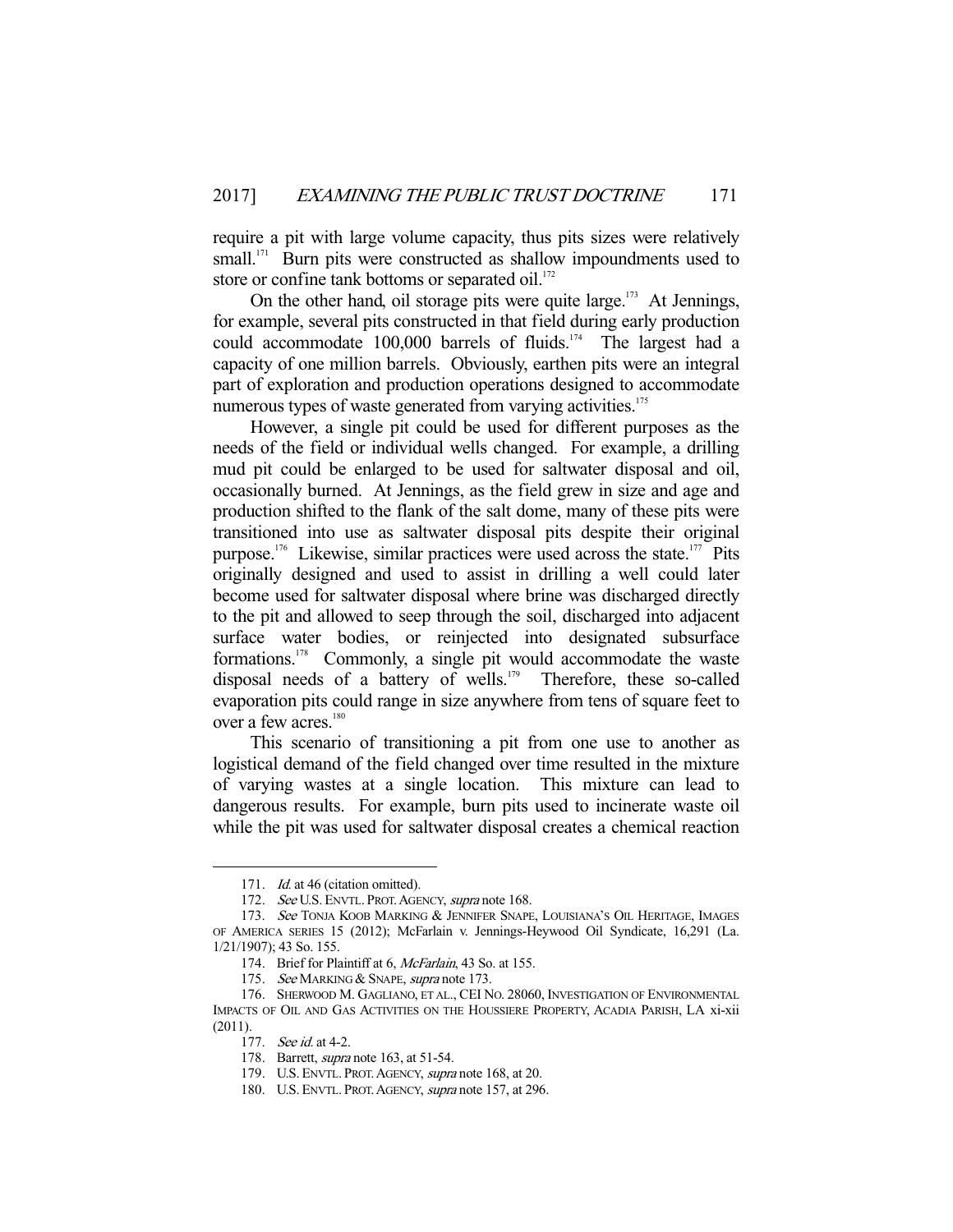producing dioxins, a chemical known to cause cancer and regarded as one of the most toxic chemicals known to science.<sup>181</sup> The ultimate consequence of such mixing and chemical interactions is not yet fully known or understood.

 Use of pits by the oil industry for waste disposal has historically been commonplace. However, largely used for disposal of produced water, this method was perceived to be feasible only in circumstances where rates of evaporation or seepage could overbalance the volumes of brine produced.<sup>182</sup> In most fields, volumes of produced water increased as the fields aged.<sup>183</sup> With evaporation being an almost unattainable goal in the subtropical climate of Louisiana, seepage into groundwater systems from insidious leaks from pit bottoms and surface water discharges from overflowing waste pits were common occurrences.<sup>184</sup>

 Large volumes of saltwater required disposal historically accommodated with pits, surface water discharges, and subsurface injection.<sup>185</sup> A 1956 LDOC statewide survey showed 53.7 million barrels produced in a single month making an estimated annual of 644 million barrels.<sup>186</sup> Of the monthly totals recorded by the LDOC, 10.2 million barrels of brine were discharged into pits, 17 million barrels were emptied into surface water disposal, and 23.5 million barrels were injected into disposal wells.<sup>187</sup>

 Two and half decades later, due to increased production and aging fields, produced water production almost doubled. In 1982, 1.13 billion barrels of produced water were documented being produced annually

<sup>181.</sup> See Dioxins & Furans: The Most Toxic Chemicals Known to Science, ENERGY JUST. NETWORK, http://www.ejnet.org/dioxin/ (last updated Feb 17, 2012).

<sup>182.</sup> See V. L. MARTIN, DISPOSAL OF PRODUCTION DIVISION WASTES: FOR PRESENTATION AT CHAPTER MEETING OF DIVISION OF PRODUCTION 7 (1932).

<sup>183.</sup> T.M. WINFIELE, Water Conservation in Petroleum Production, in PROC. OF SECOND ANNUAL SYMP. ON WATER CONSERVATION AND INDUS. DEV., BULL. NO. 38, Nov. 19-20, 1952, 38, at 38 ENGINEERING EXPERIMENT STATION (1953).

 <sup>184.</sup> INTERSTATE OIL COMPACT COMM'N, RESEARCH COMMITTEE SUBCOMMITTEE ON WATER PROBLEMS ASSOCIATED WITH OIL PRODUCTION IN THE UNITED STATES 22 (1966); MARTIN, supra note 182, at 7-8 (1932).

<sup>185.</sup> See O.T. ICE, Department of Conservation Controls on Water Pollution, in A WATER RESOURCES INSTITUTE ON ASPECTS OF STREAM POLLUTION CONTROL JUNE 27-28 22 (1968) (citation omitted); C.B. WALLACE, The Legal Consequences of Salt Water Pollution from Oil and Gas Operations, BULL. VIII(1), THE INTERSTATE OIL COMPACT COMM'N COMMITTEE (1966); D.E. FUELLHART, LA. DEP'T OF CONSERVATION, SUBSURFACE DISPOSAL OF OIL FIELD BRINES IN SOUTH LOUISIANA, Information Circular no. 2 (1937).

<sup>186.</sup> See INTERSTATE OIL COMPACT COMM'N, PRODUCTION AND DISPOSAL OF OILFIELD BRINES IN THE UNITED STATES AND CANADA 42 (1960).

 <sup>187.</sup> Id.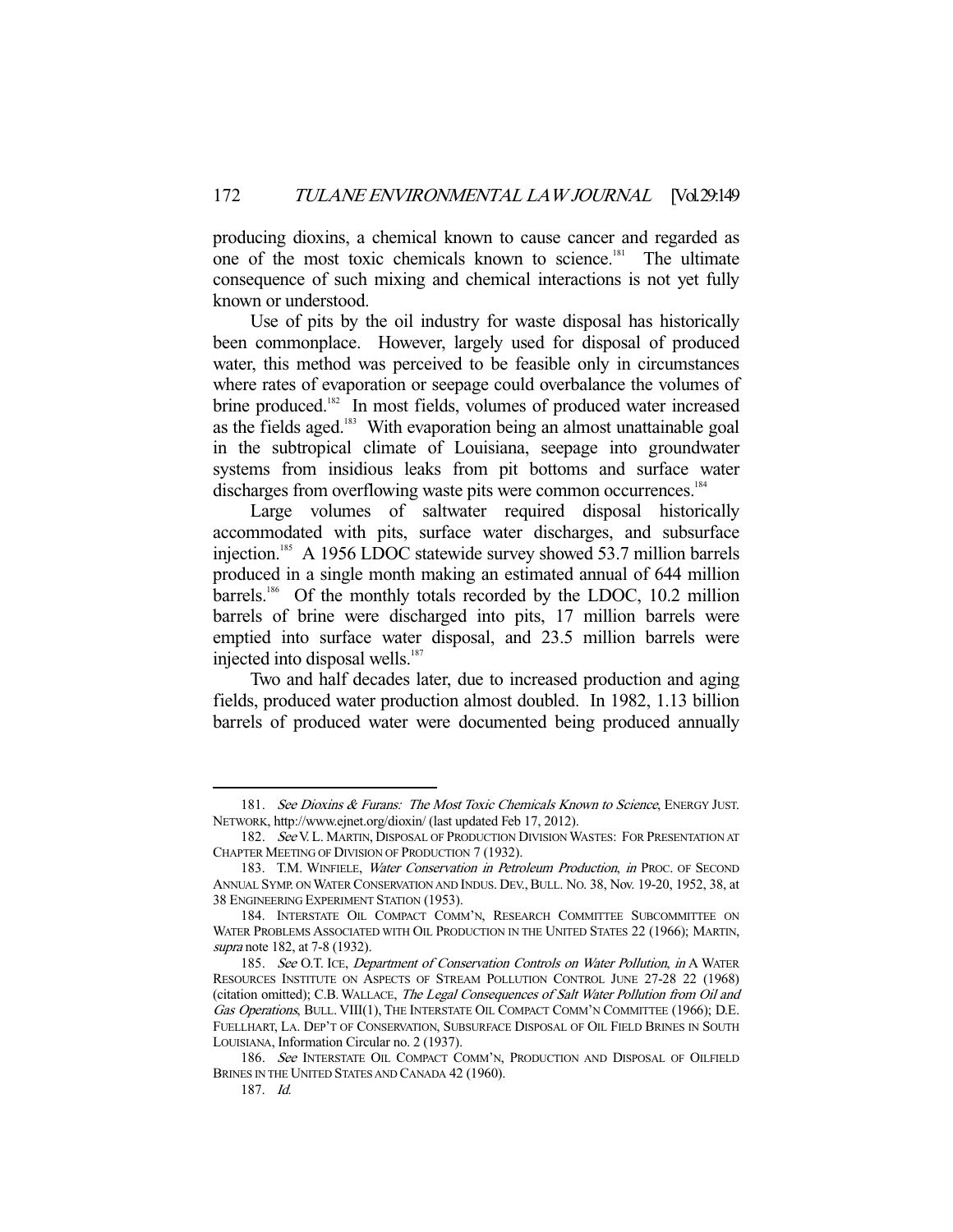within the state of Louisiana.<sup>188</sup> By 1986, approximately two million barrels of produced water were being discharged into the surface waters of coastal Louisiana each day.189 An estimated 300 million barrels came onshore from the Outer Continental Shelf, separated from the petroleum, and then discharged into the coast's waterways.<sup>190</sup>

 Because of the large volumes generated, pit facilities could often not accommodate the daily deluge of water without overflowing or requiring the discharge of large volumes of waste through improper treatment.<sup>191</sup> There was always an ever-present danger of retaining dykes getting washed out resulting in a sudden load of brine into surface water bodies or over land.<sup>192</sup>

 Yet, the use of unlined pits provided the most economical approach to disposal with about four cents per barrel, but such use also presented a serious risk of overflow and seepage resulting in pollution.<sup>193</sup> This calculated risk was "dependent upon the required life of the pit, the economic conditions of the lease, local statutes regarding such installation, surface conditions, and the quality and quantity of fluid being handled."<sup>194</sup> Alternate means of disposal typically involved the use of saltwater disposal wells, which were much more expensive to install and maintain.<sup>195</sup> These costs were factored in to the decision-making process:

He must weigh the cost of a subsurface disposal installation against the cost for surface storage during the months when controlled disposal of surface waters is prohibited. He must also consider the probable additional cost for separation equipment so that rigid control of the effluent may be maintained with a minimum quantity of residual oil being discharged. Sometimes there is a tendency to ignore necessary repairs to facilities from which there is no monetary return. Saltwater disposal systems are situated

<sup>188.</sup> See LEONARD P. GIANESSI & FOREST D. ARNOLD, OFF. OF OCEAN RES. COORDINATION AND ASSESSMENT OF THE NATL. OCEANIC & ATMOSPHERIC ADMIN., THE DISCHARGES OF WATER POLLUTANTS FROM OIL AND GAS EXPLORATION AND PRODUCTION ACTIVITIES IN THE GULF OF MEXICO REGION 48 (1982).

<sup>189.</sup> LA. DEPT. OF WILDLIFE & FISHERIES, BOARD MEETING: OCTOBER 4-5, 1990 3 (1990).

<sup>190.</sup> See VIRGINIA VAN SICKLE & C.G. GROAT, *Oil Field Brines: Another Problem for* Louisiana's Coastal Wetlands in PROCEEDINGS OF THE FIRST INTERNATIONAL SYMPOSIUM ON OIL AND GAS EXPLORATION AND PRODUCTION ACTIVITIES IN THE GULF OF MEXICO REGION 662-63 (1982).

 <sup>191.</sup> FRANK B. CONSELMAN, SOC'Y OF PETROLEUM ENG'RS OF AIME, paper no. SPE 1871, GEOLOGIC ASPECTS OF THE BRINE POLLUTION PROBLEM 2 (1967).

 <sup>192.</sup> See id.

 <sup>193.</sup> W.F. ELLISON, SOC'Y OF PETROLEUM ENG'RS, PAPER NO. 885-G, SALT WATER DISPOSAL 3 (1957).

 <sup>194.</sup> Id.

<sup>195.</sup> See id. (citation omitted).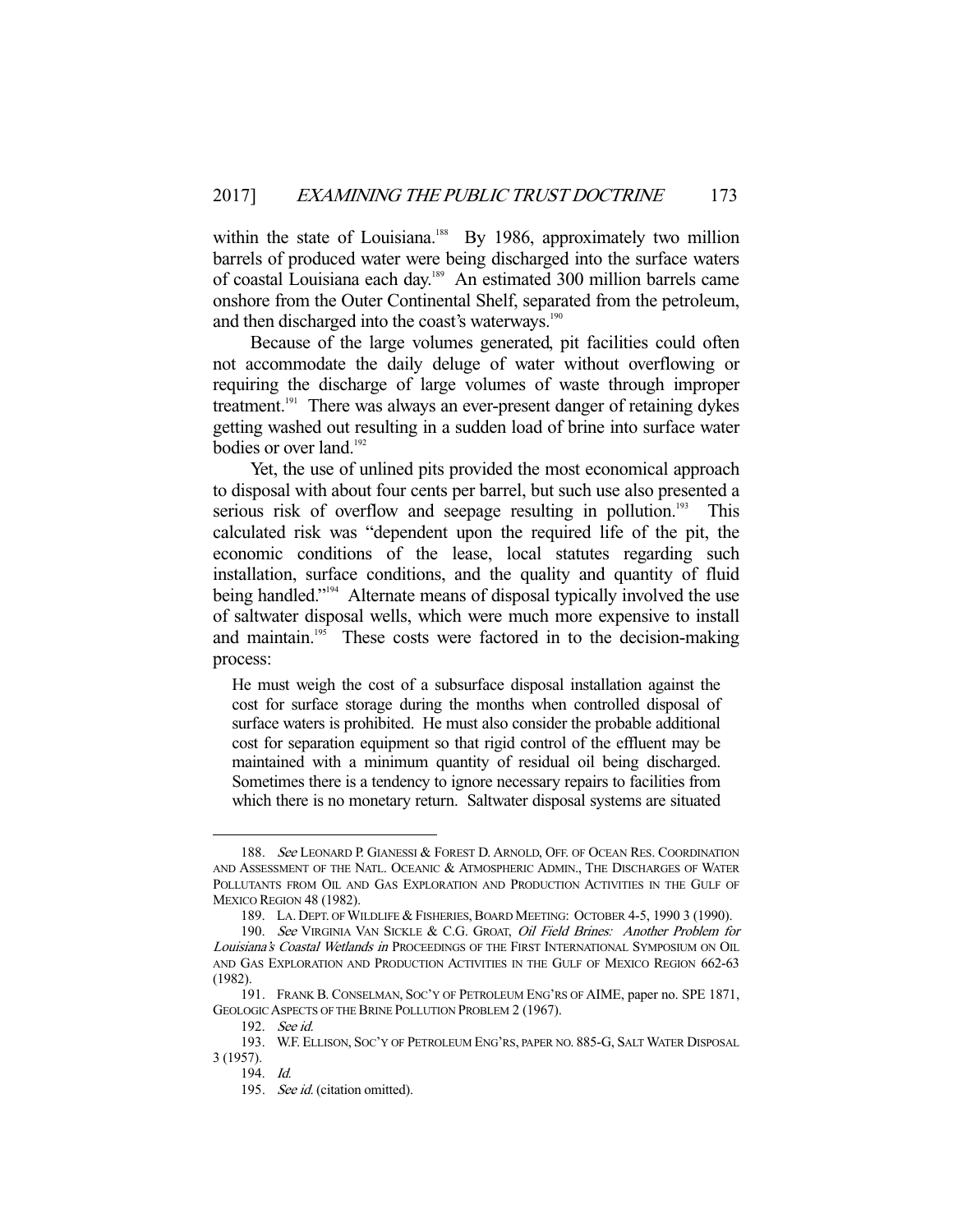in this category of operations. A careful study of the economic life of the oil producing properties should determine the monies available for disposal facilities. $196$ 

 Regardless of the chosen method of disposal, produced waters proved to be problematic.<sup>197</sup> As the Louisiana Department of Wildlife and Fisheries (LDWF) remarked, the wastes did "not stabilize when impounded, required expensive preparation for proper disposal (ground injection) and are harmful to fish, small animals used by fishes for food, and all types of vegetation. Some brines carry potential acid forming substances in them which materially affects all of the stream inhabitants."198 The Oil and Gas Journal summed it up well when it said, "[i]t is not only the volume of produced saltwater that makes the problem so formidable. It is this coupled with the polluting capability of the brine." $199$ 

 Typically, the salinity of produced water is significantly higher than that of surface waters.200 Produced water salinities in Louisiana usually range from 50 to 150 parts per thousand (ppt) but can reach up to 350 ppt.<sup>201</sup> In comparison, the salt content of seawater averages 32 ppt.<sup>202</sup> Most produced water has salinity levels that are significantly higher than sea water and, therefore, are toxic to plants and animals in the freshwater marshes, swamps, and estuarine zones of Louisiana, and are hazardous for human consumption. $203$ 

 Whether through exploration, production, or handling of waste, oil and gas activities have undeniably caused environmental impacts with long-lasting effects to natural resources. Produced waters, notably, can have effects that persist for hundreds of years.<sup>204</sup> Salts do not degrade,

 <sup>196.</sup> Id. at 3, 5-6.

<sup>197.</sup> See K.E. Biglane, *Division of Water Pollution Control, in* SIXTH BIENNIAL REPORT, LOUISIANA WILD LIFE AND FISHERIES COMMISSION: 1954-1955 163 (1956).

 <sup>198.</sup> Id. at 163-64.

<sup>199.</sup> Robert J. Enright, *Oil-Field Pollution and What's Being Done About It*, 61 OIL & GAS J. 77 (1963).

<sup>200.</sup> See Gordon Rittenhouse et al., Minor Elements in Oil-Field Waters, 4 CHEM. GEOL. 189 (E.P.R. Publication No. 534, 1969).

 <sup>201.</sup> VIRGINIA VAN SICKLE & C.G. GROAT, OIL FIELD BRINES: ANOTHER PROBLEM FOR LOUISIANA'S COASTAL WETLANDS 665 (1990).

 <sup>202.</sup> A.T. KNECHT, FINAL REPORT ON THE IMPACT OF PRODUCED WATER DISCHARGES FROM OIL AND GAS OPERATIONS ON THE ESTUARINE ENVIRONMENT IN LOUISIANA-A LITERATURE REVIEW i-ii (1988).

 <sup>203.</sup> KERRY M. ST. PE, ET AL., LA. DEP'T ENVTL. QUALITY, AN ASSESSMENT OF PRODUCED WATER IMPACTS TO LOW-ENERGY, BRACKISH WATER SYSTEMS IN SOUTHEAST LOUISIANA (Kerry M. St. Pé, ed., 1990); LEONARD D. HAMILTON, ANNE F. MEINHOLD & JOHN NAGY, HEALTH RISK ASSESSMENT FOR RADIUM DISCHARGED IN PRODUCED WATERS (1991).

 <sup>204.</sup> DARRELL UECKERT, MARK K. MCFARLAND & STEVE HARTMANN, OIL FIELD RECLAMATION TOUR 1 (1998).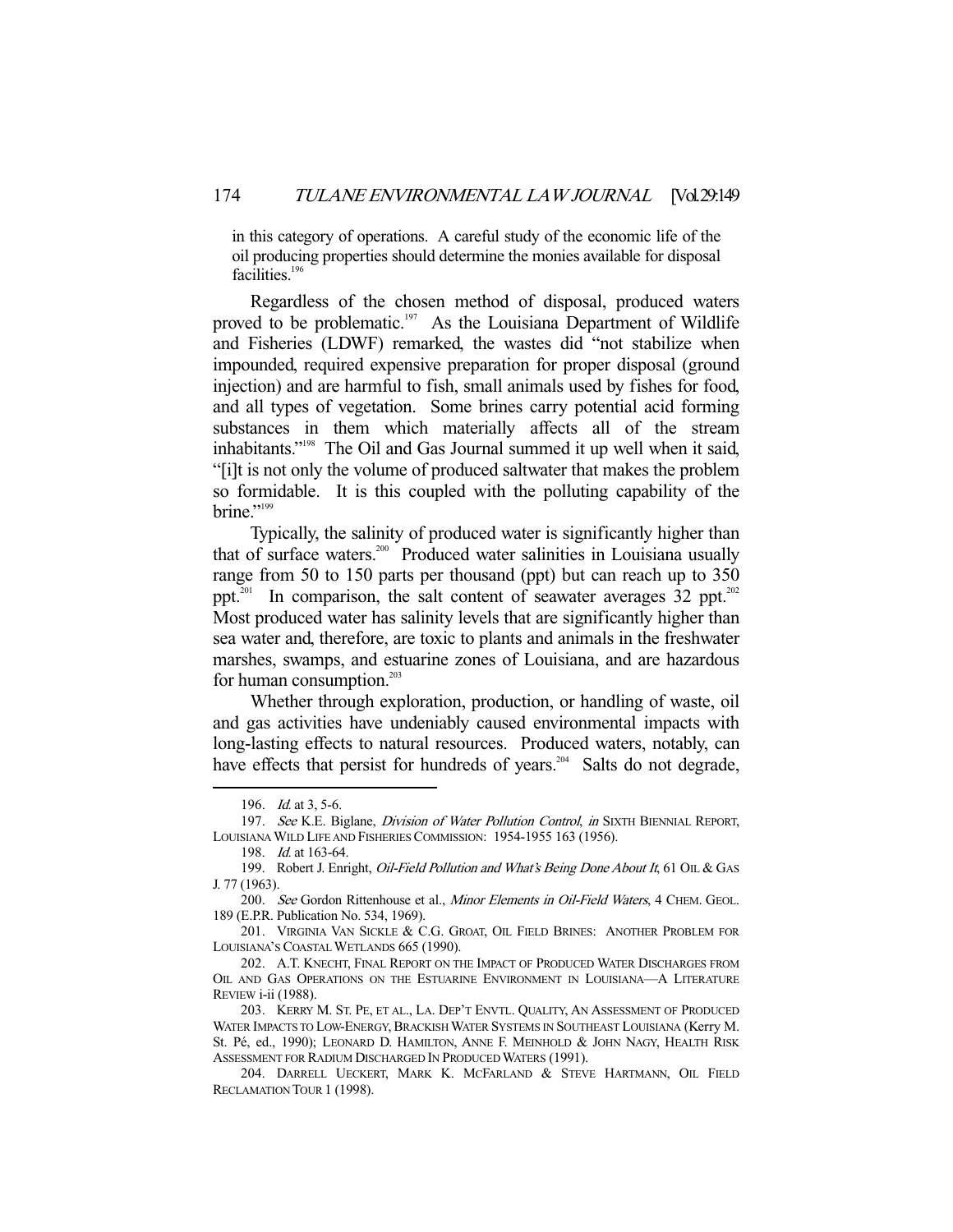and easily migrate through environmental media.<sup>205</sup> Thus, groundwater pollution becomes a major concern. Exposure of groundwater resources to oilfield wastes has been evaluated by state and federal agencies.<sup>206</sup>

 The studies found that "[u]ncased or unplugged wells or wells with rusted or leaky casing, especially those abandoned, further complicate the pollution problem."207 "Properly constructed water wells, oil and gas wells, and liquid waste disposal wells are not normally sources of ground water contamination, but when they are in a state of disuse and disrepair, casings and screens begin to corrode and the wells can become conduits through which contaminants can travel vertically through the boreholes."208 Over time, the highly corrosive nature of brine deteriorated the structural integrity and protective nature of properly constructed casings, and otherwise improperly constructed ones.<sup>209</sup> The resulting ruptured and corroded casings create conduits for contamination, allowing oil and saltwater to enter freshwater bearing zones. $210$ 

 However, not only were wells potential sources of contamination, but pits also became a major focal point of the Environmental Protection Agency (EPA) when it considered sources of groundwater contamination.<sup>211</sup> The EPA found that the historic disposal of the The EPA found that the historic disposal of the unwanted brine through pits and natural drainages had led to a persistent and continuing source of groundwater contamination. "Disposal of brine from oil and gas production activities has been a major cause of groundwater contamination in areas of intense petroleum exploration and development. The principal problem has been related to the long-term practice of discharging to unlined pits."<sup>212</sup> "A large majority of the surface impoundments in the nation are unlined and, as a consequence, waste fluids that seep down from them can constitute a potential threat to

 <sup>205.</sup> JAMES K. OTTON, U.S. GEOLOGICAL SURVEY, OPEN-FILE REPORT NO. 2006-1154, ENVIRONMENTAL ASPECTS OF PRODUCED-WATER SALT RELEASES IN ONSHORE AND COASTAL PETROLEUM-PRODUCING AREAS OF THE U.S. A BIBLIOGRAPHY 5 (2006); see U.S. ENVTL. PROT. AGENCY, supra note 157, at 296.

<sup>206.</sup> See, e.g., COLLINS, supra note 132, at 38 (noting findings of a study conducted by the EPA that a fresh water aquifer polluted by oilfield brine would remain contaminated for over 250 years) (citing JOHN S. FRYBERGER, U.S. ENVTL. PROT. AGENCY, EPA-R2-72-014, REHABILITATION OF A BRINE-POLLUTED AQUIFER 1 (1972)).

<sup>207.</sup> M.R. SCALF ET AL., *supra* note 134, at 88.

 <sup>208.</sup> TYLER E. GASS, JAY H. LEHR & HAROLD W. HEISS, JR., U.S. ENVTL. PROT. AGENCY, EPA-600/3-77-095, IMPACT OF ABANDONED WELLS ON GROUND WATER 1 (1977).

<sup>209.</sup> WASTE DISPOSAL PRACTICES AND THEIR EFFECTS ON GROUND WATER, supra note 157, at 298.

 <sup>210.</sup> See id.

<sup>211.</sup> *See id.*, at 296.

 <sup>212.</sup> Id. at 294.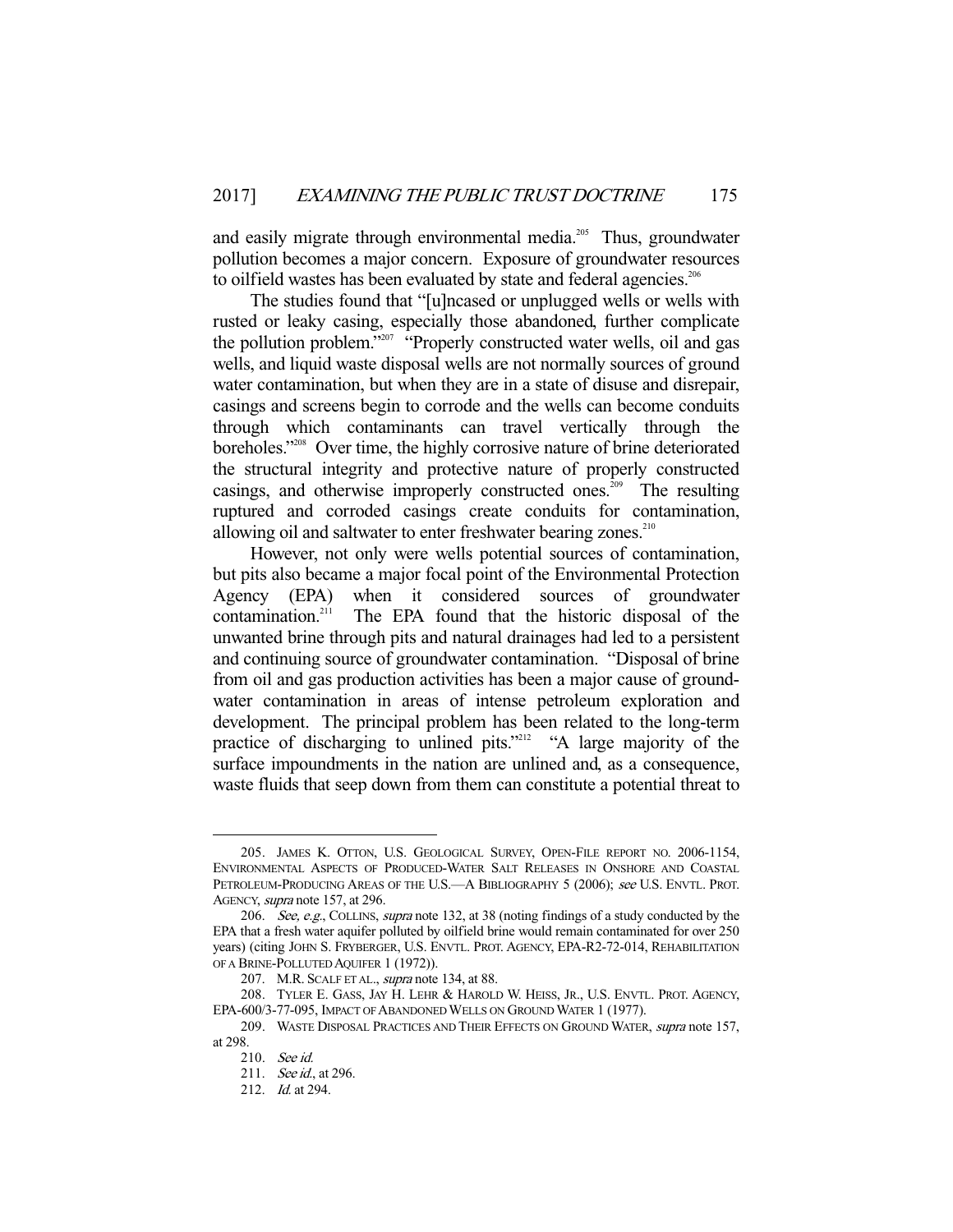the natural quality of underground drinking-water sources."<sup>213</sup> Furthermore, where the soil structure of pit bottoms have become altered by chemical processes initiated by the waste in the pit, and when the sorptive capacity of soil is exhausted by continuous seepage and inundation by effluents, migration is more readily achieved. $214$ 

 As early as the mid-1970s, Louisiana was identified as one of the few states where waste-disposal practices degrading ground water quality was most prevalent.<sup>215</sup>

 Other indelible marks left on Louisiana's landscape involve the contribution of oil and gas activities to coastal land loss. Estimates of contribution range from  $9\%$  to more than  $90\%$ <sup>216</sup> Notwithstanding the debate over the degree to which oil and gas exploration and production practices have led to land loss, the vast majority of scientists conclude that some degree of land loss can be attributed to oil and gas activities.<sup>217</sup>

 The large volumes of highly saline produced waters directly introduced into coastal surface waters garnered the attention of state officials: "[d]rilling of wells produces large quantities of high saline brines that must be disposed. The disposal of these brines in wetland areas can result in vegetation changes and reduced fish populations in nearby areas."<sup>218</sup> Over time, state officials became more sensitive to this area of concern. In 1990, the Secretary of the LDWF and Director of the Louisiana Geological Survey (LGS) stated:

There have not been sufficient field studies to quantify the role of produced water in marsh loss. The coincidence of high rates of marsh loss with concentrations of brine discharge points in general and around oil fields with high volume discharges of produced water in particular is, at a minimum, strong circumstantial evidence that produced waters are a significant contributor to marsh loss in coastal Louisiana.<sup>219</sup>

 The LDNR took this opportunity to further examine the effects of produced water on land loss by studying the Golden Meadow oil field. State researchers found that many of the canals and channels exhibited

<sup>213.</sup> U.S. ENVTL. PROT. AGENCY, supra note 168, at 51.

<sup>214.</sup> See U.S. ENVTL. PROT. AGENCY, supra note 157, at 295-96.

<sup>215.</sup> See id. at 296. See generally JOHN S. FRYBERGER, U.S. ENVTL. PROT. AGENCY, EPA-R2-72-014, REHABILITATION OF A BRINE-POLLUTED AQUIFER (1972) (describing investigation and rehabilitation efforts of a brine-polluted aquifer).

 <sup>216.</sup> J.B. JOHNSTON ET AL., U.S. DEP'T OF THE INTERIOR, MMS 2009-048, OUTER CONTINENTAL SHELF PIPELINE AND NAVIGATION CANAL IMPACTS AND MITIGATION EFFECTS ON WETLAND HABITATS OF COASTAL WESTERN AND CENTRAL GULF OF MEXICO 51 (2009).

<sup>217.</sup> *See id.* at 50.

 <sup>218.</sup> LA. STATE PLANNING OFF., supra note 114, at 6.

<sup>219.</sup> SICKLE & GROAT, *supra* note 190, at 671.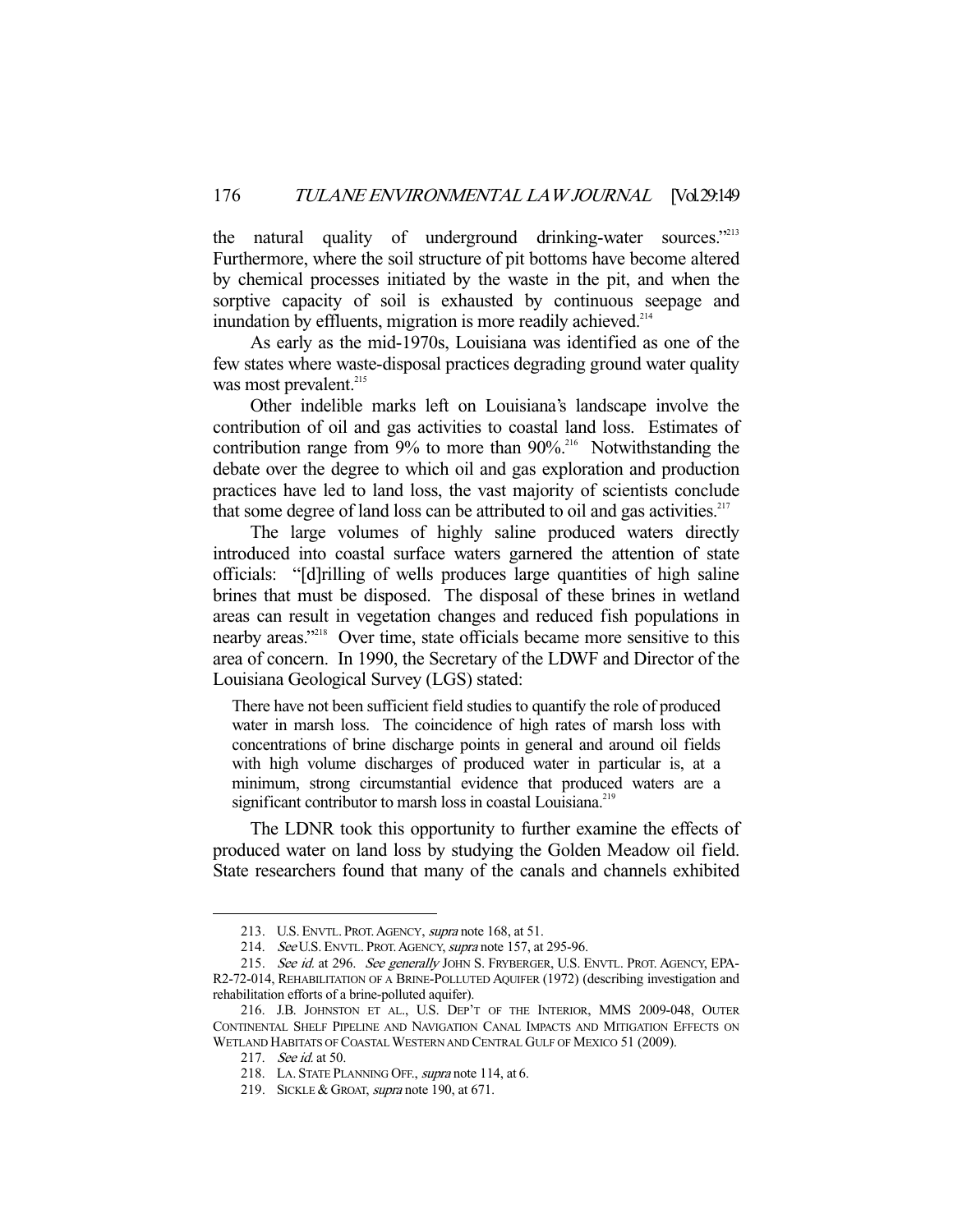shallow water depth, which allowed brine effluent to "build up to very high levels in the water body."<sup>220</sup> The high salt content of brine interrupted the natural life cycle of marsh grasses killing the complex root systems.<sup>221</sup> Without the dead plant material to keep the marsh surface from subsiding and the roots to bind the marsh soil together, land converted to open water.<sup>222</sup> At Golden Meadow between 1964 and 1978, many "new ponds" were created as a result of these types of discharges.<sup>223</sup>

 With Louisiana losing approximately 1883 square miles of land since 1932, these estimates place the oil and gas industry as a significant contributor to land loss across the Louisiana coast.<sup>224</sup> These impacts have accompanied oil and gas operations since its inception, and the devastating environmental impacts to these areas remain, including on public grounds.

# C. Oil and Gas on Louisiana Public Lands

 To accomplish the goal of perpetual wildlife protection, refuges were managed to conserve and enhance wildlife habitat, particularly for migratory waterfowl.<sup>225</sup> Management aimed at maintaining sufficient wintering and breeding habitat for these birds meant constant vigilance and adaptability to changing conditions, particularly in the coastal marshes where managers were faced with challenges associated with oil and gas production.<sup>226</sup> "The exploration for these minerals created conditions which radically affected the general ecology of the coastal marshes and brought about changes which were undesirable for wildlife."227

 Thus, management strategies were developed to accommodate these mineral activities and the changing landscape driven by canal construction and saltwater intrusion.<sup>228</sup> Fresh and intermediate marsh types were encroached upon with brackish and saline waters from the Gulf through the canals, which served as conduits.<sup>229</sup> Canals and their

<sup>220.</sup> S.M. HAQUE, Effects of Surface Brine Disposal on the Marshes in Coastal Louisiana in COASTAL ZONE '93: PROCEEDINGS OF THE EIGHTH SYMPOSIUM ON COASTAL AND OCEAN MANAGEMENT, NEW ORLEANS,LA. 1347, 1353 (1993).

<sup>221.</sup> *Id.* at 1351.

<sup>222.</sup> Id. (citation omitted).

 <sup>223.</sup> Id.

 <sup>224.</sup> BRADY R. COUVILLION ET AL., U.S. GEOLOGICAL SURVEY, LAND AREA CHANGE IN COASTAL LOUISIANA FROM 1932 TO 2010 4 (2011).

<sup>225.</sup> Ensminger, *supra* note 67, at 29.

 <sup>226.</sup> Id.

 <sup>227.</sup> Id.

 <sup>228.</sup> See id.

 <sup>229.</sup> See id.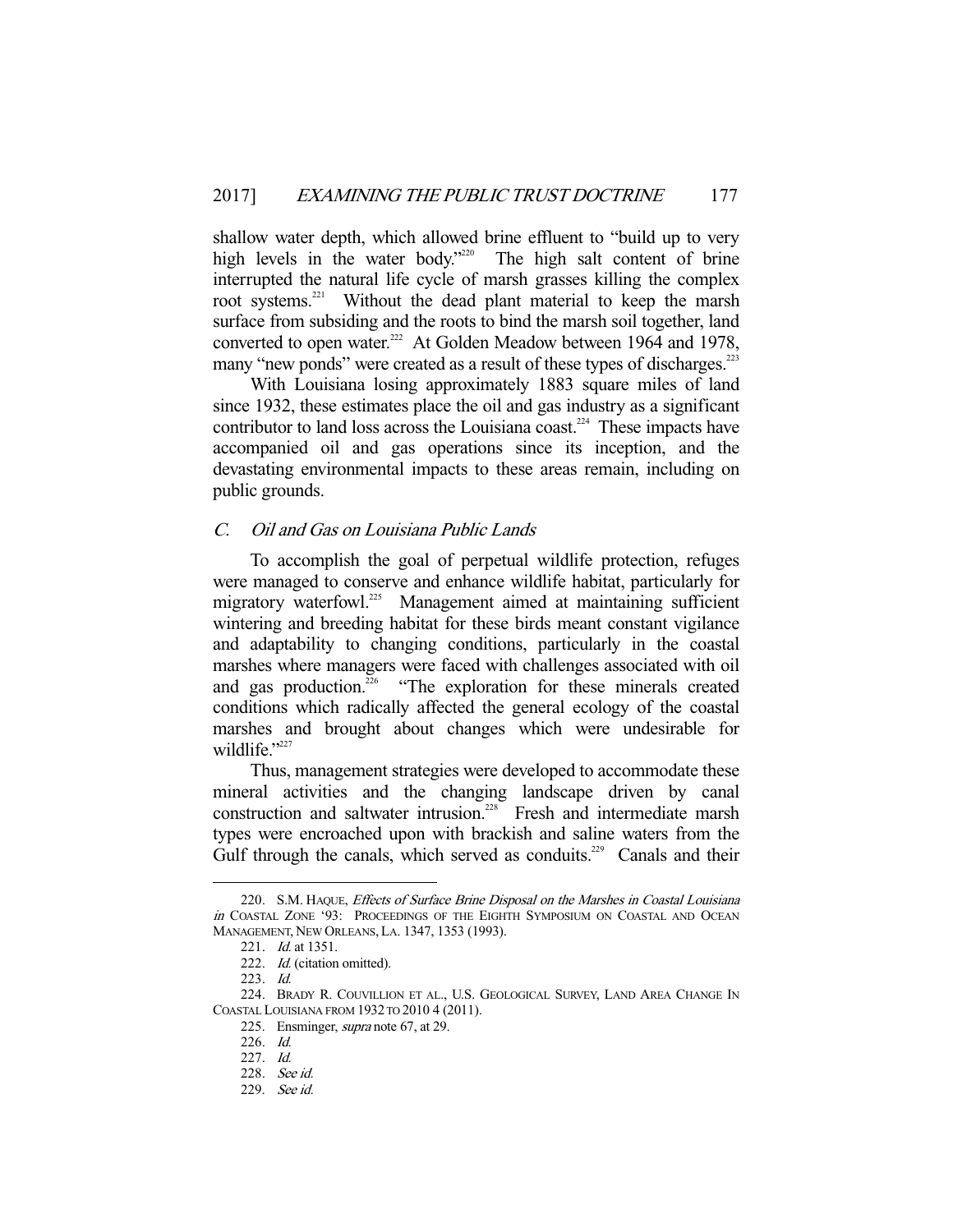associated spoil banks also acted as physical impediments to natural flow patterns of freshwater.<sup>230</sup> As a consequence, habitats began to transition into plant communities that supported an assemblage of plants not ideal for waterfowl use.<sup>231</sup> The deterioration of the wintering grounds for millions of birds that spent the winter along the coast demanded attention.232 Managers at Rockefeller and Marsh Island initiated a novel management program constructing impoundments to control water and sediment.<sup>233</sup> A 9000-acre impoundment was constructed on Marsh Island and 19,000 acres were impounded on Rockefeller by using existing oil canal levees and excavating virgin material to construct new levees and repair old ones.234 Once an area became impounded, managers could control water fluctuations with water control structures and pumps.<sup>235</sup> This ability to manipulate water levels acted as a management tool to promote or inhibit certain plant species depending on their desirability as waterfowl food or cover.<sup>236</sup> After completing construction, waterfowl use on the refuges went from between 50,000 and 70,000 ducks to a wintering population of  $600,000$  ducks in  $1967.^{237}$  Not only did wintering population of  $600,000$  ducks in  $1967$ <sup>237</sup> waterfowl benefit from these management strategies, but these areas were also heavily used by a tremendous number of transient shore birds.<sup>238</sup> Waterfowl management not only provides food, water, and cover for wintering ducks and geese, but by managing for waterfowl, the refuges were also promoting a healthy ecosystem that supported a plethora of game, nongame, recreational, and commercial species.<sup>239</sup>

 Responding to and managing refuge resources in the midst of oil and gas operations was not unique to Rockefeller, as many of the public lands were managed with oil and gas operations in mind. The LDWF commonly wrote rules to be incorporated into lease agreements.<sup>240</sup>

-

 239. These early practices of using impoundments to control the vectors inside those enclosures have acted as a model for other public and private landowners. Wetlands in coastal marshes, bottomland hardwoods, former agricultural fields, and other areas across the country are managed using similar methods. In fact, this "moist-soil management" approach has been a major focus of research and management approaches all across the country.

240. See, e.g., LA. WILDLIFE & FISHERIES COMM'N, PROCEEDINGS OF MEETING OF LOUISIANA WILD LIFE AND FISHERIES COMMISSION: FEBRUARY 24, 1953, at 2-7 (1953); LA. DEP'T OF WILDLIFE & FISHERIES, THE DEVELOPMENT OF METHODS AND STANDARDS OF OPERATION TO

 <sup>230.</sup> See id.

 <sup>231.</sup> Id.

<sup>232.</sup> *Id.* at 29-30.

<sup>233.</sup> *Id.* at 30.

 <sup>234.</sup> Id.

 <sup>235.</sup> Id.

 <sup>236.</sup> Id.

 <sup>237.</sup> Id.

 <sup>238.</sup> Id.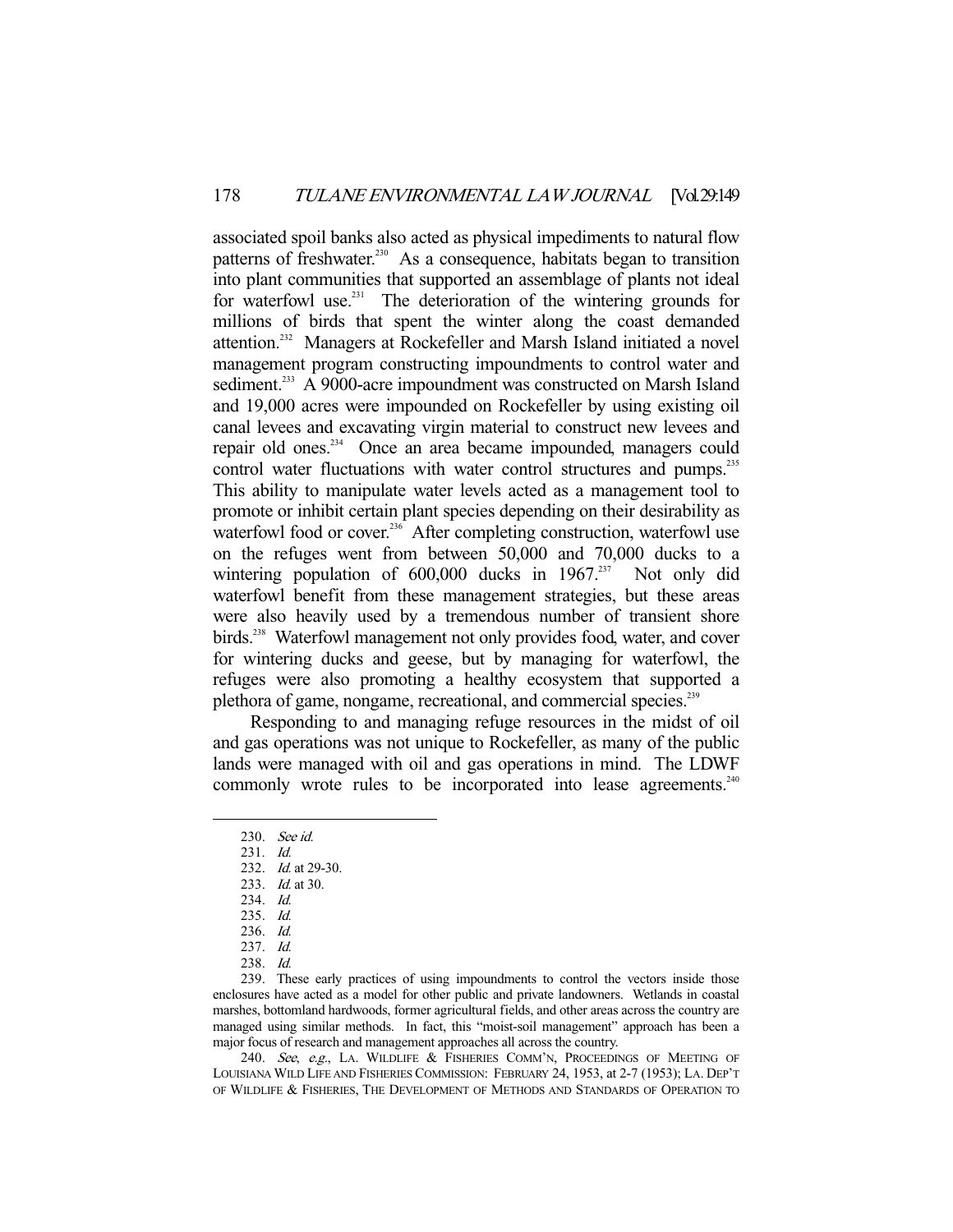Generally speaking, LDWF staff and the oil and gas personnel on the ground worked in a cooperative effort to comply with lease requirements and manage the property as best they could.<sup>241</sup> However, despite the written agreements, environmental damages occurred.

 The approximately 30,000-acre Pointe Au Chien WMA resides in Terrebonne and Lafourche parishes.<sup>242</sup> With over 650 wells drilled on the WMA accessed by crisscrossing canals, the area has been the subject of intensive oil and gas activity within the Bully Camp and Montegut fields.243 These historical operations have necessitated the State to undertake extensive marsh management programs to maintain the productivity of the WMA by guarding against tidal fluctuations and saltwater intrusion.<sup>244</sup> Canal construction within these fields has resulted in high land-loss potential, loss of excellent wildlife habitats and recreational areas, and saltwater intrusion into freshwater marshes.<sup>245</sup> The state has found some of the WMAs to have been "highly impacted from oil and gas production."246 Pits formerly used for waste disposal remain open and unaddressed with production facilities "abandoned." The WMA sits within an area where over nine square miles of land were lost between 1990 and 2000, with approximately 76% of that loss attributable to oil and gas activity. $247$ 

 In 1966 at Dewey Wills WMA, formerly Saline WMA, representatives from the Louisiana Wild Life and Fisheries Commission, the Louisiana Department of Conservation, and oil operators conducting activities on the WMA met to discuss contamination problems occurring on the publicly-owned management area.<sup>248</sup> Remedying oil spills and saltwater problems were the topics of discussion. This meeting occurred

PROTECT FISH AND WILDLIFE RESOURCES AND SUPPORTING HABITATS OF COASTAL WILDLIFE REFUGES DURING OIL AND GAS DEVELOPMENT (draft) (1977).

 <sup>241.</sup> Personal Communication, Allan Ensminger.

 <sup>242.</sup> Pointe-aux-Chenes WMA, LA. DEP'T WILDLIFE & FISHERIES, http://www.wlf. louisiana.gov/wma/2790 (last visited Jan. 19, 2016).

 <sup>243.</sup> See Oil, Gas, and Injection Wells in Louisiana, Geographic NAD83, LA. DEP'T NAT. RESOURCES, https://catalog.data.gov/dataset/oil-gas-and-injection-wells-in-louisiana-geographicnad83-ldnr-2007-oil-gas-wells-ldnr-2007 (last updated Apr. 10, 2015).

 <sup>244.</sup> LA. DEPT.WILDLIFE & FISHERIES,ANNUAL REPORT 20 (1982).

<sup>245.</sup> See generally EDWIN J. DURABB, REPORT OF THE COASTAL ZONE MANAGEMENT ADVISORY COMMITTEE AND LAFOURCHE PARISH PLANNING DEPARTMENT TO THE LAFOURCHE PARISH COUNCIL (1987).

<sup>246.</sup> See Permit Tracking System: CUPNO-P19911185, LA. DEP'T NATURAL RES., http:// reports.dnr.state.la.us/sundown/cart\_prod/cart\_cmd\_permit.cart\_permit\_frame?pcup\_num=P199 11185 (last visited Sept. 21, 2016).

<sup>247.</sup> See CH2M HILL, MUSSETTER ENGINERRING, INC., PHASE 2: RECONNAISSANCE-LEVEL EVALUATION OF THE THIRD DELTA CONVEYANCE CHANNEL PROJECT 5-9 (2006).

<sup>248.</sup> Robert Lafleur, Oil Field Waste Pollution Abatement in the Saline Wildlife Management Area, 18 LA. CONSERVATIONIST 17 (1966).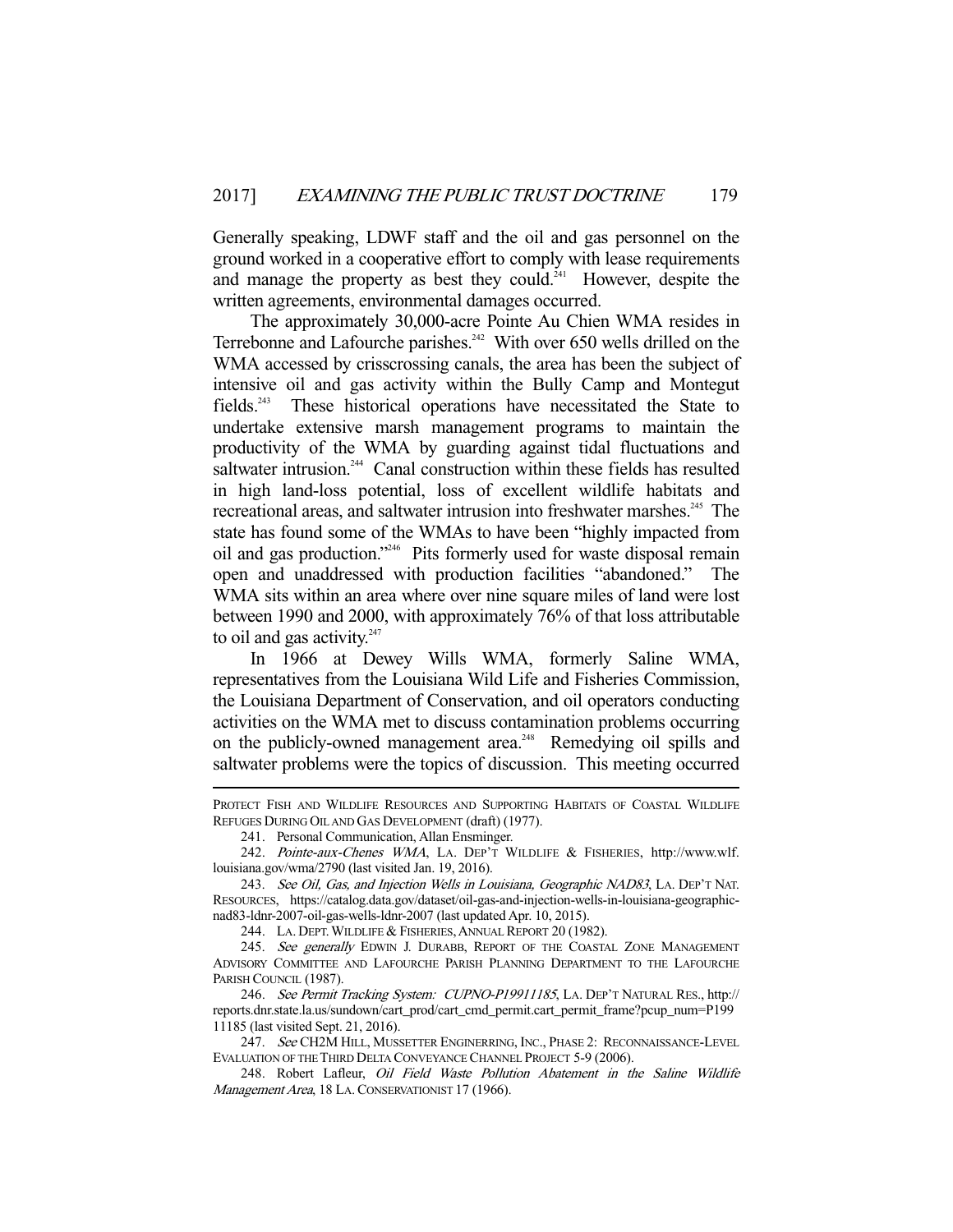soon after the State acquired the property, and officials indicated that the Commission planned to enhance, improve, and develop the 60,000-acre tract as an attractive public hunting, fishing, and outdoor recreational area. To accomplish these goals, certain actions would be required of the operators including: "[r]eplac[ing] all deteriorated oil lines to prevent or reduce the large number of line breaks" that were anticipated; conducting "[f]requent inspections of all trunk and feeder lines to prevent oil spillage"; "[i]mmediately notify[ing], if possible, certain personnel of the Louisiana Wild Life and Fisheries Commission and the Louisiana Department of Conservation in the event of accidental oil spills or salt water discharges"; "[p]revent[ing] any salt water, drilling mud, oil base or otherwise, from being discharged to any land area or into any stream, bayou, lake, or other waters in the Management Area or adjacent areas"; "[w]here leaks occur, restor[ing] area to original appearance prior to spillage"; "[m]aintain[ing] slush pits on the area in good condition to prevent overflow or leakage of any waste oil, salt water, or other noxious or contaminating materials"; and "[r]estor[ing] dry hole sites to original condition."<sup>249</sup>

Dewey Wills has over 840 former and existing wells on its lands.<sup>250</sup> Today, open pits containing oilfield wastes remain open in violation of state regulations.<sup>251</sup> Soil saturated with salt from spilled or discharged produced water has been left unattended. Without appropriate ecological and geotechnical assessments, the entire extent of the damages will remain unknown, including whether threats to groundwater supplies are present.

 The Salvador WMA rests along the northwestern shoreline of Lake Salvador in St. Charles Parish.<sup>252</sup> The WMA has over 250 former and existing wells on the property, the majority accessed by canals.<sup>253</sup> The concurrent effects of oil and gas dredging and shoreline erosion have made interior portions of the WMA subject to tidal influences, which increase the risk for shoreline breaching and land loss.<sup>254</sup> This connection to Lake Salvador "threatens the wetland health in and around the Lake Salvador Wildlife Management Area."<sup>255</sup>

-

251. See LA.ADMIN.CODE tit. 43 §§ 301, 303, 305, 307, 309, 311, 313, 315 (2015).

 <sup>249.</sup> Id.

 <sup>250.</sup> See Oil, Gas, and Injection Wells in Louisiana, supra note 243.

<sup>252.</sup> Salvador/Timken WMA, LA. DEP'T WILDLIFE & FISHERIES, http://www.wlf.louisiana. gov/wma/2765 (last visited Jan. 19, 2016).

 <sup>253.</sup> See Oil, Gas, and Injection Wells in Louisiana, supra note 243.

 <sup>254.</sup> COASTAL RESTORATION DIV., LA. DEP'T OF NATURAL RES., MONITORING PLAN BA-5C BAJE DE CHACTAS 1 (Aug. 31, 1992, July 26 1995).

 <sup>255.</sup> Id.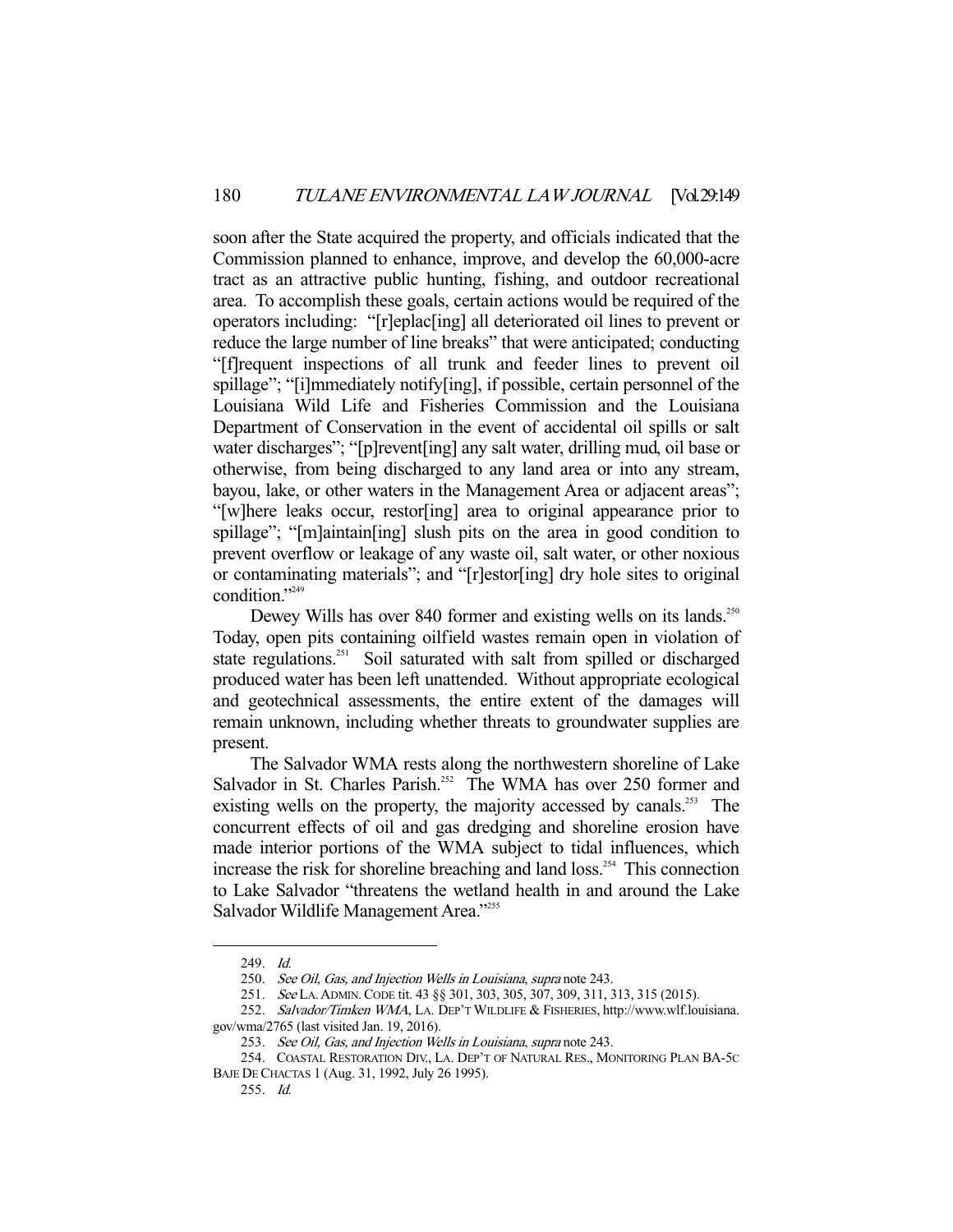At Pass-a-Loutre WMA located in the "bird-foot delta," oil and gas exploration and production was a constant source of growing problems requiring "continuous vigilance by refuge personnel to assure that these activities [did] not cause undue damage to the area."256 Located in a floating marsh, access through the area required canal dredging.<sup>257</sup> Each time a new canal was dredged and a drilling site established, problems of drainage and saltwater intrusion emerged. The WMA has nearly 3000 wells within its borders.<sup>258</sup>

 On Yancey WMA, similar conditions exist where unattended pits and former production areas have been abandoned for years without any remedial attention. Moreover, production activities classified as "active" are in derelict conditions. Production facilities exhibit obvious areas of salt-impacted soils. Disposal facilities have been abandoned with salt having leached or spilled from containment areas into the surrounding habitats, killing vegetation. Wildlife, such as hogs and deer, frequent the areas, likely attracted to the salt content in the soil.

 On Sherburne WMA, abandoned facilities remain unattended with tank batteries, separators, and other oilfield equipment left in deteriorating conditions. Former saltwater disposal pits still exhibit surface damage related to salt contamination.

 Other State lands have also experienced degraded conditions. In the area surrounding Little River in LaSalle Parish, agency officials described the area as a "vast waste land."<sup>259</sup> Within these remote wooded areas, oil and saltwater were deposited in sumps with inadequate or no levees.260 Rainfall events would then wash these contaminants into the surrounding woodlands and adjacent streams eventually flowing into the Little River.<sup>261</sup> In late summer and fall when precipitation was minimal and the River had no flow, the chloride content reached twenty-eight to thirty parts per thousand of chloride, which resulted in serious harmful implications for all the aquatic life within the waterway.<sup>262</sup> Conditions were so bad that salt crystals could be observed on the bank of the Little River twenty-five to thirty miles below the source of the brine

 <sup>256.</sup> ELLIS W. LOGA, LA. WILDLIFE & FISHERIES COMM'N, 10TH BIENNIAL REPORT: 1962- 1963, at 185 (1963).

 <sup>257.</sup> See id.

<sup>258.</sup> See Oil, Gas, and Injection Wells in Louisiana, supra note 243.

<sup>259.</sup> Kathleen Blakeney, Sores on the Land, 22 LA. CONSERVATIONIST 21 (1970).

 <sup>260.</sup> Id.

 <sup>261.</sup> Id.

 <sup>262.</sup> FRANK COOGAN, LA. DEP'T OF WILDLIFE & FISHERIES, 3RD BIENNIAL REPORT: 1948- 1949, at 365 (1949).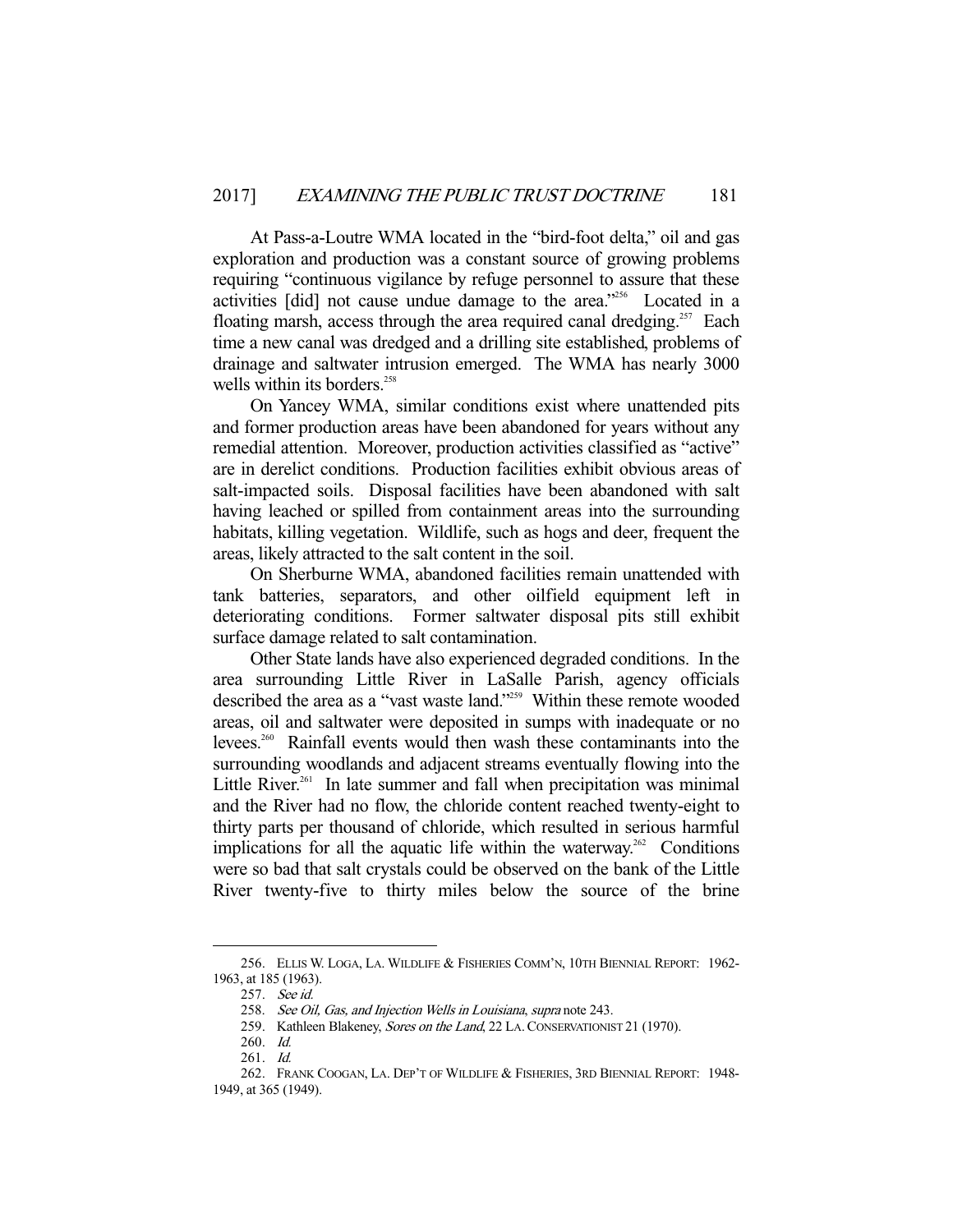discharges.<sup>263</sup> One legislator would later refer to the region as "an area that an atom-bomb had been dropped on."264

 These practices were partially responsible for prompting the Louisiana Stream Control Commission in the mid-1960s to completely eliminate discharges of oil field brines to surface waters by using subsurface injection.<sup>265</sup> One of the largest stripper fields, Tullos-Urania in LaSalle Parish, was in 1963 producing only 4877 barrels of oil per day while discharging 268,000 barrels per day of brine with a salt content of nearly 60 parts per thousand.<sup>266</sup> Another LaSalle Parish field, the Selma field, discharged 27,266 barrels of brine per day to recover only 281 barrels of crude each day.<sup>267</sup> These stripper fields, along with others located in Winn and Grant parishes, surrounded the Little River drainage system.<sup>268</sup> Conditions were so bad that officials declared that Little River was unavailable to industry because of the brine.<sup>269</sup>

 The creeks and streams that drained these fields flowed into the Little River, which emptied into Catahoula Lake in southern LaSalle Parish.<sup>270</sup> Oil field brines had polluted Catahoula Lake and pollution of the Lake created a conflict between recreational interests and industry. This continued inundation of contamination in and along the waters of the Little River and Catahoula Lake resulted in a very poor condition of public lands threatening public water supplies and recreational and commercial fishing.<sup>271</sup> Very similar conditions existed in Caddo Parish.<sup>272</sup>

 Today, the condition of individual refuges vary, mainly depending on the timing of acquisition by the state and initiation of oil and gas development. Refuges such as Marsh Island and Rockefeller, while undergoing significant oil and gas development, have been managed with conservation in mind since their inception. $273$  Thus, as damages became recognized or facilities degraded, the State was able to

 <sup>263.</sup> Id.

 <sup>264.</sup> Natural Resources Committee, Wildlife and Fisheries Subcommittee Hearing, on La. H.R. (Oct. 21, 1985) (audio recording) (on file with the Louisiana State Archives).

 <sup>265.</sup> LA.ADMIN.CODE tit. 33, § 1901 (2015).

<sup>266.</sup> Louisiana Battling Brine Pollution, OIL & GAS J. 45, 45 (1964).

 <sup>267.</sup> Id.

 <sup>268.</sup> Id.

 <sup>269.</sup> Id.

 <sup>270.</sup> Id.

<sup>271.</sup> See LA. STREAM CONTROL COMM'N, PROCEEDINGS OF MEETING OF THE LOUISIANA STEAM CONTROL COMMISSION: AUGUST 20-21, 1964, at 17-19 (1964); Pollution Serious Menace in September and October, 3 LA. CONSERVATION NEWS 6, 6 (1927).

<sup>272.</sup> See O.T. ICE, *supra* note 185, at 196.

 <sup>273.</sup> See Deeds of Donation for Marsh Island and Rockefeller, each dated Nov. 8, 1920 (on file with authors).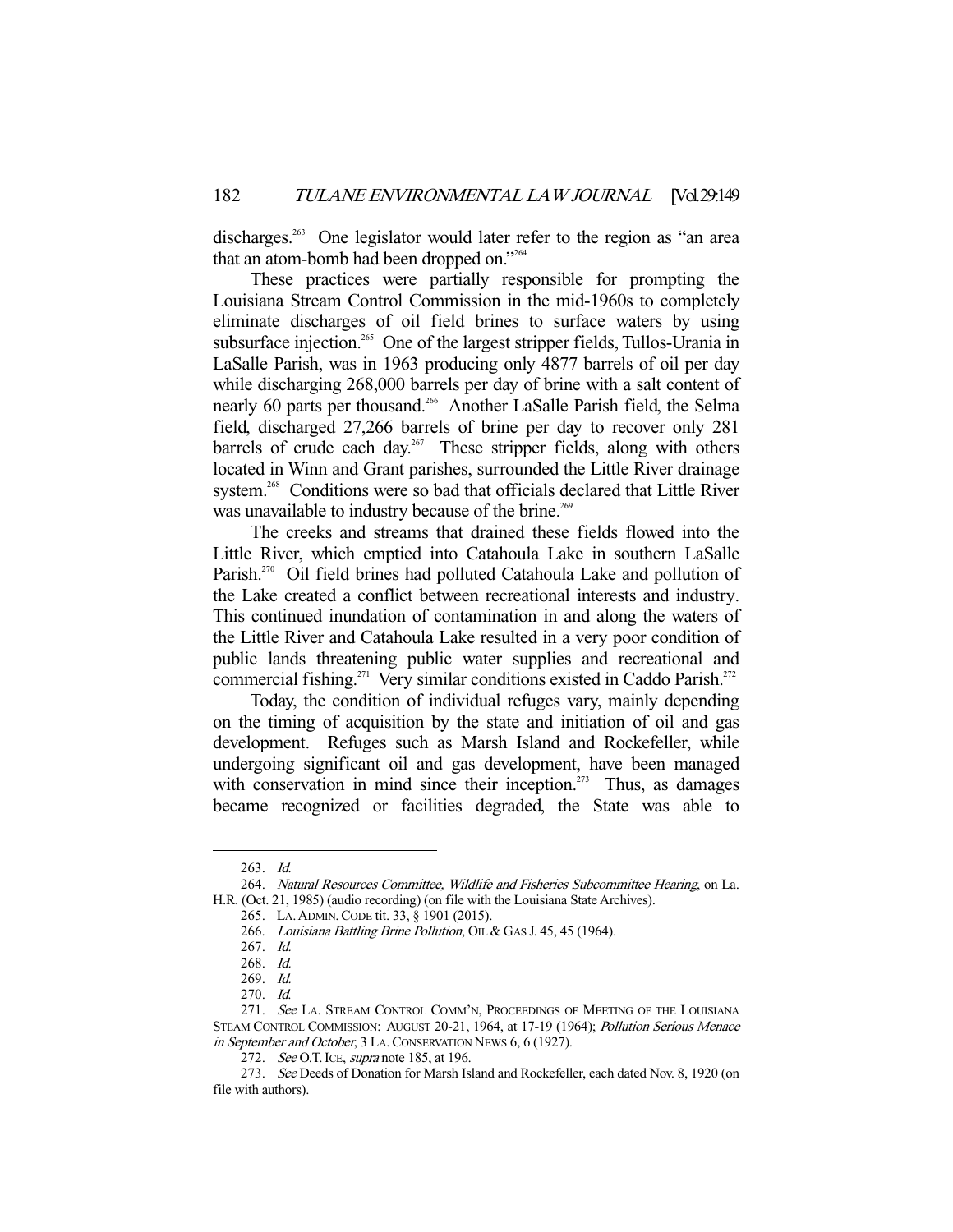adequately respond and ultimately reach a reasonable balance between consumption and preservation.<sup>274</sup>

 However, when the State acquired lands from private interests after production began, it had no control on how lands were previously managed.<sup>275</sup> Thus, many of these properties came into State ownership in a less-than-desirable condition.<sup>276</sup> And in some instances, the State had little control over oil and gas activities after it acquired the property because it only owned surface rights.<sup>277</sup> Not owning the mineral rights, the State was subject to mineral owners developing and extracting oil using the surface. $278$ 

 The variability of environmental alterations resulting from oil and gas can be loosely correlated to the number of wells drilled and produced. As production volumes increase, so do the opportunities for spills, leaks, and discharges. Thus, as the number of former and existing wells increase on a given area, one could expect the extent and degree of damages to likewise increase.

# D. Oil and Gas on Federal National Wildlife Refuges

 Federal lands were not insulated from oil and gas operations and their related impacts. In 1920, the United States Congress authorized the lease of millions of acres of public lands containing reserves of coal, oil, and phosphate to private entities on a rental basis.<sup>279</sup> While the federal government owns the surface and correlative rights of these lands, mineral rights on many national wildlife refuges are held by private interests.280 Thus, of the nearly 600 refuges located throughout the nation, about fourteen percent have oil and gas operations exploring, drilling, producing, and transporting oil on and across their lands.<sup>281</sup> All but two of the NWRs in the State of Louisiana have former or existing oil operations on their lands containing thousands of wells. $282$ 

<sup>274.</sup> Personal Communication, Allan Ensminger, *supra* note 241.

 <sup>275.</sup> Id.

 <sup>276.</sup> Id.

 <sup>277.</sup> Id.

 <sup>278.</sup> Id.

<sup>279. 30</sup> U.S.C. §§ 181-287 (2012); Moresi, *supra* note 91, at 33.

 <sup>280.</sup> U.S. GEN. ACCOUNTING OFFICE, GAO-03-517, NATIONAL WILDLIFE REFUGES: OPPORTUNITIES TO IMPROVE THE MANAGEMENT AND OVERSIGHT OF OIL AND GAS ACTIVITIES ON FEDERAL LANDS, at 1 (2003).

<sup>281.</sup> See id. at 5 (citing U.S. GEN. ACCOUNTING OFFICE, GAO-02-64R, U.S. FISH AND WILDLIFE SERVICE: INFORMATION ON OIL AND GAS ACTIVITIES IN THE NATIONAL WILDLIFE REFUGE SYSTEM, at 1 (2001)).

 <sup>282.</sup> See Oil, Gas, and Injection Wells in Louisiana, supra note 243.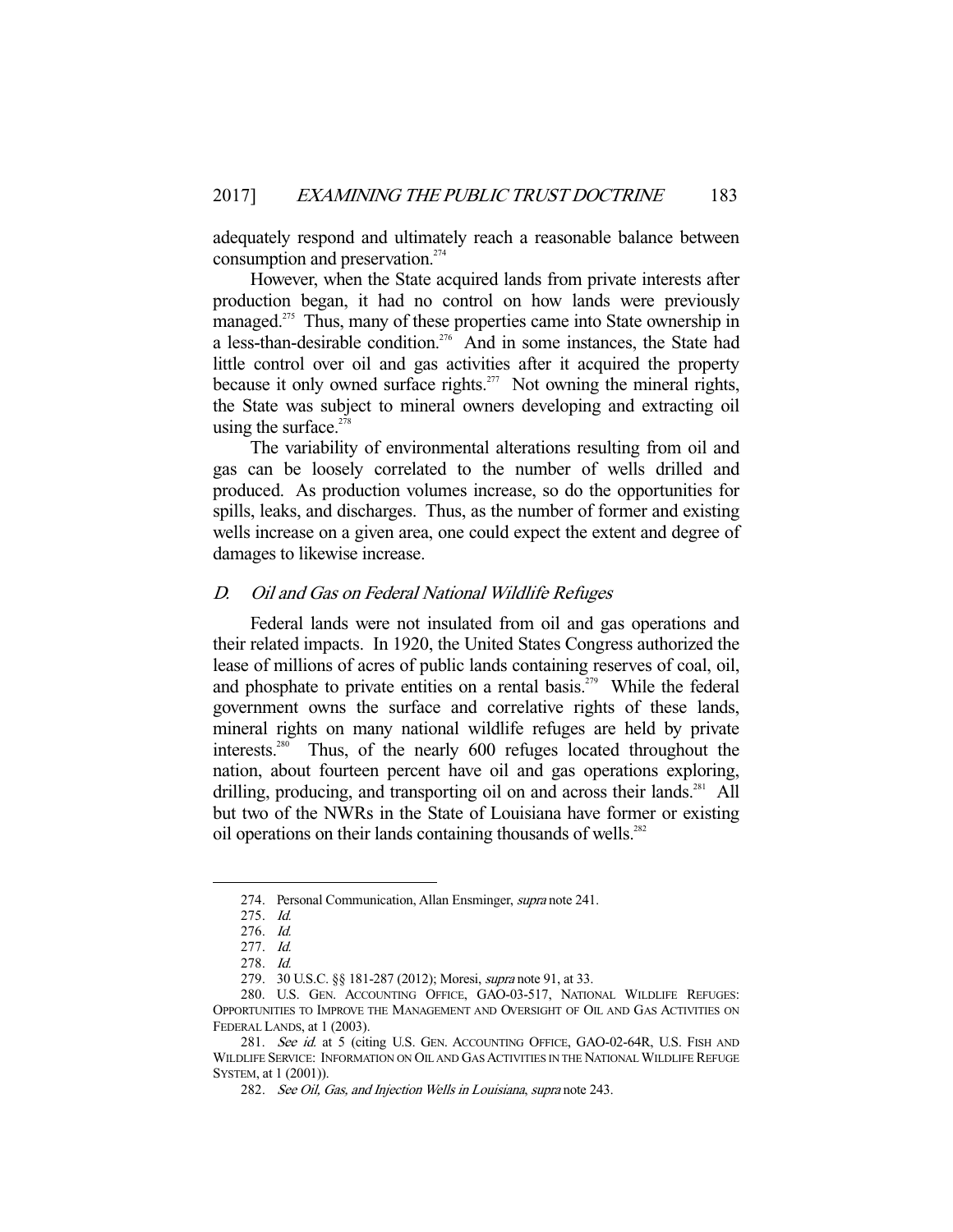In the late 1970s, recognizing the growing demand for oil would inevitably lead to intensification of petroleum production in U.S. coastal zones, the U.S. Fish and Wildlife Service (USFWS) initiated studies to examine and document coastal ecosystems and the impacts of petroleum development activities ranging from "preexploration surveys through termination of production."<sup>283</sup> The product of these efforts would help managers and planners understand the activities, effects, and mitigation measures involved in the oil and gas exploration and production process.<sup>284</sup>

 In 1981, the USFWS published a report that described and documented "the management of oil and gas development on wildlife refuges along the Louisiana and Texas coasts through an analysis of guidelines, standards, and stipulations imposed on development activities in these areas."<sup>285</sup> The document was to provide refuge managers and planners with a tool to help them prepare and review environmental impact statements and permits.<sup>286</sup> In concluding that "it is necessary to devise methods and standards of operation to minimize impacts of the energy development program," the report detailed some of the impacts on refuge lands caused by oil and gas exploration and production.<sup>287</sup>

 In Louisiana, one of those is the Delta National Wildlife Refuge. Established in 1936, the refuge, located in the heart of the bird-foot delta at the terminus of the Mississippi River, was acquired to preserve a thriving example of a delta marsh ecosystem.<sup>288</sup> Dynamic natural systems characterize the refuge, with ponds, marshes, channels, passes, natural levees, and interior islands, all a product of the river and its waters and sediment flows.<sup>289</sup> The natural evolution of the river created this system of an intermingled mesh of habitats that provides a complexity of ecosystems found in few other places.<sup>290</sup> Influxes of river sediments build land and nourish existing marshes while the ever-present

 <sup>283.</sup> WILLIAM L. LONGLEY, RODNEY JACKSON & BRUCE SNYDER, U.S. DEP'T OF THE INTERIOR, FWS/OBS-78/54, MANAGING OIL AND GAS ACTIVITIES IN COASTAL ENVIRONMENTS 2 (1978).

<sup>284.</sup> *Id.* at 10-65.

 <sup>285.</sup> WILLIAM L. LONGLEY, RODNEY JACKSON & BRUCE SNYDER, U.S. DEP'T OF THE INTERIOR, FWS/OBS-81-22, MANAGING OIL AND GAS ACTIVITIES IN COASTAL ENVIRONMENTS: REFUGE MANUAL iii (1981).

 <sup>286.</sup> Id.

 <sup>287.</sup> Id.

 <sup>288.</sup> Id. at 68.

 <sup>289.</sup> See id. at 68-70.

 <sup>290.</sup> See id. at 70.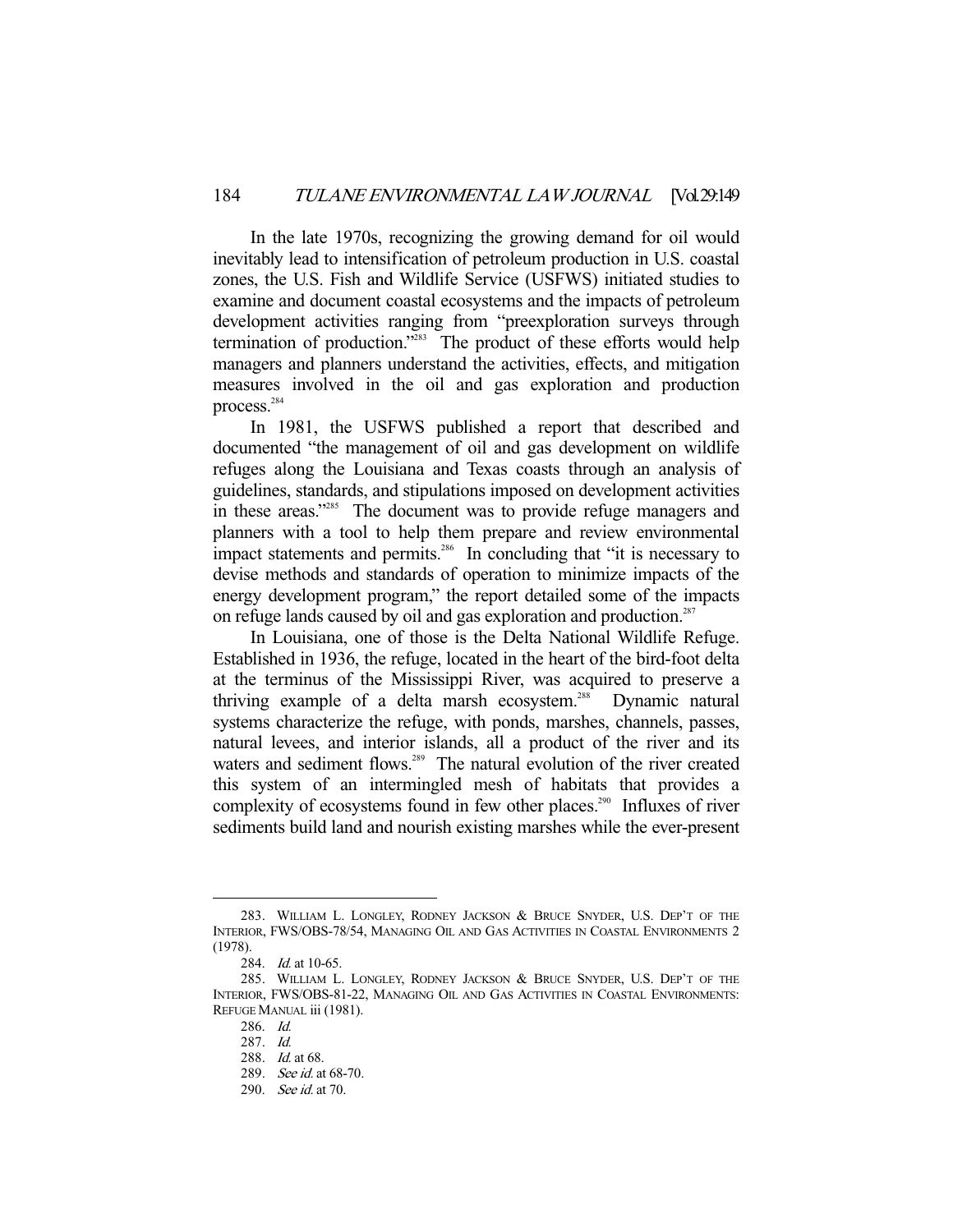sea lies at the doorstep, using saltwater to encroach into its interior and retard its growth. $^{291}$ 

 Prior to the USFWS acquiring the property, the owners leased the mineral rights to Texaco on a portion of the future refuge known as the Delta Duck Club tract.<sup>292</sup> Upon selling the tract, Texaco retained the right to develop the minerals.<sup>293</sup> Thus, the USFWS only obtained rights to the surface while Texaco would be allowed to continue operations.<sup>294</sup> On the Romere Pas tract, the U.S. government became the mineral owner, and upon the determination by the U.S. Geological Survey that extensive mineral development surrounding the area would result in significant drainage of minerals underlying the Romere Pass tract, the Bureau of Land Management leased the tract to the California Company, later becoming Chevron.<sup>295</sup> Development on the Romere Pass tract began in 1950.296

 Oil fields were developed using canals to access drilling sites. Canals were dredged seventy feet wide and eight feet deep with the canal network growing each time a new well was to be drilled.<sup>297</sup> Existing canals were usually extended to reach new drilling sites.<sup>298</sup>

 Because the Mississippi River diverted sediment through the oil field, infilling of canals caused operators to routinely perform maintenance dredging to keep the access canals open for navigation.<sup>299</sup> Spoil from the dredging operations typically was placed on the edge of the canal, and in some places reached a height of sixteen to twenty feet. The drilling sites themselves typically removed about 15,200 cubic yards of sediment and cleared a site 140 feet by 370 feet and 8 feet deep with the spoil placed around the drill site "to partition off the rest of the marsh."300

 The impressive density of canals and well sites resulted in some areas almost two square miles in size containing 110 well sites, including the canals that led to the drilling sites.<sup>301</sup> "The development is so extensive that Gusey and Maturgo . . . reported that nearly 3,645 ha (9,000 acres) of the refuge's 19,764 ha (48,800 acres) have been

- 300. Id.
- 301. Id.

 <sup>291.</sup> Id.

 <sup>292.</sup> Id. at 128.

 <sup>293.</sup> Id.

 <sup>294.</sup> See id.

 <sup>295.</sup> Id. 296. Id.

 <sup>297.</sup> Id. at 129.

 <sup>298.</sup> Id.

 <sup>299.</sup> Id.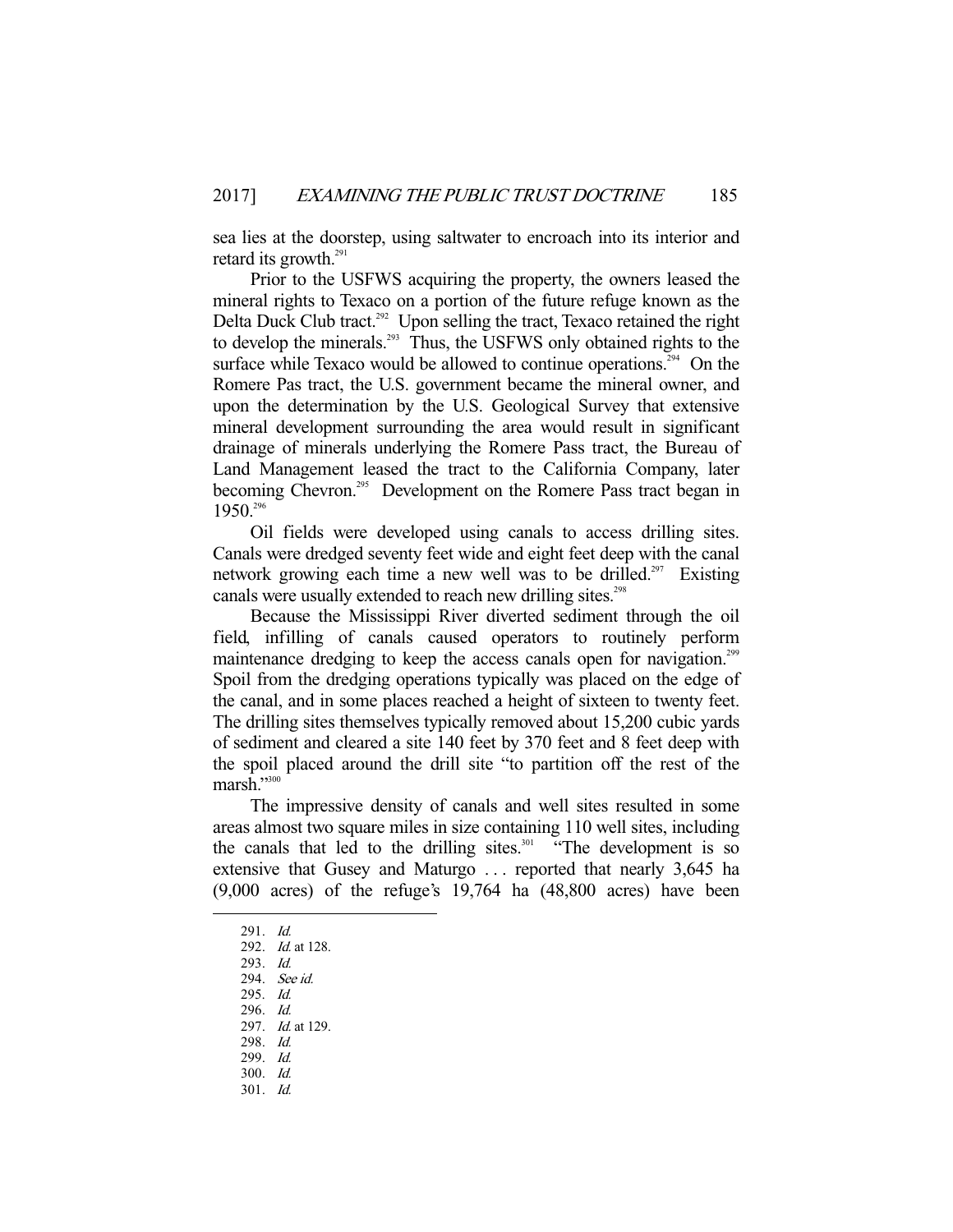substantially altered by extensive crisscrossing of access canals and wellsites."<sup>302</sup>

 The infrastructure used to extract the minerals consisted of tanks, compressors, brine-treatment facilities, pits, flowlines, pumps, separators, precipitators, and line heaters among other equipment necessary for the production, treatment, and transport of oil, gas, and water.<sup>303</sup> These facilities were located on spoil banks or barges.<sup>304</sup> The pits, dug into the spoil bank, and natural levees facilitated the discharge of brine.<sup>305</sup>

 There are two burn pits located on the pass bank. Each is surrounded by ring levees and contains smaller pits subdivided within. After the oil is burned off, the brine is placed directly into a canal where it is dispersed by the flow of water.

\*\*\*

 Brine is cleaned by passing it through a series of settling and separation pits. It is disposed of by placing it directly into the pass with water flowing into the gulf. The brine disposal at this site comes from wells not only on the refuge but also offshore, because this production site is also used to treat petroleum produced in the gulf.

\*\*\*

 Occasionally, larger spills occur, particularly with malfunctioning production equipment. In the past, burning pits have overflowed, spilling oil over several acres of marsh. Valves may malfunction.<sup>306</sup>

 The constant everyday activity to maintain the facilities and support operations resulted in significant boat traffic, which added to "siltation problems and disturbance factors."<sup>307</sup> Several hundred flowlines connecting wellheads to central processing facilities crisscrossed the refuge with many placed on banks and others buried at water crossings.<sup>308</sup> Edge erosion exposed the older flowlines from underneath the banks and new lines installed.<sup>309</sup> Larger pipelines also cross the refuge, with some originating from offshore and leading to the Midwestern United States.<sup>310</sup>

 The intensive activity and abrasive nature of the natural elements inevitably led to a number of minor spills, averaging two per month.<sup>311</sup>

 <sup>302.</sup> Id. (citation omitted).

 <sup>303.</sup> Id. at 130.

 <sup>304.</sup> Id. at 129-30.

 <sup>305.</sup> Id. at 130.

 <sup>306.</sup> Id. at 130-31.

 <sup>307.</sup> Id.

 <sup>308.</sup> Id.

 <sup>309.</sup> Id. 310. Id. at 131.

 <sup>311.</sup> Id.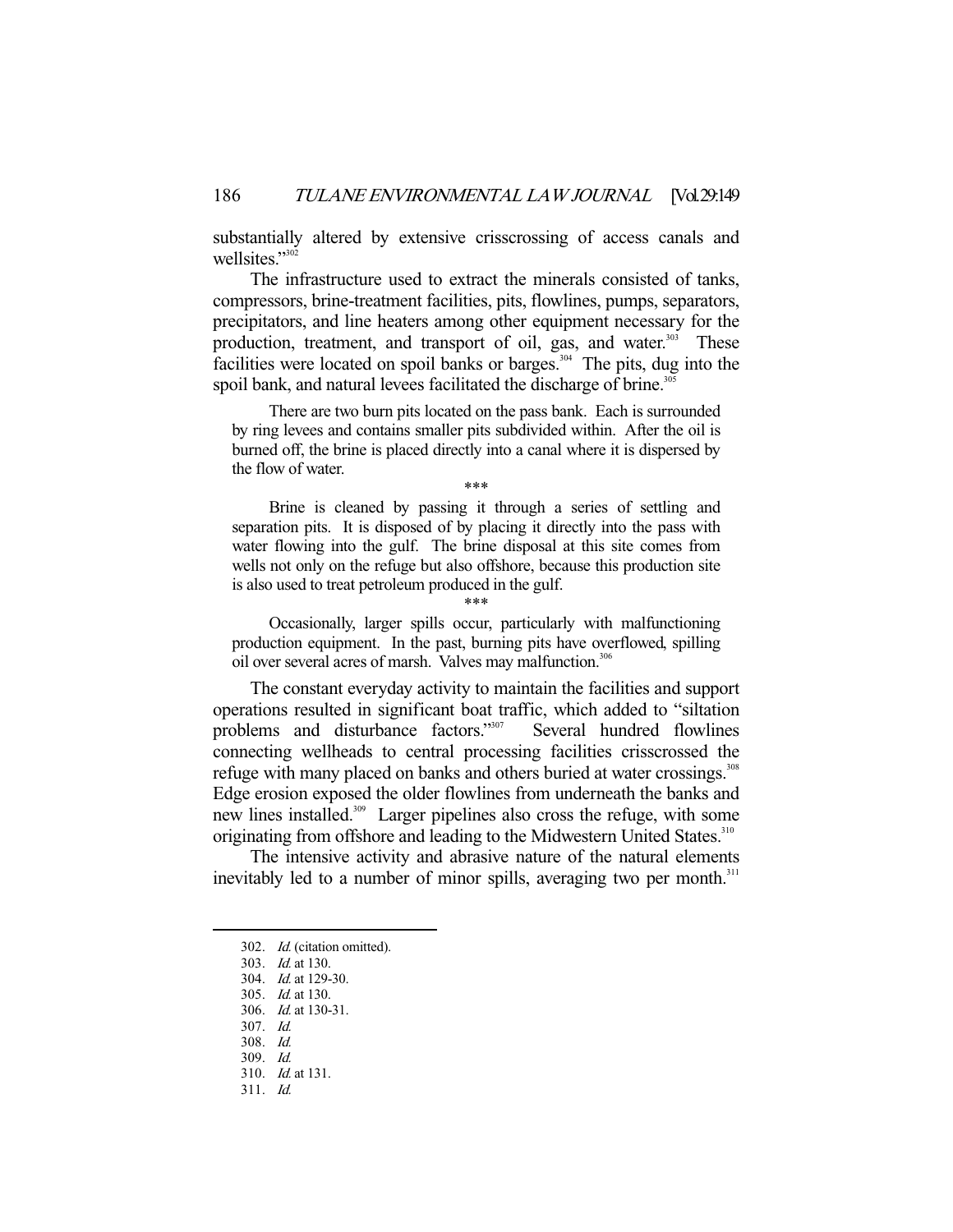The spills resulted from leaks, faulty valves, and accidents.<sup>312</sup> Larger spills also occurred normally as a result of malfunctioning production equipment and overflowing pits, impacting several acres of marsh.<sup>313</sup>

 The USFWS also profiled the Sabine National Wildlife Refuge, which lies on the opposite end of the Louisiana coast.<sup>314</sup> Located in the southwestern corner of Cameron Parish, this marsh-dominated refuge is situated five miles north of the Gulf of Mexico and bounded by marsh and rice fields to the north, pasture land and coastal ridges to the south, Sabine Lake on the west, and Calcasieu Lake to the east.<sup>315</sup>

 Waters in these large coastal lakes influence water levels and salinity within the refuge.<sup>316</sup> The natural hydrology of the refuge, however, has been altered by canals so extensively that the Calcasieu Lake, Sabine Lake, and the Gulf of Mexico have become interconnected.<sup>317</sup>

 Natural bayous were blocked and efforts to minimize and prevent interaction of refuge waters and saline Gulf waters that permeate the refuge have been negated by deteriorated weirs and plugs. Rainfall is the only source of freshwater that mixes with the waters of the "artificial estuaries."318 The canals resulted from the oil and gas operations that began on the property in 1934, three years before the federal government acquired ownership.<sup>319</sup> However, much of the mineral rights were vested with oil companies that continued to operate, mainly via canals.<sup>320</sup> While some roads were constructed to reach well sites, most were accessed by dredging canals.<sup>321</sup> Like all other oil and gas fields, operations were supported by tanks, pits, flowlines, separators, and other typical facilities and equipment. $322$ 

 Starting shortly after the turn of the century, the federal government began to assess the environmental conditions on their lands in the wake of oil and gas activity in the preceding century. A 2001 study conducted for the USFWS by North Carolina State University investigated chemical contamination at twenty-six national wildlife refuges in the Lower

 <sup>312.</sup> Id.

 <sup>313.</sup> Id.

 <sup>314.</sup> Id. at 72-76.

 <sup>315.</sup> Id. at 72.

 <sup>316.</sup> Id. at 74.

 <sup>317.</sup> Id.

 <sup>318.</sup> Id.

 <sup>319.</sup> See id. at 131-32.

 <sup>320.</sup> Id.

 <sup>321.</sup> Id. at 132-33.

<sup>322.</sup> See BAUMAN ET AL., supra note 122, at 76.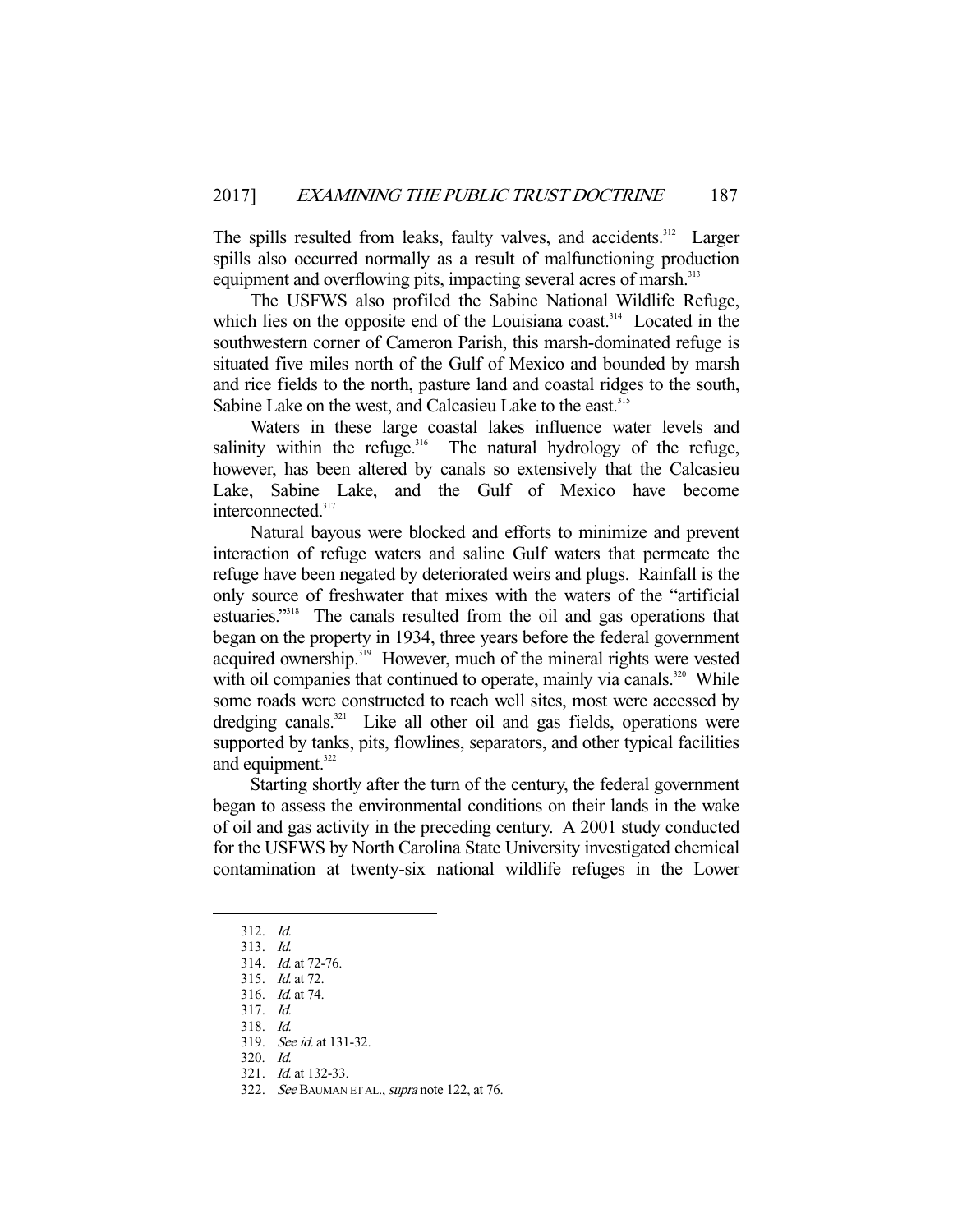Mississippi River ecosystem.<sup>323</sup> National wildlife refuges located in Louisiana accounted for eight of the twenty-six, including Atchafalaya, Delta, Catahoula, Grand Cote, Lake Ophelia, Bayou Cocodrie, Tensas River, and Handy Brake.<sup>324</sup>

 Sediment samples taken near existing and former oil wells and pits at the Catahoula, Atchafalaya, and Delta NWRs were found to have extremely high levels of polycyclic aromatic hydrocarbons (PAH).<sup>325</sup> PAHs cause concern because they can persist in the environment for a long time and some are carcinogenic.<sup>326</sup> Maximum values of PAH observed on these public grounds were extraordinarily high and had lethal effects to every organism except the most petroleum-tolerant species.<sup>327</sup> Levels exceeded the threshold for Probable Effects Concentrations likely having biological effects.<sup>328</sup> In testing the toxicity of sediment pore water, researchers recorded a 100% mortality rate for test specimens.<sup>329</sup> Researchers also observed visible oil in each sample.<sup>330</sup>

 Then in 2003, the U.S. General Accounting Office (GAO) issued a report "to determine the extent of oil and gas activity on refuges, identify the environmental effects, and assess the Fish and Wildlife Service's management and oversight of oil and gas activities."<sup>331</sup> The study documented damages from oil and gas field infrastructure installation, use, and abandonment.<sup>332</sup> It found the network of roads, canals, wells, storage tanks, separators, and flowlines can reduce the quality and quantity of available habitat for wildlife use.<sup>333</sup> These facilities and supporting infrastructure break up the continuity of the landscape resulting in fragmented habitats.<sup>334</sup> "Fragmentation increases disturbances from human activities, provides pathways for predators, and helps spread nonnative plant species."<sup>335</sup>

 <sup>323.</sup> DAMIAN SHEA, PROJECT ID: 4N34, PROGRESS REPORT: EFFECTS OF CONTAMINANTS ON FISH AND WILDLIFE IN THE MISSISSIPPI RIVER ALLUVIAL PLAIN 2 (1997).

 <sup>324.</sup> Id. at 3.

 <sup>325.</sup> Id. at 37.

 <sup>326.</sup> U.S. ENVTL. PROT.AGENCY, POLYCYCLIC AROMATIC HYDROCARBONS (PAHS) 1 (2008); U.S. ENVTL. PROT. AGENCY, EPA/600/R-93/089, PROVISIONAL GUIDANCE FOR QUANTITATIVE RISK ASSESSMENT OF POLYCYCLIC AROMATIC HYDROCARBONS 9-10 (1993).

<sup>327.</sup> SHEA, *supra* note 323, at 31.

 <sup>328.</sup> Id. at 13-14.

 <sup>329.</sup> Id.

 <sup>330.</sup> Id. at 35.

<sup>331.</sup> U.S. GEN. ACCOUNTING OFFICE, supra note 280, at [ii] (2003).

 <sup>332.</sup> See id. at 18.

 <sup>333.</sup> See id. at 22.

 <sup>334.</sup> Id.

 <sup>335.</sup> Id.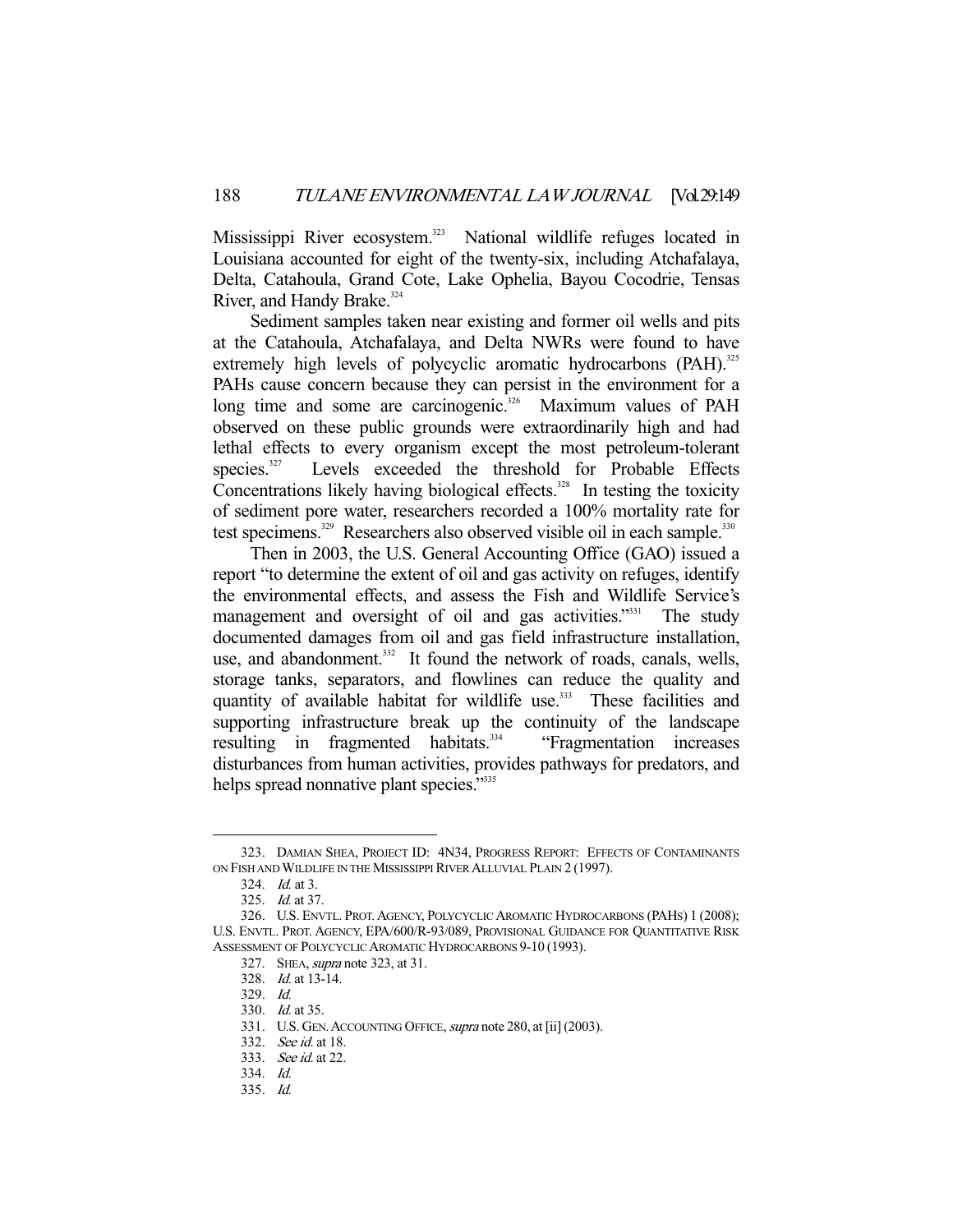In addition, the physical changes to refuge habitats resulting from the presence of oil field facilities and infrastructure can cause changes in hydrology, thereby altering patterns of sediment delivery and ultimately lead to degradation of habitats.<sup>336</sup> Damages attributed to oil and gas activities on NWRs throughout the nation included feeding habitat reduced for endangered California condors; soil contamination; persistence of old and unused infrastructure (including flow lines and storage tanks); unplugged wells; brine spills killing vegetation; oil spills killing wildlife; groundwater contamination; sediment contamination; saltwater intrusion from subsidence; pipeline spills; habitat loss from saltwater intrusion, roads, canals, and other facilities; habitat fragmentation resulting in increased number of predators; soil and vegetation damage from brine spills and pits; mercury contamination; and polychlorinated biphenyl contamination.<sup>337</sup>

 A review of NWRs within Louisiana revealed some of the existing damages related to the associated oil and gas operations. On the Delta NWR with 338 wells and 2 fields, sediments were found contaminated with oil, and former infrastructure remained on site.<sup>338</sup> One member of the staff had oversight responsibilities.<sup>339</sup> The Atchafalaya NWR has approximately forty wells, brine discharges have killed vegetation, and oil and unused infrastructure remains on site.<sup>340</sup> The Sabine NWR has around sixty wells and forty active flow lines extending almost fifty miles.341 Pipeline spills have caused wildlife fatalities and contamination.342 Road and canal construction has destroyed and fragmented habitat.<sup>343</sup> The refuge collects fees from operators to fund full-time oversight position.<sup>344</sup> The D'Arbonne NWR has 139 wells with almost 200 miles of flowlines.<sup>345</sup> Brine spills and former pits have caused soil and vegetation damage and mercury contamination.<sup>346</sup> The Upper Ouachita has well over a thousand wells with over 300 miles of

<sup>336.</sup> U.S. GEN. ACCOUNTING OFFICE, *supra* note 280, at 53-54 (2003).

 <sup>337.</sup> Id.

<sup>338.</sup> *Id.* at 53.

 <sup>339.</sup> Id.

 <sup>340.</sup> B.T. HILL, U.S. GEN. ACCOUNTING OFFICE, GAO-04-192-T, IMPROVEMENT NEEDED IN THE MANAGEMENT AND OVERSIGHT OF OIL AND GAS ACTIVITIES ON FEDERAL LANDS, at 53 (2003); U.S. GEN. ACCOUNTING OFFICE, supra note 280, at 48 (2003).

<sup>341.</sup> U.S. GEN. ACCOUNTING OFFICE, supra note 280.

 <sup>342.</sup> Id.

 <sup>343.</sup> Id.

 <sup>344.</sup> Id.

 <sup>345.</sup> Id.

 <sup>346.</sup> Id.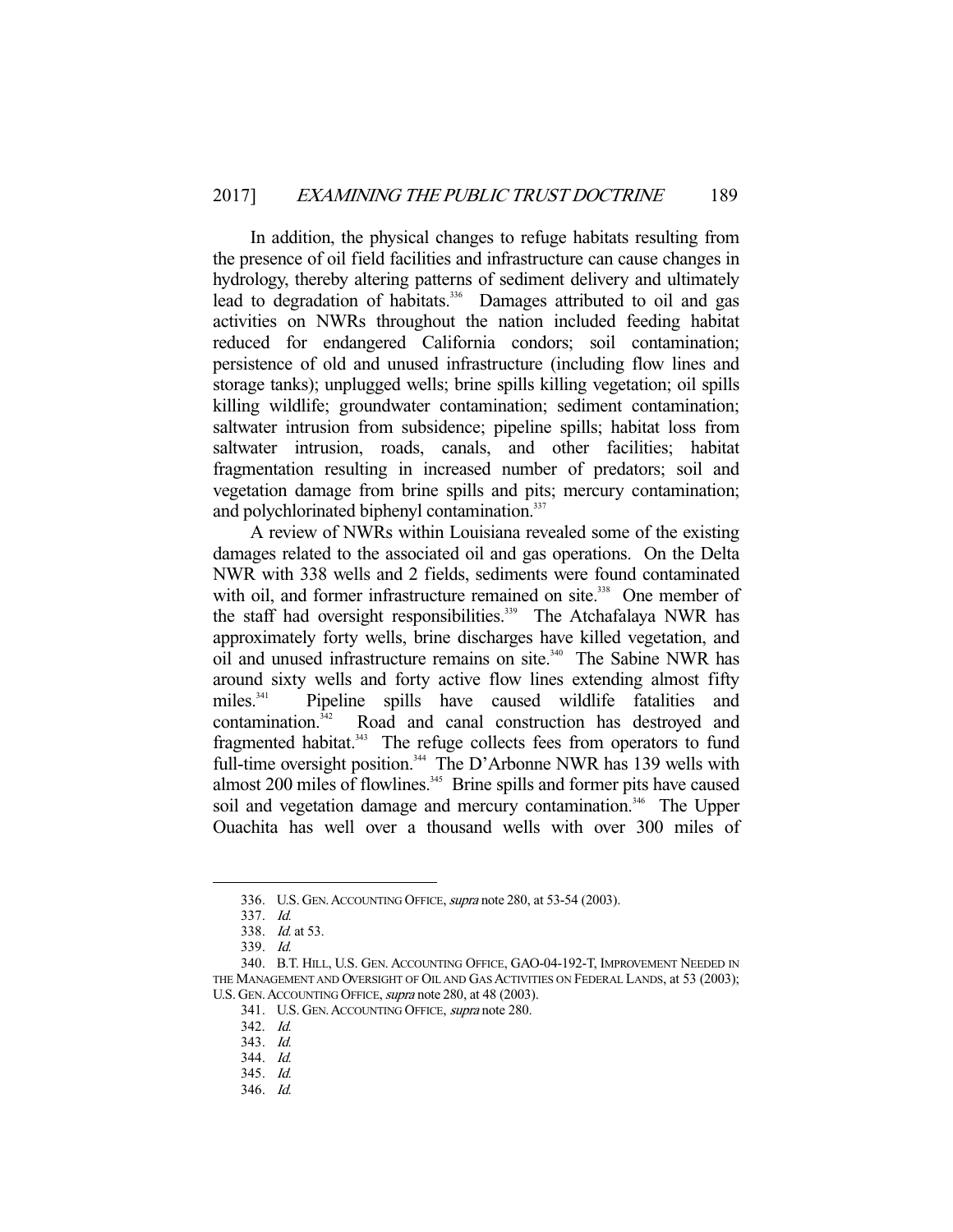flowlines.<sup>347</sup> Operations have resulted in soil and vegetation damage from brine spills and former disposal pits.<sup>348</sup> Sites are contaminated with Mercury.<sup>349</sup>

 In 2008, the Delta Comprehensive Conservation Plan (CCP) recognized oil and gas development, among other processes, as a major cause of land loss and damage.<sup>350</sup> These damages stemmed from physical impacts and chemical contamination. The report stated "access to structures and facilities cause loss of habitat and hydrological changes to the system."<sup>351</sup>

 The fields producing the oil and gas have considerable age on the equipment and flowlines. This requires constant monitoring by refuge staff. "Releases or spill events have occurred numerous times and have the potential to impact huge numbers of waterfowl and large expanses of habitat if not controlled immediately.... Spill events and releases are common occurrences."<sup>352</sup>

 The 2011 Atchafalaya NWR CCP acknowledges these concerns and states that only through litigation will these polluted sites be restored.<sup>353</sup> Refuge staff were concerned with "the often slow, reluctant, and uncooperative" oil companies responsible for the contamination and, thus, the remediation of these sites.<sup>354</sup>

 Active oil production and transportation on the Delta NWR has also resulted in impacts. "On April 6, 2010, a Chevron Pipeline Company pipeline, which traverses the refuge, was ruptured by an Exxon-Mobil spud barge. The pipeline released approximately 400 barrels of oil on the refuge, which ultimately impacted 57 acres of marsh habitat."<sup>355</sup> During 2011, several small oil releases from oil fields on the refuge impacted almost fourteen acres of marsh habitat.<sup>356</sup> The responsible parties agreed

to participate in a cooperative partnership project to fulfill their remediation obligations on the refuge resulting from past spills.... This project was selected in 2012 by The Department of the Interior as a

-

356. Id.

 <sup>347.</sup> Id.

 <sup>348.</sup> Id.

 <sup>349.</sup> Id.

 <sup>350.</sup> U.S. DEP'T OF THE INTERIOR, DELTA AND BRETON NATIONAL WILDLIFE REFUGES: COMPREHENSIVE CONSERVATION PLAN 23 (2008).

 <sup>351.</sup> Id. at 15.

<sup>352.</sup> *Id.* at 25, 50.

 <sup>353.</sup> U.S. DEP'T OF THE INTERIOR, ATCHAFALAYA NATIONAL WILDLIFE REFUGE: COMPREHENSIVE CONSERVATION PLAN 24 (2011).

 <sup>354.</sup> Id.

<sup>355.</sup> U.S. FISH & WILDLIFE SERV., OIL AND GAS: MARSH RESTORATION 1 (2014).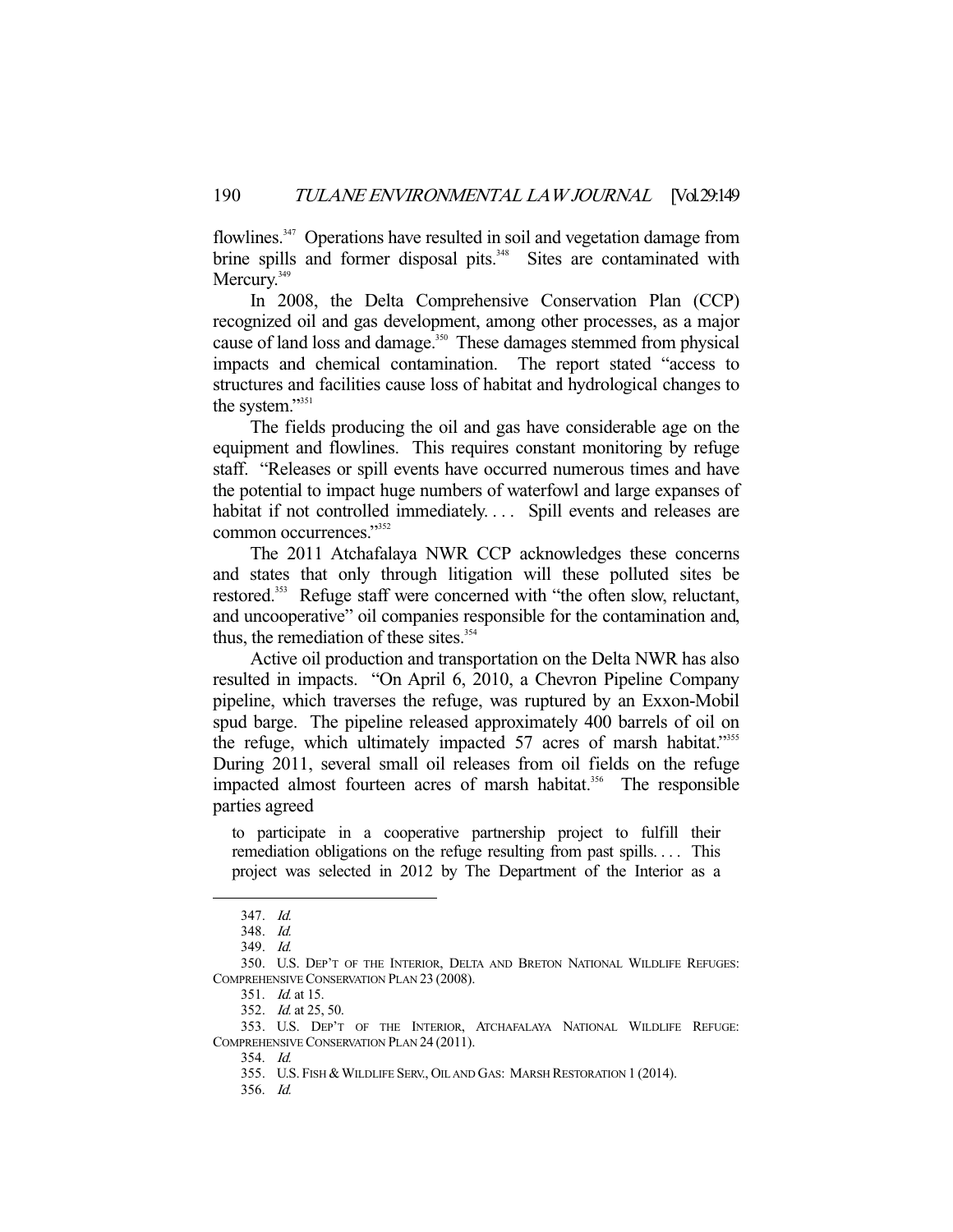component of its Great American Outdoor Initiative. The total combined project costs, considering all entities involved, exceeded \$800,000.<sup>357</sup>

 Environmental damages on NWRs from historical oil and gas operations remain, and impacts caused by existing operations persist. At Atchafalaya NWR, "[d]uring an 18-month period beginning on April 22, 2010, refuge law enforcement officers documented four brine spills, two oil spills, and other violations of the refuge Special Use Permit issued to the oil operator for oil production activities on the refuge."358 Service personnel acknowledge that even small spills can injure or kill wildlife while contaminating soil and sediments.<sup>359</sup> Follow-up investigations of one of these spills revealed dead vegetation and bare soil, which can remain devoid of vegetation for decades.<sup>360</sup>

 However, refuge officials seldom have an inventory of spills or former operations where contamination exists and where problems may arise from the execution of proposed activities. The lack of awareness of contaminated sites and the full ramifications of the contamination hinders managers' efforts at effective management and their "ability to identify and obtain appropriate mitigation measures and to require responsible parties to address damages from past activities."361 Historical contamination remains persistent and toxic, and presents an everincreasing hazard as more receptors are exposed.<sup>362</sup> And through the lack

-

359. Id.

 <sup>357.</sup> Id.

 <sup>358.</sup> U.S. FISH & WILDLIFE SERV., OIL AND GAS: SPILLS AND LEAKS ARE A RECURRING PROBLEM ON REFUGE 1 (2014).

The violations included: failure to report spills, not removing oil-contaminated soil from a flowline (pipe) leak, clearing vegetation along a road without prior approval from the Refuge, and conducting workover operations at a well without authorization. Other citations involved failure to remove trash, pipes, and barrels. During one inspection, refuge law enforcement officers documented unlabeled barrels, oil leaks from 55-gallon barrels, an uncapped well, discarded pipes and metal, and trash. The investigation resulted in a guilty plea by the operator. . . . A guilty plea was filed in court in June 2012. In the guilty plea, the oil operator agreed to restore and rehabilitate the damaged Refuge property at the spill sites in accordance with conditions set in the Special Use Permit. As of June 2013, we are still waiting for restoration and rehabilitation of the spill sites to begin. Id.

It only takes a little bit of oil to: Kill an embryo—During the breeding season, birds can transfer oil from their feet and feathers to their eggs. A few drops of oil on an egg shell can kill the embryo. Contaminate water—One gallon of oil can contaminate up to 1,000 gallons of water. Harm wildlife—Oiled birds, bats, amphibians, and small mammals attract predators such as hawks and foxes, who ingest the prey contaminated with oil—and may also die as a result. Id.

 <sup>360.</sup> Id.

<sup>361.</sup> B.T. HILL, *supra* note 340, at 8.

 <sup>362.</sup> Id. at 18.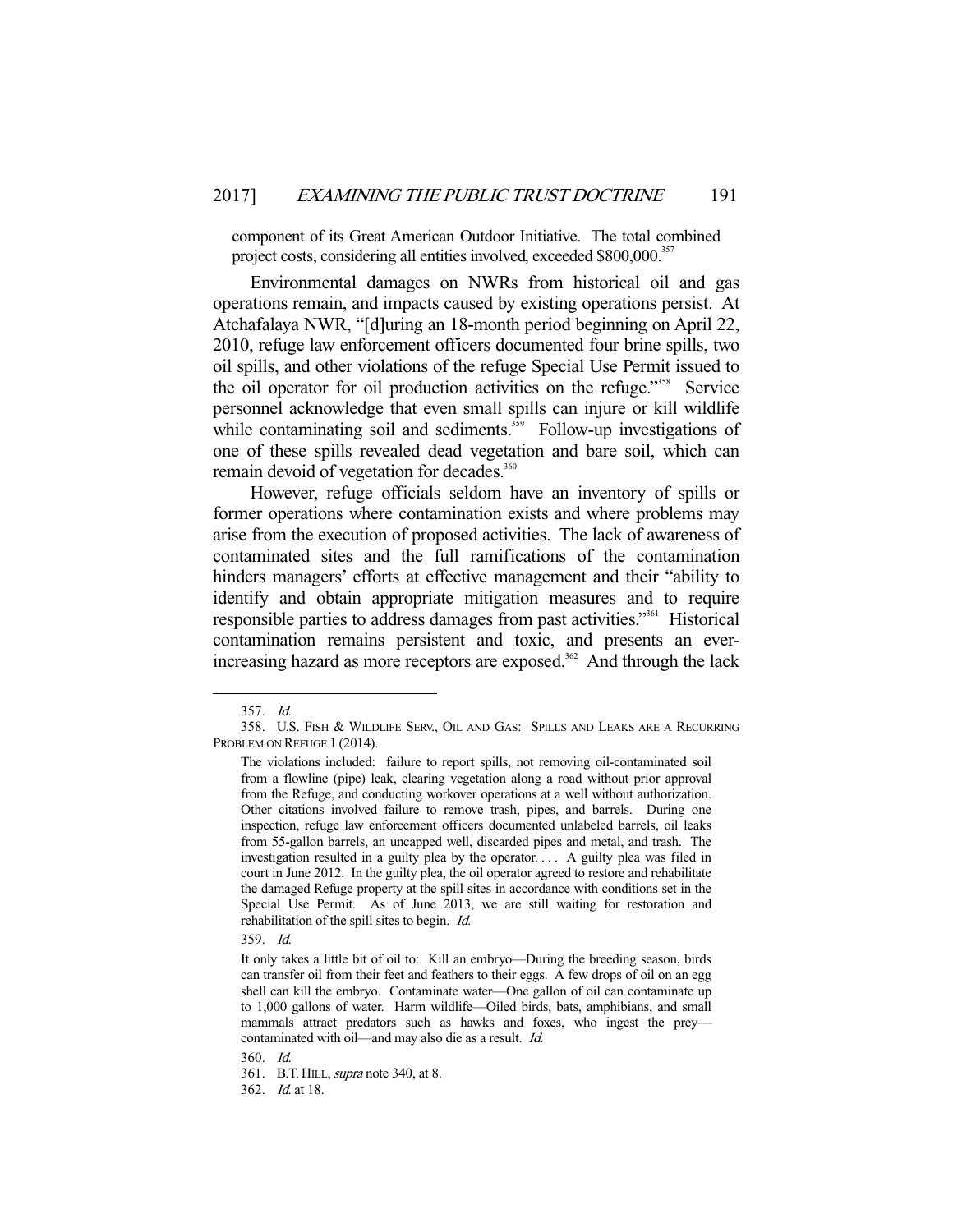of awareness, technical expertise, and budgetary resources, the problem is perpetuated.

 Although technological advances and the enactment of more stringent laws have significantly reduced the pollution problem with respect to ongoing operations, monitoring, cooperation, and enforcement are still necessary tools to keep operations in compliance. "Several refuge managers reported that operators do not always comply with legal requirements or follow best industry practices, such as constructing earthen barriers around tanks to contain spills, covering tanks to protect wildlife, and removing pits that temporarily store fluids used during well maintenance."363 Thus, monitoring involves a constant diligent effort to ensure compliance with federal and state laws and regulations. These time-intensive efforts include emergency response, "dealing with legal matters after spill events, and constant permitting and mitigation actions for ongoing activities such as flowline routes (installation and removal), night activities, equipment use, drilling, seismic exploration, and plugging and abandonment of structures."364

 Furthermore, in instances of documented and known contamination, refuge personnel do not possess the knowledge, capability, or qualifications to determine whether remedial actions taken at the site are sufficient to protect refuge resources.<sup>365</sup> For instance, "when small oil spills occur, operators may contain the oil and then remove the oil and the contaminated soil, but in some cases operators leave the oil and cover it with dirt."366 Because of problems associated with identifying responsible parties, operator insolvency, potential inhibition of existing operations, and uncertainty by refuge officials regarding their authority to require cleanup reclamation of these sites is delayed or foregone.<sup>367</sup> In some instances, the refuge has undertaken to clean up site and expended public dollars in doing so.<sup>368</sup> Between 1991 and 2002, \$387,000 of federal refuge monies were devoted to removing oilfield debris, plugging unused gas wells, and addressing contamination issues at fourteen oil and gas related sites, with many more sites needing to be addressed or identified.<sup>369</sup>

 <sup>363.</sup> Id.

 <sup>364.</sup> U.S. FISH & WILDLIFE SERV., DELTA AND BRETON WILDLIFE REFUGES COMPREHENSIVE CONSERVATION PLAN 21 (2008).

<sup>365.</sup> B.T. HILL, *supra* note 340, at 8.

<sup>366.</sup> U.S. GEN. ACCOUNTING OFFICE, supra note 280, at 25.

 <sup>367.</sup> Id. at 26.

 <sup>368.</sup> Id. at 29.

 <sup>369.</sup> Id. Note to students—you can find some background and links to the key documents

here: Kamila Lis, FWS To Update Regulations Governing Drilling on National Wildlife Refuges,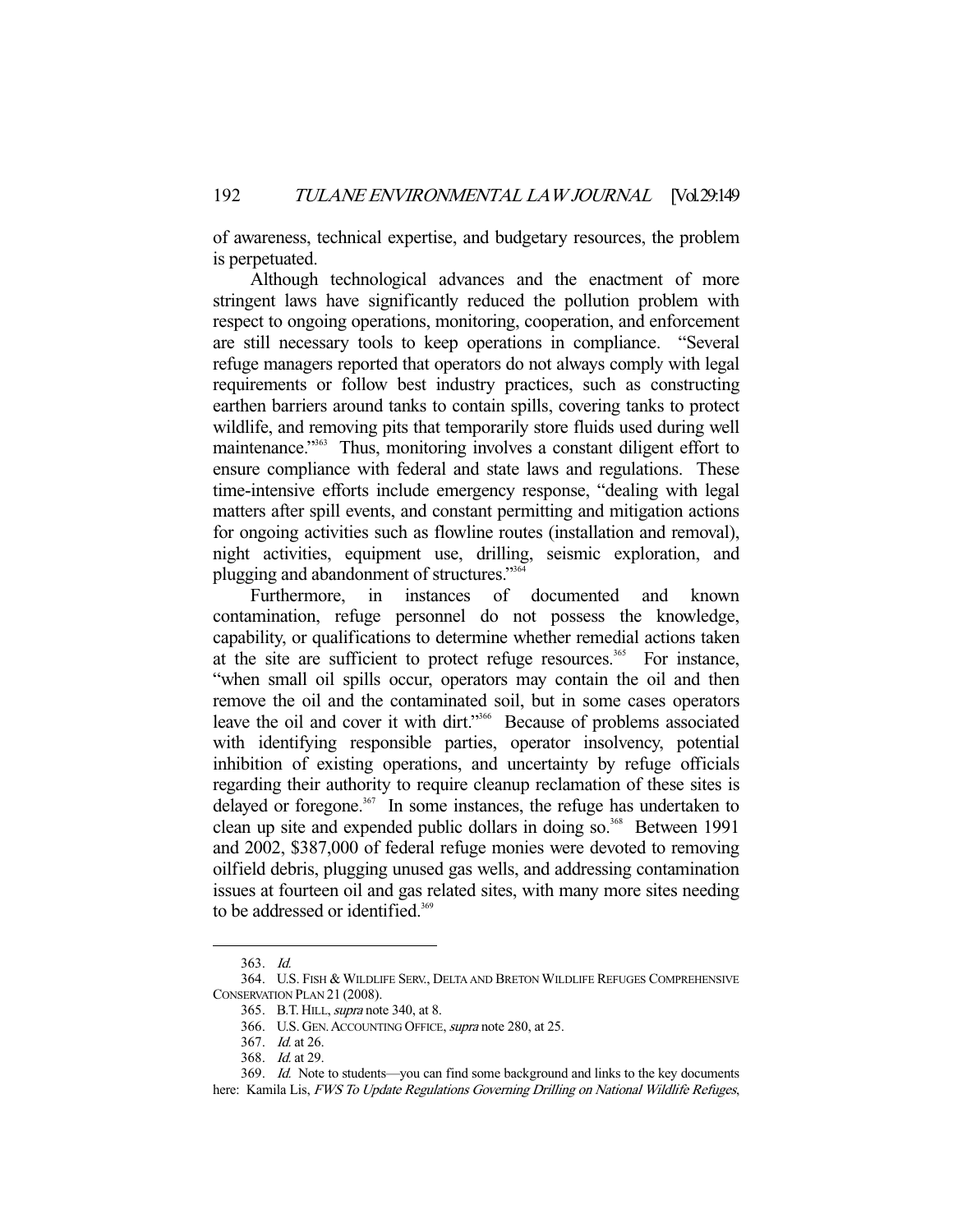A recent inspector general report highlighted the problem of abandoned oilfield sites on national wildlife refuges, and this has spurred the federal government to take steps to address the problem. On December 11, 2015, the USFWS issued proposed rules to govern oil and gas operations in National Wildlife Refuges.<sup>370</sup> There are over 5000 oil and gas wells on 107 refuges nationwide.<sup> $371$ </sup> The proposal is significant because the rules have been unchanged for more than fifty years.<sup>372</sup> The rulemaking notice states that the older regulations "have been ineffective at protecting refuge resources."373 As noted, "[r]efuges have sustained significant damages from leaks and spills, unplugged or inadequately plugged wells, abandoned equipment, and insufficient or no reclamation of refuge lands and resources."374 The rulemaking itself is a response to the Department of Interior Inspector General's March 2015 report, which found that poor management has left "refuges littered with orphaned or abandoned oil and gas infrastructure that could threaten the health and safety of wildlife, the safety of refuge visitors, and damage the environment."<sup>375</sup> The new rules include a permitting process for wellplugging and reclamation, financial security requirements (prior rules did not require financial security), and operating standards.<sup>376</sup>

 The USFWS recognizes the need to balance development of nonfederal mineral rights with protection of natural resources.<sup>377</sup> However, not only can oil and gas exploration and production activities damage refuge habitats, but they can also result in increased costs and health hazards to the taxpayer.<sup> $378$ </sup> Regulation of these activities typically

-

 377. U.S. FISH & WILDLIFE SERV., NONFEDERAL OIL & GAS DEVELOPMENT ON NATIONAL WILDLIFE REFUGE SYSTEM LANDS 1-2 (2015).

 378. Id. "Oil and gas development presents a conservation challenge because it can contribute to habitat loss and fragmentation, increase spread of invasive species, result in soil and water contamination, and increase water scarcity." Id. at 1. Cost to cleanup poorly maintained sites or abandoned wells and infrastructure are passed on to the taxpayer. In many cases, wells and infrastructure are abandoned due to inadequate finances by an operator. Having a financial assurance to properly reclaim a site can save taxpayers from bearing the entire expense. Human health and safety can be compromised by having inadequate safeguards. Leaks, spills and

NAT'L L. REV. (Jan. 13, 2016), http://www.natlawreview.com/article/fws-to-update-regulationsgoverning-drilling-national-wildlife-refuges.

 <sup>370.</sup> Management of Non-Federal Oil and Gas Rights; Proposed Rule, 80 Fed. Reg. 77,199, 77,200 (Dec. 11, 2015) (to be codified at 50 C.F.R. pts. 28 & 29).

 <sup>371.</sup> Id. at 77,201.

 <sup>372.</sup> Id.

 <sup>373.</sup> Id. at 77,201.

 <sup>374.</sup> Id. at 77,204.

 <sup>375.</sup> U.S. DEP'T OF THE INTERIOR, U.S. FISH AND WILDLIFE SERVICE'S MANAGEMENT OF OIL AND GAS ACTIVITIES ON REFUGES 1 (2015).

 <sup>376.</sup> Management of Non-Federal Oil and Gas Rights; Proposed Rule, 80 Fed. Reg. at 77,200.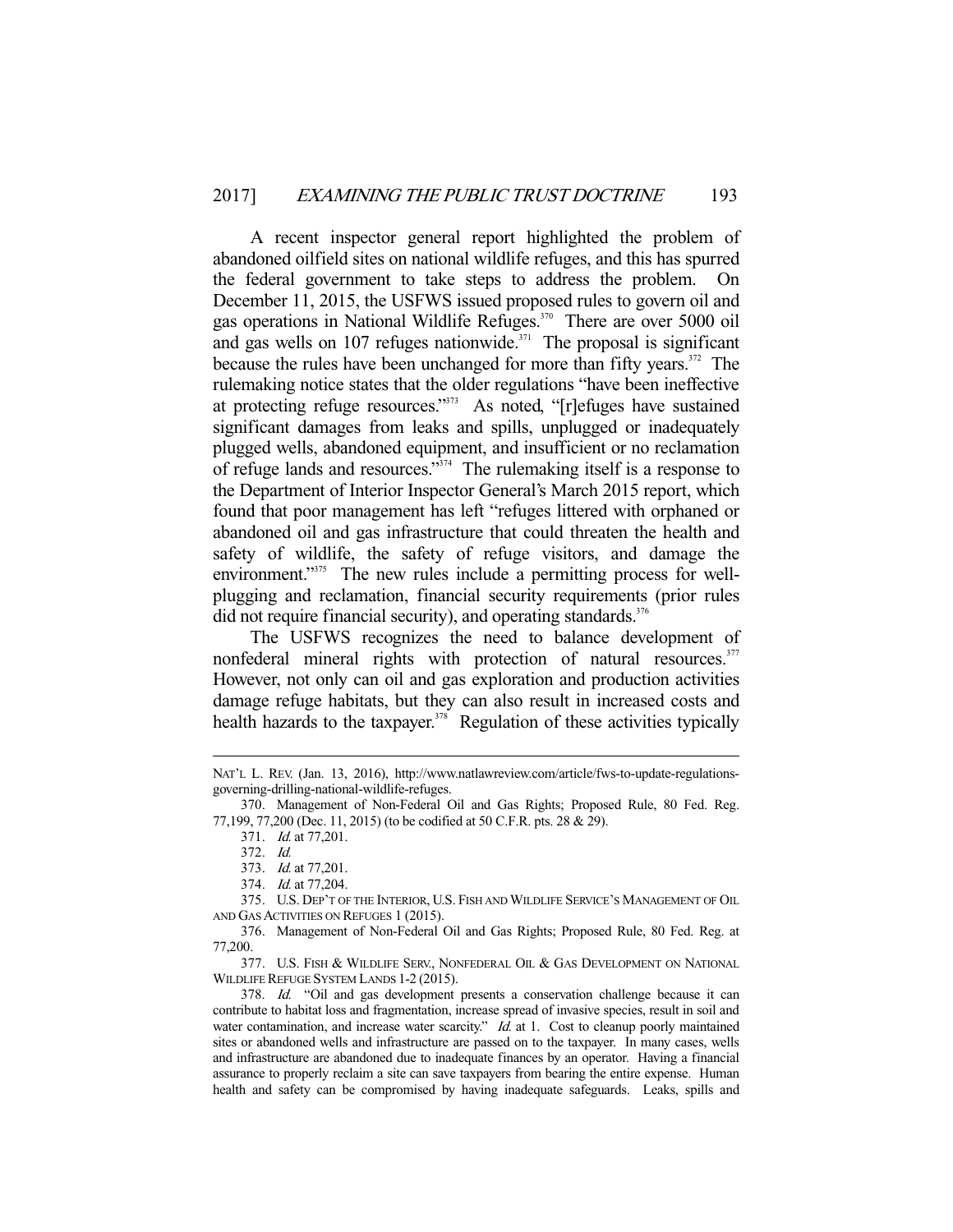falls to state resource agencies tasked with administering permitting programs aimed at protecting the environment.<sup>379</sup>

## IV. PUBLIC LANDS AND THE PUBLIC TRUST

 Like many states, Louisiana successfully promoted the exploitation of its natural environments by industrial interests to foster economic growth. Among the industries operating within Louisiana, oil and gas stands as one of the most prominent.<sup>380</sup> Louisiana's state wetlands are home to the production and transport of one-third of all the oil and gas in the country.381 Louisiana annually sends approximately \$5 billion to the United States Treasury via oil and gas operations, which significantly contribute to the wealth and economic stability of the state and nation.<sup>382</sup>

 While the State has promoted industrial enterprises to foster economic security, State-sponsored regulation has also been used to protect the resources from overconsumption and abuse.<sup>383</sup> At one time, Louisiana positioned itself at the leading edge of conservation efforts to protect its valuable natural resources from overconsumption.<sup>384</sup> Yet, despite these policies aimed at sustainability, significant damages to natural resources occurred as the oil and gas industry grew larger, demand for production increased and enforcement waned.

 Serving as a primary authority for conservation efforts, the Public Trust Doctrine has been relied on in Louisiana to facilitate the appropriate balance between economic stability and environmental

physical hazards pose health and safety risks to refuge staff and visitors. Requiring operational standards will ensure health and safety concerns are addressed. Id. at 1-2.

 <sup>379.</sup> Id.

 <sup>380.</sup> Renita D. Young, Oil and Gas Industry Continues To Strongly Support Louisiana, TIMES-PICAYUNE (July 10, 2014), http://www.nola.com/business/baton-rouge/index.ssf/2014/07/ oil\_and\_gas\_industry\_continues.html.

<sup>381.</sup> Chris John, Oil and Gas Industry Has Louisiana's Best Interests at Heart, TIMES-PICAYUNE (Aug. 1, 2013) http://www.nola.com/opinions/index.ssf/2013/08/oil\_and\_gas\_industry \_has\_louis.html.

 <sup>382.</sup> U.S. SENATE WRDA COMMITTEE, 113TH CONG., STATEMENT OF MARY LANDRIEU, S6370 (2013).

 <sup>383.</sup> See La. Rev. Stat. 36:358(C) (2016) ("The office of conservation, in accordance with the law, shall exercise the functions of the state with respect to the regulation, conservation, and use of the natural resources of the state which are not specifically within the jurisdiction of other state departments or agencies. Its functions shall include but not be limited to . . . the promotion and encouragement of exploration, production, and refining efforts for oil, intrastate gas, and other hydrocarbons."); La. Rev. Stat. 56:1(A) (2016) ("To protect, conserve, and replenish the natural resources of the state, the wildlife of the state, including all aquatic life, is placed under the supervision and control of the Louisiana Wildlife and Fisheries Commission, which is hereby created and established in the executive branch of the state government.").

 <sup>384.</sup> LA. CONSERVATION COMM'N, REPORT OF THE LOUISIANA CONSERVATION COMMISSION OF 1910 4 (1912).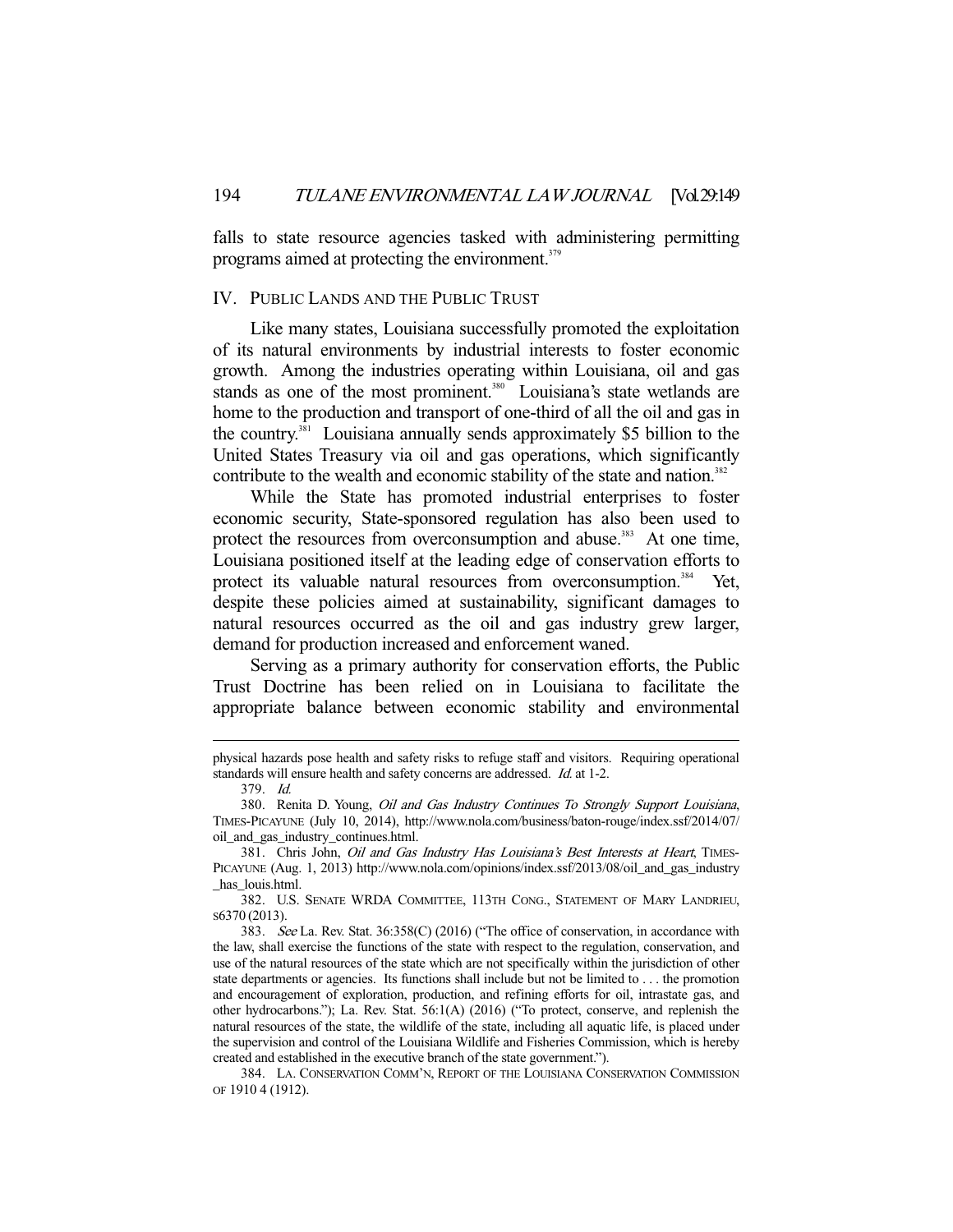health. The remaining portions of this Article will evaluate the scope and mechanics of the Public Trust Doctrine in conserving the natural resources of the state.

### A. Introduction to the Public Trust Doctrine

 Generally, the Public Trust Doctrine provides that certain natural resources are held by the State in trust for the benefit of the people, such that the public has inherent and eternal rights in those resources, and the State is limited in its power to compromise those rights.<sup>385</sup>

 The best way to conceptualize how the Public Trust Doctrine is structured is to analogize to ordinary trust law. In ordinary trust arrangements, a trustee holds legal title to trust property (the trust res) and is responsible for managing the trust property.<sup>386</sup> A trust beneficiary is entitled to the benefits of the trust from the management of the trust property.<sup>387</sup> The trustee has broad power to manage the trust property, but must always act in the interest of all beneficiaries, and must use reasonable care in management of the trust property.<sup>388</sup> Analogized to the Public Trust Doctrine, the trustee is the State, the trust property/res is every natural resource that has a public interest associated with it, and the beneficiary is the public. Thus, similar to an ordinary trust, under the Public Trust Doctrine, the State (trustee) is obligated to maintain the public trust (natural resources) for the benefit of the public. Alternative ways to conceptualize the Public Trust Doctrine is as a covenant running with the land in favor of the public, or a public easement or servitude that gives the public certain rights of use in public trust resources, regardless of whether they are publicly or privately owned.

 <sup>385.</sup> A recent Louisiana State Law Institute Report cited this definition of the Public Trust Doctrine crafted by the Coastal States Organization:

The Public Trust Doctrine provides that public trust lands, waters and living resources in a State are held by the State in trust for the benefit of all of the people, and establishes the right of the public to fully enjoy public trust lands, waters and living resources for a wide variety of recognized public uses. The doctrine also sets limitations on the States, the public, and private owners, as well as establishing the responsibilities of the States when managing these public trust assets.

LA. STATE LAW INST., REPORT IN RESPONSE TO SCR 53 OF THE 2012 REGULAR SESSION: THE USE OF SURFACE WATER VERSUS GROUNDWATER 56 (2014); see also Sam Brandao, Comment, Louisiana's Mono Lake: The Public Trust Doctrine and Oil Company Liability for Louisiana's Vanishing Wetlands, 86 TUL. L. REV. 759, 767-68 (2012) (citing same definition).

 <sup>386.</sup> RESTATEMENT (SECOND) OF TRUSTS § 176 (1959); Kelsey Cascade Rose Juliana v. United States, 6:15-cv-01517-TC, 2016 WL 6661146 at \*19 (D. Or. Nov. 10, 2016) (describing how the Public Trust Doctrine operates according to basic trust principles).

 <sup>387.</sup> See id. § 2.

 <sup>388.</sup> Id. § 176.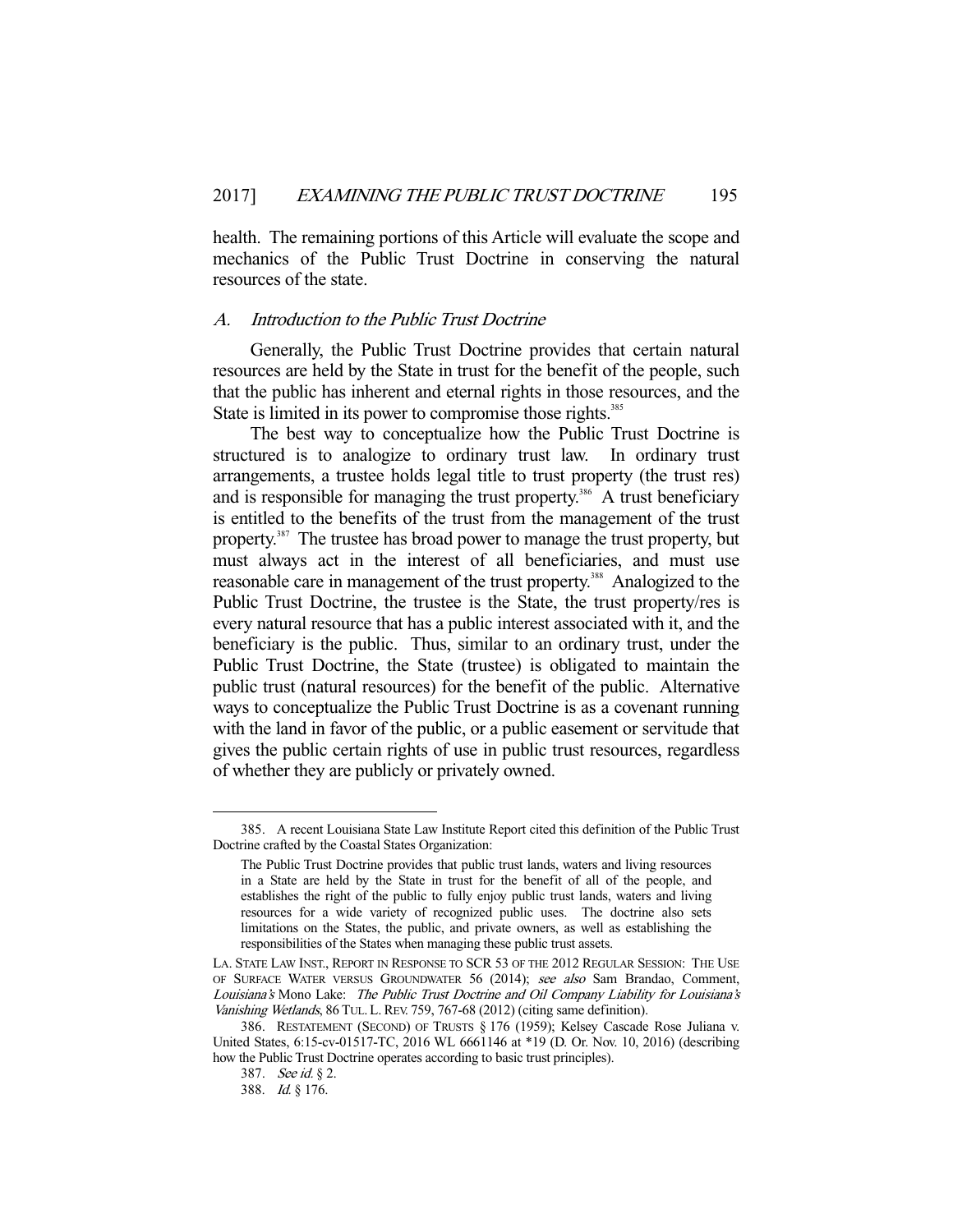Because the Public Trust Doctrine establishes protections for certain public trust resources, it potentially provides an important basis to protect public lands and state natural resources against commercial and state activity that would too significantly encroach and damage those lands and natural resources. Rooted in Roman and English law, the Public Trust Doctrine is an ancient doctrine whose evolution is key to understanding the breadth and power of its current protections.<sup>389</sup>

#### B. Historical Development of the Public Trust Doctrine

-

 The roots of the Public Trust Doctrine extend back to the Roman era. In the Sixth Century A.D., the Roman emperor Justinian directed ten Roman jurists to pull together Roman imperial law as it had accumulated since the Second Century rule of Emperor Hadrian.<sup>390</sup> The jurists concentrated this law into a single overarching legal code—later given the name Corpus Juris Civilis<sup>391</sup>—with four component parts: the Code, the *Digest (Pandects)*, the *Novels (New Laws)*, and the *Institutes* of Justinian.<sup>392</sup> The *Institutes* established the foundation of the Public Trust Doctrine<sup>393</sup> by providing that "things common to mankind by the law of nature, are the air, running water, the sea, and consequently the shores of

<sup>389.</sup> See Sax, Joseph L., The Public Trust Doctrine in Natural Resource Law: Effective Judicial Intervention, 68 MICH. L. REV. 471, 475 (1970) (describing roots and purpose of doctrine).

 <sup>390.</sup> Charles Donahue, Jr., On Translating the Digest, 39 STAN. L. REV. 1057 (1987). The Public Trust Doctrine component of the Institutes could have come from Roman jurist Marcian. See Richard A. Hughes, Pro-Justice Ethics, Water Scarcity, Human Rights, 25 J.L. & RELIGION 521, 529 (2010) (citing Patrick Deveney, Title, Jus Publicum, and the Public Trust: An Historical Analysis, 1 SEA GRANT L.J. 13, 23 (1976)) (suggesting that Roman law's "things common to all" are traceable to the works of the Roman jurist Marcian). Further, much of the Institutes was drawn from the Second Century Roman jurist Gaius. See Justinian Code, BLACK'S LAW DICTIONARY (10th ed. 2014) (defining "Justinian Code").

 <sup>391.</sup> The Corpus Juris Civilis is occasionally called the Code of Justinian, but this is confusing because the Code of Justinian is one of the four component parts of the overarching Corpus Juris Civilis. See Justinian Code, BLACK'S LAW DICTIONARY (10th ed. 2014).

<sup>392.</sup> Donahue, *supra* note 390; Corpus Juris Civilis, BLACK'S LAW DICTIONARY (10th ed. 2014) (defining "Corpus Juris Civilis").

 <sup>393.</sup> Courts consistently point to the Justinian Institutes as the original seed of the modern Public Trust Doctrine. See, e.g., PPL Montana, LLC v. Montana, 132 S. Ct. 1215, 1234,(2012); Gowanus Indus. Park, Inc. v. Amerada Hess Corp., No. 01-CV-0902 (ILG), 2003 WL 22076651, at \*14 (S.D.N.Y. Sept. 5, 2003); Matthews v. Bay Head Improvement Ass'n, 471 A.2d 355, 360 (N.J. 1984)(citation omitted); Nat'l Audubon Soc'y v. Superior Court of Alpine Cnty., 658 P.2d 709, 718 (Cal. 1983) (citation omitted); State v. Sorensen, 436 N.W.2d 358, 361 (Iowa 1989) (citation omitted); Lawrence v. Clark Cnty., 254 P.3d 606, 608 (Nev. 2011); Glass v. Goeckel, 703 N.W.2d 58, 63-64 (Mich. 2005) (citation omitted); City of Montpelier v. Barnett, 2012 VT 32, ¶ 17, 191 Vt. 441, 450, 49 A.3d 120, 127 (citation omitted); Rettkowski v. Dep't of Ecology, 858 P.2d 232, 243 (Wash. 1993) (citation omitted).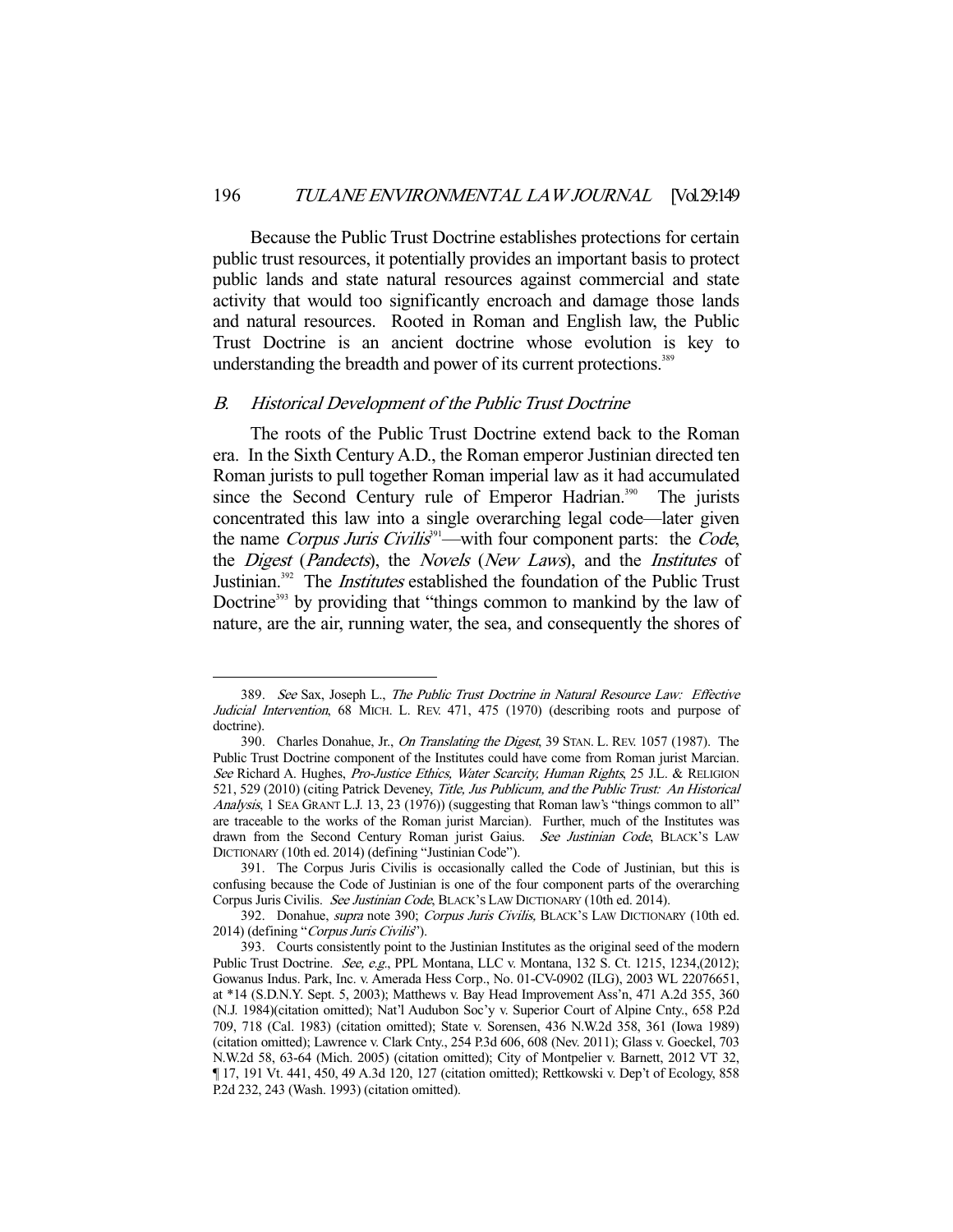the sea."394 The purpose of this law was stated in the five accompanying sections of the *Institutes*.<sup>395</sup> Specifically, the express purpose was to protect the public's right to use certain public resources (the sea and the seashore) to fish and freely navigate.<sup>396</sup> The public rights (unencumbered access and use) were thus defined by the public's needs (fishing and navigation) of the public trust resources (sea and seashore).

 Prior to the Magna Carta, English citizens had little to no Public Trust Doctrine protections in that country. $397$  In a revolutionary moment in the Thirteenth Century, the Magna Carta enshrined important legal protections for citizens against state power, and included within this set of public interest protections was the Public Trust Doctrine.398 Where the Roman Doctrine was adapted to the context of the Roman era, so was the English Doctrine adapted to life in the medieval era in England. The Magna Carta established that certain public interests were paramount, such that certain rights (navigation, fishing, and commerce) were inherent to the public for certain public trust resources (water, navigable

 <sup>394.</sup> While there are slight variances in translations of the Institutes of Justinian, the version quoted here is the version quoted by the Louisiana Supreme Court in 1887. See Morgan v. Negodich, 40 La. Ann. 246, 251 (La. 1887). In full, Sections 1 through 5 provide that,

<sup>(1)</sup> Things common to mankind by the law of nature, are the air, running water, the sea, and consequently the shores of the sea; no man therefore is prohibited from approaching any part of the sea-shore, whilst he abstains from damaging farms, monuments, edifices,  $&c.$  which are not in common as the sea is. (2) Rivers and ports are public; hence the right of fishing in a port, or in rivers are in common. (3) All that tract of land, over which the greatest winter flood extends itself, is the sea-shore. (4) By the law of nations the use of the banks is as public as the rivers; therefore all persons are at equal liberty to land their vessels, unload them, and to fasten ropes to trees upon the banks, as to navigate upon the river itself; still, the banks of a river are the property of those who possess the land adjoining; and therefore the trees which grow upon them, are also the property of the same persons. (5) The use of the seashore, as well as of the sea, is also public by the law of nations; and therefore any person may erect a cottage upon it, to which he may resort to dry his nets, and haul them from the water; for the shores are not understood to be property in any man, but are compared to the sea itself, and to the sand or ground which is under the sea.

<sup>2</sup> THOMAS COOPER & GEORGE HARRIS, THE INSTITUTES OF JUSTINIAN (3d ed. 1852), tit. I, §§ 1-5, at 67.

 <sup>395.</sup> Id.

 <sup>396.</sup> Id.

 <sup>397.</sup> Kelly Lowry, Zoning the Water: Using the Public Trust Doctrine As A Basis for A Comprehensive Water-Use Plan in Coastal South Carolina, 5 S.C. ENVTL. L.J. 79, 97 (1996).

 <sup>398.</sup> The U.S. Supreme Court placed the Public Trust Doctrine in Seventeenth Century England:

In England, from the time of Lord Hale, it has been treated as settled that the title in the soil of the sea, or of arms of the sea, below ordinary high water mark, is in the King . . . and that this title, jus privatum . . . is held subject to the public right, jus publicum, of navigation and fishing.

Shively v. Bowlby, 152 U.S. 1, 13 (1894).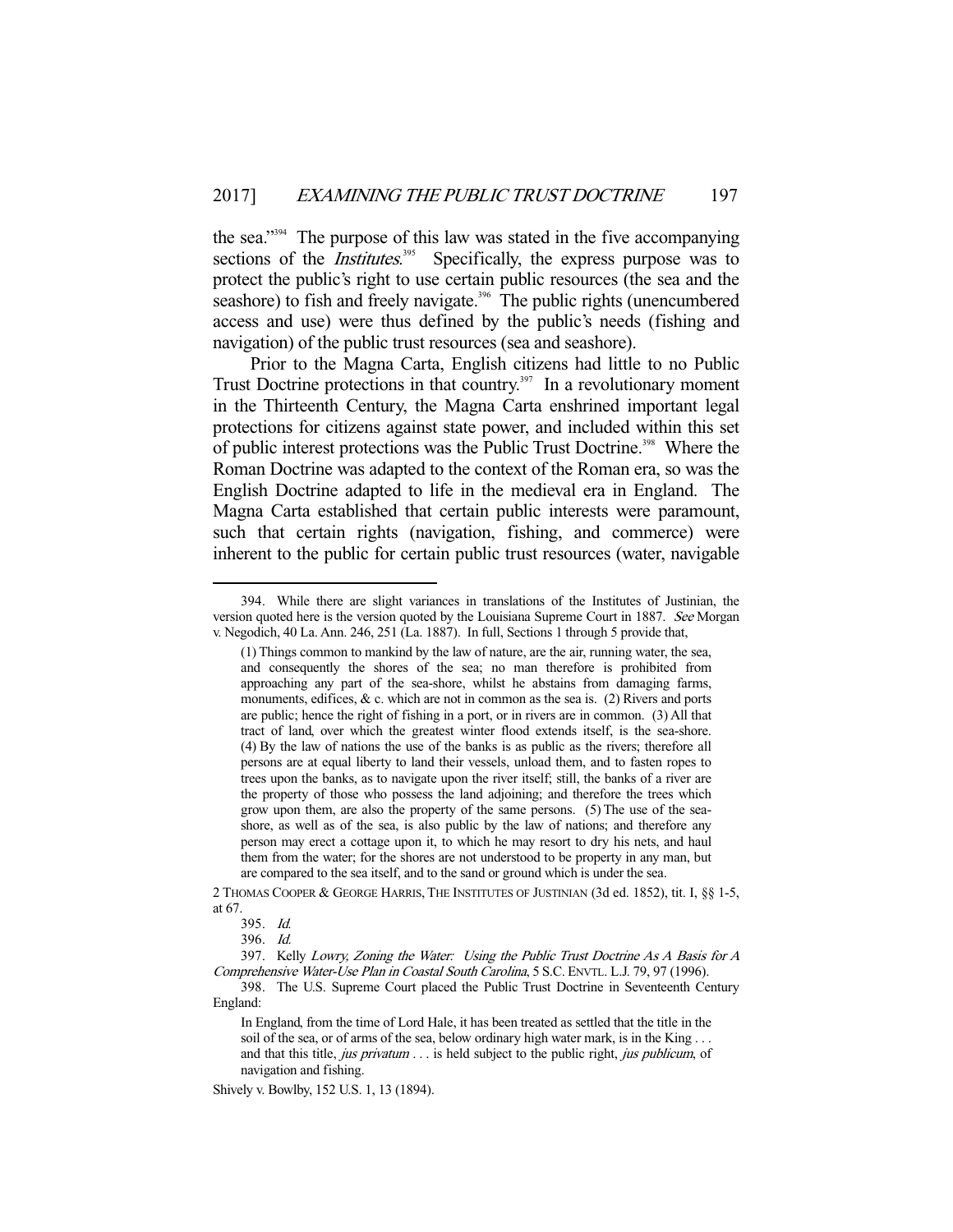water bottoms, and tidelands), and that any title granted was subject to the inalienable rights of the public ("*jus publicum*").<sup>399</sup> The purpose of protecting the public's interest in public resources was because "their natural and primary uses are public in their nature, for highways of navigation and commerce, domestic and foreign, and for the purpose of fishing by all the King's subjects."400 Thus, as in Roman law, the English version of the Public Trust Doctrine was similarly defined by the needs of the public in the context of the place and time.

 The Roman/English concept of the Public Trust Doctrine was later planted firmly in the New World during the colonial era.<sup>401</sup> The U.S. Supreme Court in *Martin v. Waddell's Lessee* stated that the English king's land grants in the New World were made subject to the same Public Trust Doctrine limitation that existed in England.<sup>402</sup> Later Supreme Court rulings under the Equal Footing Doctrine established that new states joining the Union received the same ownership rights to navigable water bottoms, subject to the public trust.<sup>403</sup> For this reason, even for the Civil Code-based State of Louisiana, at least one way that the Public Trust Doctrine reached Louisiana was as an English import.<sup>404</sup>

 The Equal Footing Doctrine thus had two concepts bundled together. The first is that title (ownership) of the beds of navigable waters was given to the states upon entry into the Union.<sup>405</sup> The second

 <sup>399.</sup> Helen Ingram & Cy R. Oggins, The Public Trust Doctrine and Community Values in Water, 32 NAT. RES. J. 517, 518 (1992) (citing Charles Wilkinson, The Headwaters of the Public Trust: Some Thoughts on the Source and Scope of the Traditional Doctrine, 19 ENVTL. L. 425, 430 (1989)).

 <sup>400.</sup> Shivley, 152 U.S. at 11.

 <sup>401.</sup> Martin v. Waddell, 41 U.S. 367, 413 (1842) (stating that colonial charters incorporated public trust doctrine concepts); Fred P. Bosselman, Limitations Inherent in the Title to Wetlands at Common Law, 15 STAN. ENVTL. L.J. 247, 254-55 (1996) ("Each of the thirteen original colonies, including Massachusetts, adapted its own common law rules from the English common law; each colony owed some sort of allegiance to the Crown, and their charters spoke explicitly of the duty to conform their laws to English laws.").

 <sup>402.</sup> Martin, 41 U.S. at 412-13.

 <sup>403.</sup> See Pollard v. Hagan, 44 U.S. 212, 216, 222-24, 229 (1845); State ex rel. Sprynczynatyk v. Mills, 523 N.W.2d 537, 539-40 (N.D. 1994).

 <sup>404.</sup> Not all commenters appear to be in agreement. For example, Wilkins and Wascom refer to a "double dose" of the Public Trust Doctrine, as stemming from both the Equal Footing Doctrine (and, thus, English common law), as well as the French and Spanish versions, which, in turn, were rooted in Roman law separately. "Thus, the English common law version of the public trust doctrine was superimposed over Louisiana's civil law version in 1812." See James G. Wilkins, & Michael Wascom, The Public Trust Doctrine in Louisiana, 52 LA. L. REV. 861, 863 (1992).

<sup>405.</sup> For a thorough history on this, see Sean Morrison, Public Trust or Equal Footing: A Historical Look at Public Use Rights in American Waters, 21 HASTINGS W.N.W. J. ENVTL. L. & POL'Y 69 (2015). Morrison points out that the English version of the rule established ownership based on the ebb and flow of the tide, but that this determination was ill-suited to America, where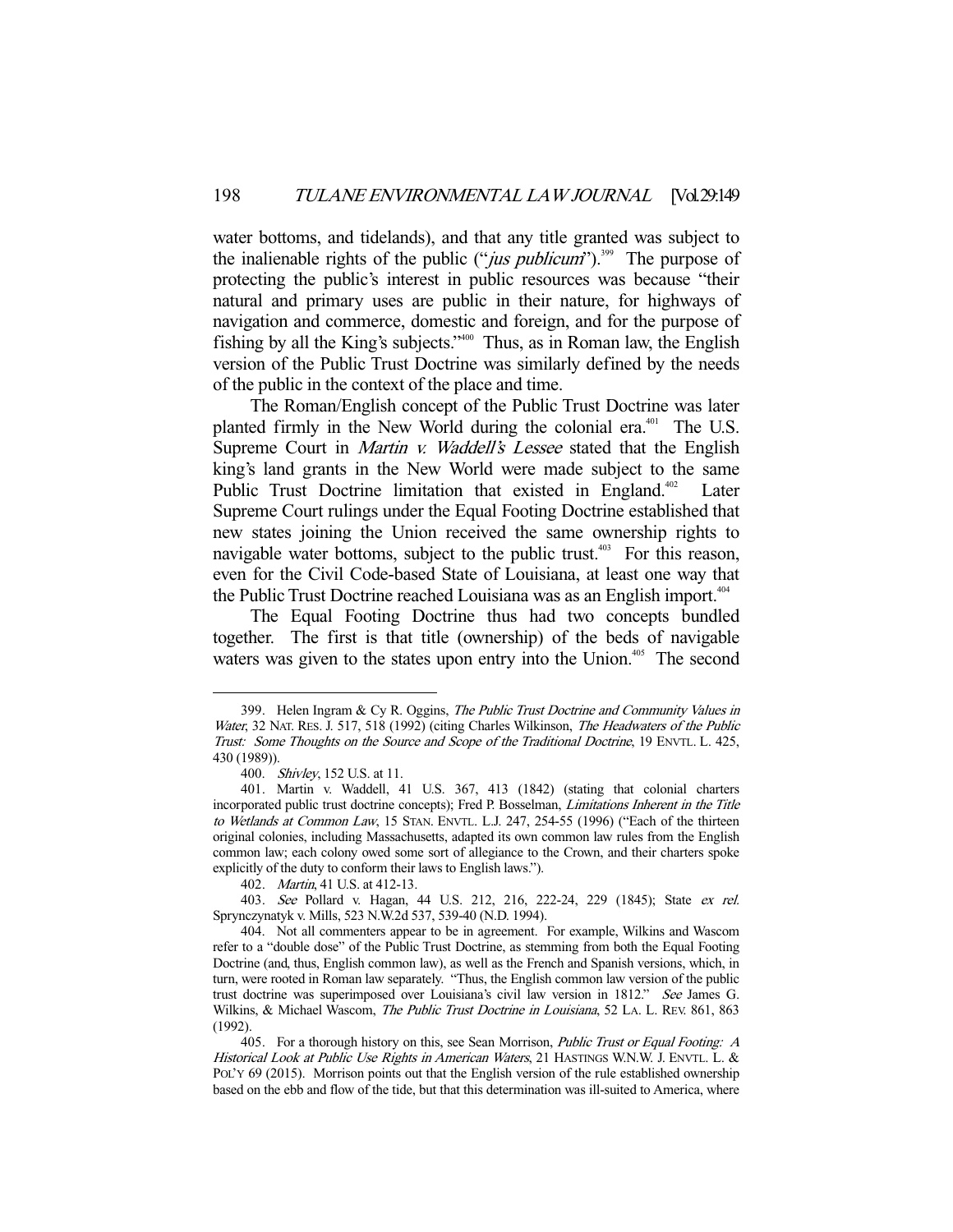concept is that the Public Trust Doctrine, in which both private and public lands may be subject to public trust protections.<sup>406</sup> Whether the Public Trust Doctrine arrived via the Equal Footing Doctrine is a matter of debate. Importantly, the issue of public/private title to the beds of navigable waters is distinct from that of Public Trust Doctrine protections in the sense that the Doctrine's protections can extend to both public and private lands, such that the title issue does not determine the extent of the independent Doctrine's protections.<sup>407</sup>

 In addition to the Equal Footing Doctrine, some of the early Louisiana case law citing the Public Trust Doctrine refers to the Justinian Institutes, and also to both the early Louisiana Civil Code and the original French Civil Code that served as the foundation for Louisiana's Civil Code.<sup>408</sup> The early Louisiana Civil Codes of 1808, 1825, and 1870 defined "public things" and "common" things and ascribed rules to them.409 For example, "public things" included navigable rivers, while "common things" included the sea and seashore.<sup>410</sup> Eventually, in 1978, the classification of the sea and seashore was changed from "common" to "public" things.<sup>411</sup> The early Louisiana case law's consideration of the Roman Public Trust Doctrine concepts as the evolutionary precursor to these Nineteenth Century Louisiana Civil Codes suggests that there may be several bases for the Public Trust Doctrine in Louisiana. As such, the 1921 and 1974 state constitutional provisions of the Public Trust Doctrine (discussed below) may not be the sole state law bases for the Public Trust Doctrine.

water bodies often were not subject to ebb and flow of the tide. See id. at 74-75 (citations omitted). Instead, the New World adopted a navigability rule in place of the ebb and flow of tide rule. Id. at 75.

 <sup>406.</sup> Shively, 152 U.S. at 11-26 (explaining the Public Trust Doctrine as linked with the Equal Footing Doctrine).

 <sup>407.</sup> See, e.g., Elder v. Delcour, 269 S.W.2d 17 (Mo. 1954) (distinguishing public use rights from title to submerged lands); Day v. Armstrong, 362 P.2d 137, 151 (Wyo. 1961) (distinguishing public use rights from title to submerged lands).

 <sup>408.</sup> See, e.g., Ruch v. City of New Orleans, 43 La. Ann. 275, 281-82 (La. 1891); Morgan v. Negodich, 40 La. Ann. 246, 251-53 (La. 1887); State v. Bayou Johnson Oyster Co., 130 La. 604 (La. 1912).

 <sup>409.</sup> See 2 LA. CIV. L. TREATISE, PROPERTY §§ 3:2, 3:4 (5th ed. 2015) (quoting LA. CIV. CODE ANN. art. 449 (2016)) (citing LA. CIV. CODE ANN. art. 450 (1870); LA. CIV. CODE ANN. art. 441 (1825); LA. CIV. CODE ANN. art. 3 (1808); 3 LAS SIETE PARTIDAS, pt. 3, tit. 28, at 1,3 (Robert I. Burns ed., Samuel Parsons Scott trans. University of Pennsylvania Press 2001) (1265) (describing "common" things as Justinian concepts); 2 LA. CIV. L. TREATISE, PROPERTY §§ 3:5, 3:7, 3:13 (5th ed. 2015) (citing LA. CIV. CODE ANN. art. 453 (1870) (discussing history public things and common things distinction)).

 <sup>410.</sup> LA.CIV.CODE ANN. art. 441 (1825); LA.CIV.CODE ANN. art. 453 (1870).

<sup>411.</sup> See Wilkins & Wascom, *supra* note 404, at 868.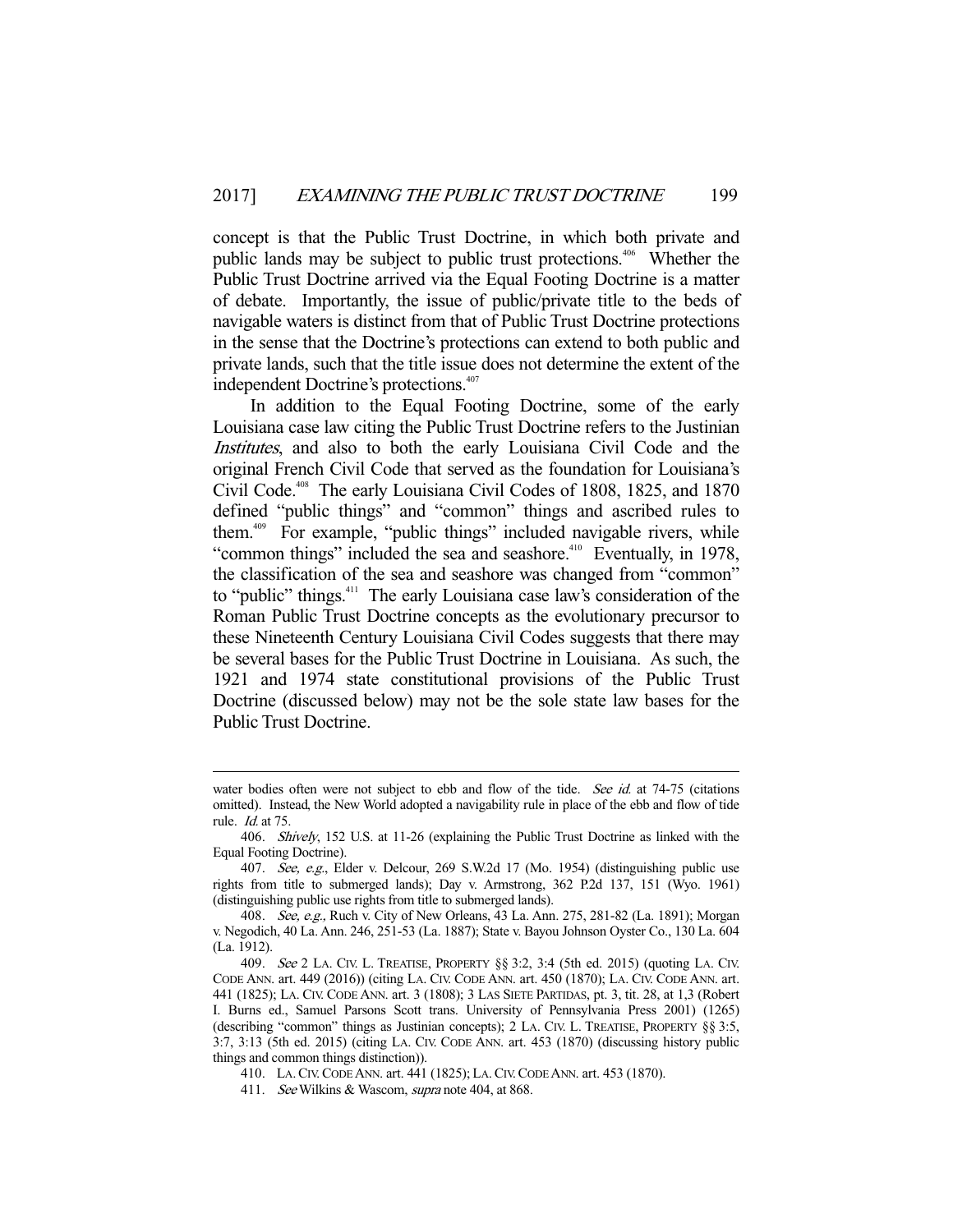### C. The Public Trust Doctrine's Evolution in American Courts

 As in the Roman and English versions of the doctrine, in the United States, courts applied the Doctrine based on the specific public interests in the natural resources at issue.<sup>412</sup> Thus, it is not the old Roman and English versions of the Doctrine that define the public interest, but rather the public interest that shapes the extent of the Doctrine.<sup>413</sup> Courts stress the flexibility of the Doctrine's protections in coastal environments, at the site of the historical application of the Doctrine. For example, in Marks  $v.$  Whitney,<sup> $414$ </sup> the California Supreme Court addressed the doctrine's flexibility depending on the public's needs associated with tidelines. The court stated that "[t]he public uses to which tidelands are subject are sufficiently flexible to encompass changing public needs. In administering the trust the state is not burdened with an outmoded classification favoring one mode of utilization over another."<sup>415</sup> In *Marks*, the California court extended public trust protection to tidelands in their natural state,

so that they may serve as ecological units for scientific study, as open space, and as environments which provide food and habitat for birds and marine life, and which favorably affect the scenery and climate of the area. It is not necessary to here define precisely all the public uses which encumber tidelands.<sup>416</sup>

The Doctrine's evolution in American courts demonstrates strong protections to coastal lands based on the public's needs related to those lands.<sup>417</sup> This evolution also includes an expansion of the scope of natural resources protected.<sup>418</sup>

 <sup>412.</sup> Shively, 152 U.S. 1; Marks v. Whitney, 491 P.2d 374 (1971).

<sup>413.</sup> See, e.g., Marks, 491 P.2d at 380 ("The public uses to which tidelands are subject are sufficiently flexible to encompass changing public needs. In administering the trust the state is not burdened with an outmoded classification favoring one mode of utilization over another." (citations omitted)).

 <sup>414.</sup> Id.

 <sup>415.</sup> Id.

 <sup>416.</sup> Id.

<sup>417.</sup> See Morrison, *supra* note 405, at 98.

<sup>418.</sup> See, e.g., Raleigh Ave. Beach Ass'n v. Atlantis Beach Club, Inc., 851 A.2d 19, 30 (N. J. Super. Ct. App. Div. 2004). In Raleigh Ave. Beach Ass'n, the Superior Court of New Jersey ruled that Public Trust Doctrine protections extended to all beaches (both public and privately owned), for the purpose of protecting the public's interest in recreation and need to access both public and private beaches. *Id.* at 33 (citation omitted). The court noted that the public's rights had expanded beyond navigation and fishing, to include "recreational uses, including bathing, swimming and other shore activities." *Id.* at 27 (citation omitted). These expanded needs of the public necessitated, in turn, a right of access (right to cross privately owned beaches to reach the publicly owned foreshore) and the right to sunbathe and enjoy recreational activities. Id. at 28 (citation omitted); see also Nekoosa-Edwards Paper Co. v. R.R. Comm'n, 228 N.W. 144, 147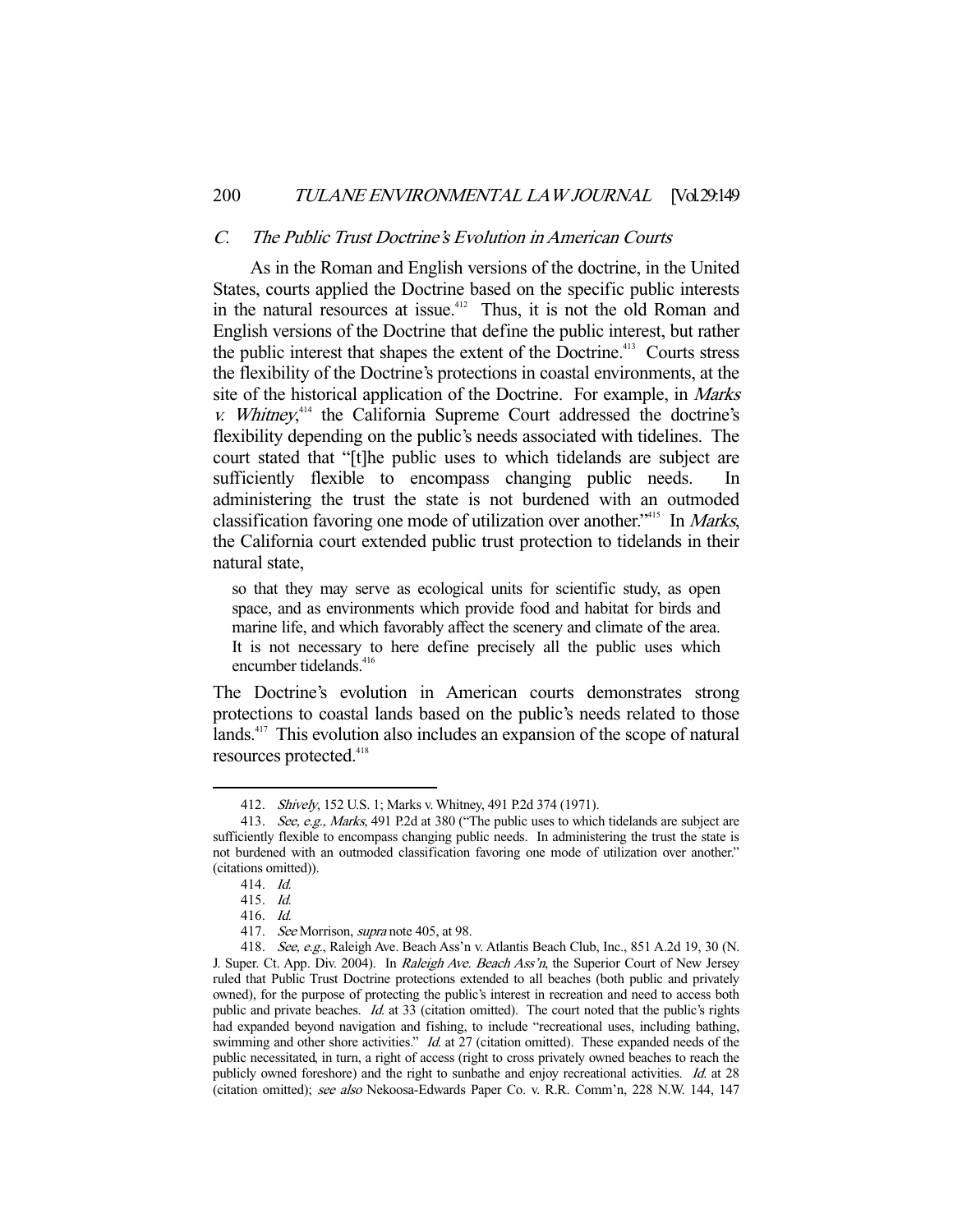Several early American cases establish the foundations of the Public Trust Doctrine under United States law, and how it is applied creatively by courts to protect public interests. As noted before, the 1842 Martin v. Waddell's Lessee case reiterated the presence of the Doctrine in the New World.<sup>419</sup> Fifty years later, the U.S. Supreme Court penned the seminal American case on the Doctrine, Illinois Central Railroad Co. v. State of Illinois (Illinois Central).<sup> $420$ </sup> In *Illinois Central*, the U.S. Supreme Court voided sale of certain tracts of Lake Michigan's lakebed in Chicago.<sup>421</sup> The sale had been consummated by act of the state legislature, but the Court overruled the state legislature.<sup>422</sup> At the time, the land sale was

Public trust easements [were] traditionally defined in terms of navigation, commerce and fisheries. They have been held to include the right to fish, hunt, bathe, swim, to use for boating and general recreation purposes the navigable waters of the state, and to use the bottom of the navigable waters for anchoring, standing, or other purposes.

Marks, 491 P.2d at 380. The *Marks* court then held that the traditional triad of uses (navigation, commerce and fishing) did not limit the public interest in the trust res and stated:

The public uses to which tidelands are subject are sufficiently flexible to encompass changing public needs. In administering the trust the state is not burdened with an outmoded classification favoring one mode of utilization over another. There is a growing public recognition that one of the most important public uses of the tidelands—a use encompassed within the tidelands trust—is the preservation of those lands in their natural state, so that they may serve as ecological units for scientific study, as open space, and as environments which provide food and habitat for birds and marine life, and which favorably affect the scenery and climate of the area.

Id. (citing Colberg, Inc. v. State, 432 P.2d 3 (Cal. 1967)). In Parker v. New Hanover County, a North Carolina court ruled that the Public Trust Doctrine supported a special assessment against private landowners to fund an inlet relocation project that, in turn, would ensure that a public beach area could be restored (and prevent loss of other beaches) and "protect property from hurricanes and other storms." 619 S.E.2d 868, 875-76 (Ct. App. N.C. 2005). Parker also demonstrates that states must actively protect public interests and public resources, and that such protection is part of the state's Public Trust Doctrine responsibilities. See also Avenal v. State, 886 So. 2d 1085 (La. 2004).

419. Martin v. Waddell's Lessee, 41 U.S. 367, 412-13 (1842).

420. See Illinois Cent. R.R. Co. v. State of Illinois, 146 U.S. 387 (1892).

421. Id. at 463-64.

422. Id.

<sup>(</sup>Wis. 1929) (public trust doctrine encompasses public rights in navigable waters, including noncommercial "sailing, rowing, canoeing, bathing, fishing, hunting, skating, and other public purposes"); Mont. Coal. for Stream Access v. Curran, 682 P.2d 163 (Mont. 1984); Arnold v. Mundy, 6 N.J.L. 1 (Sup. Ct. Jud. N.J. 1821) (protecting "fowling, sustenance and all other uses of the water and its products . . ."); Ctr. for Biological Diversity, Inc. v. FPL Group, Inc., 83 Cal. Rptr. 3d 588, 595-99 (Cal. Ct. App. 2008) (wildlife, including birds, protected by the Public Trust Doctrine); Kelsey Cascade Rose Juliana v. United States, 6:15-cv-01517-TC, 2016 WL 6661146 at \*20-21 (D. Or. Nov. 10, 2016) (territorial sea, which is between three and twelve miles from the coast); see, e.g., Friends of Van Cortlandt Park v. City of New York, 750 N.E.2d 1050, 1055 (N.Y. 2001) (applying the doctrine to coastal tidelines); Nat'l Audubon Soc'y v. Superior Court of Alpine Cnty., 658 P.2d 709, 712 (Ca. 1983) ("The objective of the public trust has evolved in tandem with the changing public perception of the values and uses of waterways. As we observed in Marks v. Whitney,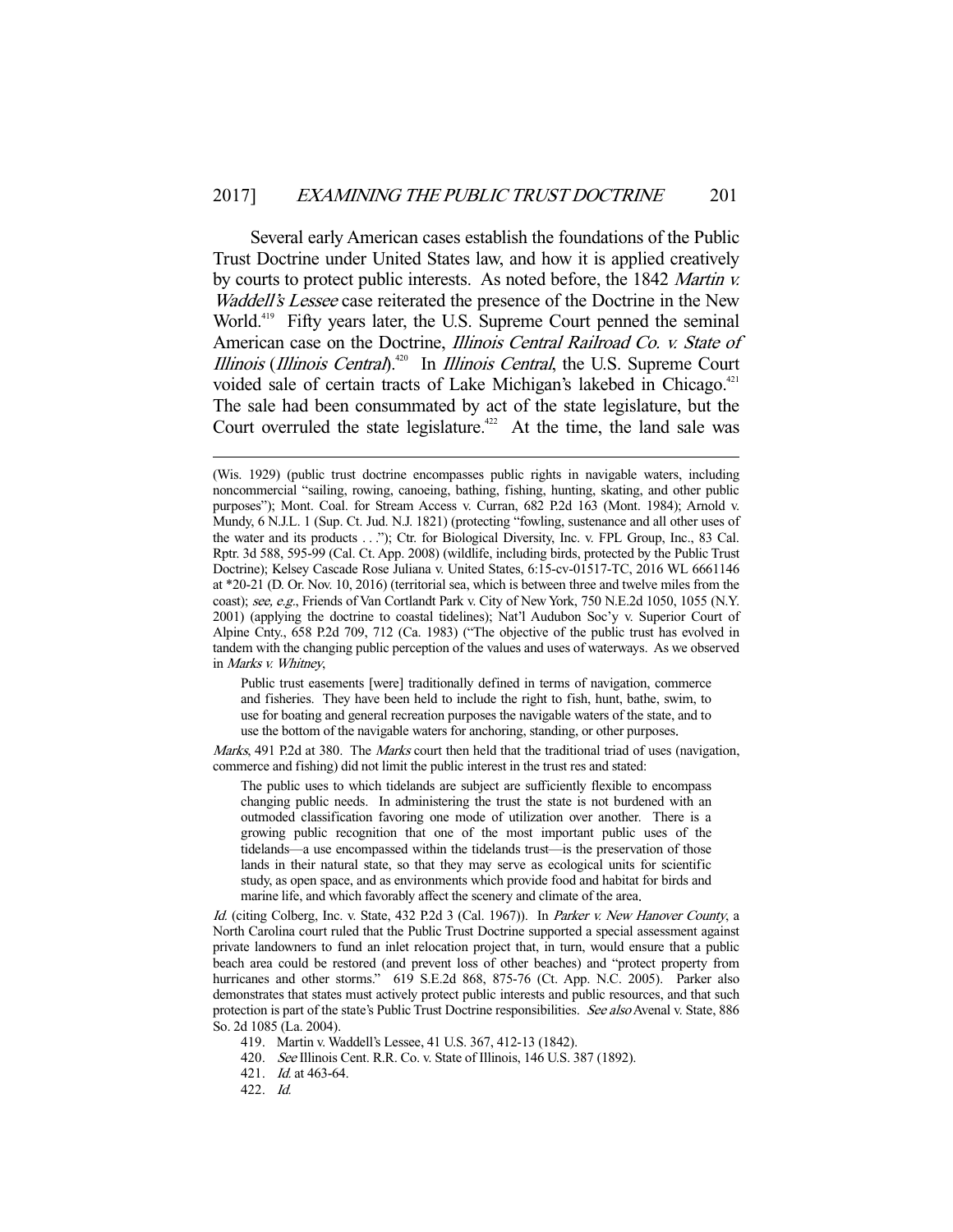seen as the result of powerful and undue political influence applied by industry to the state legislature.<sup>423</sup> *Illinois Central's* context, and the role of the court, demonstrate at least one appropriate application of the Public Trust Doctrine: a state legislature under heavy pressure from a powerful industry ceded power over an important natural resource that the public depended on for commerce and navigation. In such a context, the Court found that it is for the courts to step in and ensure that the public rights are protected. The *Illinois Central* case has important commonalities with modern-day Louisiana's ceding of control over natural resources to oil and gas companies, in potential conflict with the needs of the public to sustain those public lands and other natural resources.

 State courts apply the Public Trust Doctrine to suit an expanding set of public trust protections over an expanding set of public trust resources, all depending on the evolving nature of the public's needs in certain resources. The famous Mono Lake case demonstrates this.

In National Audubon Society v. Superior Court (the "Mono Lake" case), the California Supreme Court held that water quality problems could also trigger public trust doctrine protections.<sup> $424$ </sup> In that case, water diversions would lower the water level, increase salinity in the water, increase pollution, and encroach on the ecosystem, ultimately affecting shrimp populations and damaging the bird population that relied on the shrimp population.<sup>425</sup> The court noted that the Public Trust Doctrine has evolved: "[t]he objective of the public trust has evolved in tandem with the changing public perception of the values and uses of waterways . . . the traditional triad of uses—navigation, commerce and fishing—did not limit the public interest in the trust res." The court then described the breadth of both the public trust resources and the public interest.<sup>426</sup> Specifically, the court found that it is "well settled in the United States generally and in California that the public trust is not limited by the reach of the tides, but encompasses all navigable lakes and streams." As to the public interests protected, the court found that:

The public uses to which tidelands are subject are sufficiently flexible to encompass changing public needs. In administering the trust the state is not burdened with an outmoded classification favoring one mode of utilization over another. There is a growing public recognition that one of

<sup>423.</sup> See Joseph D. Kearney & Thomas W. Merrill, The Origins of the American Public Trust Doctrine: What Really Happened in Illinois Central, 71 U.CHI. L.REV. 799, 803-04 (2004).

 <sup>424.</sup> Nat'l Audubon Soc'y v. Superior Court of Alpine Cnty., 658 P.2d 709, 712 (Ca. 1983). 425. Id. at 714-15.

 <sup>426.</sup> Id. at 719.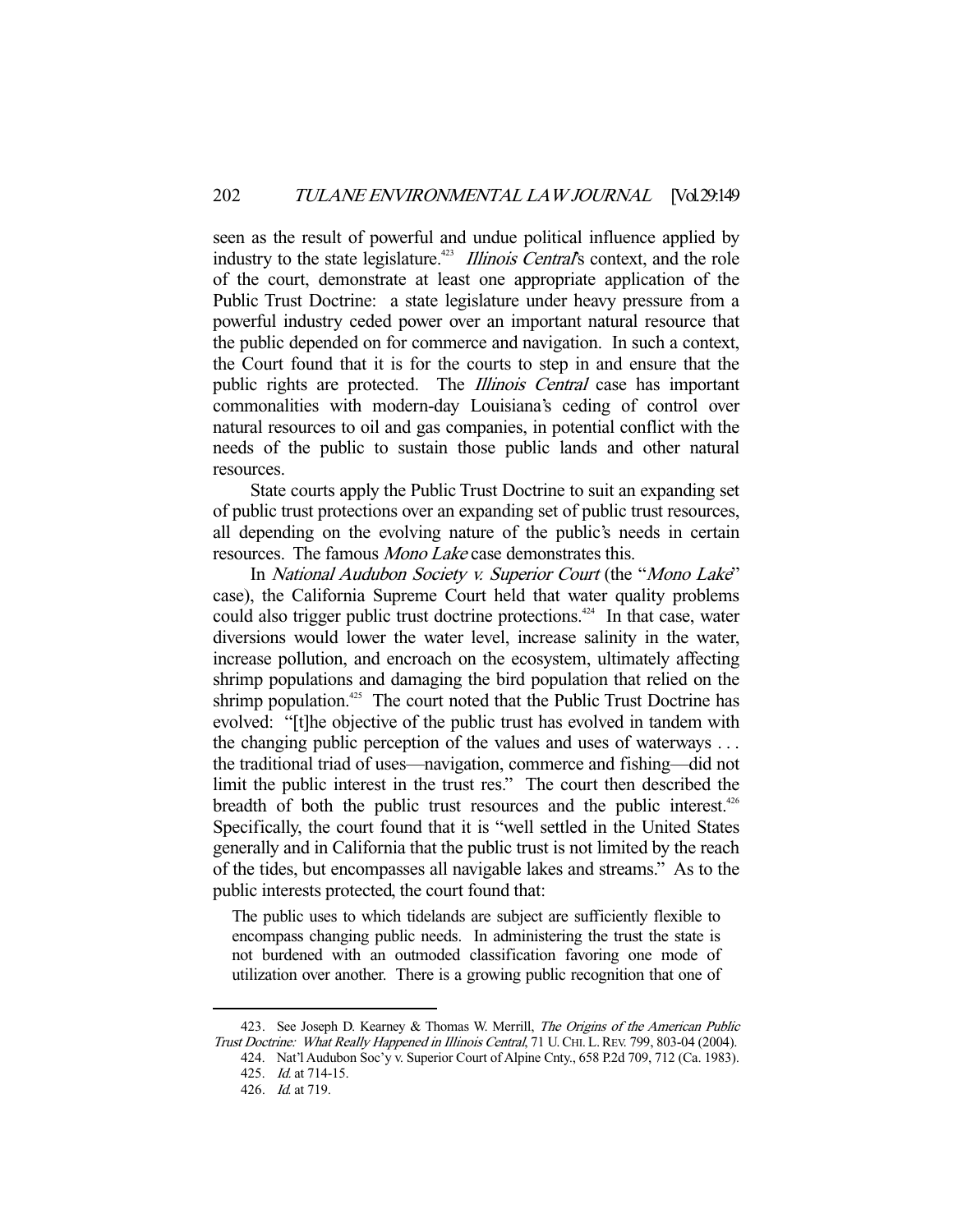the most important public uses of the tidelands—a use encompassed within the tidelands trust—is the preservation of those lands in their natural state, so that they may serve as ecological units for scientific study, as open space, and as environments which provide food and habitat for birds and marine life, and which favorably affect the scenery and climate of the area.

\*\*\*

 The principal values plaintiffs seek to protect, however, are recreational and ecological—the scenic views of the lake and its shore, the purity of the air, and the use of the lake for nesting and feeding by birds. Under *Marks v. Whitney*, it is clear that protection of these values is among the purposes of the public trust.

 Thus, the court concluded that the water diversions constituted an impermissible encroachment on the public trust.<sup>427</sup> The importance of Mono Lake is that it demonstrates one of the strongest applications of the Public Trust Doctrine.

## D. Louisiana's Public Trust Doctrine Constitutional Provision

 Federal courts have recognized the Public Trust Doctrine for well over a century, but some states have also codified public trust doctrine protections as a matter of state law.<sup>428</sup> Louisiana is one such state. As noted above, aside from the traditional roots, there are also several state statutory bases for a Louisiana state Public Trust Doctrine. Specifically, the Civil Codes of 1808, 1825, and 1870, and the Louisiana Constitutions of 1921 and 1974 (along with the statutes that implement the Public Trust Doctrines enshrined therein).<sup>429</sup> The early Louisiana Civil Codes of 1808, 1825 and 1870 defined "public" and "common" things, and Louisiana courts have described these concepts as Justinian concepts while affording inherent rights of the public to those things.<sup>430</sup>

 The State of Louisiana also wrote a Public Trust Doctrine into its state Constitution of 1921, in Article VI, Section 1:

The natural resources of the State shall be protected, conserved and replenished; and for that purpose shall be placed under a Department of

 <sup>427.</sup> Id.

<sup>428.</sup> Robin Kundis Craig, A Comparative Guide to the Eastern Public Trust Doctrine: Classifications of States, Property Rights, and State Summaries, 16 PENN ST. ENVTL. L. R. 1 (2007).

<sup>429.</sup> See Gulf Oil Corp. v. State Mineral Bd., 317 So. 2d 576 (La. 1975) (noting that Louisiana's public trust was created the moment that Louisiana attained statehood, suggesting an inherent and nonstatutory basis).

 <sup>430. 2</sup> LA. CIV. L. TREATISE, PROPERTY § 3:2, 4-5 (5th ed. 2015); Morgan v. Negodich, 40 La. Ann. 246, 251 (La. 1887); Ruch v. City of New Orleans, 43 La. Ann. 275, 281-82 (La. 1891); see State v. Bayou Johnson Oyster Co., 130 La. 604 (La. 1912); 3 LAS SIETE PARTIDAS, supra note 409.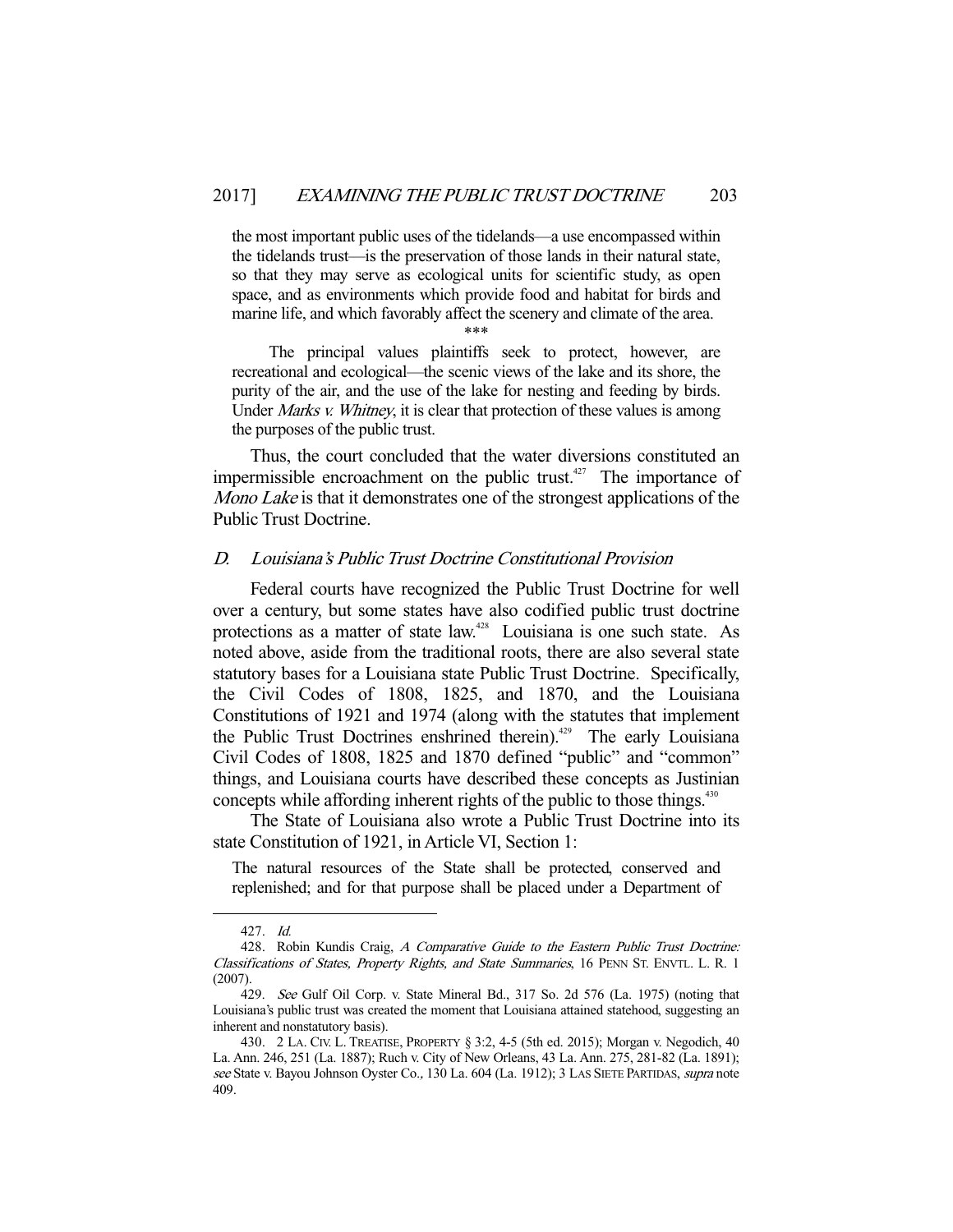Conservation, which is hereby created and established. . . . The Legislature shall enact all laws necessary to protect, conserve and replenish the natural resources of the State, and to prohibit and prevent the waste or any wasteful use thereof. $431$ 

 Fifty-three years later, the Louisiana Legislature rewrote the state Constitution and reincorporated the constitutional basis for Louisiana's Public Trust Doctrine in Article IX, Section 1 ("the natural resources provision"), $432$  which provides:

 The natural resources of the state, including air and water, and the healthful, scenic, historic, and esthetic quality of the environment shall be protected, conserved, and replenished insofar as possible and consistent with the health, safety, and welfare of the people. The legislature shall enact laws to implement this policy.<sup>433</sup>

 By its own words, the 1974 constitutional provision expressly provides that the State Legislature shall pass laws to implement the doctrine.<sup>434</sup> For this reason, the Public Trust Doctrine is found not only in the state constitution, but also in the state's laws (and regulations promulgated by law), so long as those laws and regulations affect natural resources.

 That this provision incorporates natural resources broadly is not unique. For example, in Massachusetts, the Public Trust Doctrine protects natural resources such as swamps and state parks.<sup>435</sup> Similarly, national parks have also been made subject to the Public Trust Doctrine.<sup>436</sup>

 <sup>431.</sup> LA.CONST. art. VI, § 1 (1921).

 <sup>432.</sup> The state's Public Trust Doctrine was grounded in the 1921 Constitution (Article VI, Section 1), which was itself rooted in Louisiana Civil Code articles from 1812. LA. CONST. art. IX, § 1 (1974).

 <sup>433.</sup> Id.

 <sup>434.</sup> There was at least some optimism at the time. One student commenter from 1976 wrote, "If applied in the future, the public trust doctrine may serve as an effective weapon in preserving ecologically important areas in Louisiana." Francis J. Crosby, Note, Ownership of Navigable Waterbottoms—California Co. v. Price Revisited, 36 LA. L. REV. 694, 702 (1976); LA. CONST. art. IX, § 1 (1974); see Gould v. Greylock Reservation Comm'n, 215 N.E. 2d 114 (Mass. 1966).

<sup>435.</sup> See, e.g., Robbins v. Dep't of Pub. Works, 244 N.E.2d 577 (Mass. 1969); Gould, 215 N.E.2d 114.

 <sup>436.</sup> See Sierra Club v. Dep't of the Interior, 398 F. Supp. 284 (N.D. Cal. 1975).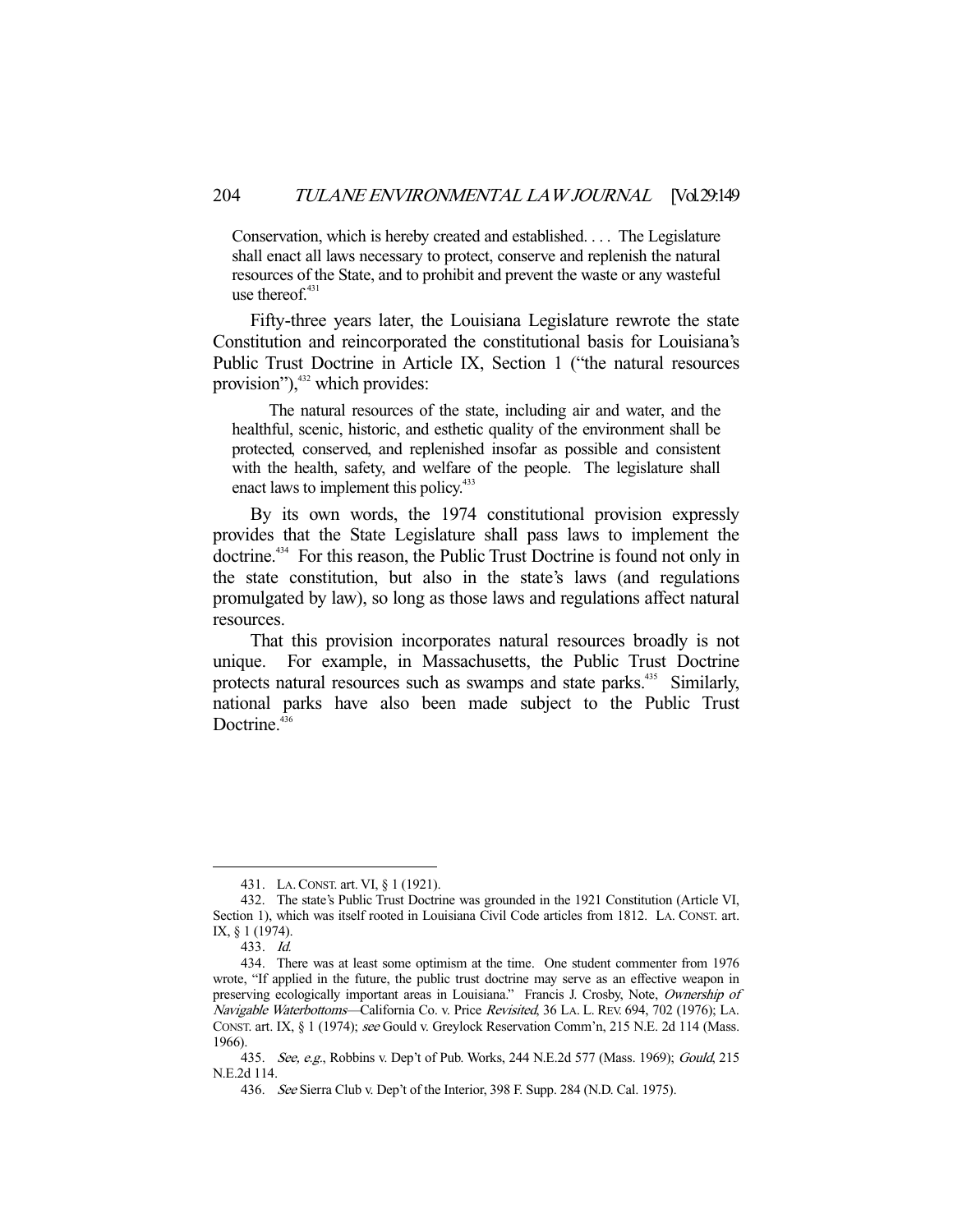#### E. A Dutiful Balance

# 1. Duty: The State's Public Trust Doctrine Obligations

Although the *Illinois Central* case dealt with alienation of land,<sup>437</sup> the concept of public interest was addressed in a way that is relevant to how the Doctrine operates to limit state actions. Illinois Central voided a state's sale of a public trust resource, and in doing so established the foundational standard (substantial impairment) that is still invoked by courts today when ruling on Public Trust Doctrine issues.<sup>438</sup> In *Illinois* Central, the State of Illinois ostensibly sold the land at issue in fee simple.<sup>439</sup> In ruling that a public trust resource could not be privatized *en* toto, the Court ruled that the state actually never conveyed the public interest and that it *could not* convey the public interest to a private party, at least to the point of substantial impairment.<sup>440</sup>

In short, the *Illinois Central* Court held that a "substantial impairment" of a public trust resource was forbidden.<sup>441</sup> Specifically, the impairment at issue was the sale to private interests of a public trust<br>resource.<sup>442</sup> This ruling is not limited to circumstances involving This ruling is not limited to circumstances involving alienation of public trust resources. The doctrine is much more powerful and much broader than that. It forbids "substantial impairment" of a public trust resource, which encompasses alienation in certain circumstances, but is not limited thereto.<sup>443</sup> The Court in *Illinois Central* voided the alienation, but only because it constituted a "substantial impairment."<sup>444</sup> In fact, the *Illinois Central* Court stated the "substantial impairment" standard three times.<sup>445</sup> Subsequent courts have adopted this

 <sup>437.</sup> Illinois Cent. R.R. Co. v. State of Illinois, 146 U.S. 387, 464 (1892).

 <sup>438.</sup> Id. at 452-53.

 <sup>439.</sup> Id. at 433-34.

 <sup>440.</sup> Conceptually, when a state does convey a public trust resource, and does so ostensibly in fee simple, it actually only conveys something smaller than the whole, namely the *jus privatum* or, private ownership interest. While the private citizen obtains ownership of that which is just privatum, there remains the *jus publicum*, which is the public interest in the property. Ownership of the *jus publicum* remains with the state as an inherent and inalienable attribute of state sovereignty. See Wilkins & Wascom, *supra* note 404, at 867-68; Glass v. Goeckel, 473 703 N.W.2d 58, 65 n.8 (Mich. 2005) (cataloging cases that describe the jus privatum/jus publicum distinction).

<sup>441.</sup> *Illinois Cent. R.R. Co.*, 146 U.S. at 435 ("without any substantial impairment of the public interest in the lands and waters remaining").

 <sup>442.</sup> Id.

 <sup>443.</sup> Id.

 <sup>444.</sup> Id.

 <sup>445.</sup> Id. at 452-53.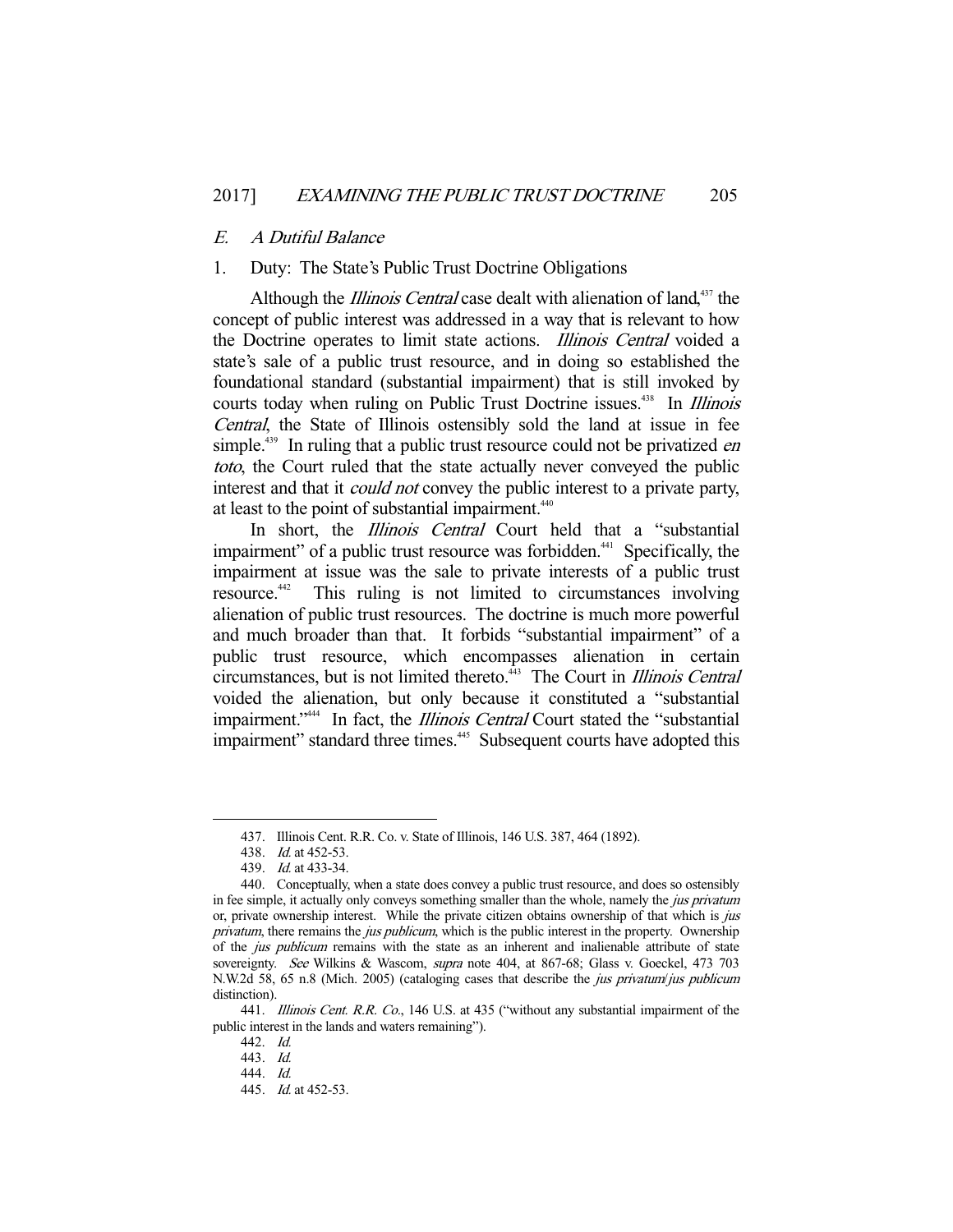standard, and it remains the bedrock standard for Public Trust Doctrine issues below which no state may fall.<sup>446</sup>

 Despite this strict and supreme prohibition, a state can nevertheless encroach on a public trust resource to a certain degree. In other words, the state can encroach on a public trust resource, but it may not "substantially impair" the public interest in that resource. "Substantial impairment" is not a clear standard. However, courts have found violations of the "substantial impairment" standard when the government abdicates its protection of a public trust resource.<sup> $447$ </sup> That the Doctrine would not act as an absolute is both intuitive and reasonable. The country could not progress if all man-induced changes to public trust resources were forbidden entirely. Instead, the difficult standard to apply is just how much change can occur before the public interest in the public trust resource is "substantially impaired" such that the state's public trust doctrine duty is violated.

 The duty to refrain from substantially impairing the public interest in a public trust resource is part of the overall duty to preserve the public trust res. This overarching duty to preserve the public trust can be found nationwide throughout the Public Trust Doctrine jurisprudence.<sup>448</sup> For example, in *State v. Village of Lake Delton*, the Court of Appeals of Wisconsin considered an ordinance that regulated water traffic, boating, and water sports on a lake. The court considered whether the ordinance was a substantial infringement of the public's right.<sup>449</sup> The court concluded that the ordinance did not infringe unreasonably on the

<sup>446.</sup> See, e.g., Shively v. Bowlby, 152 U.S. 1, 47 (1894) (citing Illinois Cent. R. R. Co., 146 U.S. at 387, 435-437, 465, 474).

 <sup>447.</sup> Illinois Cent. R.R. Co., 146 U.S. at 452-53.

<sup>448.</sup> See e.g., Rock-Koshkonong Lake Dist. v. State Dep't of Nat. Res., 833 N.W.2d 800, 821 (Wis. 2013) ("The public trust doctrine entails public rights in navigable waters, including noncommercial "sailing, rowing, canoeing, bathing, fishing, hunting, skating, and other public purposes."). The state's public trust duty "requires the state not only to promote navigation but also to protect and preserve its waters for fishing, hunting, recreation, and scenic beauty") (citations omitted); In re Complaint of Steuart Transp. Co., 495 F. Supp. 38, 40 (E.D.Va. 1980) ("Under the public trust doctrine, the State of Virginia and the United States have the right and the duty to protect and preserve the public's interest in natural wildlife resources. Such right does not derive from the ownership of the resources but from a duty owing to the people."); State v. Central Vt. Ry., 571 A. 2d 1128, 1132 (Vt. 1989) ("[T]he state's power to supervise trust property in perpetuity is coupled with the ineluctable duty to exercise this power."); In re Water Use Permit Applications, 9 P.3d 409, 453 (Haw. 2000) ("Under the public trust, the state has both the authority and duty to preserve the rights of present and future generations in the waters of the state."); Sec'y of State v. Wiesenberg, 633 So. 2d 983, 998 (Miss. 1994) ("Throughout this opinion, we have attempted to balance the concerns of the State, recognizing its duty to protect and preserve public trust tidelands with the interests of the coastal land owners and communities."); Phillips Petroleum Co. v. Mississippi, 484 U.S. 469 (U.S. 1988).

 <sup>449.</sup> State v. Village of Lake Delton, 286 N.W. 2d 622, 630 (Wis. Ct. App. 1979).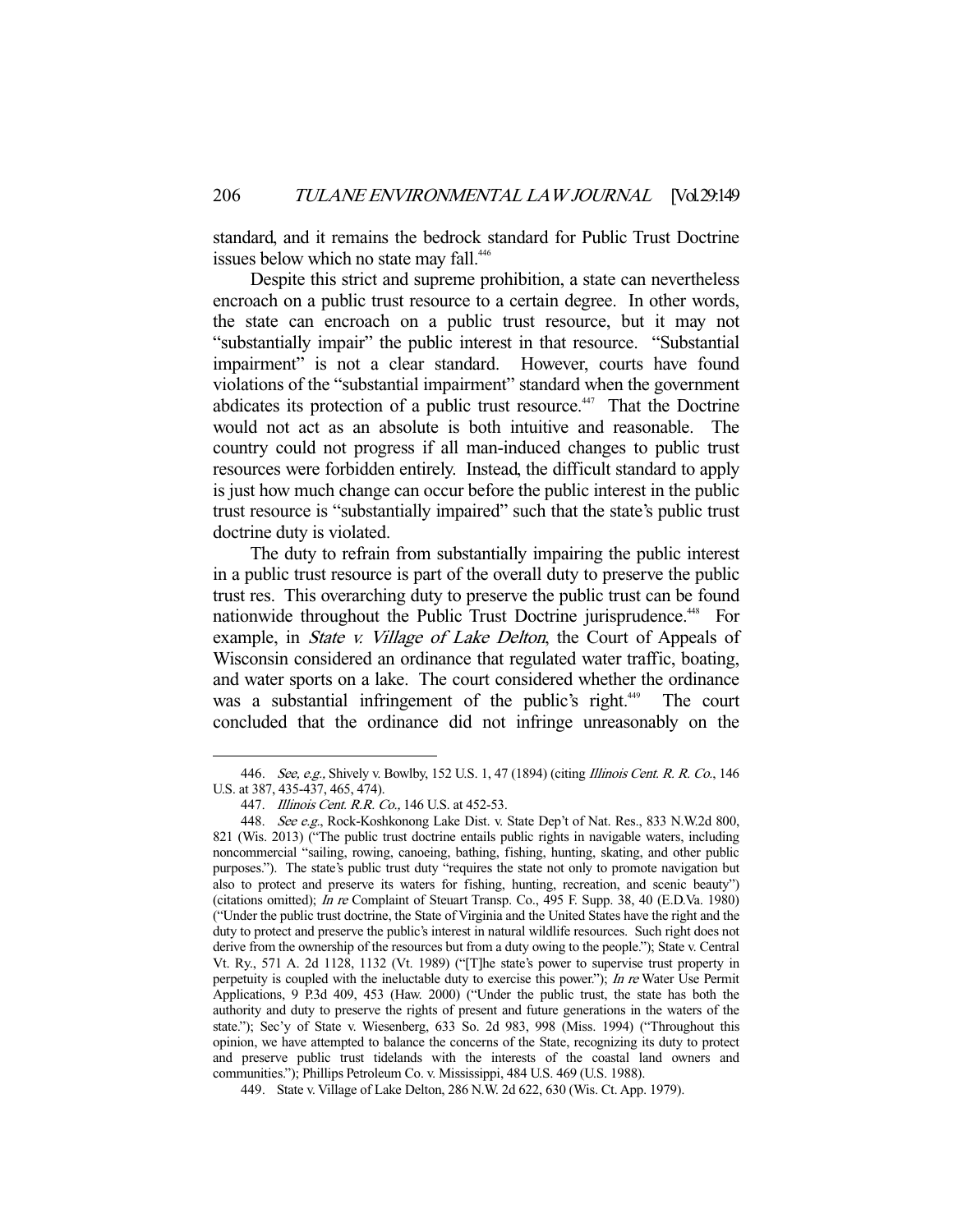public's right, in part because it did not destroy or greatly impair the public's interest.<sup>450</sup> That is, encroachments are permitted, but there is a substantive limit: the state cannot destroy or greatly impair the public interest in the resource.<sup>451</sup>

 Also, the public trust duty is not a duty that can be limited or eliminated by legislative will.<sup>452</sup> Instead, it is an inherent duty that cannot be abdicated.<sup>453</sup>

 Separately, and in addition to the substantial impairment standard, under the Louisiana Public Trust Doctrine constitutional provision, state agencies must actively protect, conserve, and replenish the state's natural resources insofar as possible and consistent with the health, safety, and welfare of the people.<sup>454</sup> Interpreting this provision, the Louisiana Supreme Court in Save Ourselves, Inc. v. Louisiana Environmental Control Commission ruled that Louisiana's Public Trust Doctrine constitutional provision places a duty on the State Legislature and state agencies to promulgate and enforce laws to protect, conserve, and replenish the state's natural resources.<sup>455</sup> In furtherance of this ruling, the Louisiana Attorney General and the Louisiana Secretary of the Department of Natural Resources issued a guidance memorandum asserting power to approve and disapprove consumptive water use of running water in the state, based on the State's Public Trust Doctrine rights and duties.<sup>456</sup> The memorandum demonstrates the State's own belief that its Public Trust Doctrine rights and duties empower and command it to actively protect and preserve public trust resources.

 Under either the traditional structure or the state constitutional structure, the State has a duty to protect the public's interest in public trust resources.

-

454. LA.CONST. art. IX, § 1 (1974).

455. Houck, Oliver A., Save Ourselves: The Environmental Case That Changed Louisiana, 72 LA. L.REV. 409, 435 (2012).

 <sup>450.</sup> Id.

 <sup>451.</sup> Id.

 <sup>452.</sup> Id.

<sup>453.</sup> See, e.g., Lawrence v. Clark Cnty., 254 P.3d 606, 613 (Nev. 2011) ("The public trust doctrine is thus not simply common law easily abrogated by legislation; instead, the doctrine constitutes an inseverable restraint on the state's sovereign power"); United States v. 1.58 Acres of Land, 523 F. Supp. 120, 124 (D. Mass. 1981) (the trust "can only be destroyed by the destruction of the sovereign"); Illinois Cent. R.R. Co. v. State of Illinois, 146 U.S. 387, 463-64 (1892) (overturning act of state legislature that substantially impaired the public interest in public trust resources).

<sup>456.</sup> See Memorandum from James D. "Buddy" Caldwell, Attorney Gen., & Scott A. Angelle, La. Dep't Nat. Res. Sec'y, to All State Surface Water Managers (Feb. 2, 2010) (on file with author).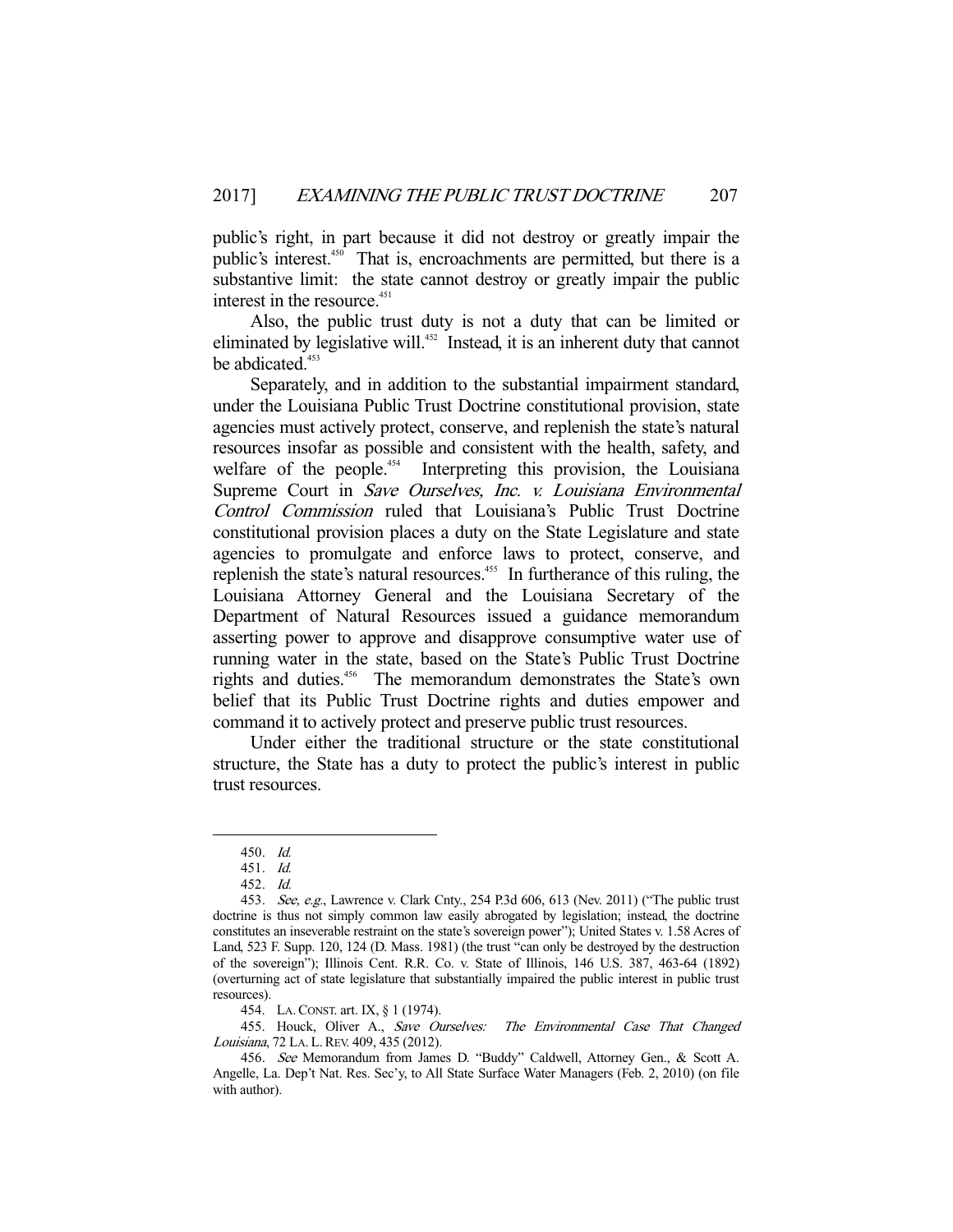# 2. Balance: Agency Discretion

 For a state like Louisiana, which expressly defines its Public Trust resources as inclusive of all natural resources, it would be unreasonable to interpret the legislative intent as a blanket prohibition on any natural resource extraction. When Louisiana defined its public trust resources in the state constitution, it could not have been intended to forever block oil and gas operations in the state. But how much encroachment on the public trust is tolerable? Consider the following hypotheticals:

- (1) The state attempts to sell to a private party a 15,000-acre, publicly owned WMA in the coastal zone.
- (2) The state attempts to sell to a private party a half-acre parcel of publicly owned land on the southern outskirts of Lafayette.
- (3) The state issues a permit to a company to engage in commercial or industrial activity on a parcel in the coastal zone, where that activity contributes to coastal land loss in its immediate vicinity, and contaminates the parcel in a way that damages the vegetation and endangers wildlife at the site.
- (4) The state issues so many permits that the aggregate effect throughout the coastal zone is one of significant contribution to the region's coastal land loss, and contamination of the land in a way that damages the vegetation and endangers wildlife in the region.
- (5) The state fails to include meaningful permit terms (or terms in easements, etc.) that are adequate to protect the coastal zone from land loss and contamination associated with permittee actions.
- (6) The state fails to enforce laws, regulations, and permit terms that would otherwise stem or halt destruction of the coastal zone in terms of land loss, contamination, and threats to wildlife.

 In each of the scenarios above, an absolutist reading of the Public Trust Doctrine would suggest that the doctrine has been violated due to encroachment of the public trust. But Louisiana's statutory Public Trust Doctrine does not require a militant reading, because the duty to preserve the trust res extends only "insofar as possible and consistent with the health, safety, and welfare of the people."<sup>457</sup> The broader (nonstatutory) Illinois Central standard would also apply: the state cannot "substantially impair" its public trust resources.<sup>458</sup> Thus, a balance is struck. The

 <sup>457.</sup> LA.CONST. art. IX, § 1 (1974).

 <sup>458.</sup> Illinois Cent. R.R. Co., 146 U.S. at 463-64.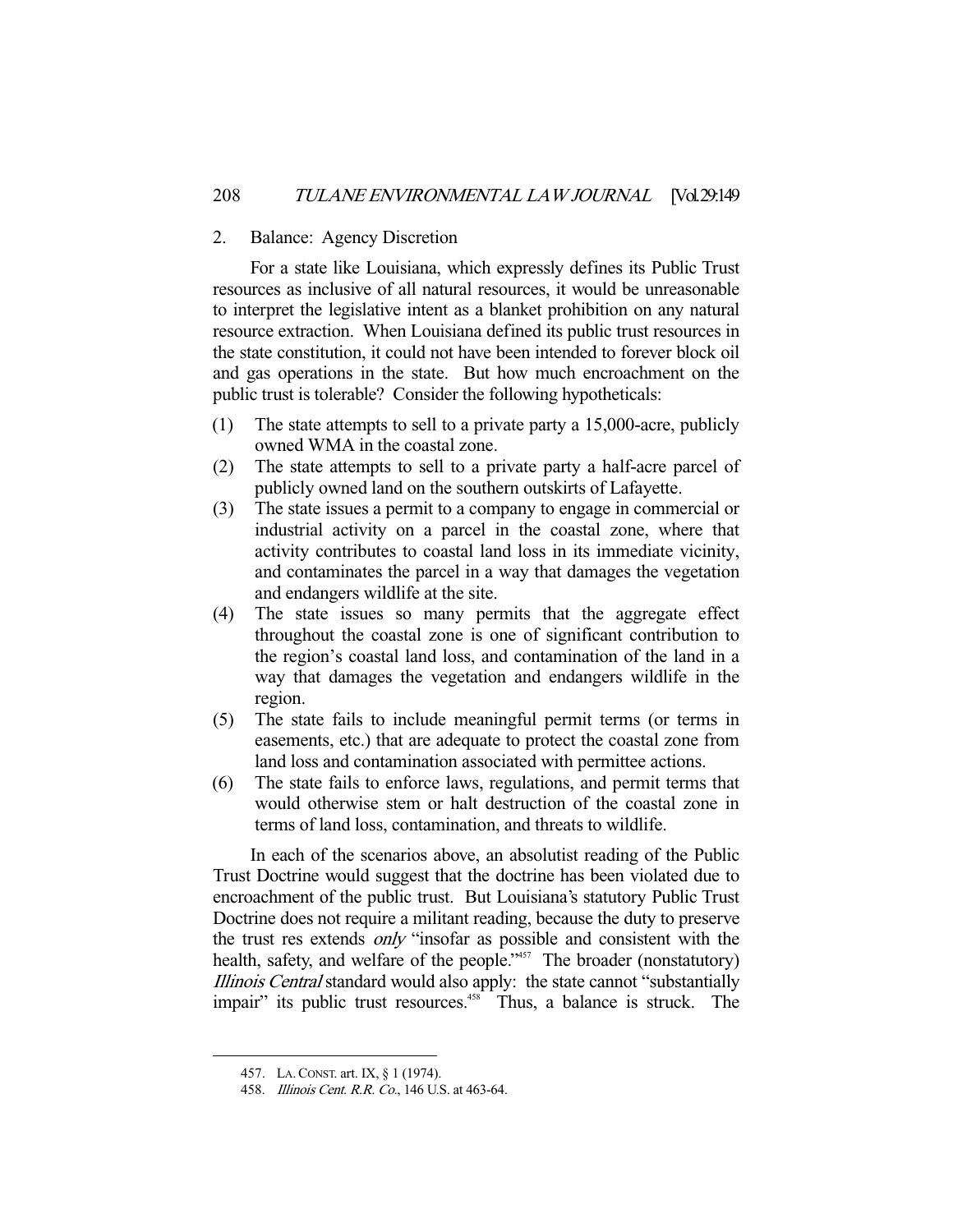myriad ways a state could encroach on a public trust resource presents a series of dilemmas that are at the heart of this Article:

- (1) How much damage can the state do to its own public trust resources before it can be blocked as a violation of its public trust doctrine obligations to the public?
- (2) Can the state grant permission to a private party to do activities that damage or destroy the public trust resource?
- (3) What affirmative duty does a state have to protect public trust resources?

 Some have interpreted the constitutionally imposed duty as solely a requirement of procedural consideration, similar to the procedural obligations found under the National Environmental Policy Act of 1969 (NEPA).<sup>459</sup> In fact, the Louisiana Supreme Court Save Ourselves decision does establish procedural requirements for state entities in regard to their public trust resource decision-making.<sup>460</sup> These procedural requirements are commonly referred to as the "IT Factors."<sup>461</sup>

Indeed, most would tend to agree that the *Save Ourselves* decision held that the Louisiana Constitutional Public Trust Doctrine provision "imposed a public trust duty of environmental protection on all state agencies and officials, established a standard of environmental protection, and mandated the legislature to implement these public trust responsibilities."462 Yet, the key question becomes whether that duty is

<sup>459.</sup> See Houck, *supra* note 455, at 439-40 (noting that the *Save Ourselves* court created a "constitution-based procedural review").

 <sup>460.</sup> See id.

<sup>461.</sup> After the Save Ourselves decision establishing the IT Factors, the Louisiana Legislature passed a bill that gives the state some power over consumptive use of surface waters, and also requires a public interest evaluation. See Act 955 of 2010 (House Bill No. 1486) (to be codified at LA. REV. STAT. 30:961-63). For a proposed restatement of the IT Factors and Save Ourselves review, see Ryan M. Seidemann, Daniel D. Henry, Jr., Irys L.V. Allgood, and Jackson D. Logan, III, Drops in the Bucket: Historic Classifications and Recent Developments Related to the Legal Aspects of Surface Water in Louisiana, 27 TUL. ENVTL. L.J. 61, 71 (2013) (citing In Re Rubicon, Inc., 95-0108, p. 12 (La. App. 1 Cir. 2/14/96); 670 So. 2d. 475, 483); RYAN M. SEIDEMANN, LA. DEP'T OF JUSTICE, THE PUBLIC TRUST DOCTRINE AND SURFACE WATER MANAGEMENT AND CONSERVATION: A VIEW FROM LOUISIANA 5 (2011) (describing the IT Factors: "(1) [Has the agency considered whether] the potential and real adverse environmental effects of the proposed project have been avoided to the maximum extent possible[?]; (2) [Has the agency performed] a cost benefit analysis of the environmental impact costs balanced against the social and economic benefits of the project [such that it has] demonstrated that the latter outweighs the former[?]; and (3) [Has the agency examined whether] there are alternative projects or alternative sites or mitigating measures which would offer more protection to the environment than the proposed project without unduly curtailing non-environmental benefits to the extent applicable[?]") (quoting *In Re Rubicon*, at p. 12 (La. App. 1 Cir.  $2/14/96$ ); 670 So. 2d. at 483).

 <sup>462.</sup> Wilkins & Wascom, supra note 404, at 894. The state Constitution of 1921 also had these duties directly stated on the part of the legislature. It is Professor Lee Hargrave's contention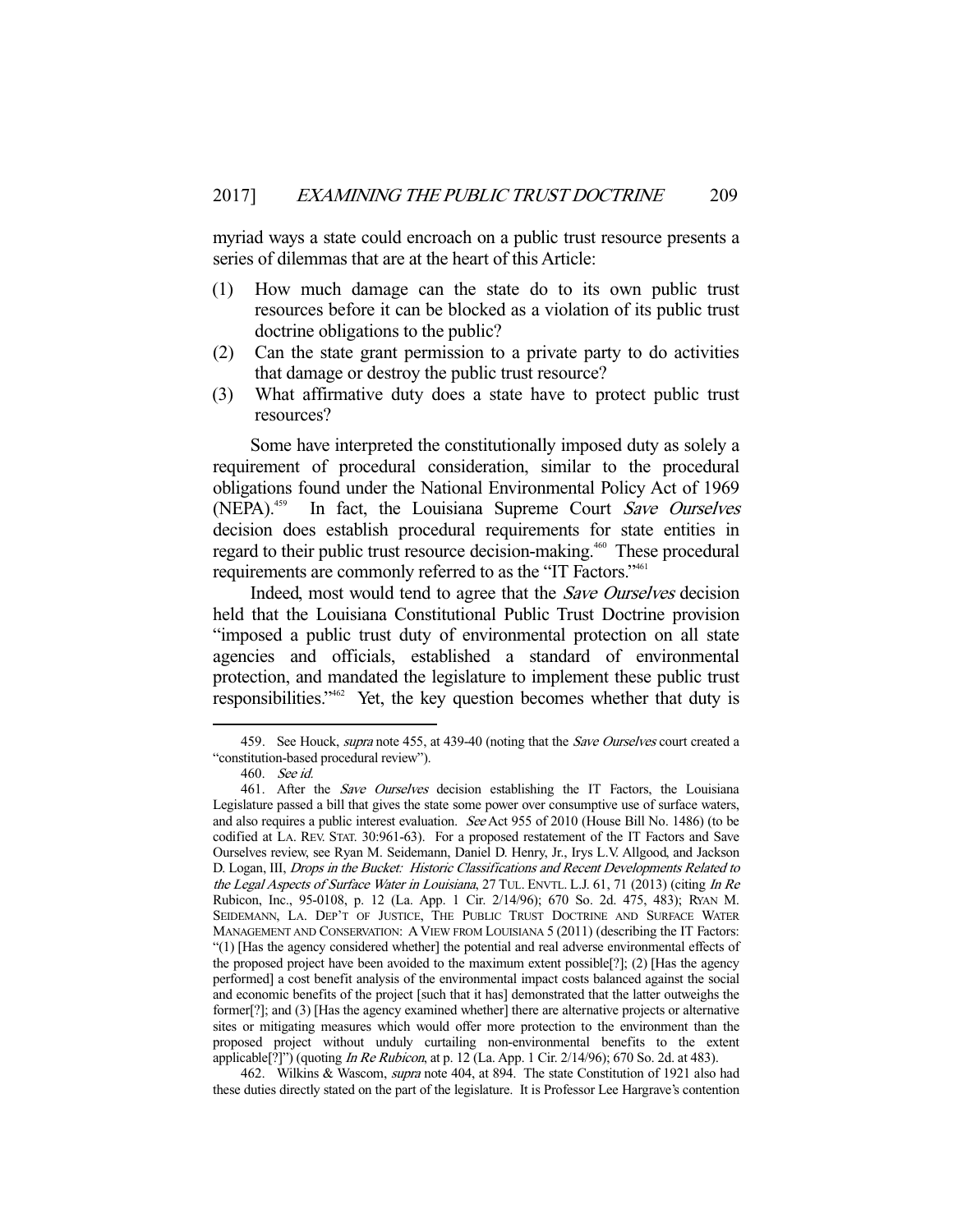satisfied merely by taking certain procedural steps, or whether there are fundamental substantive duties and standards. While procedural protections can be powerful, they are not as unbending as substantive standards. Louisiana courts have described the nature of substantive and procedural laws.<sup>463</sup>

While some have argued that the Save Ourselves decision established only procedural safeguards, the decision also arguably establishes substantive standards. Here are a few examples of substantive standards expressed in *Save Ourselves*. A state "agency must act with diligence, fairness and faithfulness to protect this particular public interest in the resource."<sup>464</sup> Also, an agency must give "active and affirmative protection" to public trust resources.<sup>465</sup> Further, Save Ourselves could also be interpreted so that an agency's exercise of discretion must be "responsible" and that it may sometimes require substantive results in particular problematic instances.<sup>466</sup> Lastly, the Save Ourselves court suggests that agencies cannot exercise complete discretion, but rather only "a latitude" of discretion "to determine the substantive results in each particular case."<sup>467</sup> Based on Save Ourselves, a substantive challenge could exist that an agency's exercise of discretion was not "responsible;" that because of the particular instance, substantive outcomes are required of the State regardless of its attempt to use

that during the Constitutional Convention of 1973 that the Natural Resources and Environmental Committee sought to require only a legislative mandate, and not allow for judicial review. See Lee Hargrave, Ruminations: Mandates in the Louisiana Constitution of 1974; How Did They Fare?, 58 LA. L. REV. 389, 398-400 (1998); see also Lee Hargrave, The Public Trust Doctrine: A Plea for Precision, 53 LA. L. REV. 1535, 1542 (1993). Professor Hargrave also states that the Constitutional provision was something like a mere aspirational "statement of policy" that amounted to a "nonbinding mandate." LOUISIANA STATE LAW INSTITUTE, REPORT IN RESPONSE TO SCR 53 OF THE 2012 REGULAR SESSION: THE USE OF SURFACE WATER VERSUS GROUNDWATER 53 n. 204 (2014) (quoting W. LEE HARGRAVE, THE LOUISIANA CONSTITUTION 171 (2011)). The narrowing of the duty associated with the Public Trust Doctrine, such that it would only apply to the legislature, appears to be in conflict with the Louisiana Supreme Court's Save Ourselves decision, which provided that the Constitutional provision "imposes a duty of environmental protection on all state agencies and officials," aside from the charge on the legislature to enact laws to fulfill that goal. Save Ourselves, 452 So. 2d 1152. Further, the Louisiana Supreme Court in *State v. McHugh* suggested that the doctrine is enforceable. State v. McHugh, 630 So. 2d 1259, 1265 (La. 1994) ("Upon judicial review, a public trustee is duty bound to demonstrate that he has properly exercised his responsibility under the constitution and laws.").

 <sup>463.</sup> Segura v. Frank, 630 So. 2d 714, 723 (La. 1994) ("Substantive laws establish new rules, rights, and duties or change existing ones. Procedural laws prescribe a method for enforcing a substantive right and relate to the form of the proceeding or the operation of the laws.") (citations omitted).

 <sup>464.</sup> Save Ourselves, 452 So. 2d at 1157.

 <sup>465.</sup> Id.

 <sup>466.</sup> Id.

 <sup>467.</sup> Id.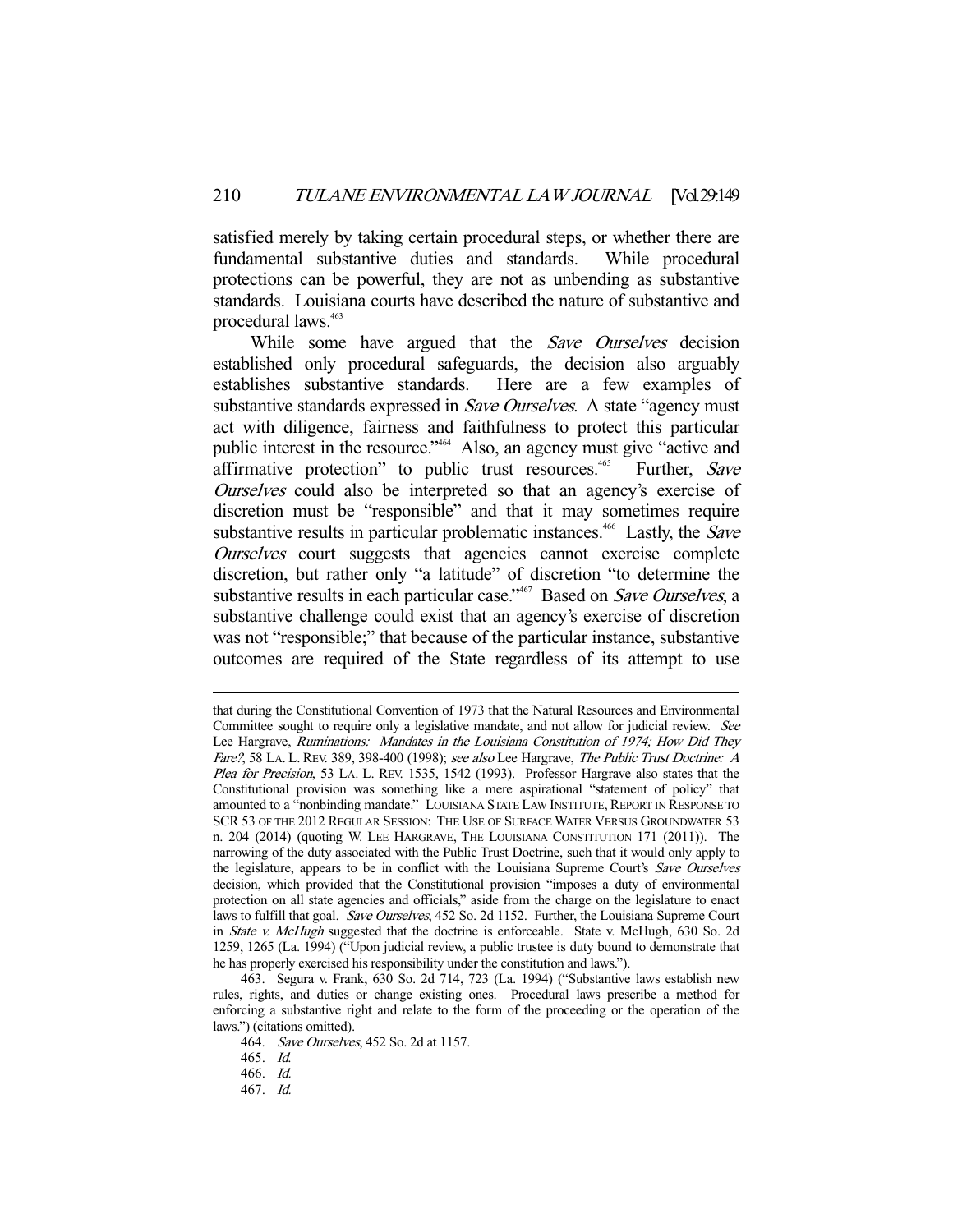discretion to achieve an opposite outcome; or that the State has not given active and affirmative protection of a certain resource. These potential substantive standards are important when the State is confronted with a dilemma. For example, does the State have a substantive duty to protect the coastline from erosion, and does the State have a duty to protect state and federal public lands (WMAs and wildlife refuges) from the harms associated with oil and gas extraction and production?

 This important aspect of the procedural and substantive Public Trust Doctrine protections is best illustrated by a hypothetical: if the State carefully engages in procedurally adequate self-reflection required by Save Ourselves, could the State (trustee) immunize itself from actions that would destroy the trust res? May a trustee destroy the trust res so long as he does so with methodically careful procedures? It would appear that under either the *Illinois Central* standard (prohibiting any a "substantial impairment" of a public trust resource) or the state constitutional doctrine as interpreted by Louisiana courts, there exist substantive standards below which the State may not fall. Trust law certainly would not permit complete destruction of the trust res.<sup>468</sup> It is intuitive under traditional trust law that a trustee has a duty to preserve the trust res and protect it from damage and destruction.

 The extent to which a state must step in to protect public interests in public trust resources is important to the state in the context of oil and gas development on public lands. There is oil and gas development scattered across the State's public lands, and there is also extensive contamination associated with this development. Some of Louisiana's Public Lands have the added burden of land loss attributable to oil and gas companies operating under the auspices of both DWF and DNR.<sup>469</sup> Often, these public lands were originally and expressly earmarked as refuges for wildlife and birds. $470$  These lands were later recognized by the Supreme Court of Louisiana in *Avenal v. State* as having the additional

<sup>468.</sup> See, e.g., 76 AM. JUR. 2D TRUSTS  $\S$  404 (2012) ("One of the fundamental commonlaw duties of a trustee is to preserve and maintain trust assets. A trustee has the right and duty to safeguard, preserve, or protect the trust assets and the safety of the principal. A trustee is expected to use his or her skill and expertise in managing a trust. To perform this duty, the trustee must make the trust property productive, and must not suffer the estate to waste or diminish, or fall out of repair"); THE LAW OF TRUSTS AND TRUSTEES  $\S$  582 (2015) ("The trustee has a duty to protect the trust property against damage or destruction.").

<sup>469.</sup> See CH2M HILL, MUSSETTER ENGINERRING, INC., supra note 247; SHEA PEALAND ET AL., U.S. GEOLOGICAL SURVEY, PROCESS CLASSIFICATION OF COASTAL LAND LOSS BETWEEN 1932 AND 1990 IN THE MISSISSIPPI RIVER DELTA PLAIN, SOUTHEASTERN LOUISIANAN (2000).

<sup>470.</sup> Allan B. Ensminger, LA. WILD LIFE & FISHERIES COMM'N, New Wildlife Management Areas: Pointe Au Chien and Salvador, BULLETIN, no. 101-1969 (1969).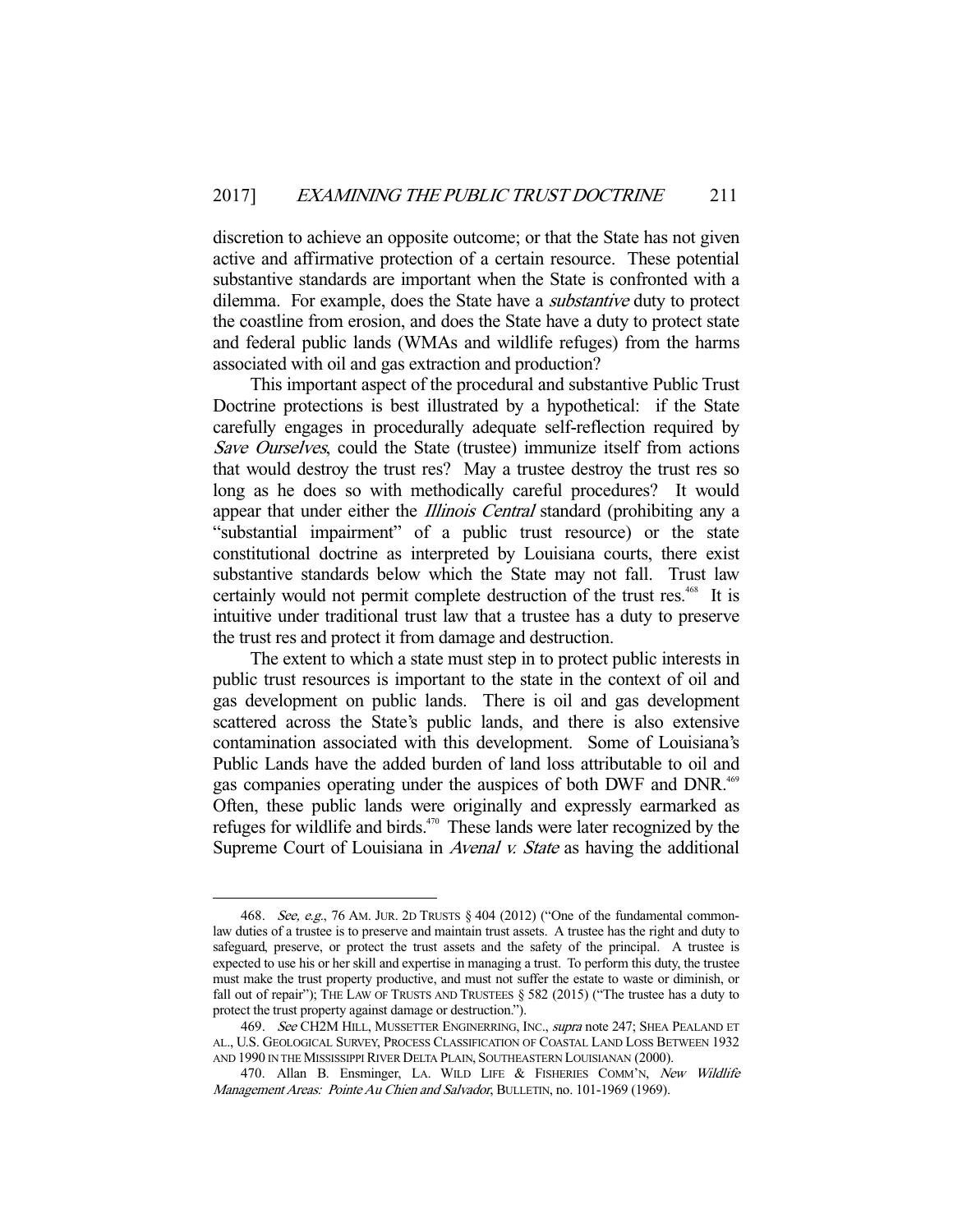charge of serving as a buffer to protect coastal cities from hurricanes.<sup>471</sup> Assuming that every procedural step was correctly taken in the course of mineral leasing (DWF) and permitting (DNR), would it be a Public Trust Doctrine violation if the public interests in these refuges were completely destroyed? Can a "balancing" of competing interests satisfy Public Trust Doctrine standards if it results in the complete destruction of the express and implied public interest in favor of private, short-term economic interests? It would seem patently violative of the Public Trust Doctrine to destroy the public trust resource and the public's rights in that public resource.

 By allowing such a high degree of contamination and land loss on public lands, the State has arguably violated its duty to protect the public's interest in the state's natural resources. The State may not "passively call balls and strikes."<sup>472</sup> Rather, instead, the State must act affirmatively, and with diligence, fairness, and faithfulness, to protect the natural resources.<sup>473</sup> The State has arguably failed to do so, and thereby violated the traditional and state constitution's Public Trust Doctrine duties.

Further, under Save Ourselves, the State has only a degree of "latitude" to determine the substantive rules in each particular case. $474$ Here, it cannot be said that the State has unlimited latitude to encroach on the public's interest in the public trust resources. Lastly, the State is only afforded "responsible exercise of discretion."475 However, the weak oversight of oil and gas activities on public lands, and the related consequences, is not a responsible exercise of discretion. In Louisiana, the State has arguably failed to adequately enforce remediation and restoration obligations, or to meaningfully enforce permit terms and regulations affecting oil and gas activity on public lands and along the coast.476 This abdication of responsibility is fundamentally incompatible with the State's affirmative duty to protect natural resources.

 <sup>471.</sup> Avenal v. State, 886 So. 2d 1085 (La. 2004).

 <sup>472.</sup> Save Ourselves, 452 So. 2d 1157.

 <sup>473.</sup> Id.

 <sup>474.</sup> Id.

 <sup>475.</sup> Id.

 <sup>476.</sup> See LA. DEP'T NAT. RES., CONTRACT NO. 21912-88-10 DEVELOPMENT OF AN ENFORCEMENT FINE SYSTEM: FINAL REPORT 6-10 (1988); NAT'L OCEANIC & ATMOSPHERIC ADMIN & U.S. DEP'T OF COMMERCE, EVALUATION FINDINGS FOR THE LOUISIANA COASTAL PROGRAM FOR THE PERIOD FROM MAY 1986 THROUGH FEBRUARY 1988 (1989); NAT'L OCEANIC & ATMOSPHERIC ADMIN & U.S. DEP'T OF COMMERCE, EVALUATION FINDINGS FOR THE LOUISIANA COASTAL RESOURCES PROGRAM FOR THE PERIOD FROM NOVEMBER 1990 THROUGH FEBRUARY 1994 (1995).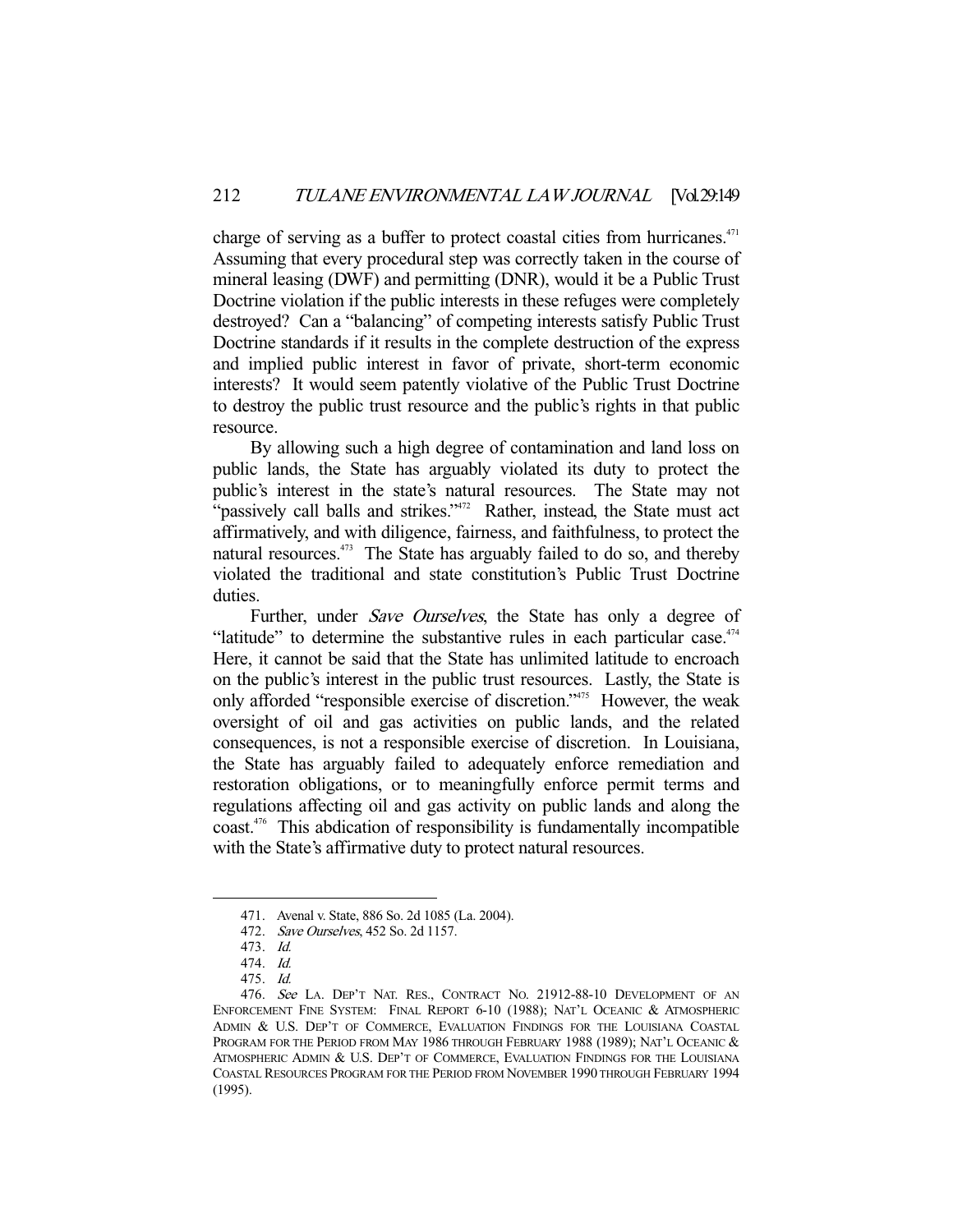# F. The Dutiful Balance Examined: The Tension Between Oil and Gas Activities on Louisiana's Public Lands and the State Public Trust **Doctrine**

 The state constitution established a policy of natural resource conservation pursuant to the Public Trust Doctrine, which the State Legislature was required to implement. $477$  In furtherance of this mandate, the Legislature gave the state Department of Wildlife and Fisheries (LDWF) the responsibility of "conservation and management of all renewable resources on all wildlife management areas, wildlife refuges, scenic rivers, and wildlife preserves that it may own or lease."<sup>478</sup> Public refuges were originally set aside for conservation of wildlife, and the legislature formally designated WMAs to be primarily used for hunting, fishing, and recreation. $479$ 

 The Legislature also required the LDNR to "conserve, manage, and develop water, minerals, timber, and other natural resources of the state and shall assure the maintenance of a proper ecological balance."480 The Office of Conservation (OCM) within the LDNR is "charged with conserving and regulating oil, gas, and lignite resources of the state. This statutory responsibility is to regulate the exploration and production of oil, gas and other hydrocarbons and lignite; to control and allocate energy supplies and distribution; and to protect public safety and the environment from oilfield waste, including regulation of underground injection and disposal practices."481 The LDNR has additional responsibility through its Office of Coastal Management. Through the OCM, the State regulates the activities that have a direct and significant impact on state public resources, which includes oil and gas activities on private and public lands.<sup>482</sup>

 However, while Louisiana's public lands have apparent legal protection, they have also been exposed to environmentally destructive activities that are arguably in conflict with the Public Trust Doctrine and the original purpose of these lands. Specifically, the activities that pose the greatest threat to public lands are activities associated with the

 <sup>477.</sup> LA.CONST. art. IX, § 1 (1974).

 <sup>478.</sup> LA. STAT.ANN. § 36:602 (2015).

 <sup>479.</sup> LA. STAT.ANN. § 56:109.2(A) (2015).

 <sup>480. 1975</sup> LA.ACTS 720.

 <sup>481.</sup> See Office of Conservation, LA. DEP'T NAT. RESOURCES, http://dnr.louisiana.gov/ index.cfm?md=pagebuilder&tmp=home&pid=46&ngid=4 (last visited Jan. 23, 2016); LA. STAT. ANN. § 30:4 et. seq. (2015).

 <sup>482.</sup> LA. STAT.ANN. § 49:214.21 et. seq. (2015).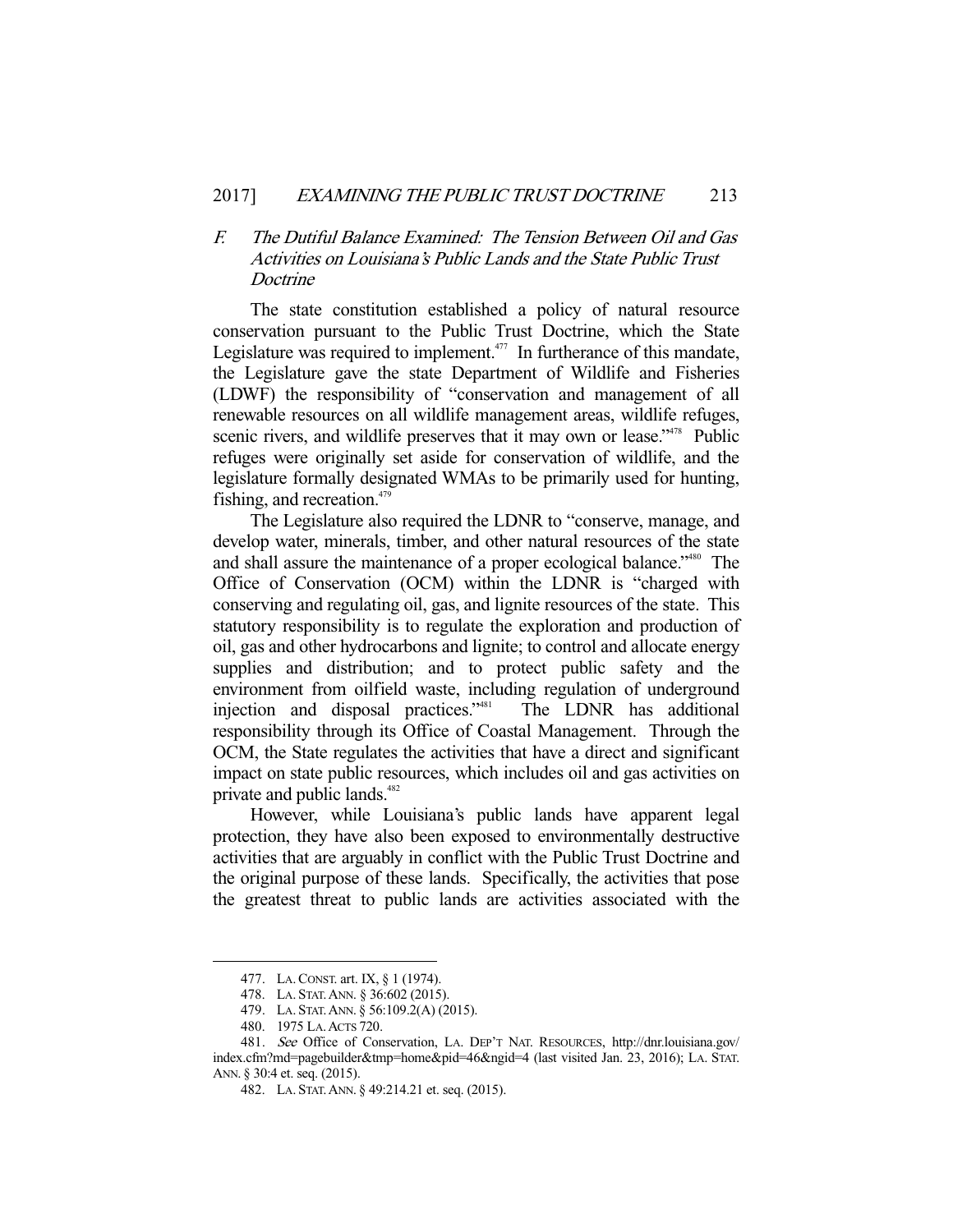extraction of oil and gas. On Louisiana's public lands, oil and gas operators have drilled thousands of wells.<sup>483</sup>

 As discussed above, the Public Trust Doctrine does not forbid all encroachments of the public trust resource. For example, substantial impairments of the public interest, breaches of the Save Ourselves standards, and destruction of the trust res are all forbidden.<sup>484</sup> Competing and shared use of resources is permitted, but subject to limitation. The question is: how much public trust resource damage could a state allow before it runs afoul of its public trust doctrine responsibilities?

 In the context of Louisiana's leasing of public lands for oil and gas development, this competing use of the public trust resource is in violation of the Public Trust Doctrine if it substantially impairs the public interest, or if it does not produce a benefit that furthers and promotes the trust purposes.<sup>485</sup> It can reasonably be argued that the degree of environmental harm done by oil and gas activities to Louisiana's public lands substantially interferes or impairs the public's interest, and that the failure to remediate that harm and prevent more harm is a further violation of the doctrine. In addition, it could also be argued that the oil and gas activity's benefit does not further or promote the trust purposes (and, in fact, encroaches on it) for certain public trust natural resources.

 For example, at Pointe Aux Chenes WMA, which consists mostly of marsh interspersed with ponds, bayous, and canals, the LDWF manages the WMA to "increase productivity of the marshes for furbearers, waterfowl, alligators, and fish."<sup>486</sup> Management of the WMA is conducted in a manner to support, promote, and enhance public hunting, fishing, and recreational opportunities.<sup>487</sup> These opportunities are considered by the Louisiana Wildlife and Fisheries Commission as primary uses of WMAs.<sup>488</sup> Management decisions are based on criteria that include public hunting, fishing, and recreational opportunities as a primary consideration.<sup>489</sup> Yet, oil and gas operations on the WMA have led to a degradation of fish and wildlife habitat, resulted in the loss of opportunity for public use, and imposed unacceptable health risks to the environment and public.<sup>490</sup> The disappearance of land through oilfield

 <sup>483.</sup> See Oil, Gas, and Injection Wells in Louisiana, supra note 243.

<sup>484.</sup> See above and below discussions of *Illinois Central* and *Save Ourselves*.

<sup>485.</sup> See above discussion of Illinois Central.

<sup>486.</sup> Pointe-aux-Chenes WMA, LA. DEP'T WILDLIFE & FISHERIES, http://www.wlf. louisiana.gov/wma/2790 (last visited Apr. 10, 2016).

 <sup>487.</sup> LA. STAT.ANN. § 56:109.2 (2015).

 <sup>488.</sup> LA. STAT.ANN. § 56:109.2(A) (2015).

 <sup>489.</sup> Id.

<sup>490.</sup> See supra Section III.C.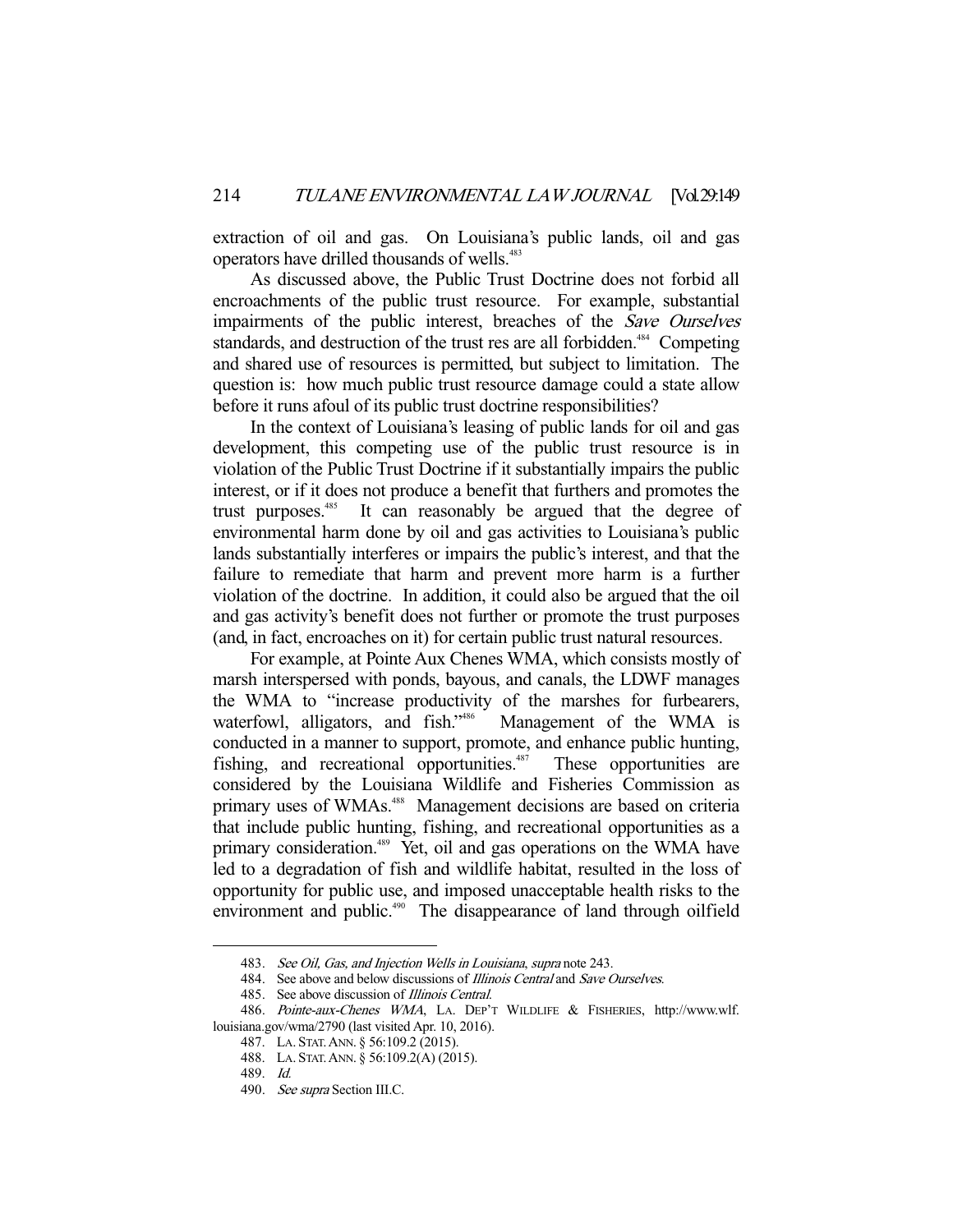waste disposal and alteration of hydrology has eliminated valuable wildlife habitat and drastically reduced the hurricane storm-surge reduction potential that helps to protect leveed areas, in which the public has a significant interest.<sup>491</sup>

# G. The Dutiful Balance Examined: The Doctrine's Extension Beyond State-Owned Natural Resources

 The Public Trust Doctrine in Louisiana has historically been applied to the determination of ownership and rights of use in state-owned water bottoms.<sup>492</sup> Under the Equal Footing Doctrine, the State upon its entry into the union acquired ownership of public water bottoms.<sup>493</sup> Disputes and related jurisprudence have examined this issue in some detail.<sup>494</sup> However, since the 1974 constitutional provision, application of the Doctrine has broadened to include the State's powers to regulate activities and things unrelated to water bottoms.

#### 1. State Constitutional Public Trust Doctrine on Private Lands

 The 1974 state Constitution provision Article IX defines the State's Public Trust Doctrine resources broadly. The plain meaning of the state Constitution is that the State's "natural resources" are the trust res. The Constitution specifically provides that "natural resources" "includ[es] air and water, and the healthful, scenic, historic, and esthetic quality of the environment."<sup>495</sup> Nothing indicates that the use of "including" was Nothing indicates that the use of "including" was intended to serve as an exhaustive list. Instead, the provision's plain meaning—as well as the long tradition of reading "including" as forming an illustrative and nonexhaustive list<sup>496</sup>—establishes that the State

 <sup>491.</sup> Avenal v. State, 886 So. 2d 1085, 1101 (La. 2004) ("We find that the implementation of the Caernarvon coastal diversion project fits precisely within the public trust doctrine. The public resource at issue is our very coastline, the loss of which is occurring at an alarming rate. The risks involved are not just environmental, but involve the health, safety, and welfare of our people, as coastal erosion removes an important barrier between large populations and everthreatening hurricanes and storms.").

 <sup>492.</sup> See, e.g., Gulf Oil Corp. v. State Mineral Bd., 317 So. 2d 576, 589-90 (La. 1974) (citations omitted).

 <sup>493.</sup> See Pollard v. Hagan, 44 U.S. 212 (U.S. 1845).

<sup>494.</sup> Wilkins & Wascom, *supra* note 404, at 894; see Hargrave, supra note 462; A.N. Yiannopoulos, Five Babes Lost in the Tide-A Saga of Land Titles in Two States: Phillips Petroleum Co. v. Mississippi, 62 TUL. L. REV. 1357 (1988); SEIDEMANN, LA. DEP'T OF JUSTICE, supra note 461; Gulf Oil, 317 So. 2d 576 (La. 1975); Phillips Petroleum Co. v. Miss., 484 U.S. 469 (U.S. 1988).

 <sup>495.</sup> LA.CONST. art. IX, § 1.

<sup>496.</sup> See, e.g., BRYAN GARNER, GARNER'S MODERN AMERICAN USAGE 454 (3d ed.) (2009) (describing "include" as having "traditionally introduced a nonexhaustive list but is now coming to be widely misused for consists of") (emphasis in original); Include, BLACK'S LAW DICTIONARY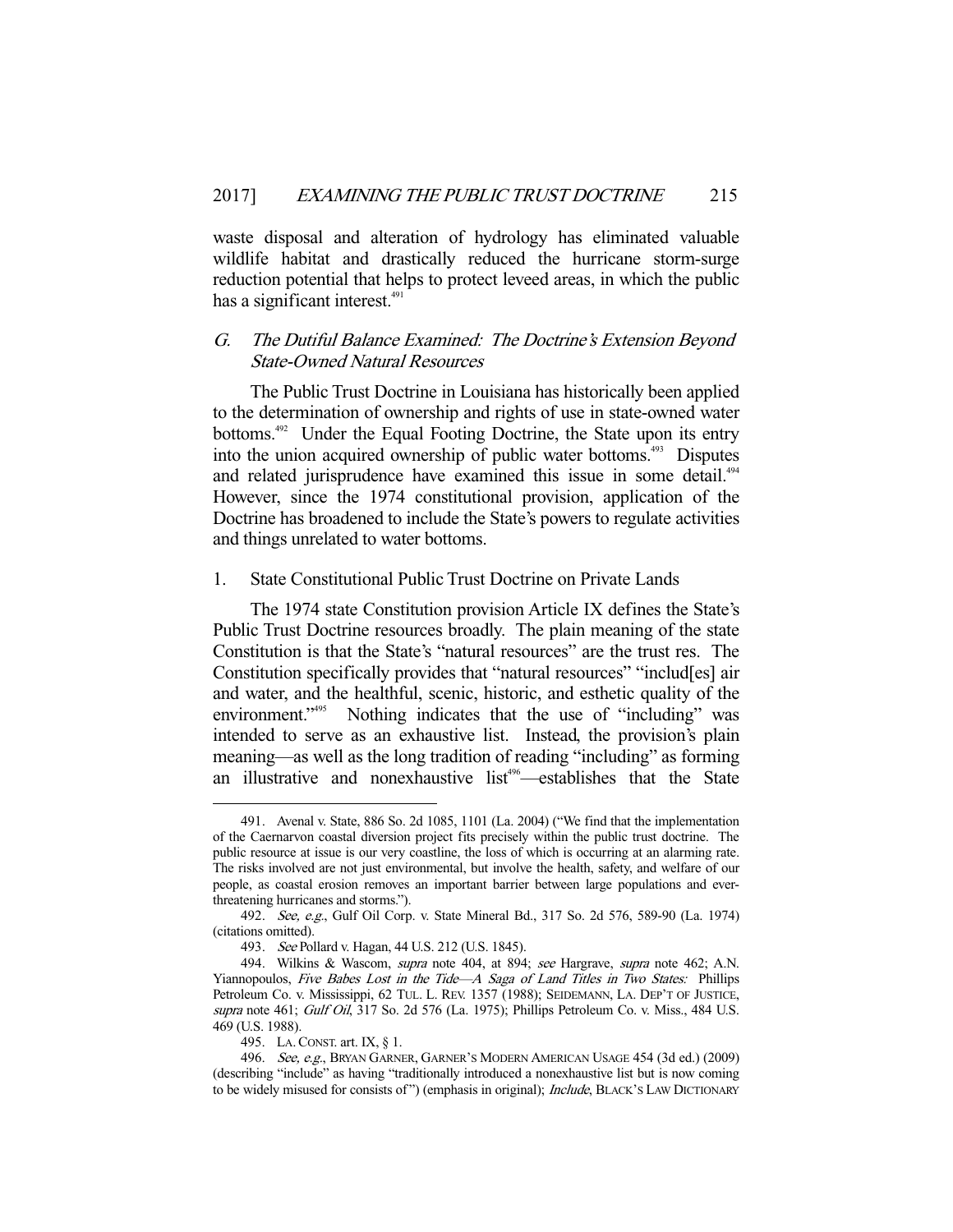classifies all its natural resources as Public Trust Doctrine resources. Ultimately, the constitutional language does not differentiate between publicly owned and privately owned natural resources. The Doctrine identifies the "natural resources of the state," and empowers and charges the State with conserving those natural resources.<sup>497</sup>

 The Avenal case brought to the court the issue of whether "hold harmless" clauses in oyster leases granted by the State to oystermen prohibited recovery caused by damages associated with the opening of the Caernarvon Freshwater Diversion Structure.<sup>498</sup> The hold harmless provisions were found to be valid in the interest of the public, partially based on the Public Trust Doctrine:

 We find that the implementation of the Caernarvon coastal diversion project fits precisely within the public trust doctrine. The public resource at issue is our very coastline, the loss of which is occurring at an alarming rate. The risks involved are not just environmental, but involve the health, safety, and welfare of our people, as coastal erosion removes an important barrier between large populations and ever-threatening hurricanes and storms. Left unchecked, it will result in the loss of the very land on which Louisianans reside and work, not to mention the loss of businesses that rely on the coastal region as a transportation infrastructure vital to the region's industry and commerce. The State simply cannot allow coastal erosion to continue; the redistribution of existing productive oyster beds to other areas must be tolerated under the public trust doctrine in furtherance of this goal.<sup>499</sup>

 The court expressly identified the Louisiana coastline as a public resource for which the Public Trust Doctrine was designed to protect.<sup>500</sup>

<sup>(</sup>Bryan Garner ed., 10th ed. 2014) (defining "include" as "[t]o contain as a part of something" and noting that it "indicates a partial list") (emphasis added); THE REDBOOK—A MANUAL ON LEGAL STYLE 243 (Bryan Garner, ed., 2nd ed. 2006) ("When laying out a list, introduce it with the term including only if the list is not exhaustive. Otherwise, use namely or comprising, both of which signal an exhaustive list. It is a maxim of judicial construction that including signals a nonexclusive list.") (emphasis in original); DIRECTV, Inc. v. Crespin, 224 F. App'x 741, 748 (10th Cir. 2007) (referring to "the normal use of 'include' as introducing an illustrative—and nonexclusive—list"); People v. Perry, 864 N.E.2d 196, 203 (Ill. 2007) (relying in part on "the plain and ordinary meaning" of the word includes in holding that the absence of additional verbiage such as but not limited to did not preclude the following list from being illustrative); Auer v. Commonwealth, 621 S.E.2d 140, 144 (Va. Ct. App. 2005) ("Generally speaking, the word 'include' implies that the provided list of parts or components is not exhaustive and, thus, not exclusive"); Cox v. City of Dallas, Tex., 256 F.3d 281, 293 (5th Cir. 2001) (citing cases supporting the conclusion that a list following the word "including" is an illustrative and nonexhaustive, nonexclusive list).

 <sup>497.</sup> LA.CONST. art. IX § 1.

 <sup>498.</sup> Avenal v. State, 886 So. 2d 1085 (La. 2004).

 <sup>499.</sup> Id. at 1101-02.

 <sup>500.</sup> Id.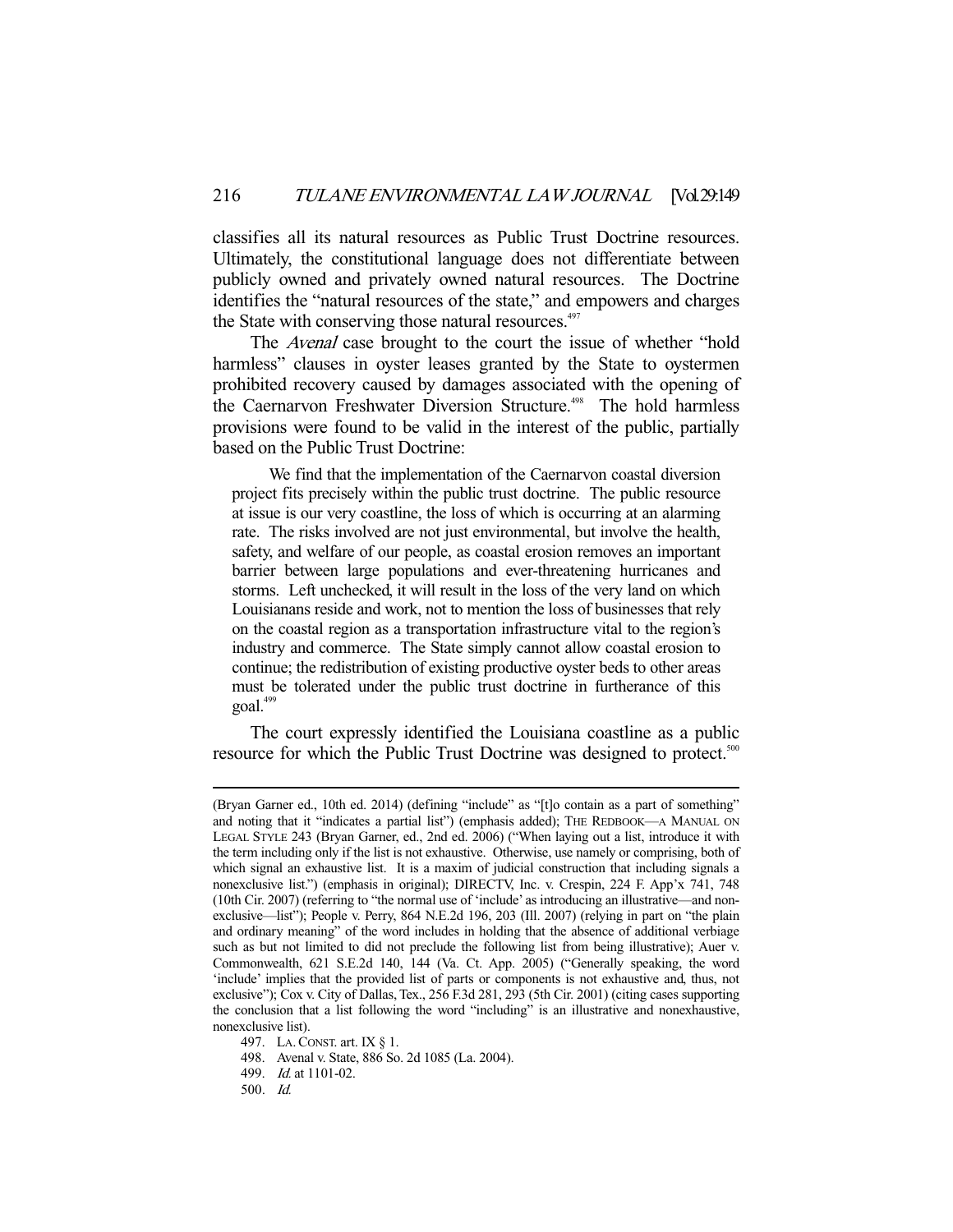While the Louisiana coastal zone contains public lands and water bottoms, it is largely composed of privately held property.<sup>501</sup> Thus, public trust resources include private lands. With the public interest of hurricane protection, recreation, and commerce vested in the coastline, a substantial impairment to the public's use of these resources could violate the Public Trust Doctrine, even on private lands.

 The Louisiana Legislature has delegated authority over certain public trust resources to various state agencies. These agencies are on the frontlines of the struggle to preserve the State's public trust resources and accommodate harmonious economic and recreational uses. For example, under Louisiana Revised Statute section 36:602, the Louisiana Department of Wildlife and Fisheries (DWF) has public trust responsibility for wildlife and fisheries management, as well as responsibility for the conservation and management of all renewable resources on all WMAs, wildlife refuges, scenic rivers, and wildlife preserves that it owns and leases.<sup>502</sup> Minimizing threats to species of conservation concern and key ecosystem processes requires strategies of preserving large areas and maintaining landscape connectivity, in addition to creating and maintaining biological redundancies throughout the natural system. Yet, the protection of resources on public lands alone cannot accomplish these objectives. Refuge strategies for habitat management are necessarily confined to the ownership boundaries and recognize that public grounds are part of a larger ecosystem, which must be viewed as a whole to effectively manage habitats and species. NWR Comprehensive Conservation Plans state that the USFWS should approach management of refuges by partnering with adjacent private landowners.<sup>503</sup> However, "substantial oil and gas activities also occur

-

502. LA. STAT.ANN. § 36:602 (2015); State v. McHugh, 630 So. 2d 1259, 1256 (La. 1994).

<sup>501.</sup> Louisiana Environmental Restoration, TEX. A&M U., http://srwqis.tamu.edu/louisiana/ program-information/louisiana-target-themes/watershed-restoration/ (last visited Sept. 26, 2016) ("Approximately 80% of Louisiana's wetlands are privately owned."); Funded by NFWF, Audubon Louisiana and Bertucci Contracting Corp. Announce Partnership to Demonstrate Small Dredge Technology, AUDUBON LA. (Sept. 2, 2015), http://la.audubon.org/funded-nfwf-audubonlouisiana-and-bertucci-contracting-corp-announce-partnership-demonstrate-small-d ("More than 85 percent of Louisiana's 10-million-acre coastal zone is privately owned."); The Louisiana Regional Restoration Planning Program, LA. OIL SPILL COORDINATOR'S OFF. (Jan. 2007), http://www.losco.state.la.us/LOSCOuploads/RRPAR/la2395.pdf ("Approximately 80% of the Louisiana coastal zone is privately owned") (citation omitted); Paul D. Coreil, Landowners' Perceptions Related to Wetland Regulatory Policy in Coastal Louisiana, DIGITALCOMMONS@ UNIVERSITY OF NEBRASKA—LINCOLN (1996), http://digitalcommons.unl.edu/cgi/viewcontent.cgi? article=1009&context=ewfsc8 ("Coastal wetlands in Louisiana are over 75% privately owned.").

<sup>503.</sup> See, e.g., J. BOHANAN, U.S. DEP'T OF THE INTERIOR, U.S. FISH & WILDLIFE SERV., BAYOU SAUVAGE NATIONAL WILDLIFE REFUGE COMPREHENSIVE CONSERVATION PLAN 75-76 (2009) ("A key element of this CCP is to establish partnerships with local volunteers, landowners,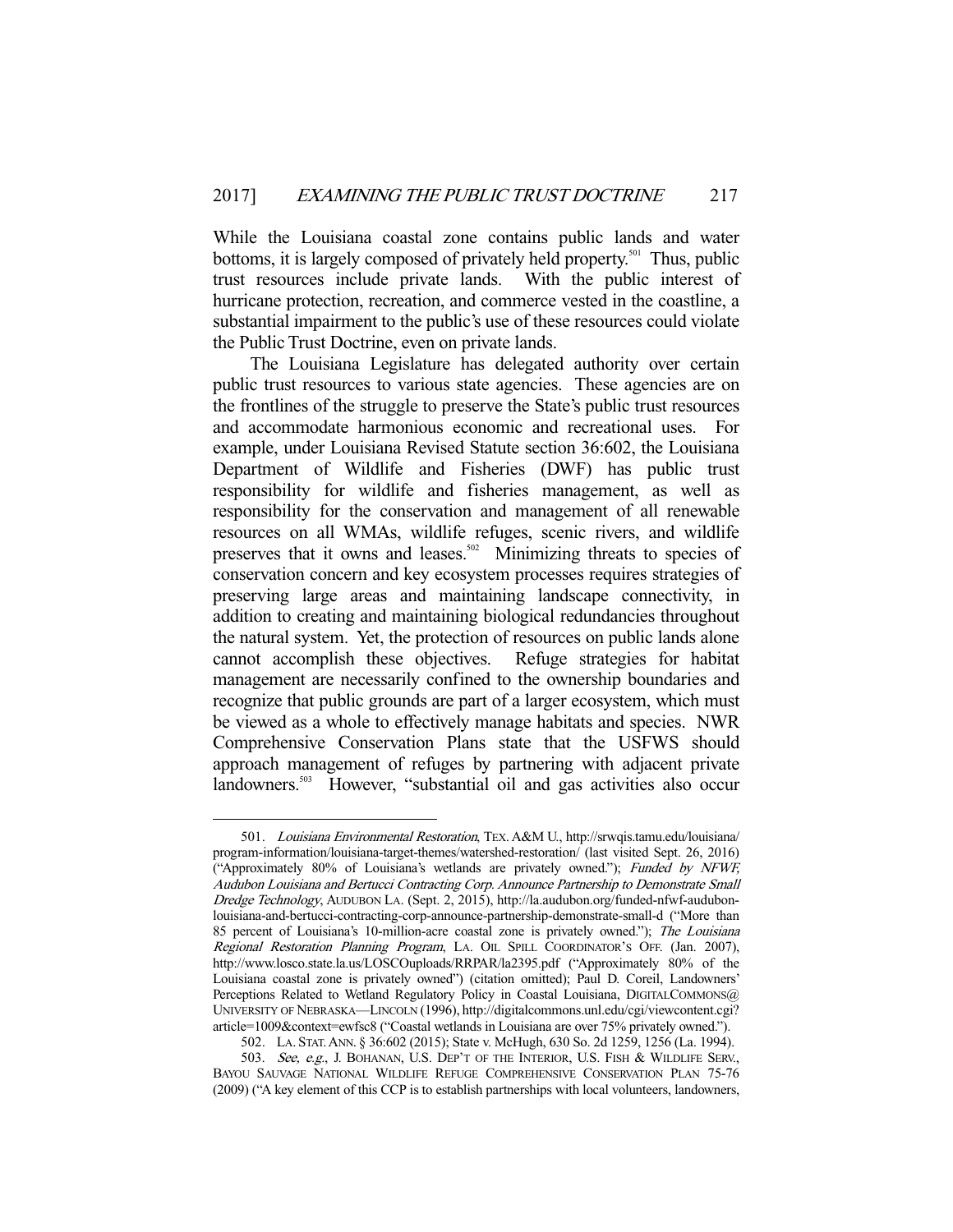outside but near refuge boundaries."504 Thousands of wells and miles of flow lines reside within half a mile of the refuges.<sup>505</sup> These conditions become a challenge when considering future acquisition of lands bordering the refuge. $506$ 

In the near term, refuge management is most likely to reflect realities of the surrounding landscape, including sometimes hostile land uses, high levels of contaminants, and insufficient connectivity. Nevertheless, longer-term planning should seek to remedy these problems; the integrity policy specifically instructs managers to forge solutions to problems arising outside refuge boundaries.<sup>507</sup>

 Recent conservation strategies have recognized that management of designated conservation areas for quality habitat and ecosystem services becomes largely ineffective if areas are surrounded by incompatible land uses.<sup>508</sup> Preservation areas can become isolated habitat islands and undermined by activities taking place on surrounding private lands.<sup>509</sup> Recognizing this phenomenon, the USFWS instructs refuge management to focus on ecosystem functions and biological diversity at multiple

504. B.T. HILL, *supra* note 340, at 6.

-

506. Id.

508. BEAN & ROWLAND, *supra* note 51, at 428.

509. Id.

private organizations, and state and federal natural resource agencies. . . . The refuge staff can work with neighboring private landowners through the Partners Program or through agreements for managing neighboring land to complement the refuge management program."); U.S. FISH  $\&$ WILDLIFE SERV., *supra* note 353, at 53, 102 ("The habitat management opportunities that Atchafalaya NWR offer are many and varied. Refuge staff and management adopt and incorporate appropriate various national, regional, and state plans (Chapters I and II) and coordinate with partners (LDWF, Universities, USACE, USGS), and other major public and private nearby land holdings to achieve the goals and objectives of the refuge.") (""A key element of this CCP is to establish a cooperative agreement with LDWF, partnerships with private organizations, and other state and federal natural resource agencies. Partnerships are critically important to achieve refuge goals, leverage funds, minimize costs, reduce redundancy, and bridge relationships. In the immediate vicinity of the refuge, opportunities exist to establish more partnerships with private organizations, and other state and federal natural resource agencies. Partnerships are critically important to achieve refuge goals, leverage funds, minimize costs, reduce redundancy, and bridge relationships. In the immediate vicinity of the refuge, opportunities exist to establish more partnerships with local landowners, Department of Animal Control Services, and with the USACE.") (citation omitted); U.S. DEP'T OF THE INTERIOR, supra note 54, at 56 ("A key element of this CCP is to establish partnerships with local volunteers, landowners, private organizations, and state and federal natural resource agencies. Partnerships are critically important to achieve refuge goals, leverage funds, minimize costs, reduce redundancy, and bridge relationships .... The refuge staff can work with neighboring private landowners through the Partners Program or through agreements for managing neighboring land to complement the refuge management program.").

 <sup>505.</sup> Id.

<sup>507.</sup> V. J. Meretsky et al., *New Directions in Conservation for the National Wildlife Refuge* System, 56 BIOSCIENCE 137 (2006).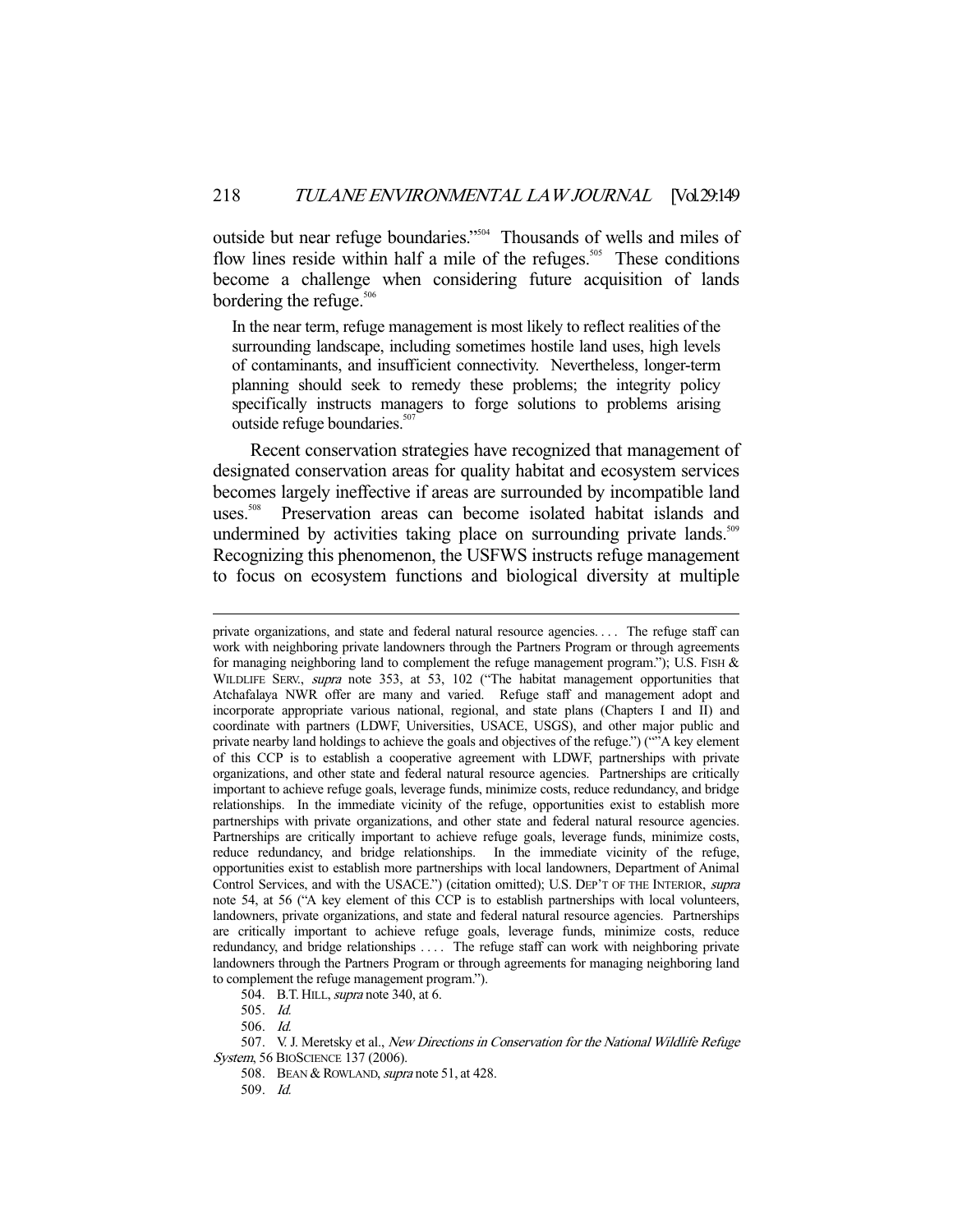scales.<sup>510</sup> This policy addresses the need to incorporate into refuge management threats and stressors that originate from beyond refuge boundaries. Furthermore, the NWR system stresses cooperation and coordination with partners and local communities to effectively manage natural resource functions and services across ecosystems and landowner boundaries.<sup>511</sup> The USFWS has recognized the importance of the NWR System and the role refuge areas play in providing natural ecosystem services and functions across the landscape.<sup>512</sup> Refuges must look beyond their borders, work with partners, and think critically about the pressing issues affecting the species and ecosystems the Service and its partners strive to conserve.<sup>513</sup>

 The State has also considered this larger ecosystem problem. During its early effort to assemble and properly manage public lands, the State recognized that efficient management within a public area "could well go for naught if activities away from these public lands are allowed to pollute the area without adequate control."<sup>514</sup>

 Thus, for LDWF to comply with its legislative mandate to conserve natural resources on public lands it manages, the agency could possibly place restrictions on adjacent private lands to prevent substantial impairment to public resources pursuant to the Public Trust Doctrine.

Furthermore, public lands consist not only of *publicly* owned lands by the state or federal government, but also some *privately* owned lands that are contractually managed for the public benefit as WMAs.<sup>515</sup> Conservation of these privately owned resources as a public resource for a public use is within the State's Public Trust Doctrine duty of stewardship. $516$ 

2. State Public Trust Doctrine on Federal Lands

 State Public Trust Doctrine protections could extend to federal NWRs in at least three ways.

<sup>510.</sup> U.S. FISH & WILDLIFE SERV., REFUGE MANAGEMENT (2001).

<sup>511.</sup> AMERICA'S WILDLIFE, U.S. FISH & WILDLIFE SERV., CONSERVING THE FUTURE: WILDLIFE REFUGES AND THE NEXT GENERATION 9 (2011).

 <sup>512.</sup> Id. at 14.

 <sup>513.</sup> Id.

 <sup>514.</sup> Commission Takes Firm Stand on Future Uses of Public Land, supra note 30.

<sup>515.</sup> Wildlife Management Areas (WMAs) and Refuges in Louisiana, Geographic NAD83, LDWF (2006), [wma\_refuge\_ldwf\_2006], DATA.GOV, https://catalog.data.gov/dataset/ wildlife-management-areas-wmas-and-refuges-in-louisiana-geographic-nad83-ldwf-2006-wmaref-2006 (last updated Apr. 10, 2015).

 <sup>516.</sup> Avenal v. State, 886 So. 2d 1085, 1101-02 (La. 2004).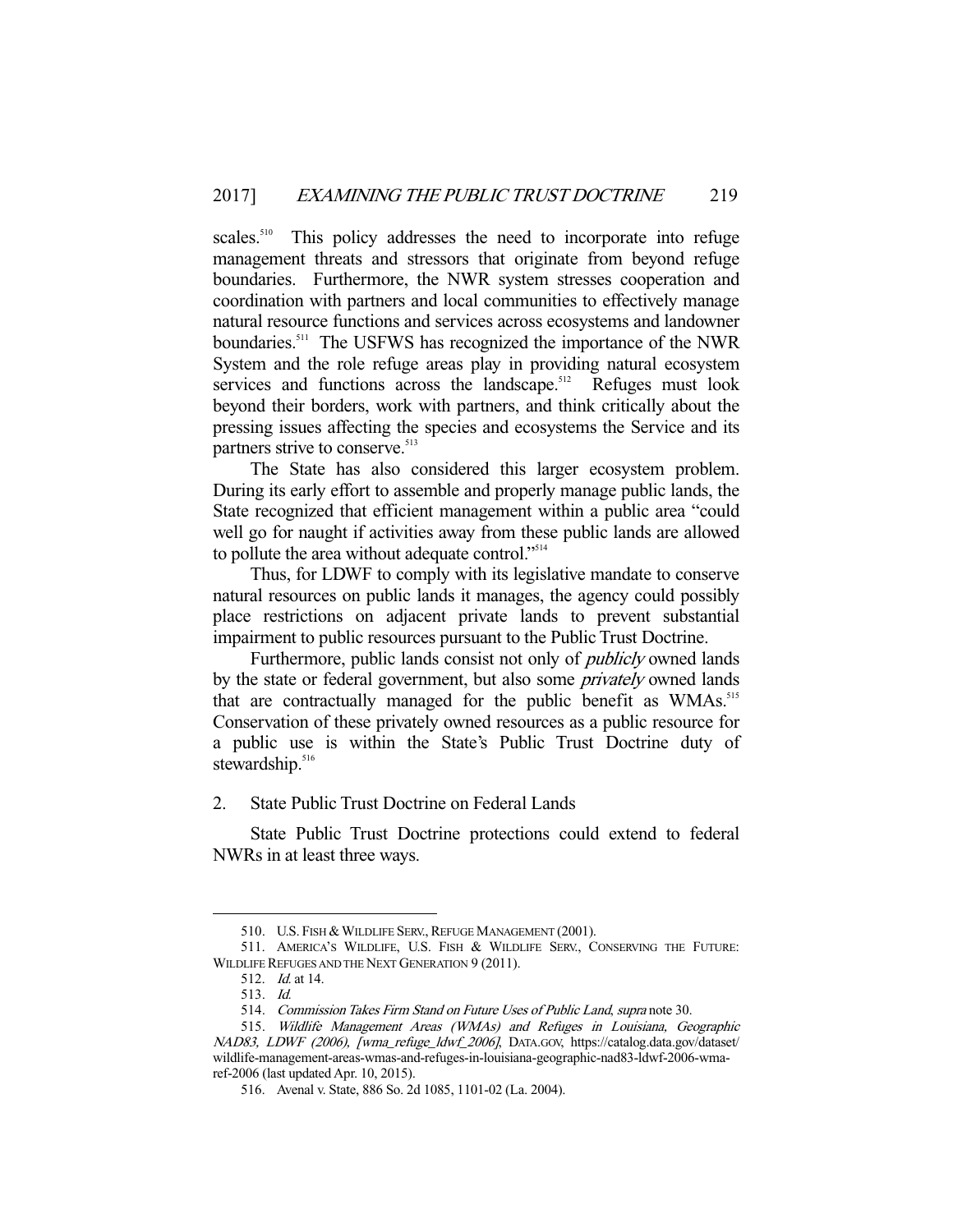First, each refuge located throughout the state serves a distinct purpose largely dependent on the habitat types that occur within its borders. The purpose of each refuge is often expressly stated in the refuge's foundational documents and comprehensive plans. For example:

- The USFWS acquired Bayou Sauvage, located in Orleans Parish, (1) to preserve wetlands, (2) to enhance the population of migratory birds, (3) to encourage diversity of fish and wildlife species, and  $(4)$  to protect endangered and threatened plants and animals.<sup>517</sup>
- The purpose of the Cameron Prairie NWR is: (1) to provide the highest quality wintering waterfowl habitat possible; (2) to provide for the needs of endangered plants and animals; (3) to allow compatible public uses such as hunting, fishing, trapping, wildlife observation, and photography; and (4) to promote research on marsh and aquatic wildlife.<sup>518</sup>
- The Delta NWR was set aside to further the purpose of the Migratory Bird Conservation Act as a refuge and breeding ground for migratory birds and other wildlife.<sup>519</sup>

 The purposes associated with these various public lands reiterate that these lands are public trust resources. Even if you remove the

<sup>517.</sup> Stephanie Showalter & Lisa C. Schiavinato, *supra* note 39, at 79; see also Pub. L. 99-645, 100 Stat. 3590 (1986) (codified at 16 U.S.C. § 3901 (2012)); Pub. L. 104-253, 110 Stat. 3167 (1996) (codified at 16 U.S.C. 668dd n. (2012)). "Public Law 99-645 authorized acquisition of approximately 19,000 acres for the Bayou Sauvage Urban National Wildlife Refuge (Bayou Sauvage NWR) in Orleans Parish, Louisiana. The law established the purposes of the refuge and authorized such sums as may be necessary for acquisition and \$5 million for development, all to be available until expended. Public Law 104-253 authorized the expansion of Bayou Sauvage NWR by 4,328 acres.... Management Goals: (1) To preserve wetlands; (2) to enhance the population of migratory birds; (3) to encourage diversity of fish and wildlife species; (4) and to protect endangered and threatened plants and animals." Showalter & Schiavinato, *supra* note 39, at 79.

 <sup>518.</sup> U.S. DEP'T OF THE INTERIOR, FISH & WILDLIFE SERV. SOUTHEAST REGION, CAMERON PRAIRIE NATIONAL WILDLIFE REFUGE COMPREHENSIVE CONSERVATION PLAN (2006).

<sup>519.</sup> See U.S. DEP'T OF THE INTERIOR, DELTA NATIONAL WILDLIFE REFUGE COMPREHENSIVE CONSERVATION PLAN 23 (2008).

Executive Order 7229, signed by President Franklin D. Roosevelt on November 19, 1935, formally established Delta Migratory Waterfowl Refuge (later named Delta National Wildlife Refuge). E. O. 7229 ordered approximately 8,000 acres, which the United States had contracted for purchase, to further the purpose of the Migratory Bird Conservation Act. These lands originally were set aside for use by the U.S. Department of Agriculture as a refuge and breeding ground for migratory birds and other wildlife. Executive Order 7538, signed by President Franklin D. Roosevelt on June 5, 1936, ordered approximately 900 acres of land, together with all buildings, pipe lines, and wharves thereon, to be reserved and set aside for use by the U.S. Department of Agriculture as an addition to Delta Migratory Waterfowl Refuge.

Showalter & Schiavinato, *supra* note 39 at 81.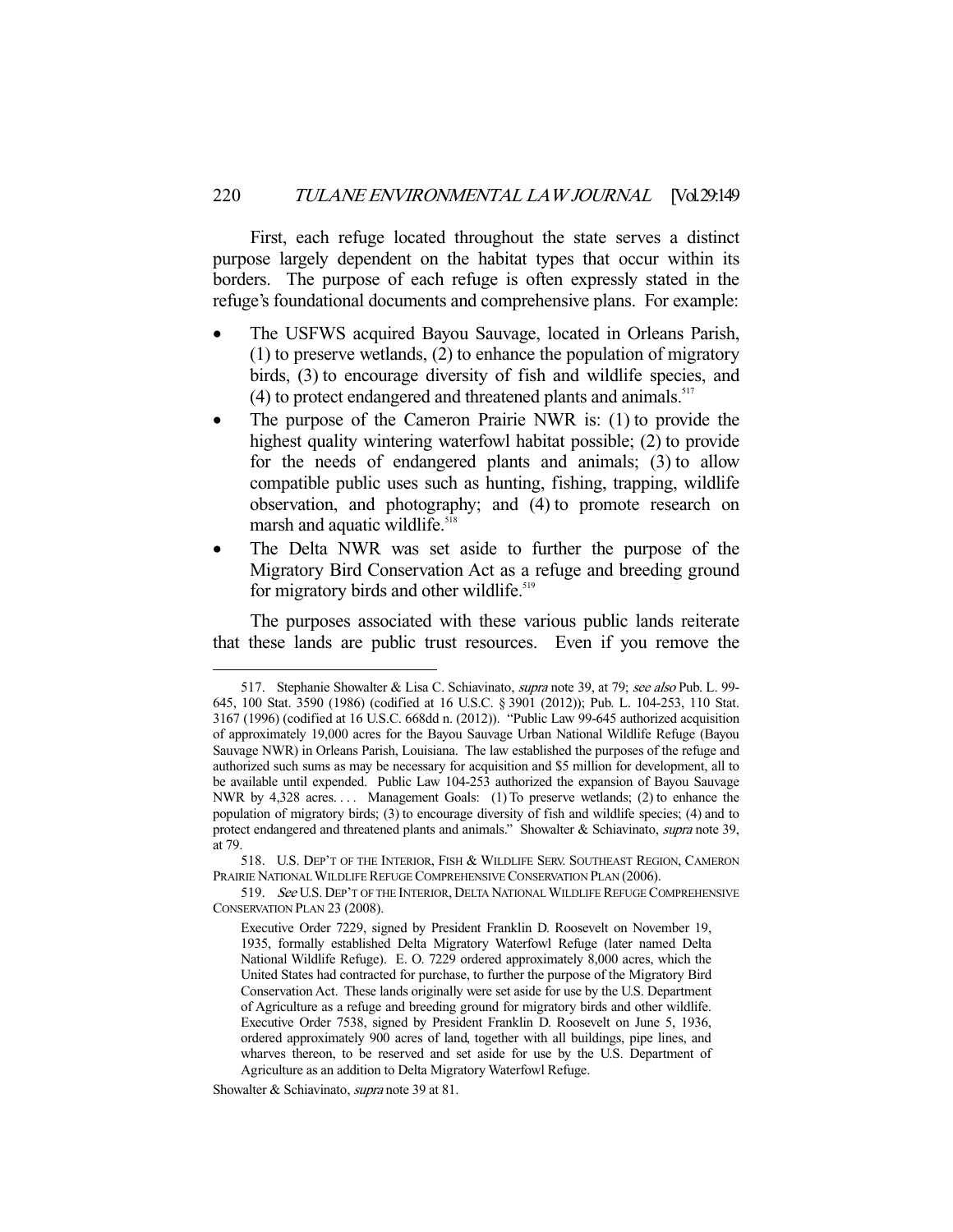express purpose of these public lands written into their foundational documents, these public lands are still "natural resources" within the plain meaning of the Louisiana Constitution.<sup>520</sup> These public lands serve as estuaries and habitat for wildlife of all sorts (avian, water, and land), and they form an essential part of Louisiana's "healthful, scenic, historic, and esthetic quality of the environment."<sup>521</sup> For these reasons, federal NWRs compose part of the State's Public Trust Doctrine resources.

 Second, some state WMAs are located on federally owned land. Indian Bayou WMA, for example, is situated within property owned by the U.S. Army Corps of Engineers to provide public access and environmental protection in the Atchafalaya Basin.<sup>522</sup> Thus, in fulfillment of its duty to conserve natural resources on WMAs, Public Trust Doctrine protections arguably extend to these federal lands in this fashion.

 Third, all state agencies, including DWF and DNR, must go about their business without violating the State's Public Trust Doctrine responsibilities.<sup>523</sup> This means, for example, that the oil and gas This means, for example, that the oil and gas production permitting function of DNR is constrained by DNR's Public Trust Doctrine responsibilities. This includes granting permits, with relevant terms of operation, for Louisiana's Public Lands, state and federal.<sup>524</sup> As a result, the State's granting of permits for activity on federal land is subject to the State's constitutional Public Trust Doctrine duties.

 The balance between development and conservation is not easy to establish, as illustrated by the example of the Bayou Teche National Wildlife Refuge. In St. Mary Parish, the 9000-acre Bayou Teche NWR was established to conserve and manage habitat for the Louisiana black bear, listed as a federally threatened subspecies under the Endangered Species Act.<sup>525</sup> The refuge lies within one of Louisiana's coastal wetland forests. The predominantly cypress-tupelo forest provides a tremendous economic, ecological, cultural, and recreational value to local residents

 <sup>520.</sup> LA.CONST. art. IX, § 1 (1974).

 <sup>521.</sup> Id.

 <sup>522.</sup> 2014-2015 Hunting Guide to Indian Bayou, U.S. ARMY CORPS ENGINEERS, http:// www.mvn.usace.army.mil/Portals/56/docs/Recreation/Atch/2014-2015HuntingGuide.pdf (last visited Jan. 16, 2016).

 <sup>523.</sup> Save Ourselves, Inc. v. Louisiana Envtl. Control Comm'n, 452 So. 2d 1152, 1156 (La. 1984).

 <sup>524.</sup> See id. at 1155.

 <sup>525. 73</sup> Fed. Reg. 66831 (Nov. 12, 2008).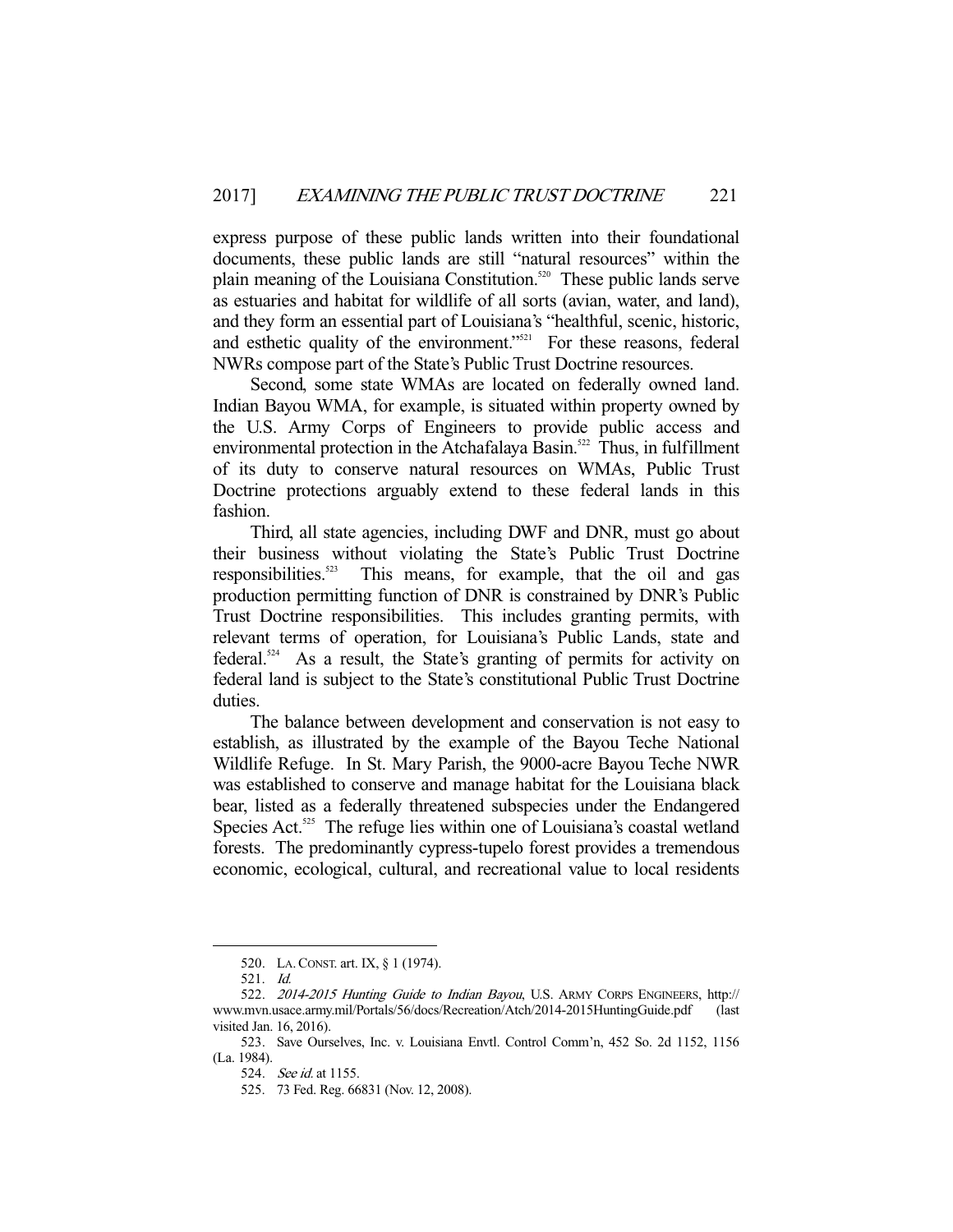along with Louisiana and the nation.<sup>526</sup> These values can be realized in the functions and services that such forests provide, including flood protection, water quality improvement, storm protection, and mitigation of greenhouse gas emissions through carbon sequestration. These forests also contribute to billions of dollars of economic benefits from fishing, crawfishing, hunting, timber harvesting, and ecotourism.<sup>527</sup> In addition, this ecosystem serves as important fish and wildlife habitat including bird nesting colonies and Louisiana black bears.<sup>528</sup> Primary threats to black bears include continued loss of bottomland hardwoods, fragmentation of remaining forested tracts, and human-caused mortality.<sup>529</sup>

 Within this environmental setting, oil and gas activities have been ongoing since the mid-1900s. $530$  Exploration and production activities included the construction of elaborate oilfield infrastructure.<sup>531</sup> Waterbased access for mineral extraction encroached upon the natural system as the interest in the oilfield grew, and important remnants of the oil and gas exploration and production activities remain.<sup>532</sup> Contaminants found within the soil and waters on the refuge serve as indications of past oil field operations.<sup>533</sup> Reaching several acres in size, dead cypress trees betray past flow line leaks, which released oil and brine into the water permeating the root mat progressively outward from the source, killing the surrounding trees.<sup>534</sup>

 In the context of an environmentally delicate wildlife refuge subject to destructive oilfield operations, the State would seemingly have a clear Public Trust Doctrine duty to step in to ensure that the public's interest in the trust res is protected. A good argument can be made that oilfield operations can be conducted in a delicate wildlife refuge, so long as the operations are carefully conducted, where threats to wildlife and the environment are addressed, and where contamination is cleaned up and habitat restored. The Public Trust Doctrine requires both assertive action

 <sup>526.</sup> J.L. CHAMBERS ET AL., CONSERVATION, PROTECTION, AND UTILIZATION OF LOUISIANA'S COASTAL WETLAND FOREST, FINAL REPORT TO THE GOVERNOR OF LOUISIANA FROM THE COASTAL WETLAND FOREST CONSERVATION AND USE SCIENCE WORKING GROUP iii (2005).

<sup>527.</sup> Id.; W.H. CONNOR, T.W. DOYLE & K.W.KRAUSS, ECOLOGY OF TIDAL FRESHWATER FORESTED WETLANDS OF THE SOUTHEASTERN UNITED STATES 447-60 (2007).

 <sup>528.</sup> BAYOU TECHE NAT'L WILFLIFE REFUGE, supra note 54, at 15, 34.

<sup>529.</sup> *Id.* at 19.

<sup>530.</sup> See Oil, Gas, and Injection Wells in Louisiana, supra note 243.

<sup>531.</sup> BAYOU TECHE NAT'L WILFLIFE REFUGE, supra note 54, at 19.

<sup>532.</sup> *Id.* at 20.

 <sup>533.</sup> Field observations.

 <sup>534.</sup> Field observations.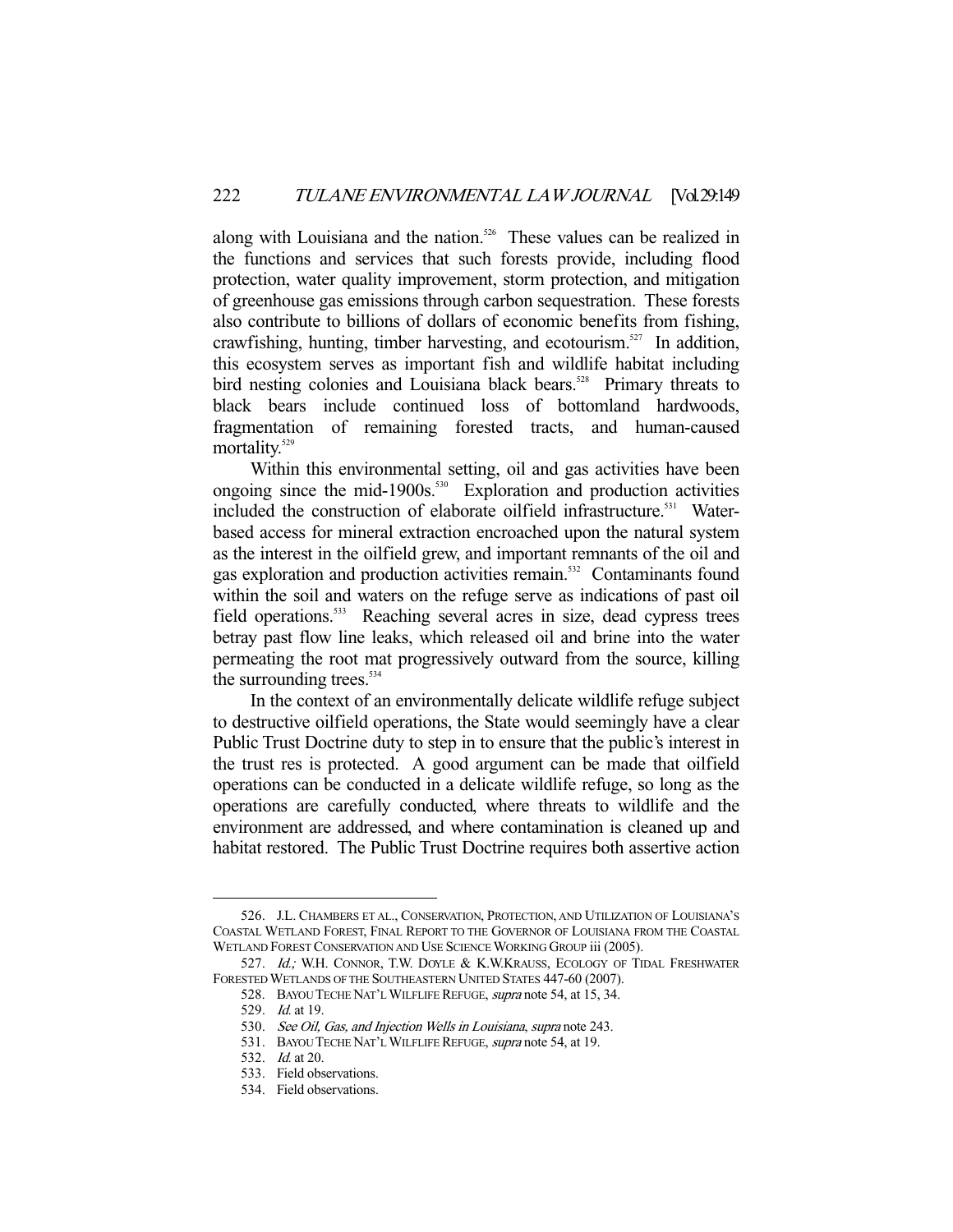on the part of the trustee, in addition to the prohibitory aspects of substantial impairment.

# H. Doctrine Limitations, the Federal Public Trust Doctrine, and PPL Montana

 The State of Louisiana has built state law Public Trust Doctrine protections into its Civil Codes and Constitutions.<sup>535</sup> But there is potentially an additional source of Public Trust Doctrine responsibilities and powers. That additional source is the arguable existence of a federal Public Trust Doctrine that would limit a state's ability to limit its own Public Trust Doctrine duties. The Public Trust Doctrine often appears as a legal concept of debatable shape, power, and source. This is in large part because the Doctrine has not been statutorily based.<sup>536</sup> For this reason, it is unsurprising that there would be much confusion about the Doctrine. For generations, courts have stepped in to apply the Doctrine without much regard to whether the Doctrine is based exclusively in federal or state law, and without considering whether the Doctrine's responsibilities are dischargeable by a state legislature. Some courts have accepted the Doctrine as a federal in nature, but even these cases are not entirely clear.<sup>537</sup> There are fundamental questions of doctrinal basis that have not been definitively answered for over a century. Yet a recent U.S. Supreme Court ruling, and subsequent District Court of Oregon ruling, may shake up the jurisprudence.

 In 2012, the U.S. Supreme Court in PPL Montana, LLC v. Montana applied and distinguished the Equal Footing Doctrine and the Public Trust Doctrine.<sup>538</sup> In doing so, the Court suggested that states may have the power themselves to delineate the precise limits of the Public Trust Doctrine, which in turn might signify that a state legislature could even do away with the Doctrine. This would be a change of direction<sup>539</sup> that would subject the Doctrine to the whims of state legislatures. The PPL

<sup>535.</sup> See supra note 437; supra Section IV.D.

 <sup>536.</sup> The Louisiana State Constitution and Civil Code provisions represent a source of Public Trust Doctrine protections that are independent of the historical import of Public Trust Doctrine protections from England and spread to states under the Equal Footing Doctrine.

<sup>537.</sup> See, e.g., Light v. United States, 220 U.S. 523, 536-37 (1911); Alabama v. Texas, 347 U.S. 272, 273 (1954); United States v. 1.58 Acres of Land, 523 F. Supp. 120, 124 (D. Mass. 1981) (The public trust "is administered by both the federal and state sovereigns.").

 <sup>538.</sup> PPL Montana, LLC v. Montana, 132 S. Ct. 1215 (2012).

 <sup>539.</sup> Lawrence v. Clark Cnty., 254 P.3d 606, 613 (Nev. 2011) ("The public trust doctrine is thus not simply common law easily abrogated by legislation; instead, the doctrine constitutes an inseverable restraint on the state's sovereign power"); 1.58 Acres of Land, 523 F. Supp. at 124 (recognizing the trust as applicable to both the federal and state governments, and providing that the trust "can only be destroyed by the destruction of the sovereign.").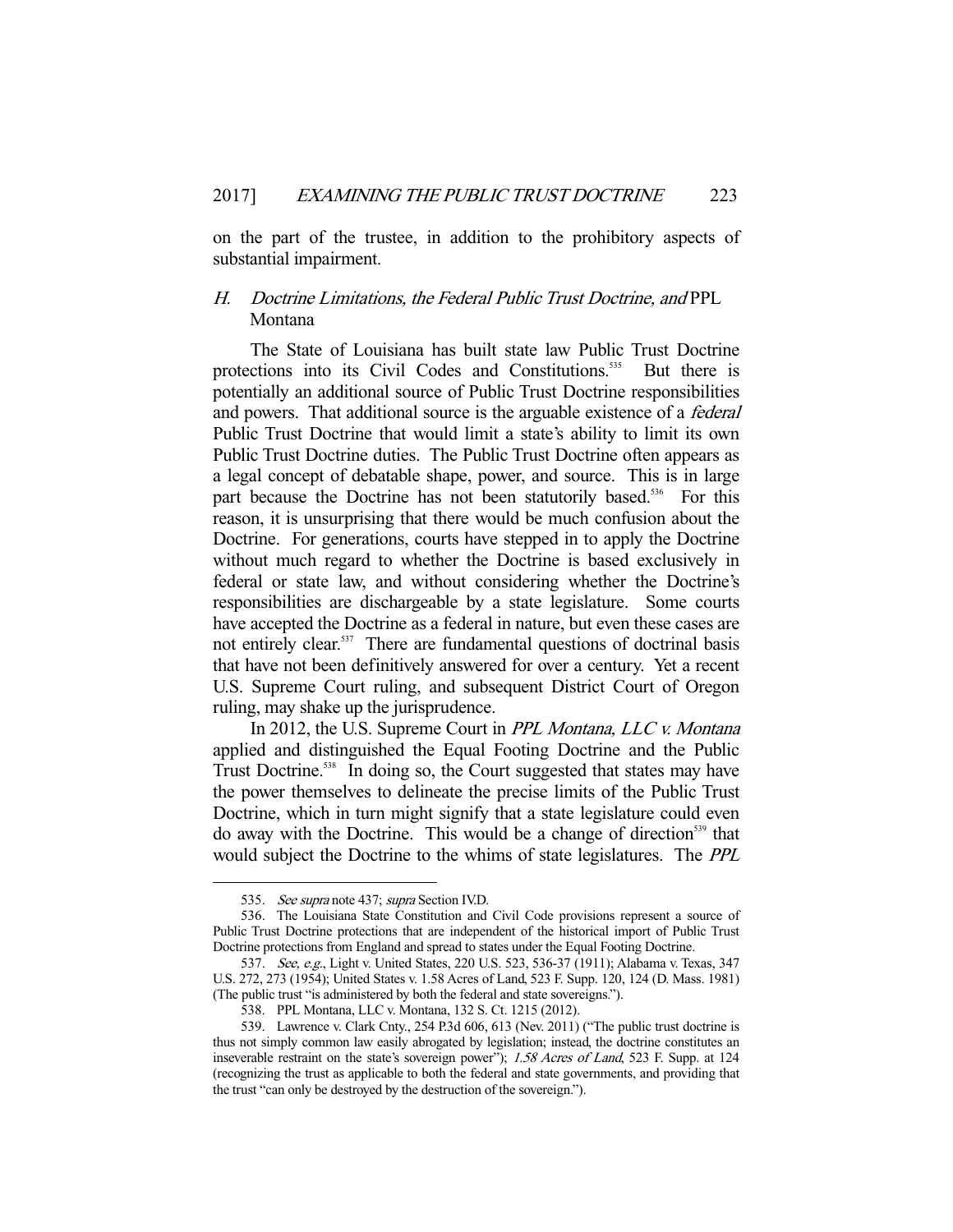Montana case was not about the Public Trust Doctrine; rather, it dealt with ownership of riverbed under the Equal Footing Doctrine.<sup>540</sup> The Court noted in dicta that,

While equal footing cases have noted that the State takes title to the navigable waters and their beds in trust for the public, the contours of that public trust do not depend upon the Constitution. Under accepted principles of federalism, the States retain residual power to determine the scope of the public trust over waters within their borders, while federal law determines riverbed title under the equal-footing doctrine.<sup>541</sup>

This section of dicta in the *PPL Montana* decision has caused quite a  $f$ uss.<sup>542</sup>

Courts are beginning to interpret *PPL Montana*.<sup>543</sup> Some courts have arguably interpreted the ruling to mean that there is no overarching federal Public Trust Doctrine at all, rather that there may only be individual state Public Trust Doctrines, which are subject to the delineation, scope, and standards decided on by state legislatures and courts.544 Interestingly, the PPL Montana Court cited to a book in support of the Doctrine's underpinnings,<sup>545</sup> where the same book expressed that there are "over fifty different applications of the doctrine, one for each State, territory or Commonwealth, as well as the federal government."<sup>546</sup> The PPL Montana ruling may provoke some misunderstanding. For example, *Illinois Central* most likely involved a federal law (or federal

-

545. PPL Montana, 132 S. Ct. 1215, 1235 (2012) (citing DAVID C. SLADE, PUTTING THE PUBLIC TRUST DOCTRINE TO WORK 3-8, 15-24(1990)).

<sup>540.</sup> PPL Montana, 132 S. Ct. at 1235.

 <sup>541.</sup> Id.

<sup>542.</sup> See Morrison, supra note 405.

 <sup>543</sup> See, e.g., Kelsey Cascade Rose Juliana v. United States, 6:15-cv-01517-TC, 2016 WL 6661146 (D. Or. Nov. 10, 2016).

 <sup>544.</sup> See United States v. Walker River Irrigation Dist., 2015 U.S. Dist. LEXIS 69160, at \*31 (D. Nev. May 28, 2015) ("The State of Nevada remains totally free to adopt or reject the public trust doctrine as it sees fit, within the boundaries of the federal Constitution."); Alec L. v. McCarthy, No. 13-5192, 2014 WL 3013301, at \*1 (D.C. Cir. June 5, 2014) ("the public trust doctrine remains a matter of state law") (quoting PPL Montana, 132 S. Ct. at 1235); Idaho v. Coeur d'Alene Tribe of Idaho, 521 U.S. 261, 285 (1997) ("Illinois Central was 'necessarily a statement of Illinois law'") (quoting Appleby v. City of New York, 271 U.S. 364, 395 (1926)); Town of Nags Head v. Toloczko, 728 F.3d 391, 397 n.6 (4th Cir. 2013) ("The scope of the public trust common law doctrine remains the exclusive province of the North Carolina courts to define"); Phillips Petroleum Co. v. Mississippi, 484 U.S. 469, 475 (1988) (citing Shively v. Bowlby, 152 U.S. 1, 26 (1894)). In Phillips Petroleum, the Court ruled that states have "the authority to define the limits of the lands held in public trust and to recognize private rights in such lands as they see fit." *Id.* at 475 (citing *Shively*, 152 U.S. at 26). But this was a statement of dicta because the case did not involve the federal Public Trust Doctrine. In any event, Phillips Petroleum can be read as recognizing the states' roles in applying the Doctrine, but not that a federal Doctrine does not exist.

 <sup>546.</sup> DAVID C. SLADE, PUTTING THE PUBLIC TRUST DOCTRINE TO WORK 4.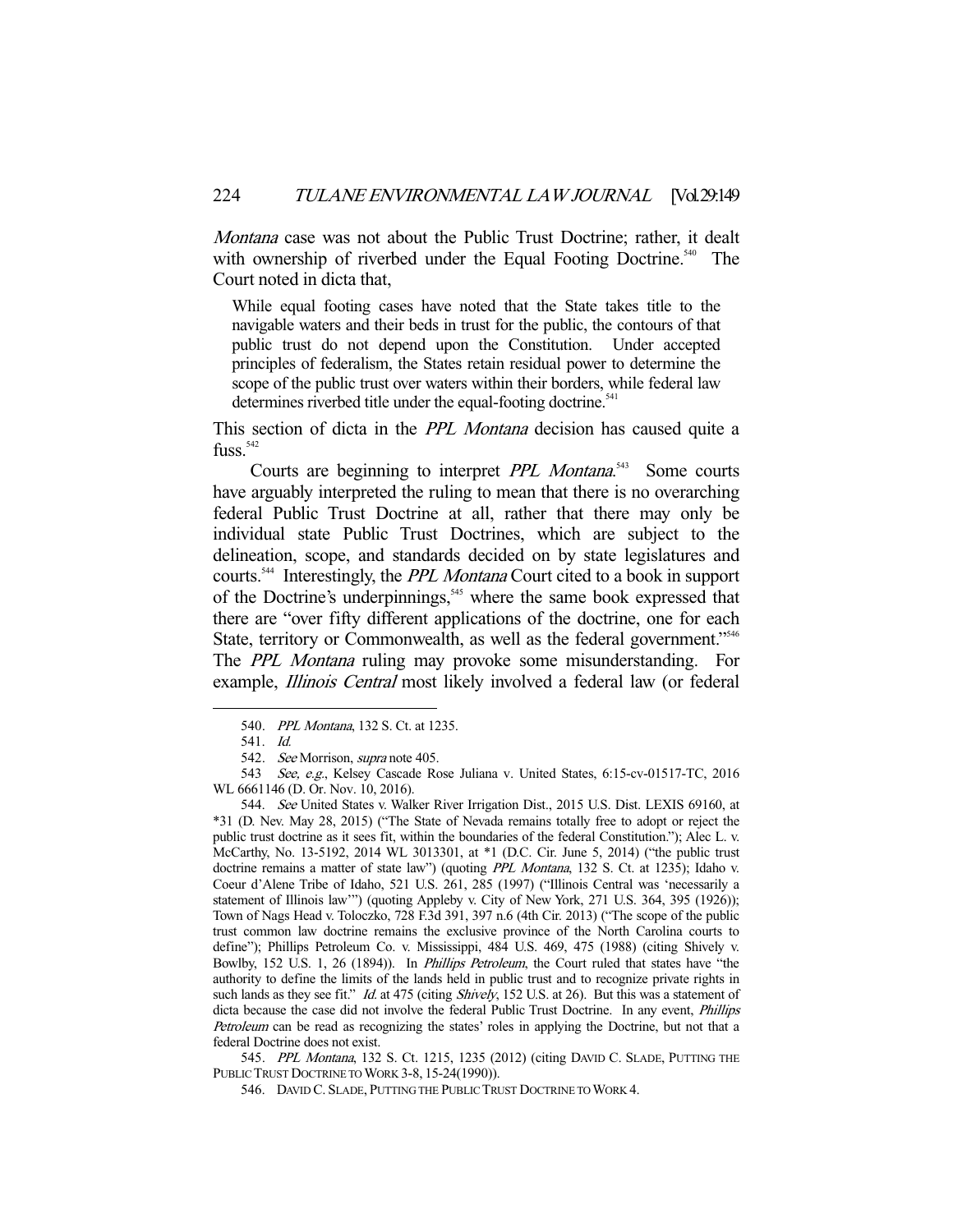general common law) that was binding on state government, not a determination of state law. $547$  In spite of this, as one district court put it, after PPL Montana, "[s]tate law, subject to federal power to regulate vessels and navigation, determines the scope of the public trust doctrine."<sup>548</sup> But a more recent case may put the misinterpretation of *PPL* Montana to rest. See Kelsey Cascade Rose Juliana v. United States, 6:15-cv-01517-TC, 2016 WL 6661146 at \*19-24 (D. Or. Nov. 10, 2016) ("Juliana"). In Juliana, the federal District Court of Oregon noted that PPL Montana was "not a public trust case," and that it instead related to the Equal Footing Doctrine (and specifically, aspect of ownership of navigable waterbottoms). *Juliana* at \*21. The Court noted divergent case law, but was ultimately persuaded by two federal court rulings that conclude that the doctrine does indeed apply to the federal government. Juliana at \*22-23. This could help put to rest the misinterpretation of PPL Montana by other courts. The District Court of Oregon ruling makes it now a total now of at least three federal courts that have concluded that the federal government does indeed have public trust doctrine obligations. However, it is unclear what direction other courts will take in the future on this issue.

# V. MANDAMUS AND INJUNCTION

-

 The Public Trust Doctrine serves to prohibit certain actions while mandating others. The Equal Footing Doctrine is the basis for state law

 <sup>547.</sup> The misunderstanding may stem from a statement in dicta by the Court in the Appleby v. City of New York ruling, which misinterpreted Illinois Central as applying state law. See 271 U.S. 364, 395 (1926). But *Illinois Central* does not reference any state law; and in fact it incorporates the federal Constitution's Reserved Powers. Second, the Appleby Court itself stated that the "general principle and exception" set forth by Illinois Central "have been recognized the country over," which suggests that the doctrine applies as binding on all states (i.e., not a matter of state law). Appleby, 271 U.S. at 395. Third, other federal cases have assumed the presence of an overarching federal Public Trust Doctrine. See United States v. 1.58 Acres of Land, 523 F. Supp. 120, 123 (D. Mass. 1981) (stating that the public trust "is administered by both the federal and state sovereigns" and that the federal government and state governments are trustee and cotrustee of the jus publicum) (citation omitted); In Re Steuart Transp. Co., 495 F. Supp. 38, 40 (E.D. Va. 1980). And if Illinois Central were not a statement of state law, then why, as according to one law review article, of the thirty five state courts to rely on Illinois Central, do twenty nine consider it to be controlling law. See Crystal Chase, The Illinois Central Public Trust Doctrine and Federal Common Law: An Unconventional View, 16 HASTINGS W.NW.J. ENVTL. L. & POL'Y 113, 151-53 (2010). But see Idaho v. Coeur d'Alene Tribe of Idaho, 521 U.S. 261, 285 (1997) ("Illinois Central was 'necessarily a statement of Illinois law'") (quoting Appleby, 271 U.S. at 395); Town of Nags Head v. Toloczko, 728 F.3d 391, 397 n.6 (4th Cir. 2013) ("The scope of the public trust common law doctrine remains the exclusive province of the North Carolina courts to define.").

 <sup>548.</sup> Brigham Oil & Gas, L.P. v. N. Dakota Bd. of Univ. & Sch. Lands, 866 F. Supp. 2d 1082, 1088 (D.N.D. 2012).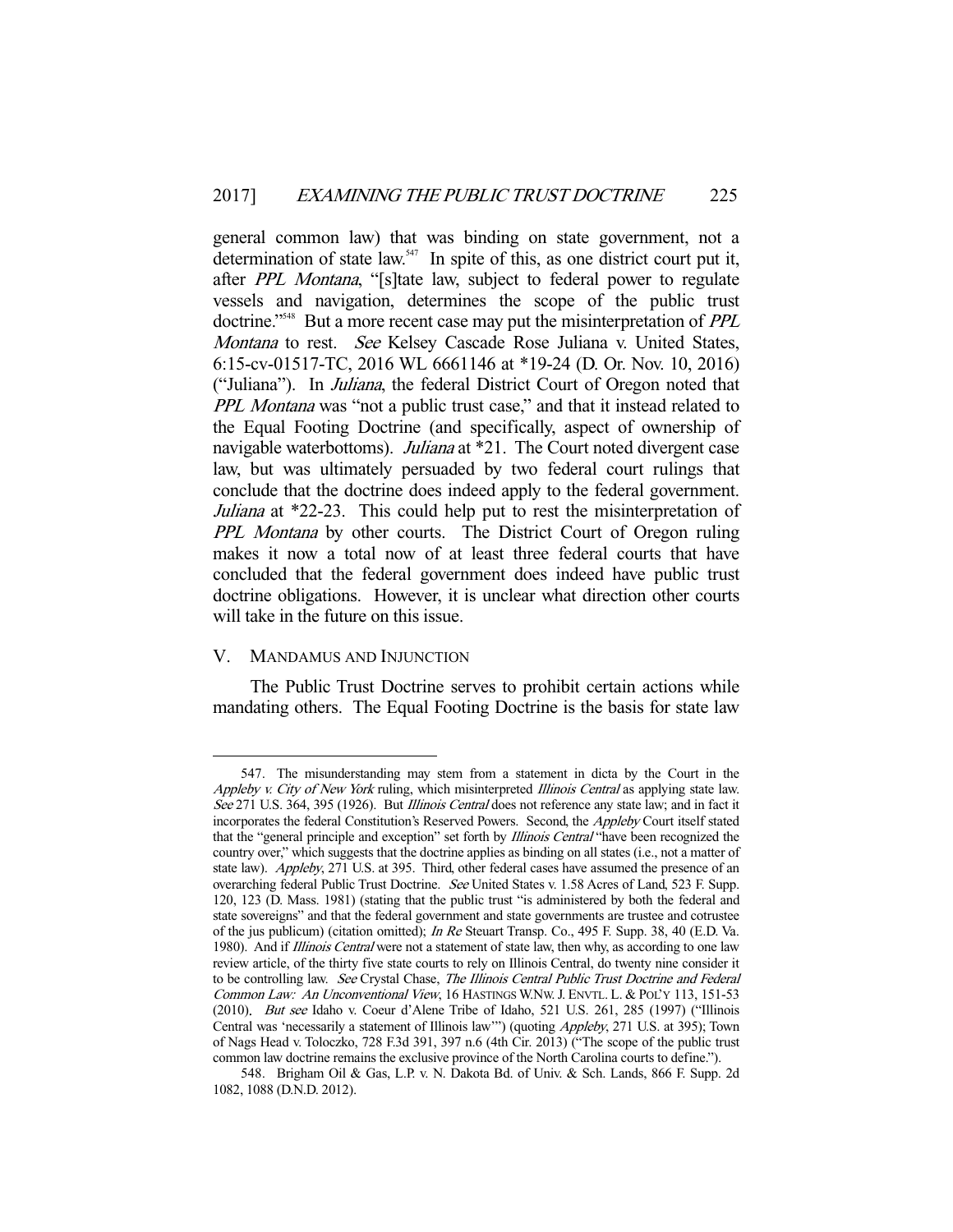concerning ownership of water bottoms.<sup>549</sup> State-owned water bottoms are public things, which pursuant to the Doctrine cannot be alienated to private interests.<sup>550</sup> This prohibitive facet of the Doctrine is firmly rooted in water bottom disputes and has undergone substantial review by commentators and the courts. However, the (nonownership) duty-topreserve aspect has experienced much less consideration. The Louisiana Constitution requires the Legislature to implement the public trust policy.551 It is this facet that the following discussion will further explore by evaluating how the State could be held accountable for failure to meet is mandates.

# A. Resource Agency Legal Mandates

 There is a clear duty on all state agencies and officials to protect and preserve public trust resources. Per the Louisiana Supreme Court in Save Ourselves, "[i]n summary, the Natural Resources article of the 1974 Louisiana Constitution imposes a duty of environmental protection on all state agencies and officials, establishes a standard of environmental protection, and mandates the legislature to enact laws to implement fully this policy."552 In 1944, the Legislature directed that the LDWF protect, conserve, and replenish the natural resources of the state including wildlife of the state.<sup>553</sup> In 1975, the Legislature mandated that the LDWF:

[C]ontrol and supervise all wildlife of the state, including fish and all other acquatic life, and shall execute the laws enacted for the control and supervision of programs relating to the management, protection, conservation, and replenishment of wildlife, fish and acquatic life in the state and the regulation of the shipping of wildlife, fish, furs, and skins.<sup>554</sup>

In addition, the Secretary of the LDWF was to "[d]etermine the policies of the department and, in accordance With the Administrative Procedures Act, make, alter, amend, and promulgate rules and regulations necessary for the administration of the functions of the department."<sup>5555</sup>

 Under this same organic Act, the LDNR was mandated to "conserve, manage, and develop water, minerals, timber, and other natural resources of the state and shall assure the maintenance of a proper

 <sup>549.</sup> PPL Montana, 132 S. Ct. 1215.

 <sup>550.</sup> There are some exceptions, specifically related to the sale of dry lakebeds.

 <sup>551.</sup> LA.CONST. art. IX, § 1.

 <sup>552.</sup> Save Ourselves, Inc. v. La. Envtl. Control Comm'n, 452 So. 2d 1152, 1156 (La. 1984).

 <sup>553. 1944</sup> La. Acts 1008.

 <sup>554.</sup> See LA. STAT.ANN. § 36:602 (2015).

 <sup>555.</sup> See LA. STAT.ANN. § 36:605(A)(2) (2015).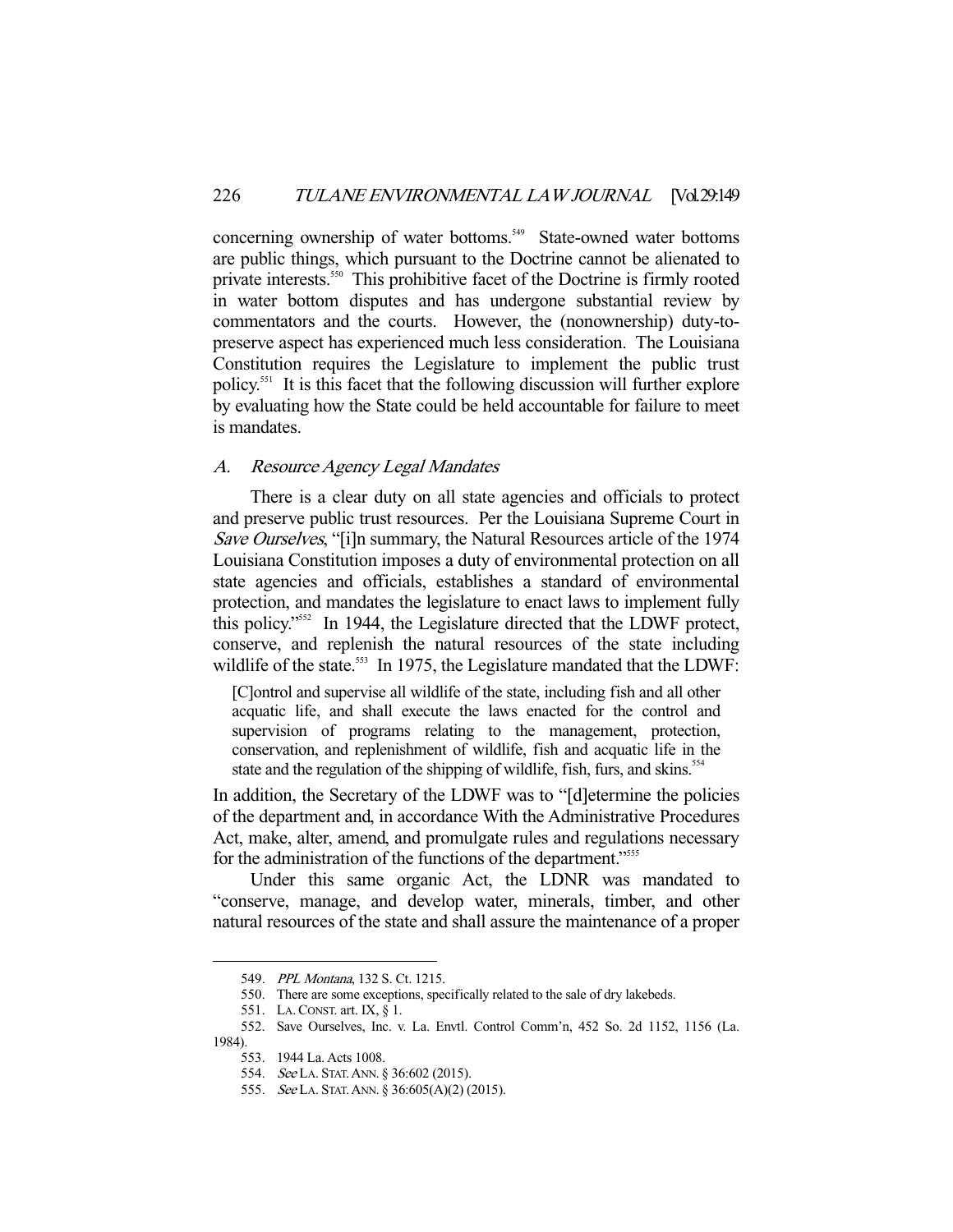ecological balance."556 In addition, the Secretary of the DNR was to "[d]etermine the policies of the department and, in accordance With the Administrative Procedures Act, make, alter, amend, and promulgate rules and regulations necessary for the administration of the functions of the department."557

 A sampling of these rules and regulations are as follows: Louisiana Administrative Code title 43, section 719 (DNR regulation on "Guidelines for Oil, Gas, and Other Mineral Activities"), which requires:

- "Access routes to mineral exploration, production, and refining sites shall be designed and aligned so as to avoid adverse impacts on critical wildlife and vegetation areas to the maximum extent practicable."558
- "Mineral exploration and production sites shall be cleared, revegetated, detoxified, and otherwise restored as near as practicable to their original condition upon termination of operations to the maximum extent practicable."559

Louisiana Administrative Code title 43, section 705 (1980), which is DNR's regulations on "linear facilities" (canals and pipelines), and which contain a host of rules on minimizing the effects on the coast including:

- "Linear facilities shall be planned, designed, located, and built using the best practical techniques to minimize disruption of natural hydrologic and sediment transport patterns, sheet flow, and water quality and to minimize adverse impacts on wetlands."<sup>560</sup>
- "Linear facilities shall be planned, designed, and built using the best practical techniques to prevent bank slumping and erosion, and saltwater intrusion, and to minimize the potential for inland movement of storm-generated surges."<sup>561</sup>
- "Areas dredged for linear facilities shall be backfilled or otherwise restored to the pre-existing conditions upon cessation of use for navigation purposes to the maximum extent practicable."<sup>562</sup>

<sup>556.</sup> See LA. STAT. ANN. § 36:351(B) (2015).

<sup>557.</sup> See LA. STAT. ANN. § 36:354(A)(2) (2015).

 <sup>558.</sup> LA.ADMIN.CODE tit. 43, § 719(E) (2015).

<sup>559.</sup> *Id.* § 719(M).

 <sup>560.</sup> Id. § 705(I).

 <sup>561.</sup> Id. § 705(J).

 <sup>562.</sup> Id. § 705(N).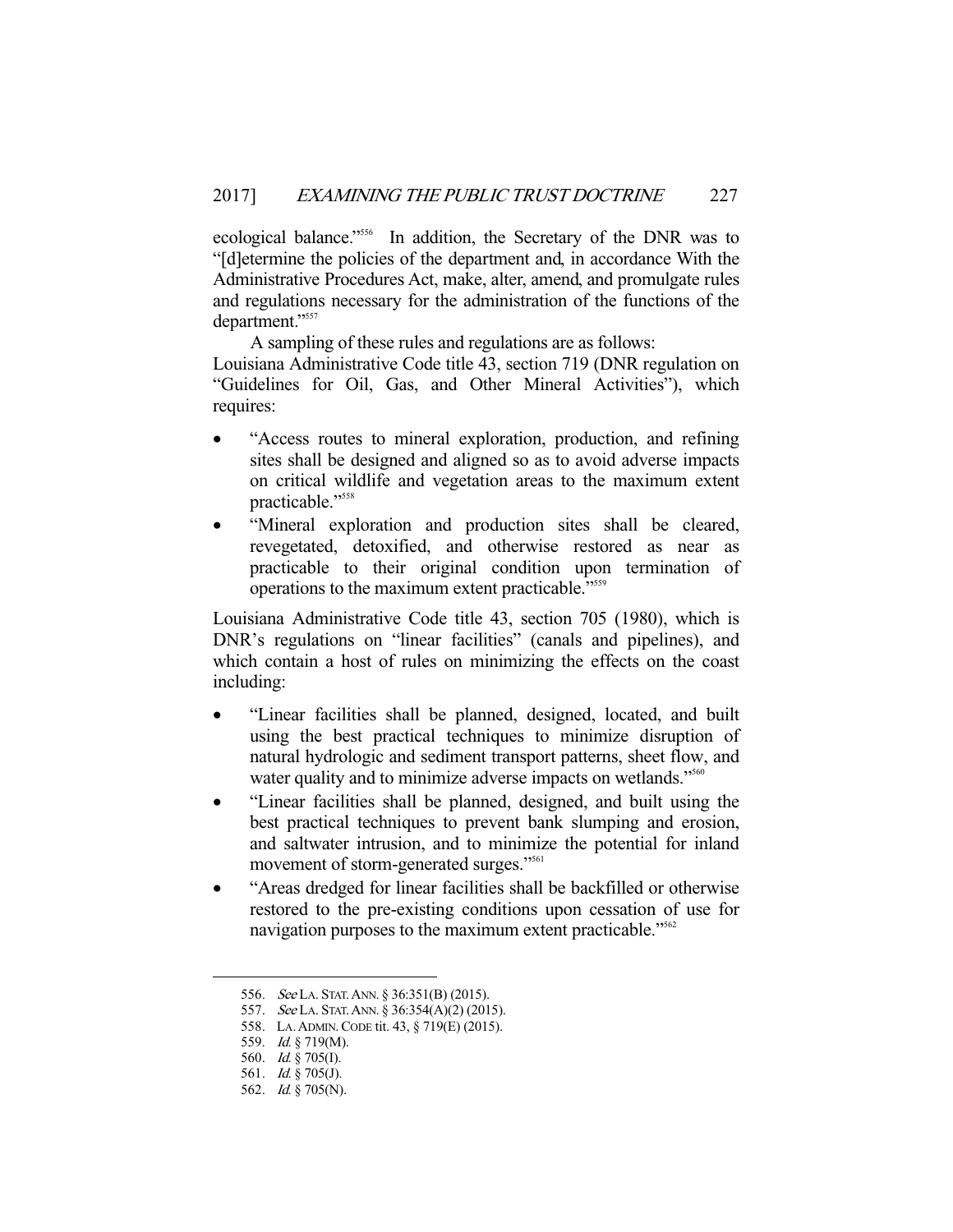Revised Statute 36, section 602 (Department of Wildlife and Fisheries; creation; domicile; composition; purposes and functions), which provides:

 "The department shall also be responsible for the conservation and management of all renewable resources on all wildlife management areas, wildlife refuges, scenic rivers, and wildlife preserves that it may own or lease. The department shall also exercise such powers and perform such functions as required with regard to all other duties delegated by law."<sup>563</sup>

Louisiana Revised Statute 56:765 (entitled Donations for wildlife refuges, wildlife management areas, and public hunting grounds; applicability of certain laws), which provides:

 "The provisions of [Louisiana Revised Statute 30:148.1-.7, 47:648 (Mineral Board leasing of public lands)] shall not authorize the breach of any term or condition of any donation which has been accepted by the state involving any state wildlife refuge, wildlife management area, or public hunting ground."<sup>564</sup>

Louisiana Revised Statute 56:109(C) (entitled Wildlife management areas; wildlife refuges; public hunting grounds and recreation areas; notice; signs; hunters with disabilities), which provides that:

 "No person shall knowingly take, attempt to take, disturb, or destroy any wild bird or wild quadruped or the nest, egg, or young thereof on lands set apart as wildlife management areas and wildlife refuges."<sup>565</sup>

Louisiana Revised Statute 56:109.2(A) (entitled Preservation of wildlife management areas; wildlife refuges; public hunting grounds and recreation areas), which provides that:

 "The commission shall exercise its authority to manage wildlife management areas, wildlife refuges, public hunting grounds and recreation areas in a manner to support, promote and enhance public hunting, fishing, and recreational opportunities to the extent authorized by law. The commission shall recognize, to the extent authorized by law, hunting, fishing, and recreational opportunities as primary uses of wildlife management areas, wildlife refuges,

 <sup>563.</sup> LA. STAT.ANN. § 36:602 (2015).

 <sup>564.</sup> LA. STAT.ANN. § 56:765.

 <sup>565.</sup> LA. STAT.ANN. § 56:109.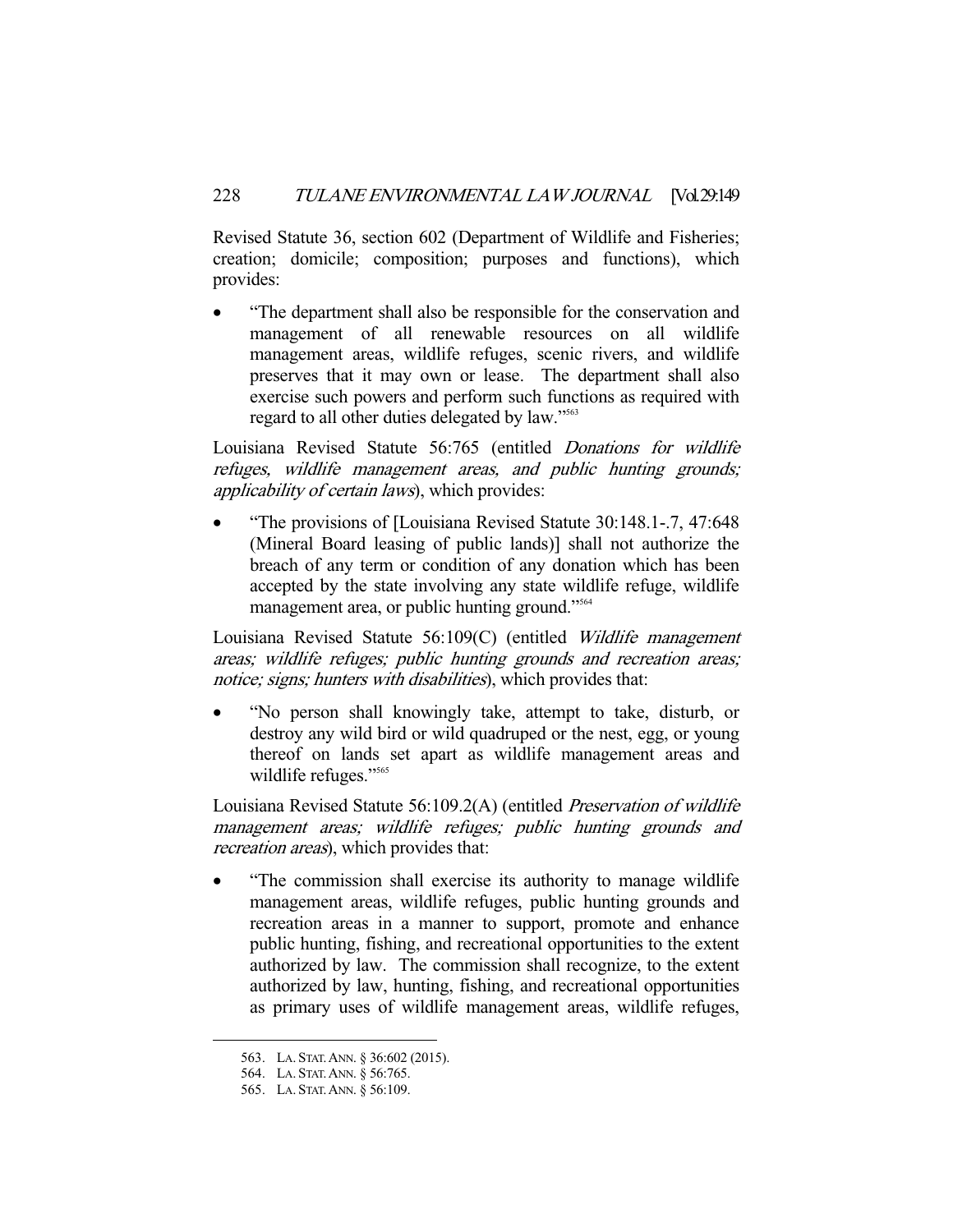public hunting grounds and recreation areas that are available for public hunting, fishing, and recreational opportunities. The commission shall make land management decisions based on criteria that include public hunting, fishing, and recreational opportunities as a primary consideration."566

Statewide Order 29-B, 1986 Amendments (entitled Amendments concerning the storage, treatment, and disposal of nonhazardous oilfield waste generated from the drilling and production of oil and gas wells; the construction, operation, monitoring, and closure of pits used to store produced water and other nonhazardous oilfield waste; and the reuse of physically, chemically, biologically, or otherwise processed nonhazardous oilfield waste), which provides that "pits which are not to be utilized in the operation of oil and gas  $\dots$  must be permanently closed."<sup>567</sup>

### 1. Mandamus Actions

 In the event a state agency has failed to comply with its legislatively mandated duties, an action could be brought against the state to require the state to fulfill those duties.

 Pursuant to Louisiana Code of Civil Procedure article 3863, "[a] writ of mandamus may be directed to a public officer to compel the performance of a *ministerial duty* required by law."<sup>568</sup> A "ministerial duty" means one which is so "*clear and simple*" (or "clear and specific") that it does not call for exercise of judgment and discretion by officer or body at whose hands performance is required (i.e., that no element of discretion can be exercised in its performance).<sup>569</sup> Similarly, mandamus is also inappropriate where *evaluation of evidence* must be exercised.<sup>570</sup>

-

 570. Allen v. St. Tammany Par. Police Jury, 690 So. 2d 150, 153 (1st. Cir. 1997) (holding mandamus is inappropriate in matters where discretion and evaluation of evidence must be exercised; mandamus is an extraordinary remedy which must be used by the court sparingly and

 <sup>566.</sup> LA. STAT.ANN. § 56:109.2(A).

 <sup>567.</sup> LA.ADMIN.CODE tit. 43, § 303 (H).

 <sup>568.</sup> LA.CODE CIV. PROC.ANN. art 3863 (2015).

 <sup>569.</sup> Ernest M. Loeb Co. v. Avoyelles Drainage Dist. No. 8 of Parish of Avoyelles, 60 F. Supp. 296, 306 (W.D. La. 1945); Naquin v. Lafayette Pub. Utilities Auth., 963 So. 2d 1045, 1048 (La. App. 3 Cir. 2007); see also LA. CODE CIV. PROC. ANN. art 3863 (Comment b) ("Mandamus will issue only when there is a clear and specific right to be enforced or a duty which ought to be performed. It never issues in doubtful cases. It may be used only to compel the performance of purely ministerial duties."). For an additional example, in the Mouton v. Department of Wildlife & Fisheries for State of Louisiana case, described in more detail above, plaintiff fishermen sought a writ of mandamus to compel the DWF to enforce a law banning certain trout fishing. 657 So.2d 622, 624 (La. App. 1 Cir. 1995). The DWF had sent a Secretary of DWF a letter to the DWF's Enforcement Division to advise that the DWF would no longer enforce the ban. The duty at issue seemed to be ministerial, but the First Circuit ruled on standing without reaching the issue of whether the duty was ministerial. 657 So.2d 622.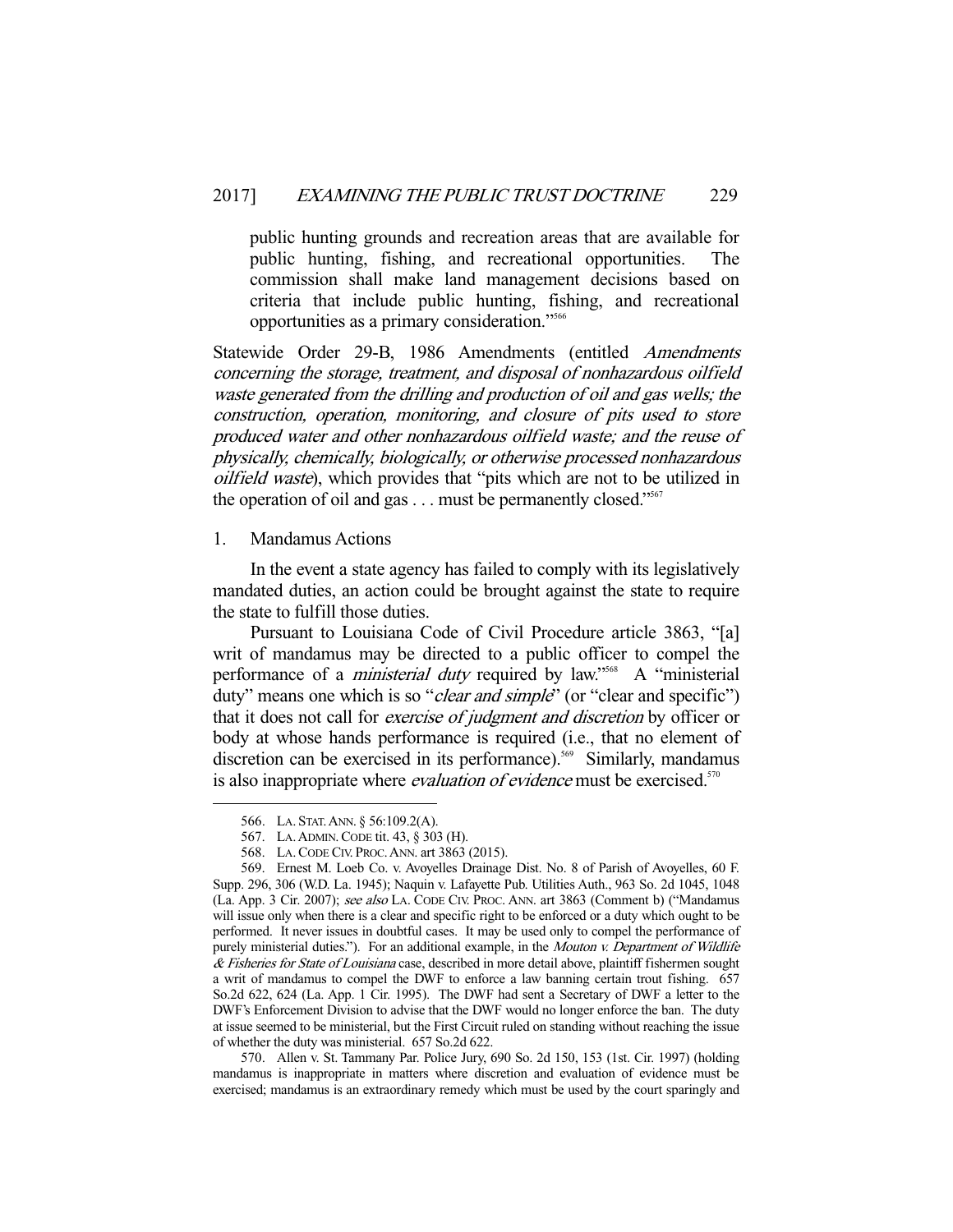The proper function of a writ of mandamus is to compel the doing of a specific thing. . . . It contemplates the necessity of indicating the precise thing to be done, and so it is generally held that it is not an appropriate remedy for the enforcement of duties generally, or to *control and regulate a* general course of official conduct for a long series of continuous acts to be performed under varying conditions.<sup>571</sup>

#### 2. Ministerial Duties Examined

-

 A mandamus action may be viable, only if a plaintiff can establish that the state has failed to perform a ministerial duty. Courts have addressed what constitutes a ministerial duty, and this case law is instructive.

 Here, if the plaintiffs are to bring an argument that Louisiana state agencies must be compelled to enforce state laws and regulations, they must overcome *Peterson* and *Schoeffler*.<sup>572</sup> Under *Schoeffler*, there must be a ministerial duty on the state to enforce the law, and the plaintiffs will need something more specific than the introductory purpose, responsibility, and powers provisions of the respective state agencies (i.e., something more than DNR's public trust responsibility under Louisiana Revised Statute section 41:1701).

 In addition, a mandamus action will only be effective if it seeks to compel agencies to perform a ministerial duty required by law. "Mandamus proceedings cannot be invoked to enforce a contract."<sup>573</sup> On their face, the deed of donation and lease provisions related to oil and gas exploration and production on Rockefeller Refuge seem to provide strong language identifying possible ministerial duties that would support a mandamus action.<sup>574</sup> However, these agreements would seemingly be regarded as contracts, and thus, not be available for use in a mandatory action as a ministerial duty.<sup>575</sup>

only to compel action that is clearly provided by law); Elliott v. East Carroll Par. Police Jury, 421 So. 2d 1196, 1998 (La. App. 1 Cir. 1982); Bonvillian v. Dep't of Ins., 906 So.2d 596, 599 (La. App. 1 Cir. 2005), 906 So. 2d 596, 599; Wiginton v. Tangipahoa Par. Council, 790 So. 2d 160, 163 (La. App. 1st Cir. 2001) (holding where officer has the slightest discretion to perform duty, there can be no action in mandamus; writ should not be used in doubtful cases).

 <sup>571.</sup> State v. Mayor & Bd. of Aldermen of Tallulah, 549 So. 2d 891, 896 (La. Ct. App. 1989); see also Windjammer, Inc. v. Hardy, 458 So. 2d 493 (La. Ct. App. 4th Cir. 1984), writ denied, 460 So. 2d 606 (La. 1984).

 <sup>572.</sup> Peterson v. May, 39470 (La. App. 2 Cir. 04/13/05), 900 So. 2d 297, 299-300; Schoeffler v. Drake Hunting Club, 05-499 (La. App. 3 Cir. 01/04/06), 919 So. 2d 822, 837-38.

 <sup>573.</sup> State ex rel. New Orleans v. Louisiana Highway Com., 156 So. 806, 810 (La. 1934).

<sup>574.</sup> See Deed of Donation for Rockefeller, dated Nov. 8, 1920 (on file with authors).

 <sup>575.</sup> Act 71 of 1920 authorized the Governor and Commissioner of Conservation to accept donation, incorporates reference to terms and conditions of acceptance, and declares deed as a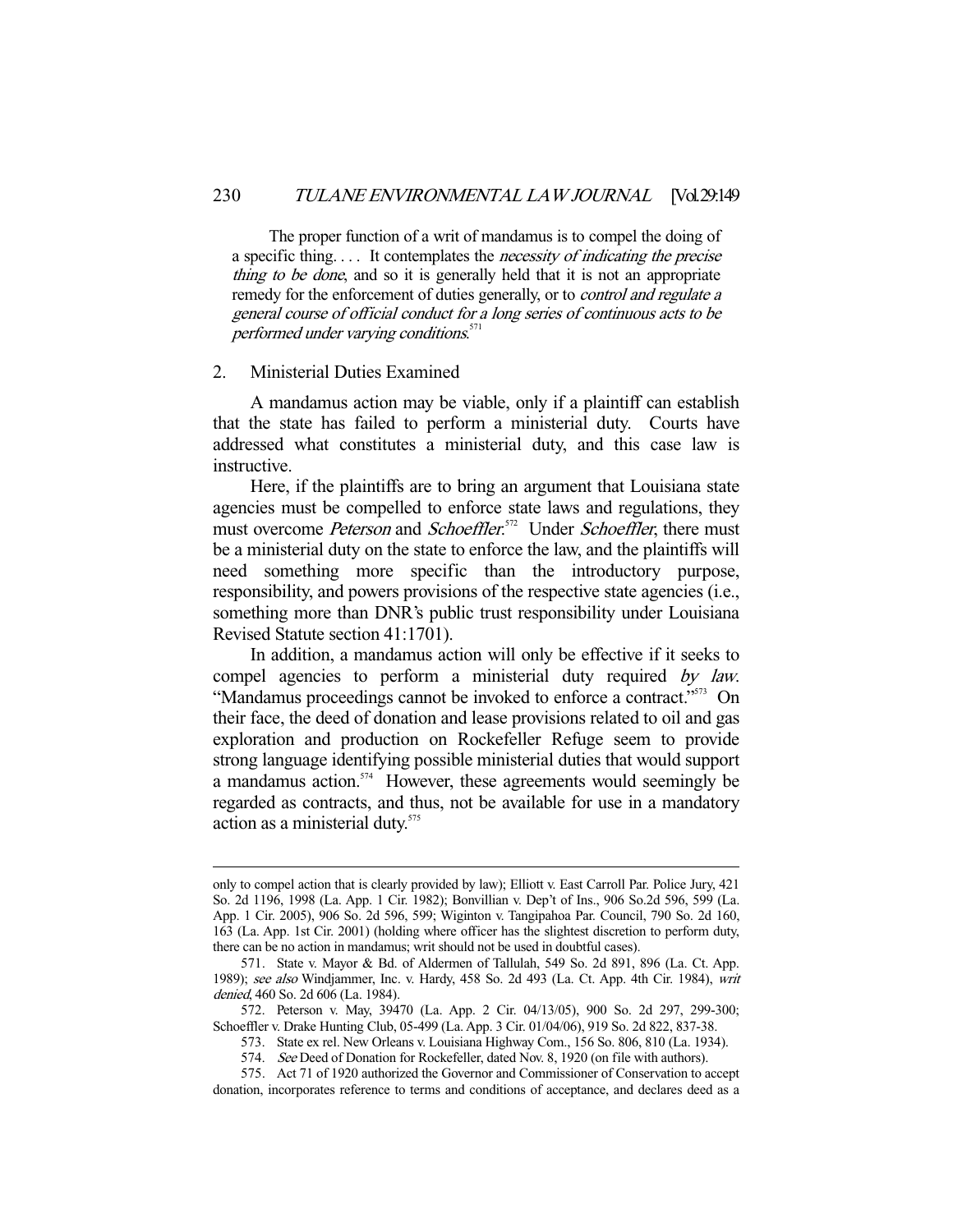Application of these principles to the available duties and obligations of agencies contained in the regulatory and statutory framework does not appear to provide a simple or clear ministerial duty, but this is uncertain. For example, Louisiana Revised Statute section 56:109.2(A) requires the Commission to "exercise its authority to manage wildlife management areas . . . in a manner to support, promote and enhance public hunting, fishing, and recreational opportunities to the extent authorized by law."<sup>576</sup> One could argue that this statute mandates the Commission to manage the refuge properties but leaves the Commission the discretion on how to manage. Therefore, a mandamus action would not be proper because the law does not identify the precise thing to be done, but rather gives the LDWF discretion on how to accomplish management objectives. An opposing argument may state that allowing contamination to reside on a refuge is the antithesis of the statute's intended purpose of public use and flies in the face of any management that purports to support, promote, and enhance public hunting, fishing, and recreational opportunities. The LDWF is directed to manage refuges in a particular manner that is not being adhered to.<sup>577</sup> Thus, the act could be argued to create a ministerial duty to protect against things like pollution.

 Another statute may establish a ministerial duty. Louisiana Revised Statute section 36:602 provides that "[t]he department shall also be responsible for the conservation and management of all renewable resources on all wildlife management areas."<sup>578</sup> At first blush, this statute seems to assign to LDWF general responsibilities of conservation and management, which would seemingly not provide the requisite specificity for a ministerial duty. However, the use of the term "all" seems to require the LDWF to ensure that no resource be neglected and every resource conserved and managed. Conservation can be defined as the wise management and use of natural resources.<sup>579</sup> Management can be defined as the art and science of manipulating the biota, habitat, or human users to produce some desired end result. If sites are contaminated with exploration and production wastes on refuge lands, the impacted resources certainly are not being conserved or managed as directed.

contract the violation of which is enforceable by the donor in state court. See LA. STAT. ANN. § 56:797(A)(1) (2015).

 <sup>576.</sup> LA. STAT.ANN. § 56:109(A).

<sup>577.</sup> See id. § 56:109.

 <sup>578.</sup> LA. STAT.ANN. § 36:602.

 <sup>579.</sup> Conservation, BLACK'S LAW DICTIONARY (10th ed. 2014).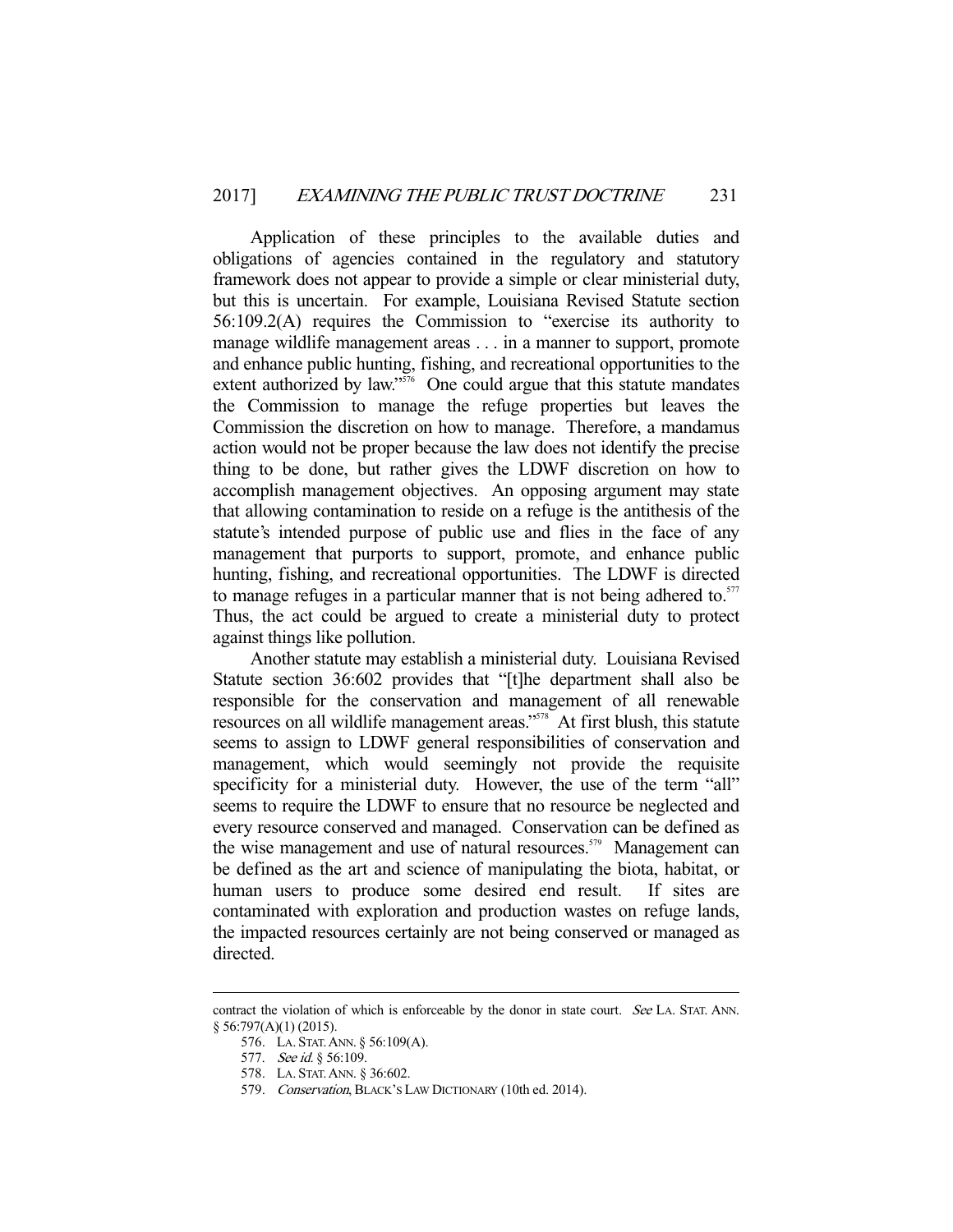For some statutory ministerial duties, it may not be required that the duty be an affirmative action that a state has foregone. As such, where the law provides clear standards, certain actions may be required as "ministerial" duties even though they are not expressly stated. For example, in *Dore Energy Corp. v. Bohlinger*,<sup>580</sup> the Louisiana First Circuit Court of Appeals found that Louisiana Revised Statute section  $30:2276(G)(3)$  contained a ministerial duty.<sup>581</sup> The statute provides, in part:

In furtherance of the purpose of this Chapter, a person who has incurred remedial costs in responding to a discharge or disposal of a substance covered by this Chapter, without the need for an initial demand by the secretary, may sue and recover such remedial costs as defined in R.S. 30:2272(9) from any person found by a court to have performed any of the activities listed in Subsection A if the plan for remedial action was approved by the secretary in advance or, if an emergency, the secretary was notified without unreasonable delay and the secretary accepts the plan thereafter.<sup>582</sup>

 The statute does not clearly or expressly provide that the DNR Secretary must review a plan. Instead, the statute only alludes to the DNR Secretary's approval.<sup>583</sup> But the court ultimately decided that review of a plan was indeed a ministerial duty that was established by the statute.<sup>584</sup> *Dore* may provide the basis for an argument that qualification as a ministerial duty does not require that affirmative action be stated in the law, but that the agency must take appropriate steps to accomplish the objective of the law.

 Ultimately, the ministerial duty sought to be enforced in the requested relief would have to be carefully crafted to overcome the challenges it would face from an adverse party.

 Further, in addition to finding the right "ministerial" duty in the laws, regulations, or Public Trust Doctrine, in a hypothetical matter to protect the state's public lands, the relief sought must be appropriately drafted narrowly and discretely. The relief sought must indicate the "precise thing to be done" and could not simply command the agency "to control and regulate a general course of official conduct for a long series

 <sup>580.</sup> Dore Energy Corp. v. Bohlinger, 889 So. 2d 295 (La. App. 1 Cir. 2004).

<sup>581.</sup> *Id.* at 297-98.

 <sup>582.</sup> LA. STAT.ANN. § 30:2276(G)(3).

 <sup>583.</sup> Id.

 <sup>584.</sup> Dore Energy Corp., 889 So. 2d at 297-98.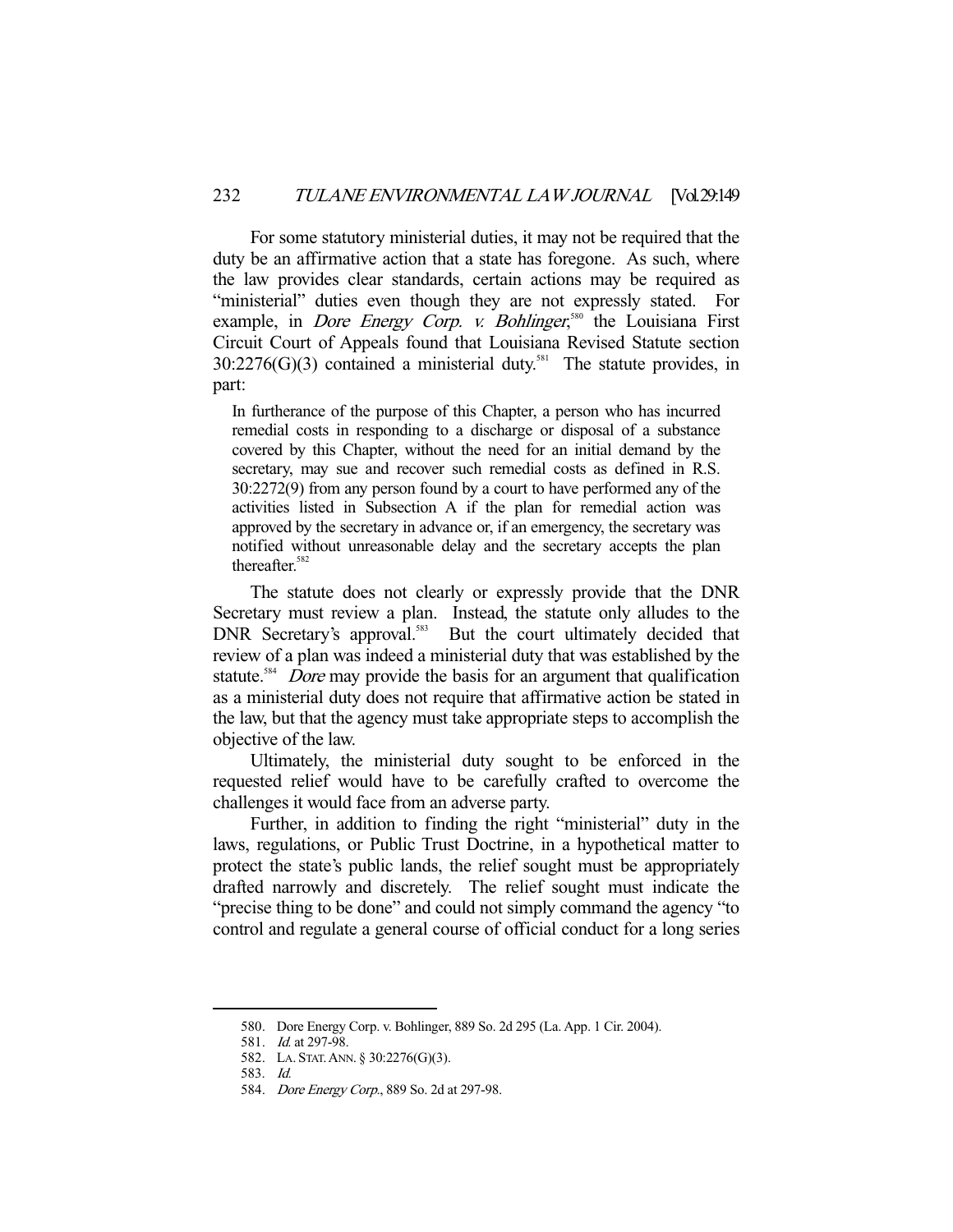of continuous acts to be performed under varying conditions."585 As such, the relief sought could not simply be to "enforce the law" generally; it would have to be precise.

### 3. Mandamus Plaintiff

 A cause of action under the Public Trust Doctrine would require a plaintiff with proper standing, and under the Public Trust Doctrine standing requirements are arguably heightened. Unlike injunctive relief, in a mandamus action, a plaintiff needs a special, peculiar, or financial interest that is not common to all people (i.e., that is not a duty of the agency which is equally due all citizens).<sup>586</sup>

 The purpose for requiring this heightened standard was expressed by the Louisiana Supreme Court:

The requirement that a plaintiff in a mandamus proceeding demonstrate a "special interest" in the action was imposed to insure a fair presentation and development of the issues by truly adverse parties. Without a showing of such a personal and special interest in mandamus cases, we feared interference by the judiciary would surpass the authority allocated by the tripartite system.<sup>58</sup>

 Jurisprudence indicates that a mandamus action brought by an environmental group or some other generalized class like licensed fishermen may be barred for lack of standing.<sup>588</sup> However, neighboring landowners could seemingly have a specialized or particular interest in cleaning up contamination on refuge lands if contamination plumes extend off-site and impact the affected landowner's property. Also, individuals who have obtained permits to access and use refuge property could possibly serve as plaintiffs. Permits issued by the refuge give the permit holder a status and privilege not held by the general public. Further, for public lands that have eroded and are converting to water due to state mismanagement and careless oil and gas operations, nearby residents who rely on those public lands as buffers for storm surges may also have the requisite standing.

 <sup>585.</sup> State v. Mayor & Bd. of Aldermen of Tallulah, 549 So. 2d 891, 896 (La. Ct. App. 1989); see also Windjammer, Inc. v. Hardy, 458 So. 2d 493, 495 (La. Ct. App. 1984) writ denied, 460 So. 2d 606 (La. 1984) (citation omitted).

 <sup>586.</sup> Jumonville v. Hebert, 170 So. 497, 499 (La. App. 1936).

 <sup>587.</sup> La. Associated Gen. Contrs., Inc. v. Calcasieu Par. Sch. Bd., 586 So. 2d 1354, 1358 (La. 1991).

<sup>588.</sup> See infra, discussion on Mouton v. Department of Wildlife & Fisheries for State of La., 657 So. 2d 622 (La. App. 1 Cir. 1995).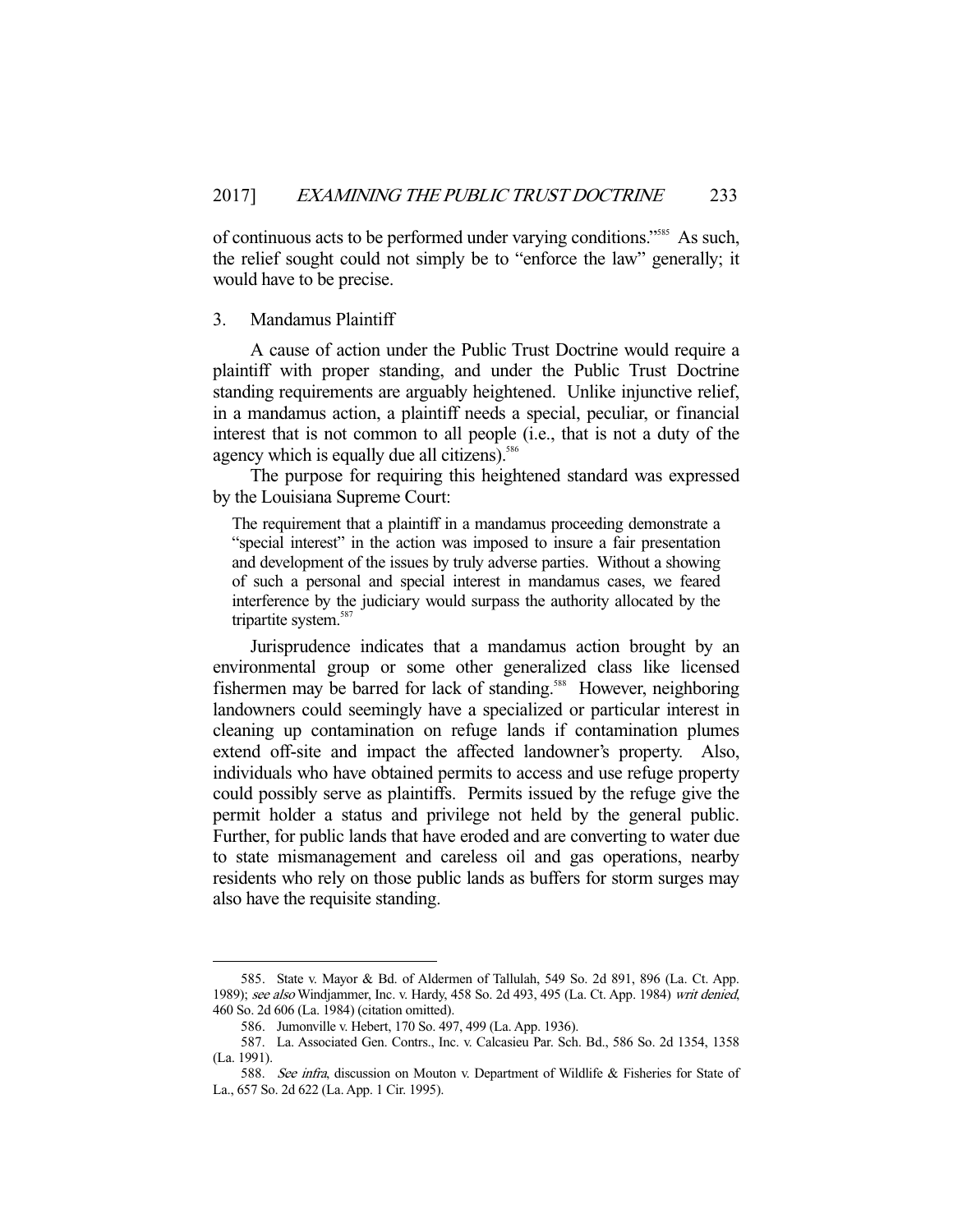In *Mouton v. Department of Wildlife & Fisheries*, the First Circuit Court of Appeal of Louisiana denied the plaintiff standing because there was "no allegation or proof that the livelihood, health, welfare, or personal interests" of the plaintiff would be directly affected.<sup>589</sup> In Mouton, a recreational fisherman brought a mandamus action under the Public Trust Doctrine against the LDWF relating to commercial fishing regulations that prohibited commercial weekend speckle trout fishing.<sup>590</sup> The court did not reach the substantive issues because it found the petitioner lacked standing.

 Moreover, to bring a suit requesting the issuance of a writ of mandamus to a public official, a plaintiff must show some special interest separate and distinct from that of the public at large. In League of Women Voters of New Orleans v. City of New Orleans, the Louisiana Supreme Court held that a public right or duty may not be compelled or enforced by a private citizen without a showing of a personal grievance or interest in the outcome. Without a showing of some special interest in the performance sought of a public commission, which is separate and distinct from the interest of the public at large, a plaintiff will not be permitted to proceed. The *requirement* that a plaintiff in a mandamus proceeding demonstrate some special interest in the action was *imposed to ensure a fair* presentation and development of the issues by truly adverse parties. Without a showing of such personal and special interest in mandamus cases, interest by the judiciary may surpass the authority allocated by the tripartite system.<sup>591</sup>

 Note that the Mouton case does not stand for the proposition that all Public Trust Doctrine cases require a heightened standard for standing. The Mouton court applied the heightened mandamus standard, and so it is logical that a different type of suit (e.g., injunction) would not require a heightened standard such that Mouton would not apply.

 In the context of contaminated oilfield legacy sites, exposure to contamination by users of the resource could directly affect their health depending on the types of contamination present and the amount of exposure (i.e., risk). Also, exposure of fish and wildlife to contamination can affect reproduction success and survival, which can translate into an impact on commercial fishermen who rely on the resource for their livelihoods, as well as to those individuals who consume contaminated fish and game.

 <sup>589.</sup> Mouton v. Dep't of Wildlife & Fisheries for La., 95-0101, pp. 6-7 (La. App. 1 Cir. 6/23/95); 657 So. 2d 622, 628.

 <sup>590.</sup> Id. at 623-24.

 <sup>591.</sup> Id. at 626-27 (citations omitted).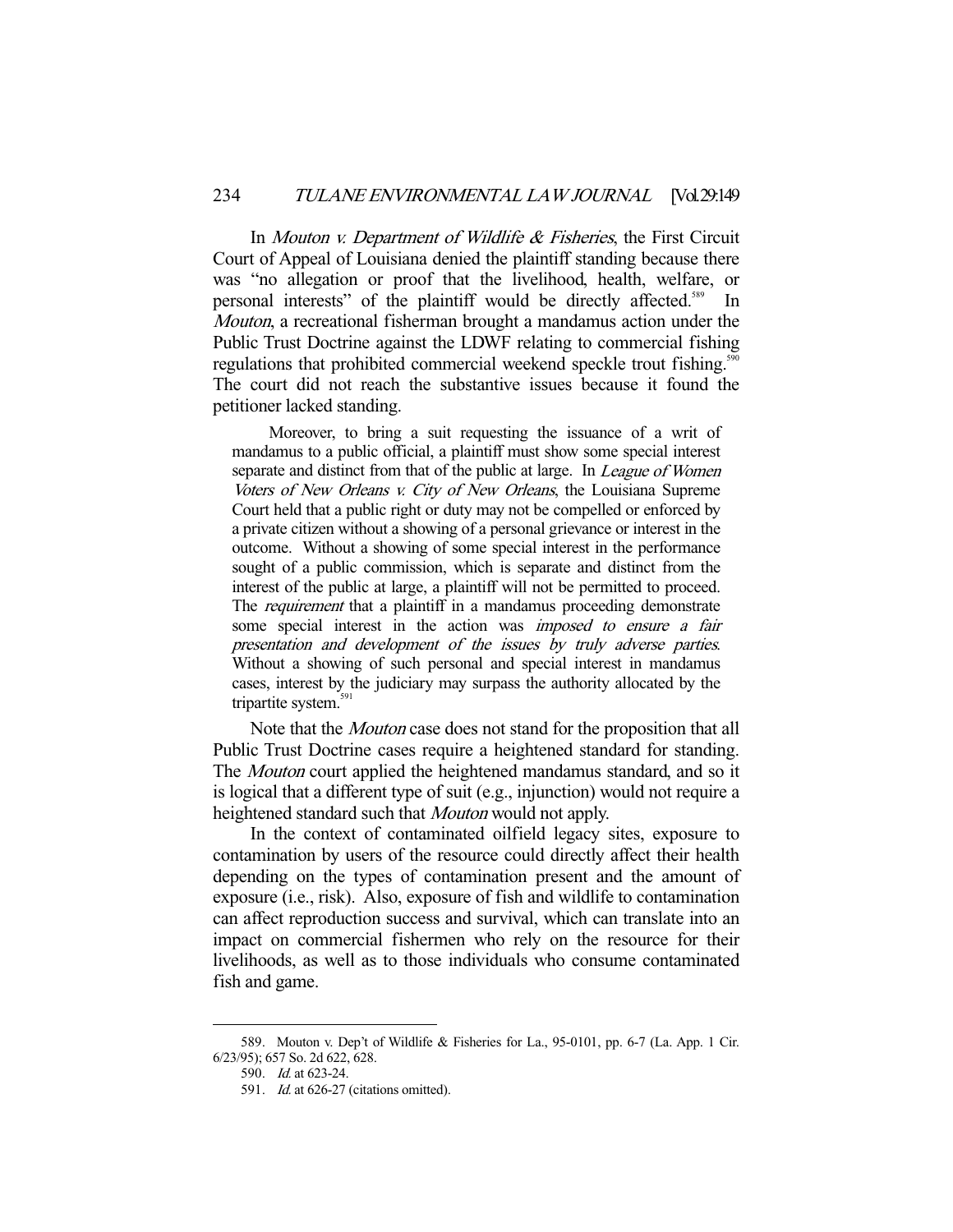#### B. Injunction

 If a mandamus action is not viable, there may be an alternative in a suit for injunctive relief; however, injunctive relief may be limited. Under Louisiana Civil Code article 3601, "[a]n injunction shall be issued in cases where irreparable injury, loss, or damage may otherwise result to the applicant, or in other cases specifically provided by law... $\cdot$ <sup>592</sup> Unlike in a mandamus action, a plaintiff in an injunction action need not show a special and particular interest. Rather, if a citizen seeks merely to enjoin an agency's unlawful action, the Louisiana Supreme Court has ruled that the citizen may present a claim upon a mere showing of any interest, however "small and indeterminable."<sup>593</sup> However, this broadstanding ruling has been questioned by the Louisiana Third Circuit.<sup>594</sup> The plaintiff must have "real and actual" interest,<sup>595</sup> and that is a much easier standard to achieve than the "special and particular" interest required for mandamus standing. According to the Louisiana First Circuit, "a plaintiff must show that he has a legally protectable and tangible interest in the litigation," and "[e]ven when a plaintiff seeks to restrain a public body from an alleged unlawful action, the plaintiff must still demonstrate an interest that will be affected by the challenged action, however small and indeterminable."<sup>596</sup> Thus, here, in an injunction action, citizens and environmental groups would have a much easier path to establish standing than in a mandamus action.

 Generally, injunctive relief available is limited to a court's prohibition of some act.<sup>597</sup> A "mandatory injunction" compels a defendant's affirmative act, but tends to be limited to when a defendant interferes with a plaintiff's enjoyment of a real right.<sup>598</sup> If there is a real

 <sup>592.</sup> LA.CODE CIV. PROC.ANN. art. 3601.

<sup>593.</sup> See All. for Affordable Energy v. Council of New Orleans, 677 So. 2d 424, 428 (La. 1996).

 <sup>594.</sup> Citizen Comm. for Better Law Enf't v. City of Lafayette, 95-1630 (La. App. 3 Cir. 11/20/96), 685 So. 2d 289, 293 writ denied, 96-3087 (La. 2/7/97), 688 So. 2d 507.

 <sup>595.</sup> LA. CODE CIV. PROC. ANN. art. 681 ("Except as otherwise provided by law, an action can be brought only by a person having a real and actual interest which he asserts.").

 <sup>596.</sup> Martin v. Dep't of Pub. Safety, 1997-0272 (La. App. 1 Cir. 2/20/98), 708 So. 2d 1182, 1184.

 <sup>597.</sup> Prophet v. Builders, Inc., 462 P.2d 122, 126 (1969) (holding that while the granting of mandatory injunctions is governed by the same rules as granting of preventive injunctions, courts are more reluctant to grant mandatory injunctions than prohibitory ones and generally an injunction will not lie except in prohibitory form).

<sup>598.</sup> See 2 LA. CIV. L. TREATISE, PROPERTY § 11:45 (5th ed. 2015); City of Baton Rouge/Par. of East Baton Rouge v. 200 Gov't St., LLC, 2008 CA 0510, p. 4-5 (La. Ct. App. 1st Cir. 09/23/08), 995 So. 2d 32, 36 (explaining that generally, an injunction will issue only in its prohibitory form, but when a defendant obstructs the plaintiff in the employment of a real right,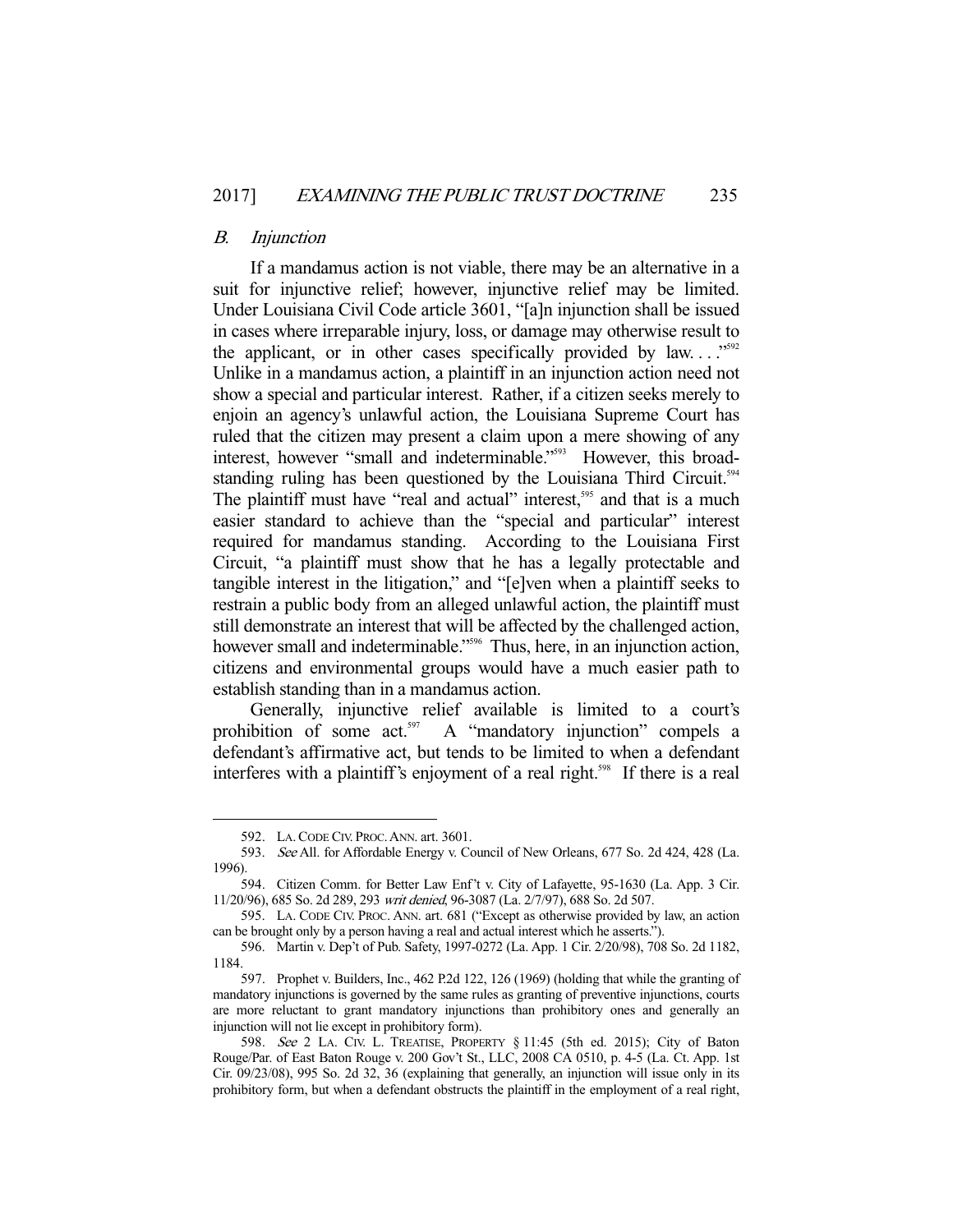right at stake in our matter, a plaintiff could seek "mandatory" (affirmative action) relief. However, if a "real right" is not at stake in a hypothetical Public Trust Doctrine suit, the relief available could be limited to a prohibition of some agency action.<sup>599</sup> While an agency could not be compelled by injunction to actively enforce laws, regulations, or permit violations, a court could enjoin an agency to prohibit the agency from taking certain steps.

 Mandatory relief may be sought when a plaintiff has suffered loss of the enjoyment of a real right.<sup>600</sup> In Louisiana, there are many public lands that are privately owned but subject to contractual arrangements whereby they are managed under the auspices of the State as WMAs or wildlife refuges.<sup>601</sup> The private landowners have real rights at issue, which have been and are being compromised by the mismanagement of these lands. Further, in some instances, neighboring lands could be affected by oilfield operations taking place nearby. These private landowners might also have standing for injunctive relief. Given the nature and location of the environmental impacts at issue here, a plaintiff could bring an injunctive claim seeking mandatory relief if contamination migrated offsite from refuge property and impacted the plaintiff's property. Another possible scenario may include the decline in a plaintiff's property value caused by the stigma related to fear of contamination or exposure. Such a plaintiff could seek to compel an agency to take proactive steps to remediate or restore contaminated refuge lands.

 A plaintiff with adequate standing but without a claim for the loss of a real right can seek prohibitory relief.<sup>602</sup> Seeking such relief might include, for example, a requirement to halt the continued migration of contamination from oilfield operations on public land.

#### VI. THE DOCTRINE'S NATURAL RESOURCE CONSERVATION POLICY

 From a policy perspective, the intent of the Public Trust Doctrine's mandate to protect, conserve, and replenish is logically aimed at sustaining natural resources so that future generations have the opportunity to enjoy the benefits of those resources. With this notion commonly referred to as "conservation," Aldo Leopold, the father of

the latter may be entitled to a prohibitory injunction restraining the disturbance and also to a mandatory injunction for the removal of the obstruction or to undo what has been illegally done).

 <sup>599.</sup> See 2 LA.CIV. L.TREATISE, PROPERTY § 11:45 (5th ed.).

 <sup>600.</sup> Id.

 <sup>601.</sup> See Wildlife Management Areas (WMAs) and Refuges in Louisiana, Geographic NAD83, LDWF (2006), [wma\_refuge\_ldwf\_2006], supra note 515.

 <sup>602.</sup> City of Baton Rouge/Par. of East Baton Rouge, 995 So.2d at 36.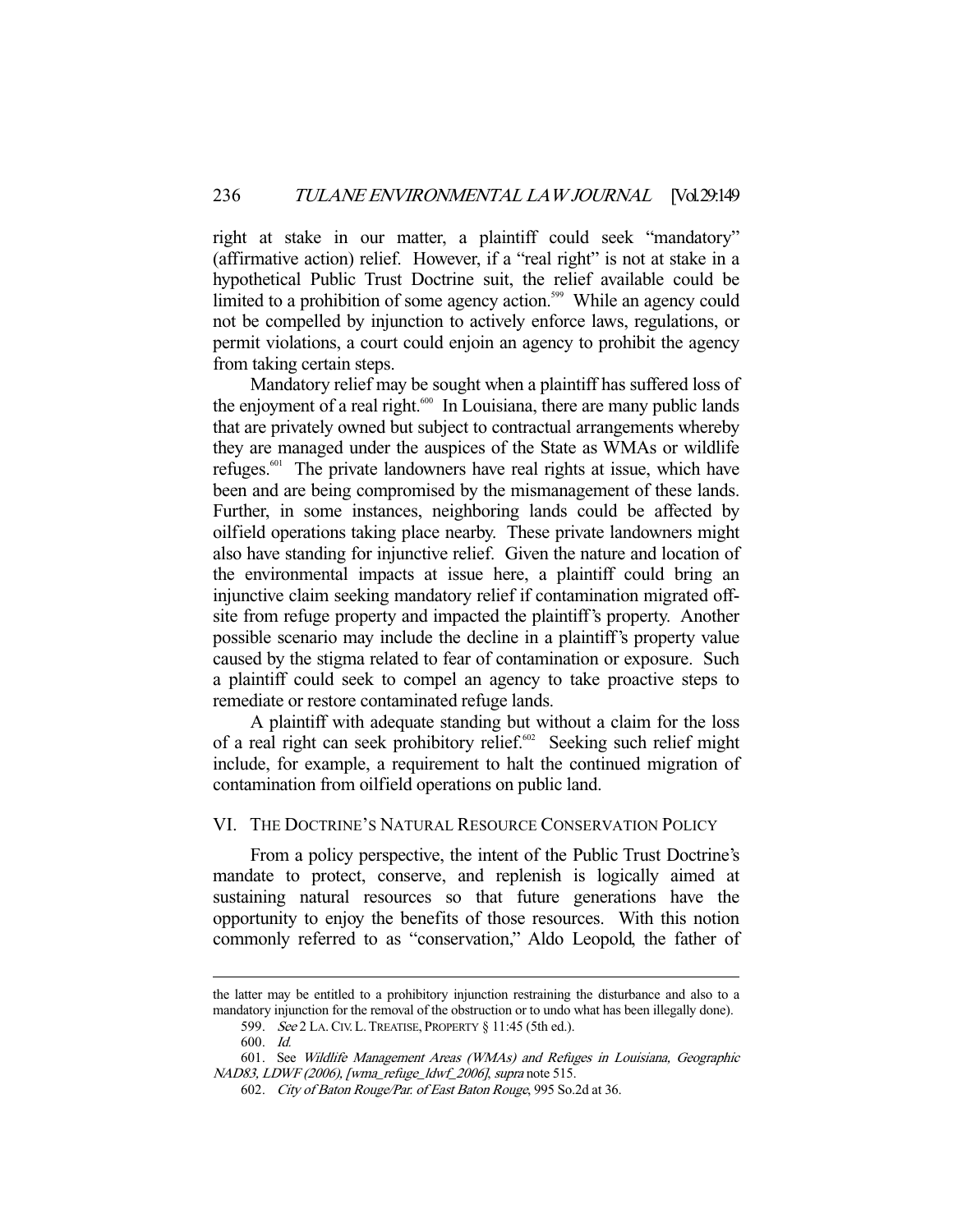wildlife conservation, described the importance and complexity of its meaning:

 Conservation is a state of harmony between men and land. By land is meant all of the things on, over, or in the earth. Harmony with land is like harmony with a friend; you cannot cherish his right hand and chop off his left. That is to say, you cannot love game and hate predators; you cannot conserve the waters and waste the ranges; you cannot build the forest and mine the farm. The land is one organism. Its parts, like our own parts, compete with each other and co-operate with each other. The competitions are as much a part of the inner workings as the co-operations. You can regulate them cautiously—but not abolish them.

 The outstanding scientific discovery of the twentieth century is not television, or radio, but rather the complexity of the land organism. Only those who know the most about it can appreciate how little we know about it. The last word in ignorance is the man who says of an animal or plant: "What good is it?" If the land mechanism as a whole is good, then every part is good, whether we understand it or not. If the biota, in the course of aeons, has built something we like but do not understand, then who but a fool would discard seemingly useless parts? To keep every cog and wheel is the first precaution of intelligent tinkering. $603$ 

 Leopold likened the environment to a series of cogs and wheels, upon which concept he promoted conservation strategies.<sup>604</sup> Imagine a bicycle wheel and the many spokes that hold the shape and strength of that wheel. What affects one spoke affects the entire wheel. As stress is placed on a single spoke or a spoke is removed, more stress is placed on the remaining spokes to maintain the shape and strength of the wheel. The wheel could be viewed as an ecosystem with each spoke representing individual components, such as species of plants and animals. If a component of an ecosystem is stressed from some natural or anthropogenic force, the whole ecosystem is impacted.

 These conservation ideals have been deeply rooted in the policies and practices of governmental natural resource management since the early 1900s.<sup>605</sup> Entering the twentieth century, this nation was in a state of consumption. Up to this time, neither industry nor the national government had taken any significant steps to curtail waste and promote conservation of natural resources.<sup>606</sup> In fact, the ideology of manifest destiny, the thought that man was destined to dominate North America

 <sup>603.</sup> ALDO LEOPOLD,ROUND RIVER 212-13 (Luna B. Leopold, ed. 1991).

<sup>604.</sup> *Id.* at 213.

 <sup>605.</sup> Pollution Serious Menace in September and October, supra note 271.

<sup>606.</sup> See CHARLES A. BEARD & MARY R. BEARD, THE RISE OF AMERICAN CIVILIZATION 545

<sup>(1</sup> volume ed. 1930).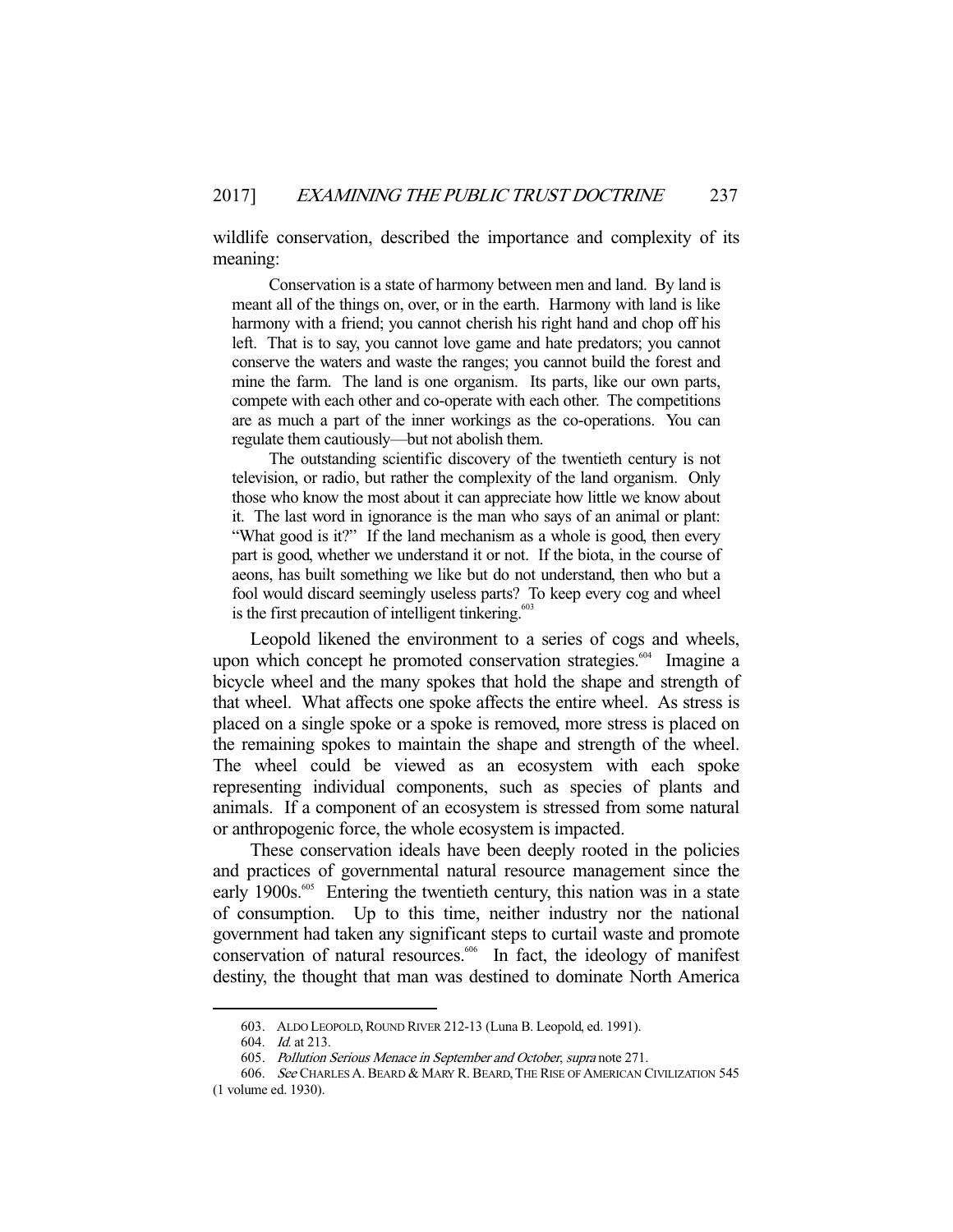and all its resources, spilled over into the twentieth century.<sup>607</sup> Recognizing where this unbridled consumption of resources would lead the nation, President Theodore Roosevelt soon set into motion a national conservation movement.<sup>608</sup>

 In a March 1903 speech presented to the Society of American Foresters at Gifford Pinchot's personal residence, Roosevelt dictated his initial conservation principles.<sup>609</sup> He explained forests were not to be preserved for the sake of preservation but as a means for providing security and prosperity to future generations.<sup>610</sup> In addition, Roosevelt recognized that the forests were part of a natural system that functioned in such a way as to provide beneficial services of irrigation and flood control.<sup>611</sup> Conserving timber resources impacted not only timber Conserving timber resources impacted not only timber companies and landowners but the general public as well.<sup>612</sup>

 In November of 1907, Roosevelt formally invited the Governors of the several states to attend a conference with clear emotion, "there is no other question now before the nation of equal gravity with the question of the conservation of our natural resources" and that the "conservation of our natural resources is the most weighty question now before the people of the United States."613 Roosevelt firmly believed the conference would stand to be one of the most important in serving to benefit the general welfare of the country.<sup>614</sup>

 An appointed committee was formed to organize the Conference's efforts and deliver a final proclamation of its findings, with former Louisiana Governor Newton C. Blanchard chairing the committee.<sup>615</sup> Blanchard and the Committee made a final recommendation to form a National Conservation Commission composed of state leaders assembled to inventory the natural resources of the nation and develop a plan for their conservation and use.<sup>616</sup> Gifford Pinchot, the first chief of the U.S.

 <sup>607.</sup> See id. at 256.

 <sup>608.</sup> See At a Meeting of the Society of American Foresters, Held at the Residence of Mr. Gifford Pinchot, Washington, D.C., Mar. 26, 1903, in THE WORKS OF THEODORE ROOSEVELT V (Memorial ed.).

 <sup>609.</sup> Id.

 <sup>610.</sup> Id.

 <sup>611.</sup> Id.

 <sup>612.</sup> See id.

 <sup>613.</sup> N. C. BLANCHARD ET AL., PROCEEDINGS OF A CONFERENCE OF GOVERNORS, IN THE WHITE HOUSE,WASHINGTON, D.C., MAY 13-15, 1908 x (1908).

 <sup>614.</sup> See id. at 3.

 <sup>615.</sup> See id. at 13.

 <sup>616.</sup> NAT'L CONSERVATION COMM'N, REPORT OF THE NATIONAL CONSERVATION COMMISSION, SPECIAL MESSAGE OF THE PRESIDENT 1 (1909).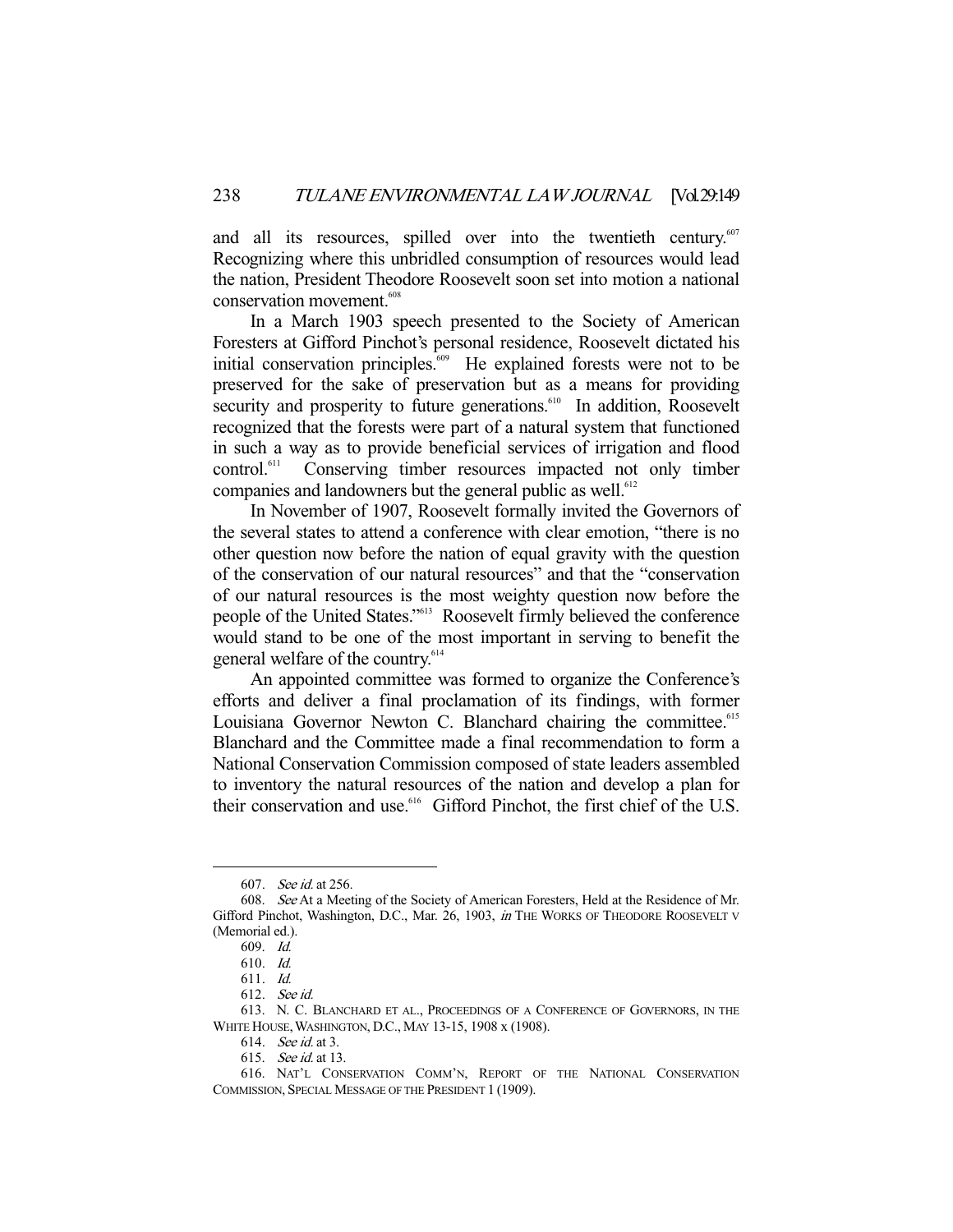Forest Service and future Governor of Pennsylvania, would serve as Chairman, with Newton C. Blanchard representing Louisiana.<sup>617</sup>

 The National Conservation Commission would later meet and describe how the use and management of natural resources, public and private, can impact the public:

 The permanent welfare of the nation demands that its natural resources be conserved by proper use. To this end the States and the Nation can do much by legislation and example. By far the greater part of these resources is in private hands. Private ownership of natural resources is a public trust; they should be administered in the interests of the people as a whole. The States and nation should lead rather than follow in the conservative and efficient use of property under their immediate control. But their first duty is to gather and distribute a knowledge of our natural resources and of the means necessary to insure their use and conservation, to impress the body of the people with the great importance of the duty, and to promote the cooperation of all. No agency, state, federal, corporate, or private, can do the work alone.<sup>618</sup>

 The country's leaders recognized early on the importance of private resources as part of the public trust.

 Prompted by national efforts, the State of Louisiana carried forward these philosophies and set a clear policy of conservation that was instilled into the founding principles of Louisiana resource agencies.<sup>619</sup> Two principles of conservation laid down by the Louisiana Conservation Commission in 1912 still remain pertinent. These are:

- (1) He who severs and profits by the exhaustion of the natural resources of the state, in the creation of which he had no hand, should, in addition to the common burden of the expense of government, borne by all alike, bear an additional burden of taxation, the proceeds to go toward replacing either the resource which he had removed, or, if that be impossible, toward renewing one which by its nature is renewable.
- (2) That the controlling influences in human affairs, official and unofficial, must, for the sake of the safety of government and society, to a measurable extent, reverse our former course and apparently at least build up the country at the expense of the cities and industrial centers, instead of building up the cities and industrial centers at the expense of the country.<sup>620</sup>

 These concepts have provided the foundation for management and consumption of the natural resources of the state and nation. We see

<sup>617.</sup> See id. at 136-39.

 <sup>618.</sup> Id. at 25-26 (emphasis added).

 <sup>619.</sup> See Pollution Serious Menace in September and October, supra note 271.

 <sup>620.</sup> Id.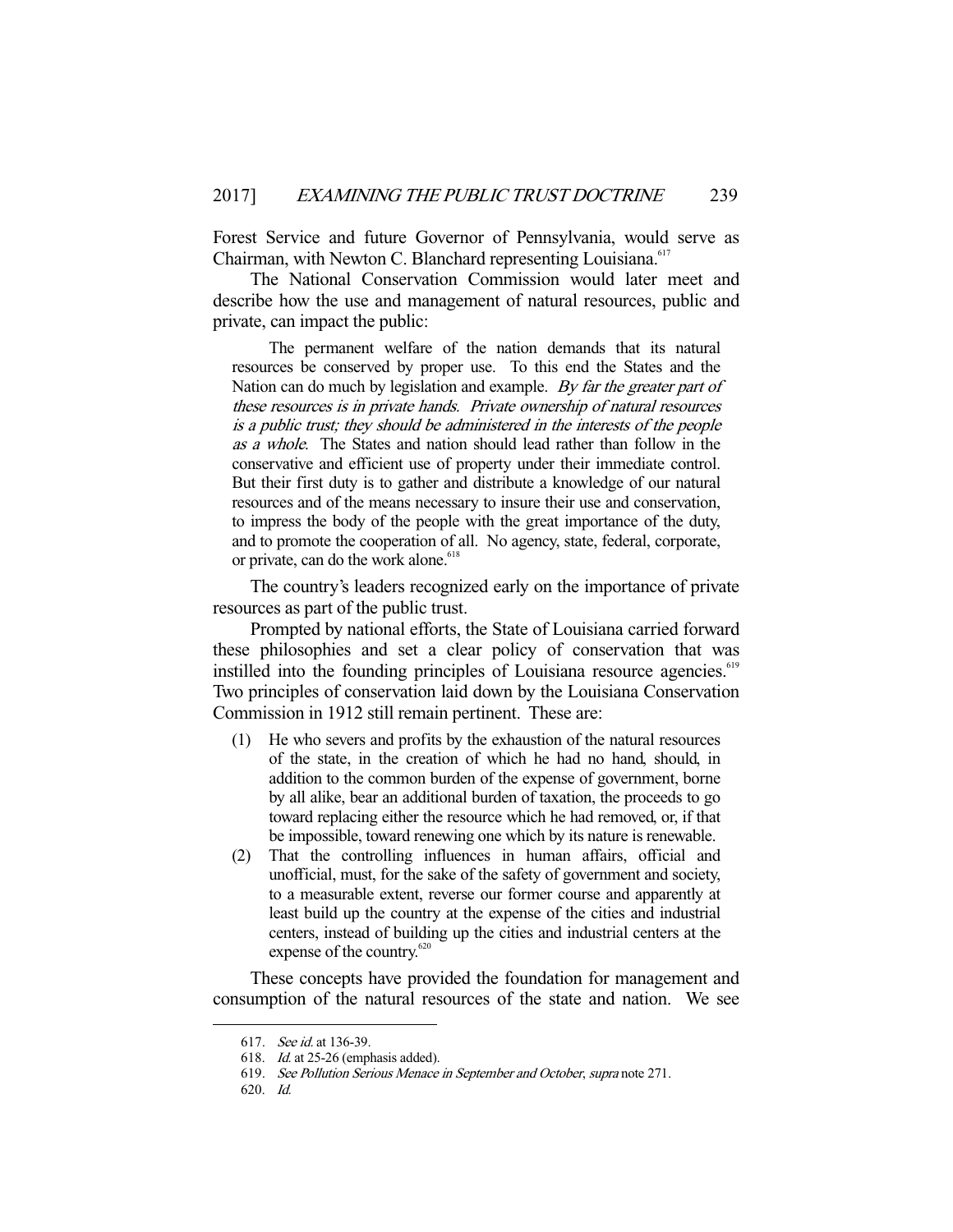them drafted as policy statements in the organic statutes of environmental laws, and used to set the framework for how the rule of law is to be applied. However, the government's role is delicate. It has a duty to preserve for the public the natural resources on which our society relies for economic security. Yet, government must also not stand in the way of progress.<sup>621</sup>

 Nonetheless, notwithstanding the economic benefits derived from oil and gas activities, environmental impacts have occurred.<sup>622</sup> For example, in permitting oil and gas canals used to access drilling locations, the state reviews permit applications and evaluates potential damages that may be caused by the dredging activity.<sup> $623$ </sup> The list of potential and expected damages can be very long. However, when weighed against the possibility of striking oil and receiving severance or royalty payments, the state has overwhelmingly elected to allow such operations to occur, despite the environmental damages. $624$ 

 This economic wealth is indelibly linked to environmental health. For instance, a reduced capacity of wetlands to buffer against storm surge "will increase the risk of significant damage to oil, gas, transportation, water supply and other private and public infrastructure and agriculture lands and urban areas." $625$  "Many past practices of the energy industry led to these habitats' degradation, but the viability of that very industry now depends on restoring and sustaining these ecosystems.<sup>"626</sup> Many exploration and production impacts remain intolerable and incompatible with existing uses of the resources.<sup>627</sup>

 As industry and populations continue to grow and place increasing demands on finite resources, Louisiana must be prepared to support and demand sustainable management of available natural resources. If clean water and soil and an untainted food supply are important to future generations, then management of these resources should incorporate an

 <sup>621.</sup> See LA.CONSERVATION COMM'N, supra note 384.

 <sup>622.</sup> See supra Part I.

 <sup>623.</sup> D.R. CLARK, ET AL., A REVIEW OF THE LOUISIANA COASTAL RESOURCES PERMITTING PROGRAM FROM 1980-1983, in PROCEEDINGS OF THE WATER QUALITY & WETLANDS MANAGEMENT CONFERENCE NEW ORLEANS, LOUISIANA: COASTAL ECOLOGY AND FISHERIES INSTITUTE 171-191, at 173 (1983).

 <sup>624.</sup> See D.R. CLARK ET AL., supra note 623, at 183; see LA. DEP'T OF NAT. RES., PERFORMANCE AUDIT REPORT 2 (Audit Control No. 03702959) (2004).

 <sup>625.</sup> U.S. ARMY CORPS OF ENG'RS, LOUISIANA COASTAL AREA (LCA): LOUISIANA ECOSYSTEM RESTORATION STUDY iii-iv (2004).

 <sup>626.</sup> The Economics of Stewardship: Conservation the Cornerstone of a Resilient Future, 2012 May WATER MARKS, LOUISIANA COASTAL WETLANDS PLAN., PROTECTION & RESTORATION NEWS 12, 13.

 <sup>627.</sup> JOHN F. BRAHTZ, COASTAL ZONE MANAGEMENT: MULTIPLE USE WITH CONSERVATION 13 (1972).